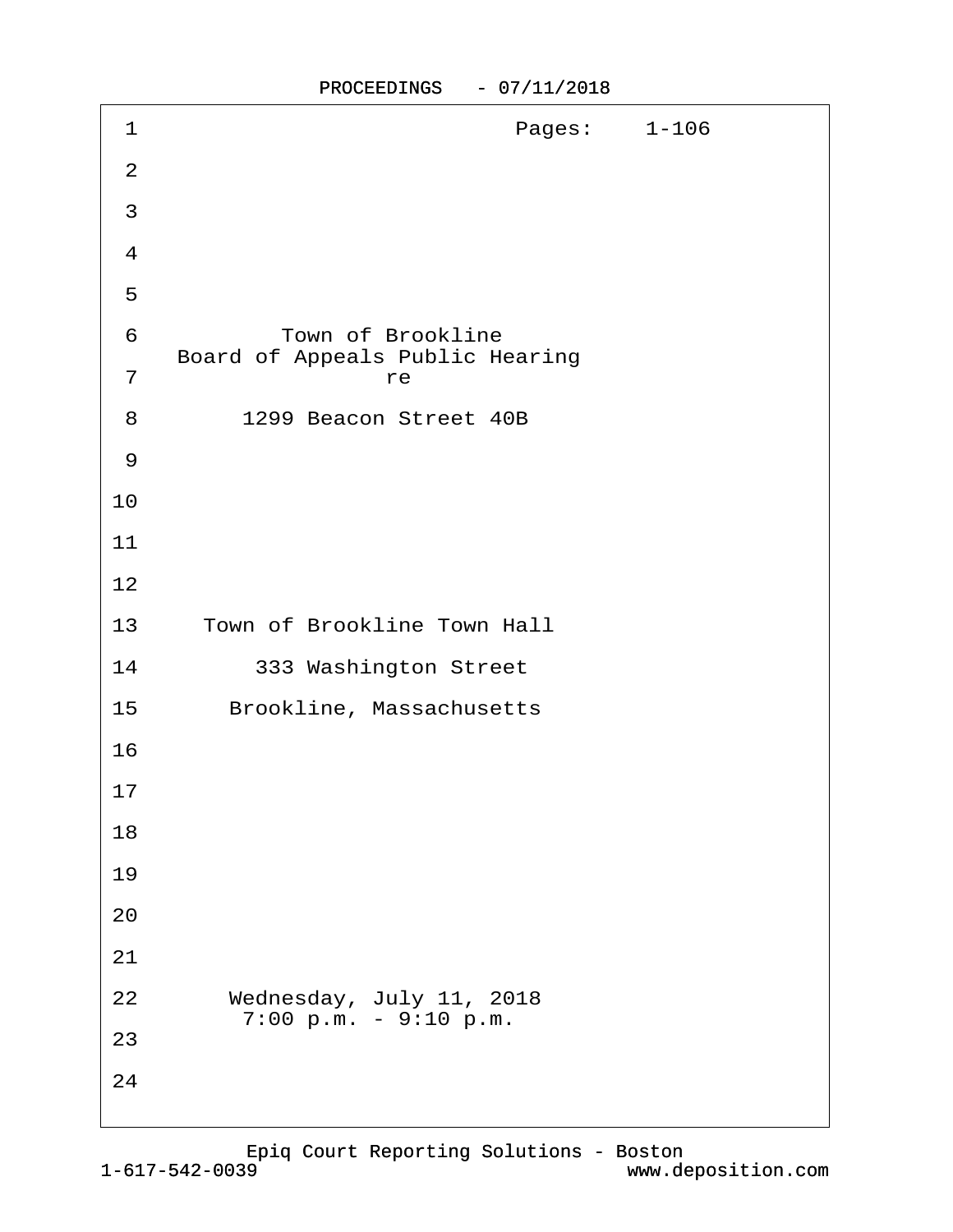| 1               |                                           |
|-----------------|-------------------------------------------|
| 2               |                                           |
| 3               |                                           |
| 4               |                                           |
| 5               | APPEARANCES                               |
| 6               |                                           |
| 7               |                                           |
| 8               | Maria Morelli, AICP                       |
| 9               | <b>Senior Planner</b>                     |
| 10              | <b>Planning and Community Development</b> |
| 11              | <b>Town of Brookline</b>                  |
|                 | 12 333 Washington Street                  |
| 13 <sup>°</sup> | Brookline, MA 0445                        |
| 14              | (617) 730-2670                            |
| 15              | mmorelli@brooklinema.gov                  |
| 16              | Counsel for the Town of Brookline         |
| 17              |                                           |
| 18              |                                           |
| 19              | <b>Board of Appeals</b>                   |
| 20              | Jesse Geller, Chairman                    |
| 21              | Kate Poverman, Board Member               |
| 22              | Randolph Meiklejohn, Board Member         |
| 23              | Johanna Schneider, Board Member           |
| 24              |                                           |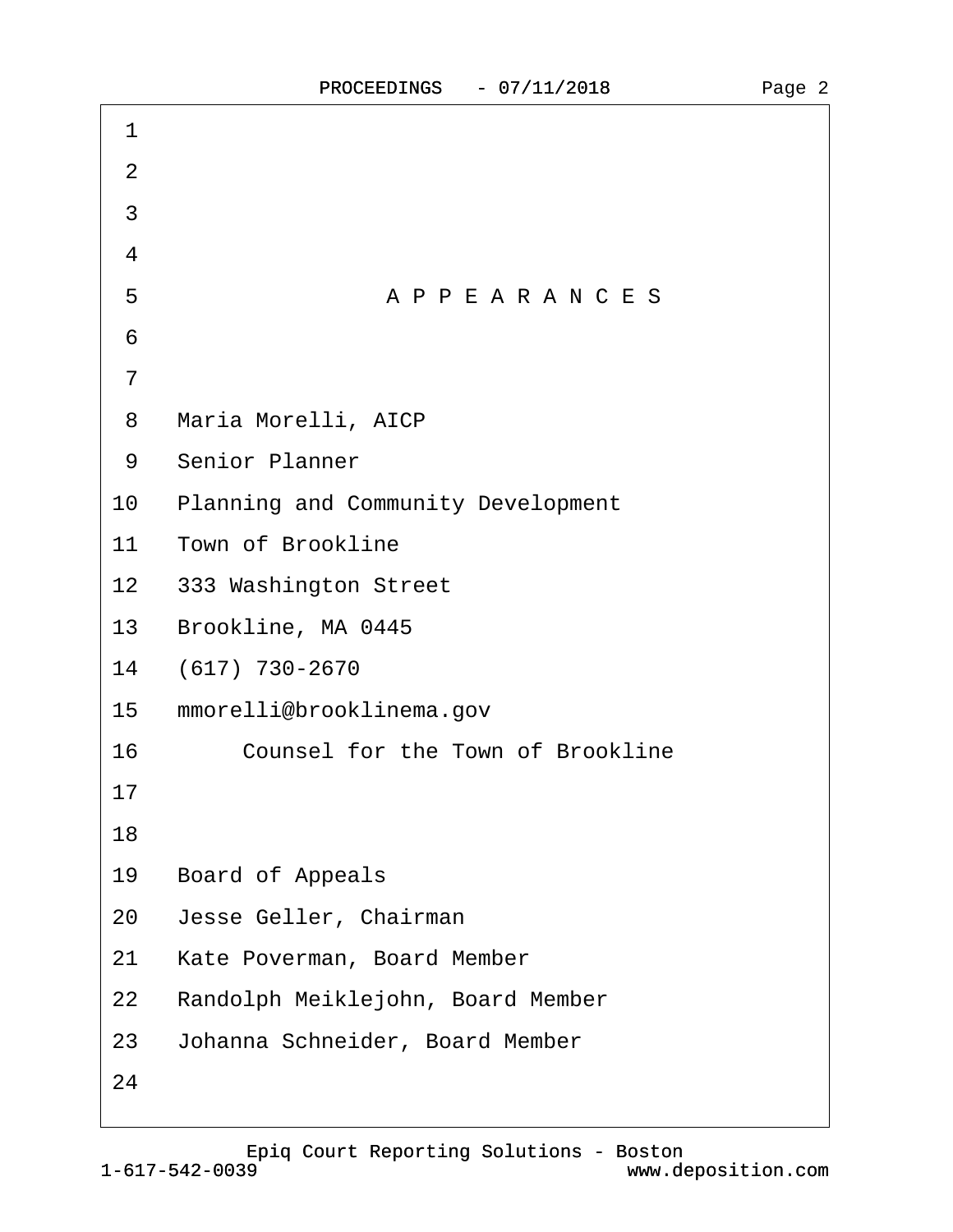| 1               | PROCEEDINGS                                      |
|-----------------|--------------------------------------------------|
| $\overline{2}$  | MR. GELLER: Good evening, everyone.              |
| 3               | We are reopening our hearing involving the       |
| 4               | property at 1299 Beacon Street. For the record,  |
| 5               | Randolph Meiklejohn, Johanna Schneider, Jesse    |
| 6               | Geller, and Kate Poverman.                       |
| $\overline{7}$  | Tonight's hearing, again, is being               |
| 8               | recorded stenographically. Anybody offering      |
| 9               | testimony this evening, speak loudly, clearly.   |
| 10              | Start by giving your name and your address.      |
| 11              | There's a microphone right at the dais. Please   |
| 12 <sub>2</sub> | speak into that microphone.                      |
| 13              | Tonight's hearing is continued from              |
| 14              | our last date, which was June 13. Our next       |
| 15              | hearing will be September 5, same time, 7:00     |
| 16              | p.m., or thereabouts. Tonight's hearing will be  |
| 17              | an opportunity for us to hear from a variety of  |
| 18              | peer reviewers. You'll hear a traffic peer       |
| 19              | reviewer, without peer, and we'll also hear our  |
| 20              | parking peer review. We'll have a staff report,  |
| 21              | and I understand we'll get some preliminary town |
| 22              | presentations as well. Any other administrative  |
| 23              | details, Maria?                                  |
| 24              | MS. MORELLI: I just wanted to point              |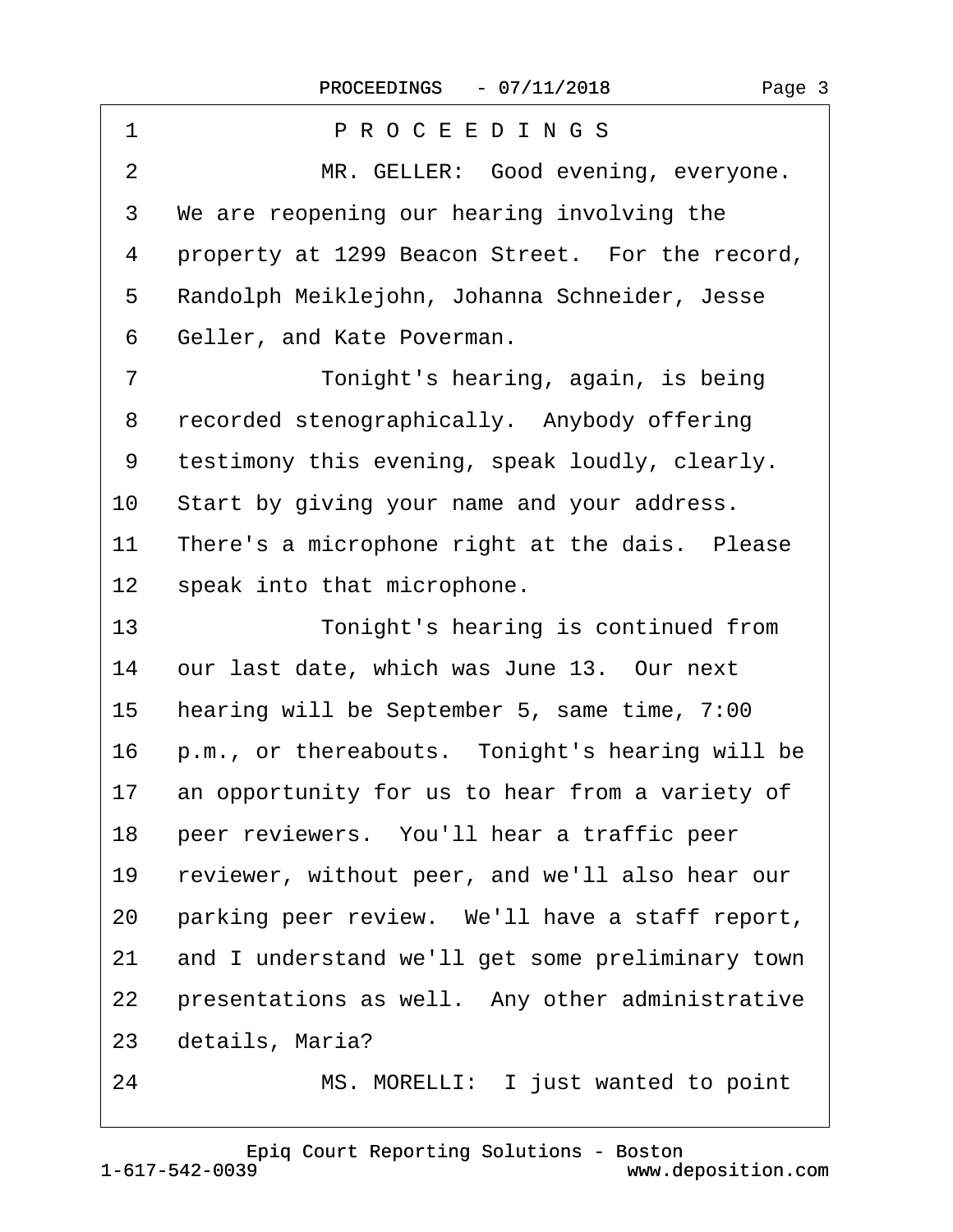| 1              | out that this hearing is scheduled to close      |
|----------------|--------------------------------------------------|
| $\overline{2}$ | October 15, and so I am actually working on a    |
| 3              | schedule, because I do feel that we will need an |
| 4              | extension, and I just want to scope out what I   |
| 5              | think is going to be a realistic schedule for    |
| 6              | this case and speak with the project team, and   |
| 7              | perhaps ask at the next hearing.                 |
| 8              | MR. GELLER: That's fine. Why don't               |
| 9              | you go ahead and read your staff report.         |
| 10             | MS. MORELLI: So just very briefly,               |
| 11             | I'm Maria Morelli. I'm a planner in the          |
| 12             | planning department, and I'm working with my     |
| 13             | colleague, planner, Ashley Clark, on this        |
| 14             | project.                                         |
| 15             | Just really quickly, we did have some            |
| 16             | outstanding required materials, which the        |
| 17             | project team did provide. So what I'm going to   |
| 18             | do is I'm going to -- usually we do this a       |
| 19             | little bit earlier, but we needed those          |
| 20             | materials before staff actually commented on the |
| 21             | proposal. Typically, I do a design analysis,     |
| 22             | run it by the planning board and get their okay  |
| 23             | and present it on their behalf. Because of the   |
| 24             | timing that the boards haven't been able to      |
|                |                                                  |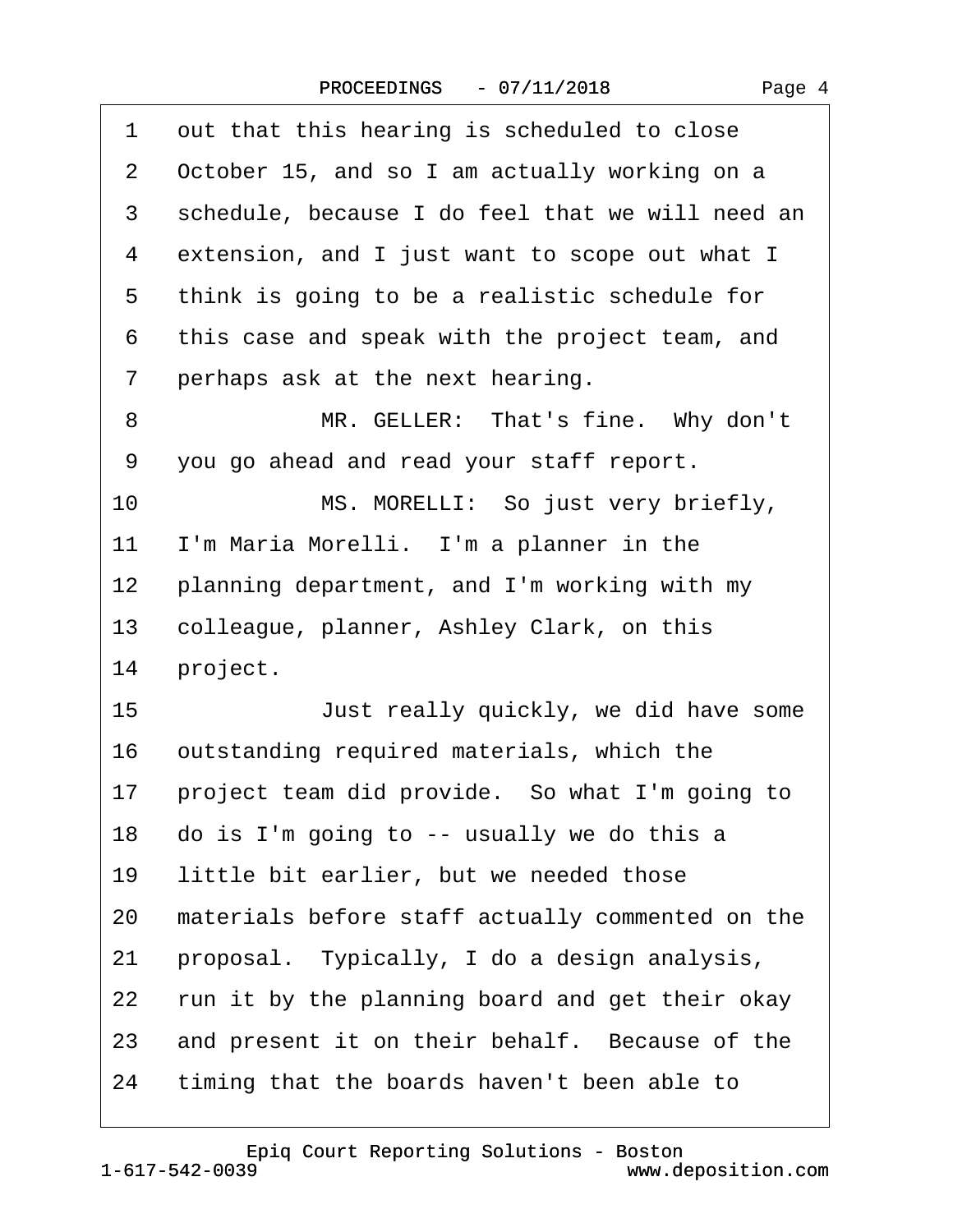| 1  | schedule this for their agendas, we needed no    |
|----|--------------------------------------------------|
| 2  | site plan, 3D model, etcetera.                   |
| 3  | What staff has decided to do, and                |
| 4  | we're talking about a cross section of town      |
| 5  | departments, is we've gotten together, we've     |
| 6  | exchanged some preliminary comments, and I'm     |
| 7  | going to present a site plan review and design   |
| 8  | analysis based on a range of town departments.   |
| 9  | That includes planning, of course, the           |
| 10 | building department, public health, DPW, traffic |
| 11 | and storm water, as well as police and fire.     |
| 12 | These are preliminary comments. I expect that    |
| 13 | as things progress, you will be getting          |
| 14 | individual letters from these departments.       |
| 15 | So some of the things that we'll be              |
| 16 | looking at -- I'm going to be very brief and     |
| 17 | streamlined. I'm not going to go on for an       |
| 18 | hour, because I know the main event is certainly |
| 19 | peer review, but I just wanted to give an        |
| 20 | overview of existing site conditions,            |
| 21 | neighborhood context, get into a coordinated     |
| 22 | site plan review and design analysis, as well as |
| 23 | recommendations for areas that the applicant     |
| 24 | might need to work on and that you might want to |
|    |                                                  |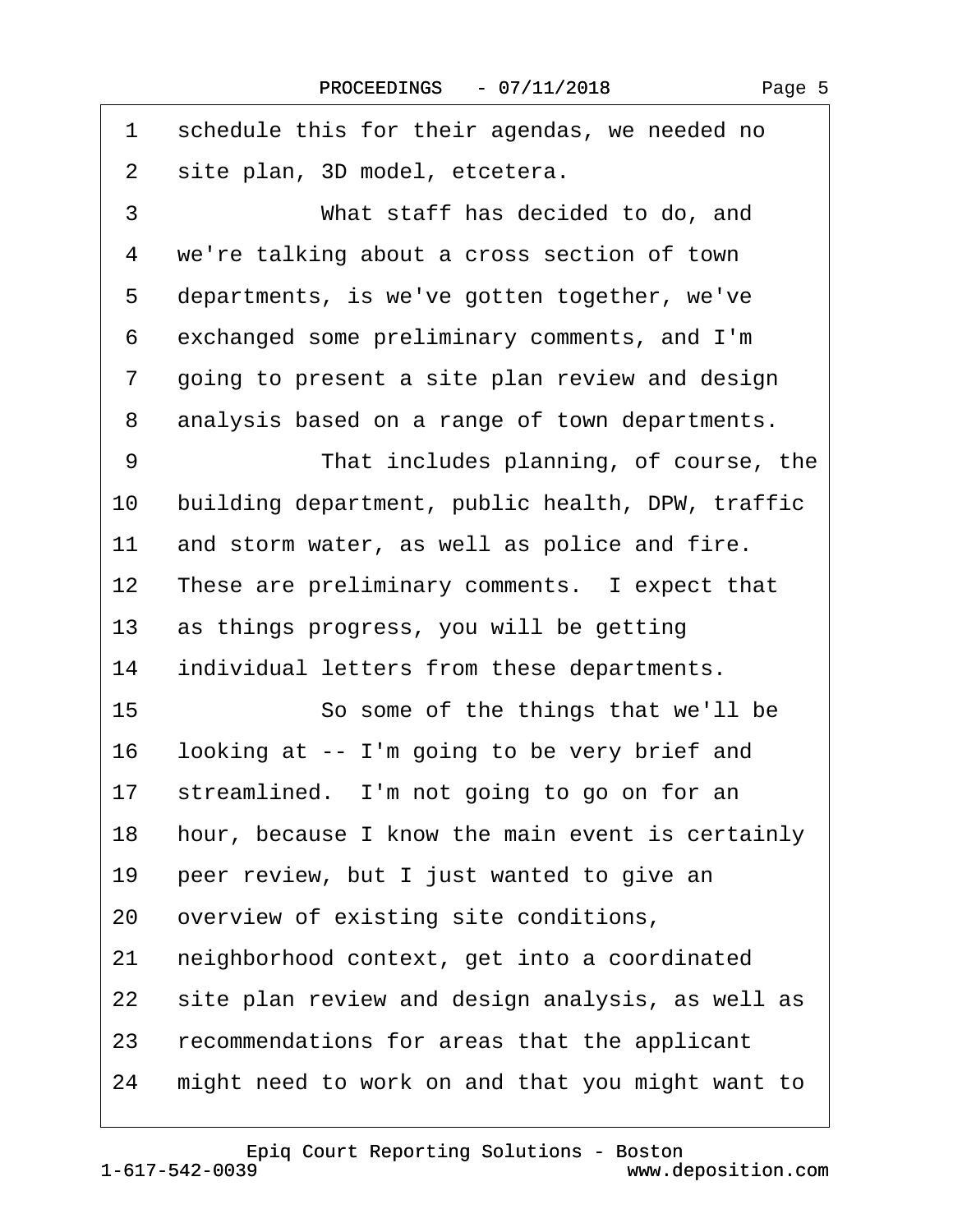| explore further.                                 |
|--------------------------------------------------|
| Typically, when we do these 40Bs, they           |
| are comprehensive, indeed, and they do look --   |
| for instance, your charge is going to be, quite  |
| simply, to address primarily any issues that     |
| affect public health, public health              |
| environmental safety.                            |
| We also look at the site and building            |
| design and the relationship to the context, ways |
| to better integrate a project of higher density  |
| into the surrounding context that often involves |
| good neighbor measures, like buffering and       |
| articulation of the massing.                     |
| Part of this review does involve going           |
| through the permitting history should there be   |
| any conditions that need to be carried over, are |
| there any new non-conformities related to maybe  |
| like an abutting property, and any legal review. |
| And as we go down further into the public        |
| hearing, there might be some discussion of       |
| public benefits and mitigation and risk          |
| management. But those four top items are really  |
| the primary things.                              |
| There are technical reviews. I'd like            |
|                                                  |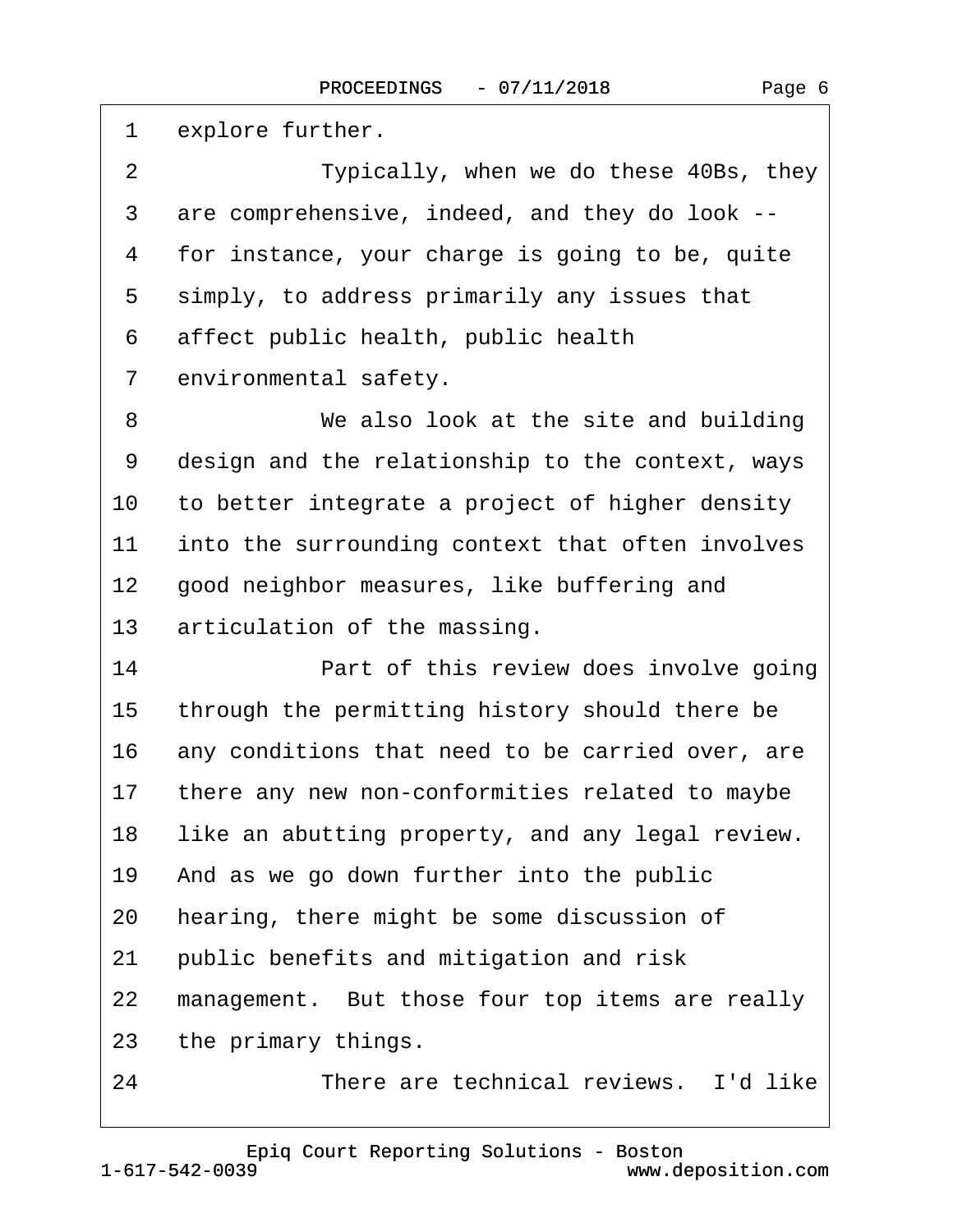| 1  | to -- just because we have gone through this     |
|----|--------------------------------------------------|
| 2  | maybe like 15 times doesn't mean it isn't new    |
| 3  | for someone else, and I want to assure the       |
| 4  | public and anyone who's new to this process that |
| 5  | there are technical reviews conducted by both    |
| 6  | staff, as well as independent peer reviews hired |
| 7  | for the ZBA, that would include review of the    |
| 8  | traffic study, parking demand analysis, site     |
| 9  | circulation and parking design, site building    |
| 10 | design, storm water management, rubbish,         |
| 11 | lighting and noise, public health and safety,    |
| 12 | police and fire. These are the various town      |
| 13 | staff that do get involved in reviews and        |
| 14 | supplying comments to the ZBA.                   |
| 15 | And again, I mention that there are              |
| 16 | those site plan review components pertaining to  |
| 17 | permitting history and any legal reviews. In     |
| 18 | general, these are areas of reviews. If there's  |
| 19 | any possible infectious invalidity or new non-   |
| 20 | conformities, state standards, a preliminary     |
| 21 | building code analysis further down the line, we |
| 22 | will be looking at any requested waivers from    |
| 23 | zoning if there are any existing easements or    |
| 24 | agreements or existing conditions that run with  |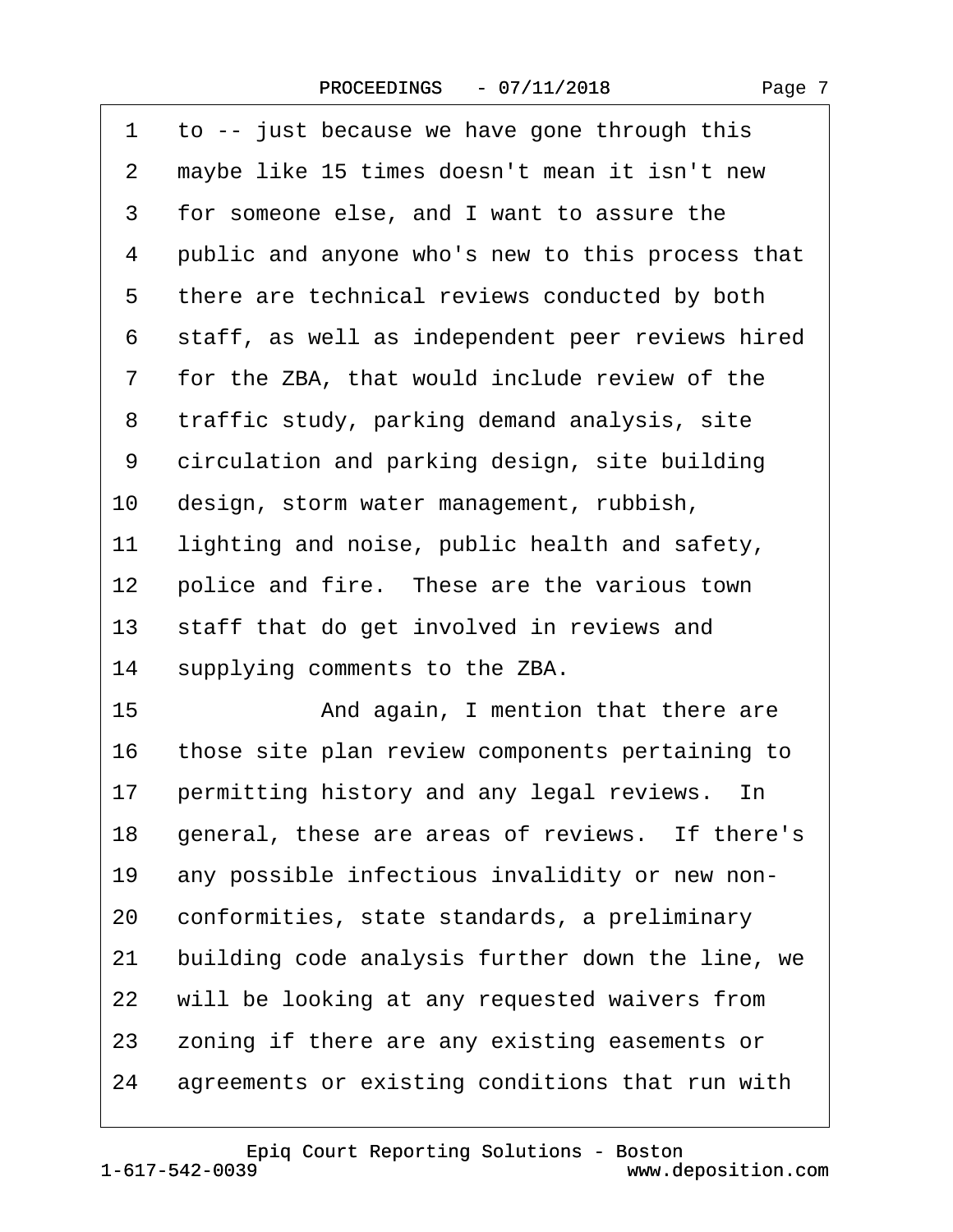| 1              | the land.                                           |
|----------------|-----------------------------------------------------|
| $\overline{2}$ | So we'd like to start off with the                  |
| 3              | permitting history and legal review. There are      |
| 4              | three components that exist at this time.           |
| 5              | Currently, the abutter has a tenant, Trader         |
| 6              | Joe's, that leases about I think 12 to 14 spaces    |
| 7              | from the subject property at 1299 Beacon. And       |
| 8              | because of that situation, because of that          |
| 9              | agreement, we wanted to review if there is any      |
| 10             | issue of infectious invalidity, and my excellent    |
| 11             | colleague has researched all of that and will be    |
| 12             | speaking to it in just a moment.                    |
| 13             | There's also an issue with the                      |
| 14             | existing fence, which the building commissioner     |
| 15             | has weighed on, and we certainly have some          |
| 16             | comments from the building commissioner. So I'm     |
| 17             | going to turn it over to Ashley. You got a memo     |
|                | 18 from her, and she's going to present those       |
|                | 19 comments to you.                                 |
| 20             | MS. CLARK: Hello. Ashley Clark,                     |
| 21             | planner for the planning department. So as          |
| 22             | Maria mentioned, I was asked to look at kind of     |
|                | 23 the history of zoning relief between 1299 Beacon |
| 24             | Street and the Center Place building,               |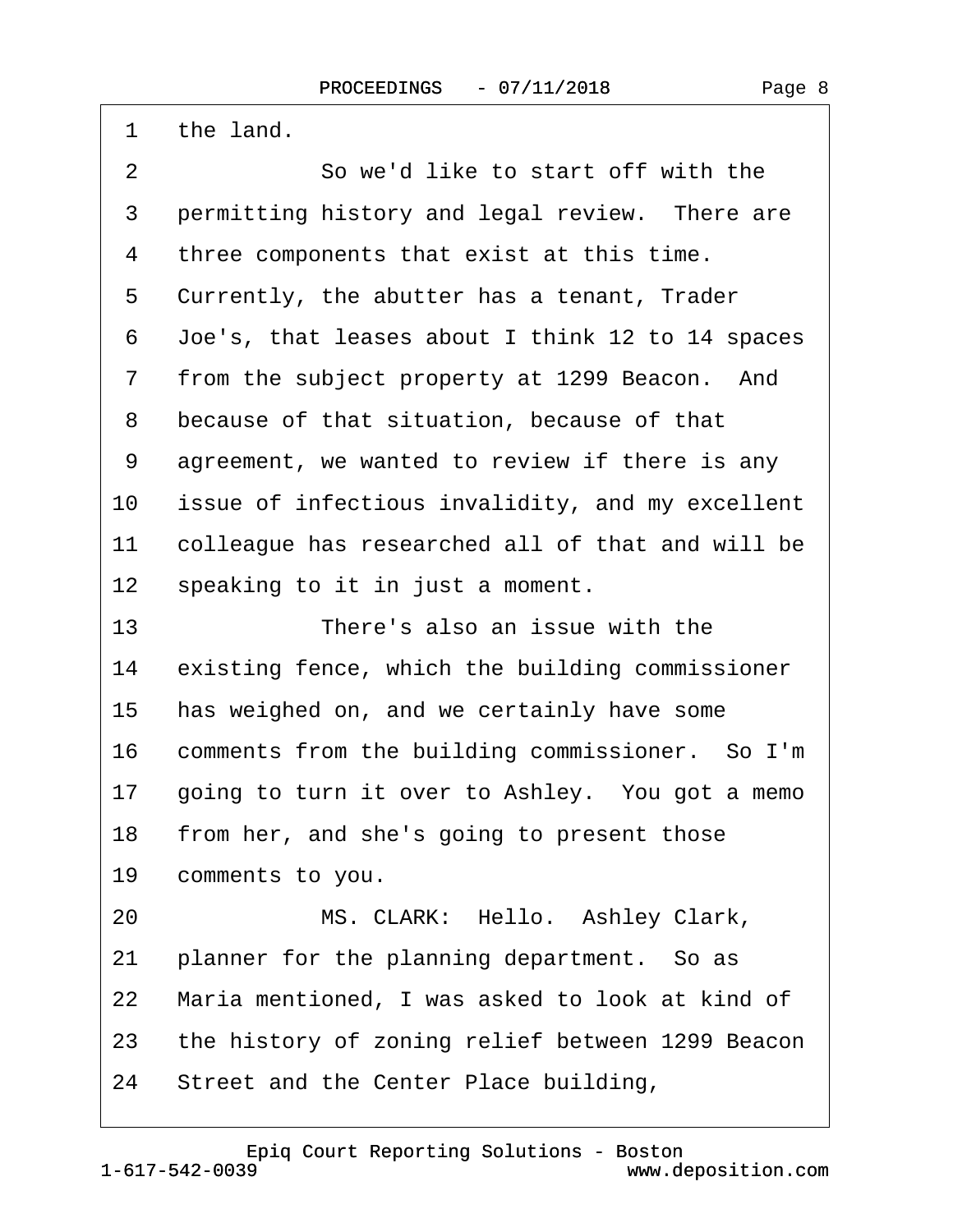| 1               | specifically if any previous ZBA decisions          |
|-----------------|-----------------------------------------------------|
| 2               | required parking spaces at 1299 Beacon for          |
| 3               | Trader Joe's use.                                   |
| 4               | I looked up records found in the                    |
| 5               | planning department, the building department,       |
| 6               | and I also looked at the town clerk's records,      |
| 7               | and the Norfolk Registry of Deeds. In the           |
| 8               | search, I found no evidence that an elimination     |
| 9               | of the lease parking spaces at 1299 Beacon will     |
| 10              | create any zoning violation for either 1299         |
| 11              | Beacon or the Center Place building.                |
| 12 <sup>2</sup> | I should note, as my memo does, I did               |
| 13              | find a decision from 2006 from when the Center      |
| 14              | Place building expanded that zoning relief was      |
| 15              | granted, but none of this was for parking           |
| 16              | requirements. So in the decision, it states         |
|                 | 17 that 94 and a half spaces were required and that |
| 18              | there were 109 spaces available on site.            |
| 19              | So I just wanted to note that there is              |
| 20              | also a condition that states, in relevant part,     |
| 21              | that parking for customers of 1309 Beacon Street    |
| 22              | shall be made available at 1299 and 1319 Beacon     |
| 23              | Street, when possible. I'm happy to read the        |
| 24              | entire condition, but I did talk to Building        |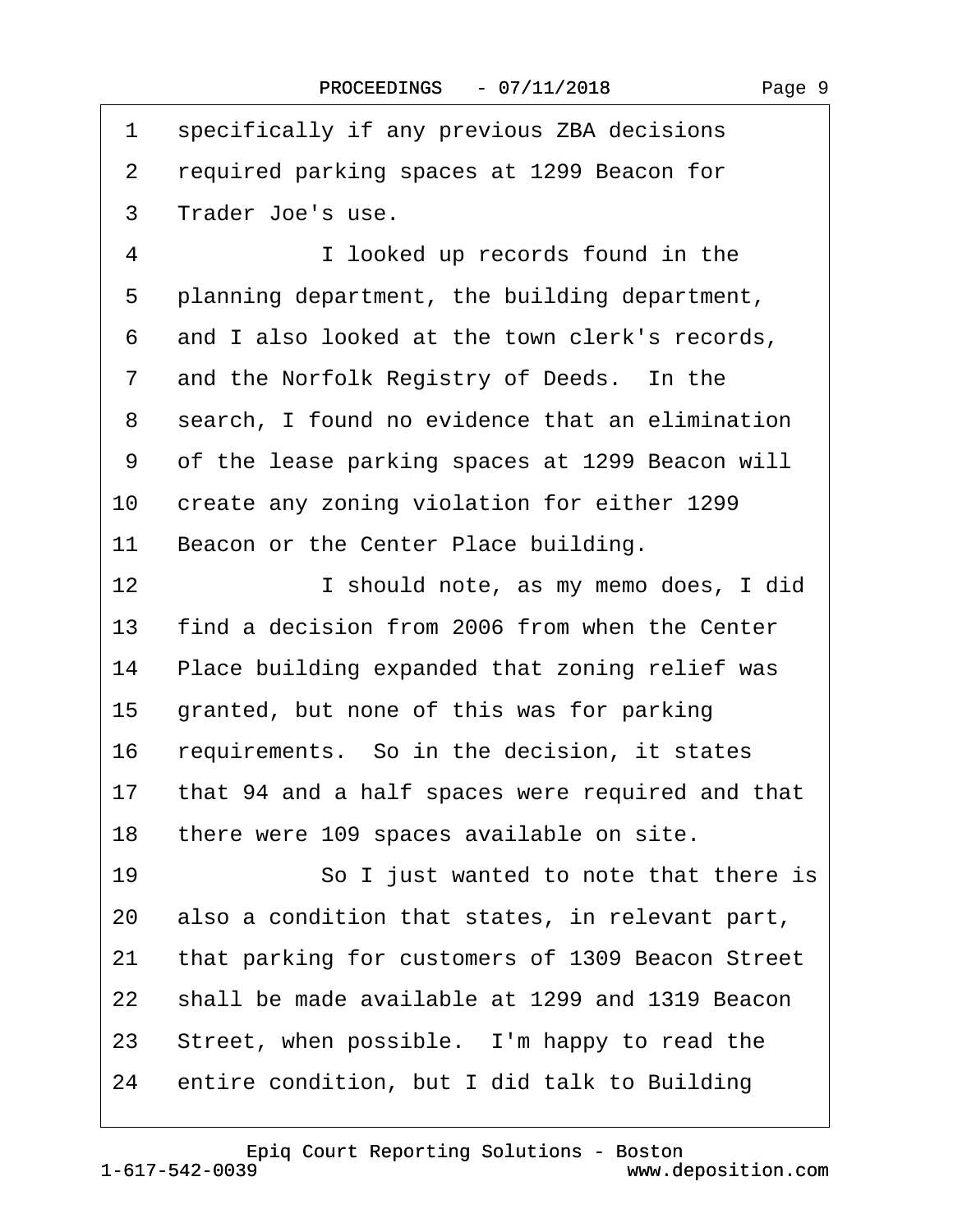| 1              | Commissioner Dan Bennett, and he didn't         |
|----------------|-------------------------------------------------|
| $\overline{2}$ | interpret this condition as definitively        |
| 3              | requiring spaces be made available for Trader   |
| 4              | Joe's at 1299 Beacon.                           |
| 5              | So to our knowledge, the parking                |
| 6              | arrangement is in existence by a private        |
| $\overline{7}$ | agreement, and a change to such an agreement    |
| 8              | will not create a new zoning non-conformity or  |
| 9              | make the lot at either 1299 or 1309 Beacon      |
| 10             | Street more non-conforming with regards to      |
| 11             | parking requirements. So if you have any        |
| 12             | questions that I can't answer now, I'm happy to |
| 13             | take those questions and research further and   |
| 14             | give you an answer at a later hearing.          |
| 15             | MR. GELLER: Any questions?                      |
| 16             | MS. POVERMAN: Actually, I just have             |
| 17             | one. In terms of numbers, what is the required  |
| 18             | number of parking spaces that would have been   |
| 19             | required by the Trader Joe's lot, and what is   |
| 20             | there?                                          |
| 21             | MS. CLARK: Right. So just looking at            |
| 22             | the decision from 2006, it says that 94 and a   |
| 23             | half spaces were required and that there were   |
| 24             | 109 spaces available on site. So in reading     |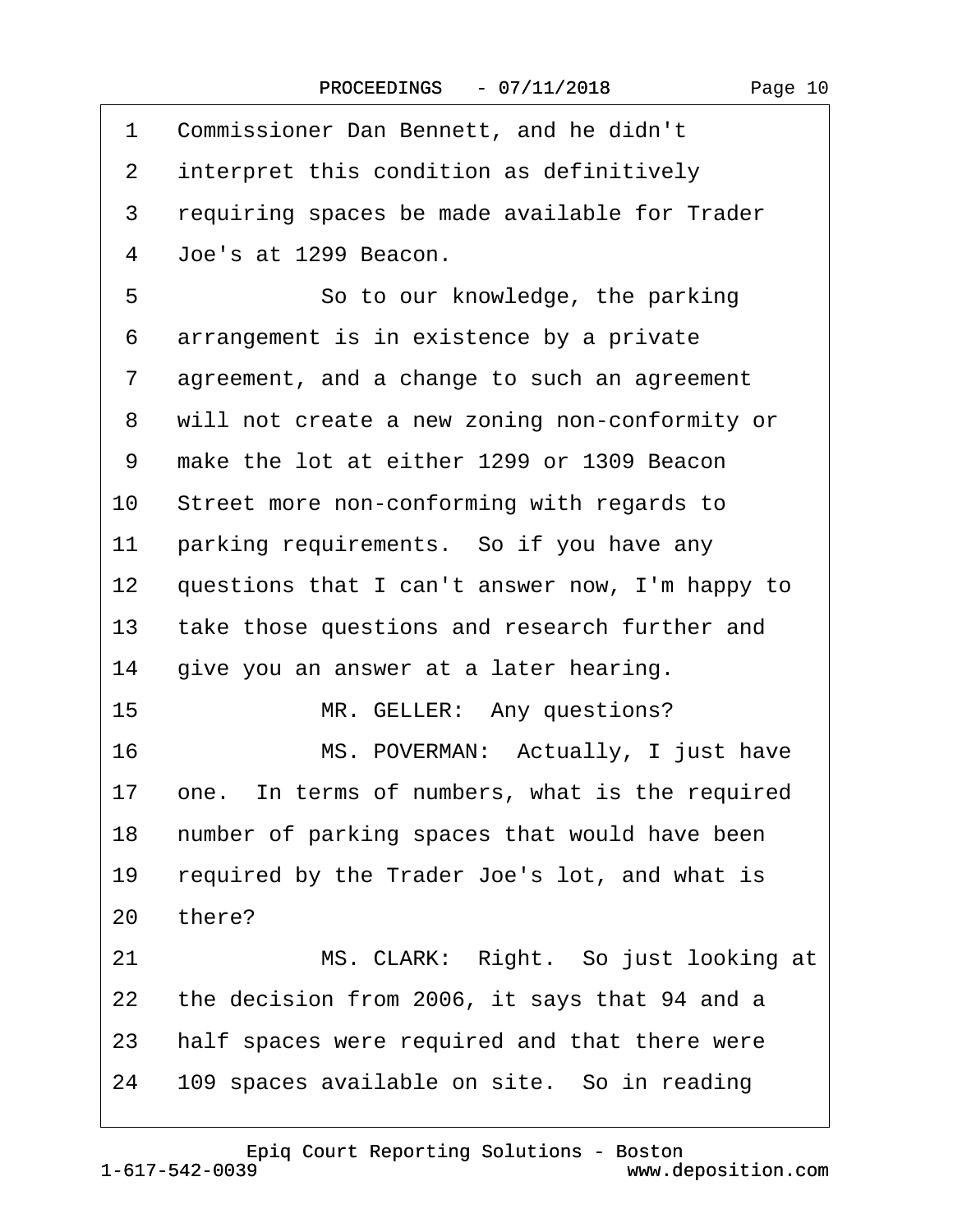| 1              | some of the discussion, it looked like there was |
|----------------|--------------------------------------------------|
| $\overline{2}$ | a concern about how much parking was going to be |
| 3              | needed, and it was represented, you know, we     |
| 4              | understand we're going to get spaces when        |
| 5              | available at other places. But I think the       |
| 6              | condition doesn't have a lot of teeth, because   |
| $\overline{7}$ | it wasn't actually required as part of the       |
| 8              | zoning relief.                                   |
| 9              | MS. POVERMAN: Thanks.                            |
| 10             | MS. CLARK: Thank you.                            |
| 11             | MR. GELLER: Thank you.                           |
| 12             | MS. MORELLI: Now, I'm going to                   |
| 13             | address on behalf of Commissioner Dan Bennett.   |
| 14             | He's not able to be here this evening, but is    |
| 15             | happy to attend the next hearing in September to |
| 16             | address any questions that you might have        |
| 17             | tonight or in the interim.                       |
| 18             | It might help if I actually skip over            |
| 19             | to existing site conditions, if you can see it.  |
| 20             | I apologize that it is a little tiny, but we     |
| 21             | have -- the subject site is this 1299 Beacon,    |
| 22             | and it's roughly rectangle with this jog here.   |
| 23             | The abutting property is 1297 Beacon. You might  |
| 24             | see that there's a property line shared by these |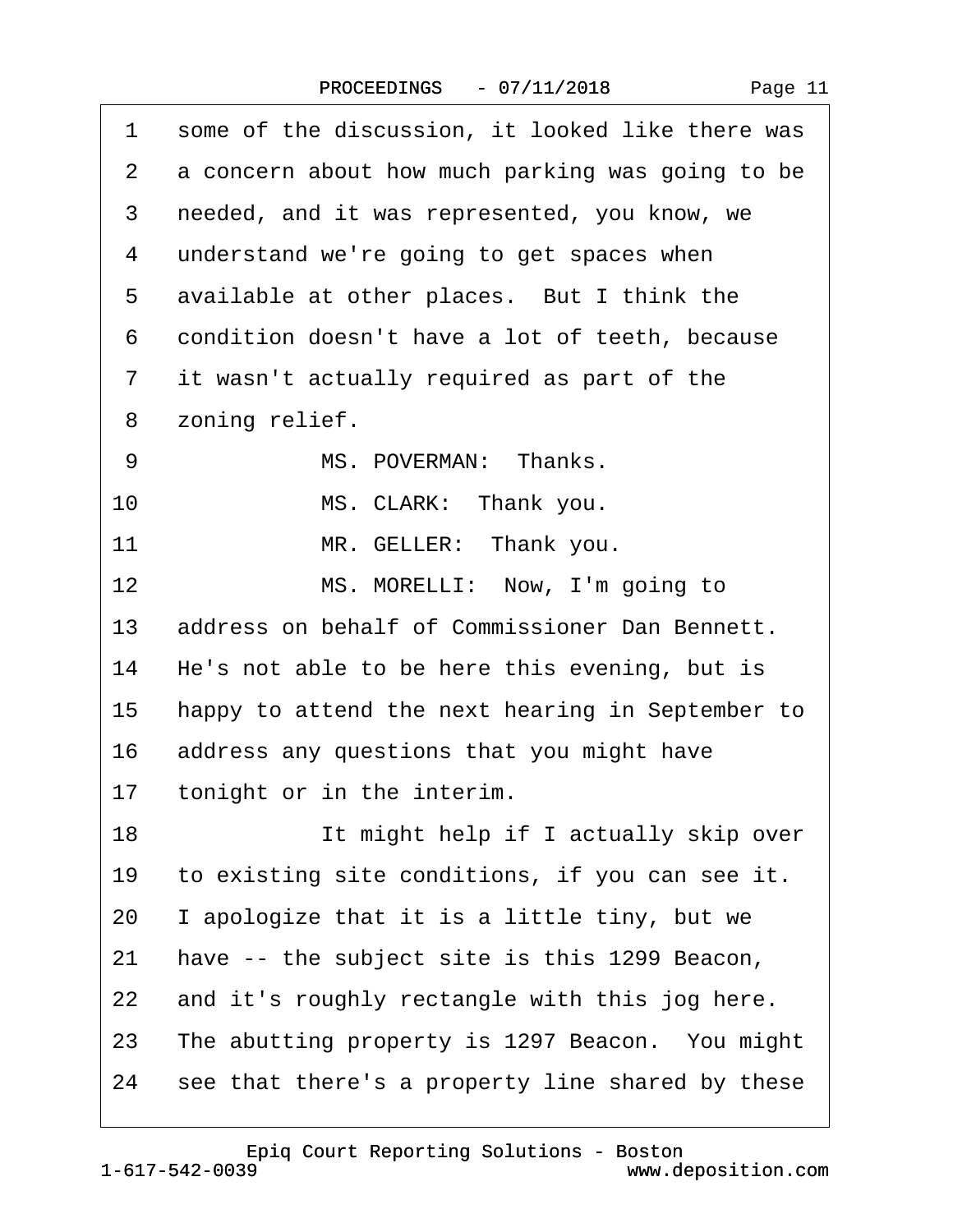| 1  | two properties here, and 1297 has a bit of a     |
|----|--------------------------------------------------|
| 2  | bump-out that is about one foot away from that   |
| 3  | property line.                                   |
| 4  | So there's been maybe a longstanding             |
| 5  | issue as far as I understand regarding rear      |
| 6  | second means of egress at this property and the  |
| 7  | potential for trespassing onto the subject       |
| 8  | property. So there is actually another           |
| 9  | possibility for any occupants who had to leave   |
| 10 | in an emergency to go onto the post office       |
| 11 | property, but as far as we know, there are no    |
| 12 | easement agreements with either these two        |
| 13 | abutters and 1297 Beacon.                        |
| 14 | So back in 2010, the building                    |
| 15 | commissioner at the time did grant Mr. Dhanda a  |
| 16 | permit to install a fence here. Now, what that   |
| 17 | has done is it does prevent anyone who needs to  |
| 18 | leave that -- or exit from the building from     |
| 19 | opening the door and going onto this property.   |
| 20 | So as this case has come before you, Mr. Volkin, |
| 21 | who's the attorney for Dr. Heinberg, who owns    |
| 22 | the property at 1297 Beacon, has mentioned this  |
| 23 | issue or discussed this issue and has wanted to  |
| 24 | engage the building commissioner.                |
|    |                                                  |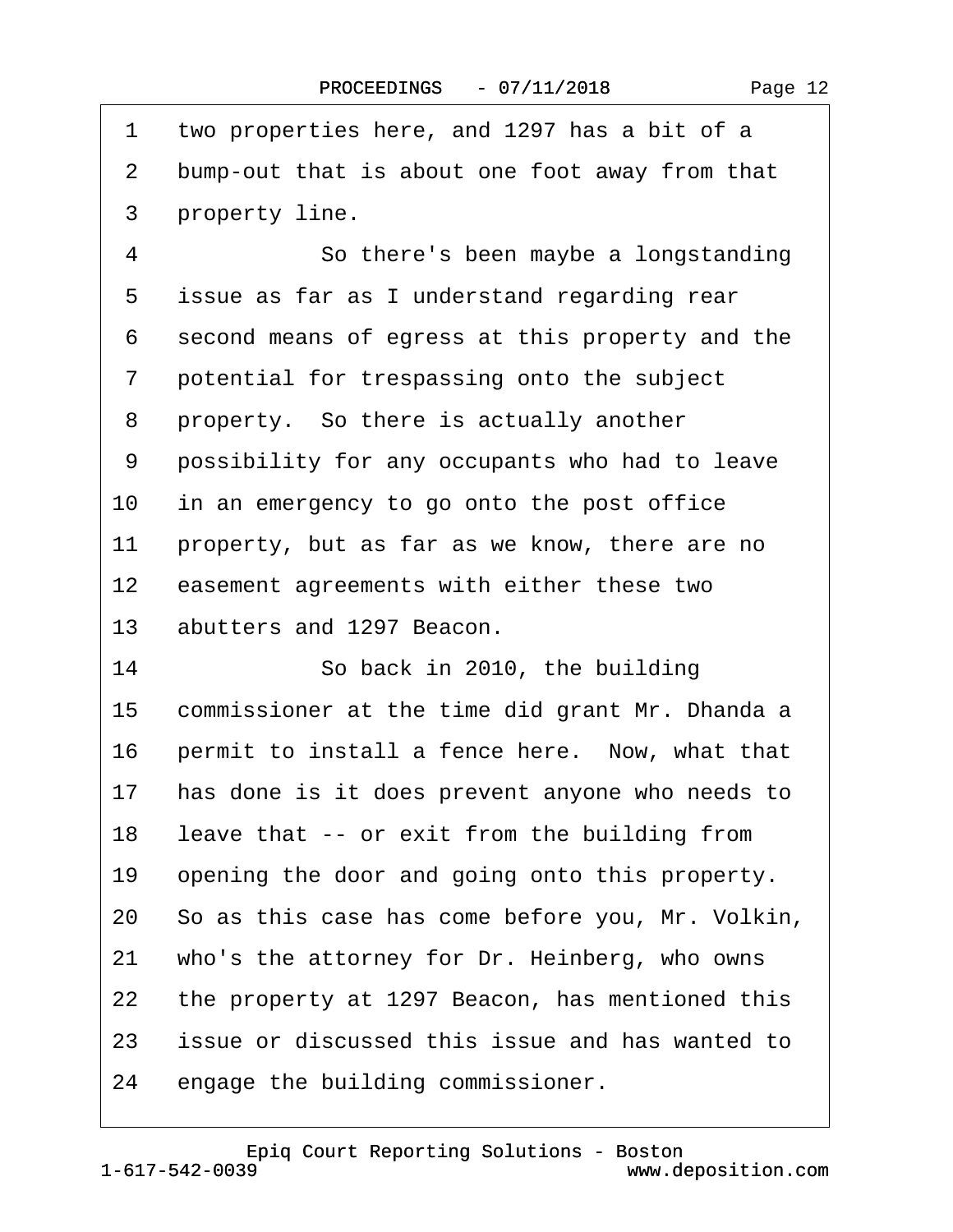| 1       | So the building commissioner has                   |
|---------|----------------------------------------------------|
| 2       | consulted with the state -- it's actually the      |
| 3       | <b>Building Regulations Standards Board -- and</b> |
| 4       | another state authority regarding this             |
| 5       | particular issue.                                  |
| 6       | Based on that advice, he's issued                  |
| 7       | building code violations to both the owner at      |
| 8       | 1297 Beacon and the owner at 1299 Beacon, his      |
| 9       | reason being that the installed fence prevents     |
| 10      | -- obstructs that second means of egress on the    |
| 11      | abutting property, and in regard to the            |
| $12 \,$ | violation issued to Dr. Heinberg, that owner       |
| 13      | does have a responsibility for providing a         |
| 14      | second means of egress.                            |
| 15      | So what happens here is that this                  |
| 16      | issue is a little bit bigger than the Town of      |
| 17      | Brookline's building department, and there are a   |
| 18      | number of ways this can go. Either party can       |
| 19      | appeal the notice that Commissioner Bennett did    |
| 20      | administer to either party, they can appeal to     |
| 21      | the municipal court of law, or Dr. Heinberg        |
| 22      | could go to the state board and ask for a waiver   |
| 23      | from the building code, or they can -- the two     |
| 24      | parties, either 1299 and 1297, or the post --      |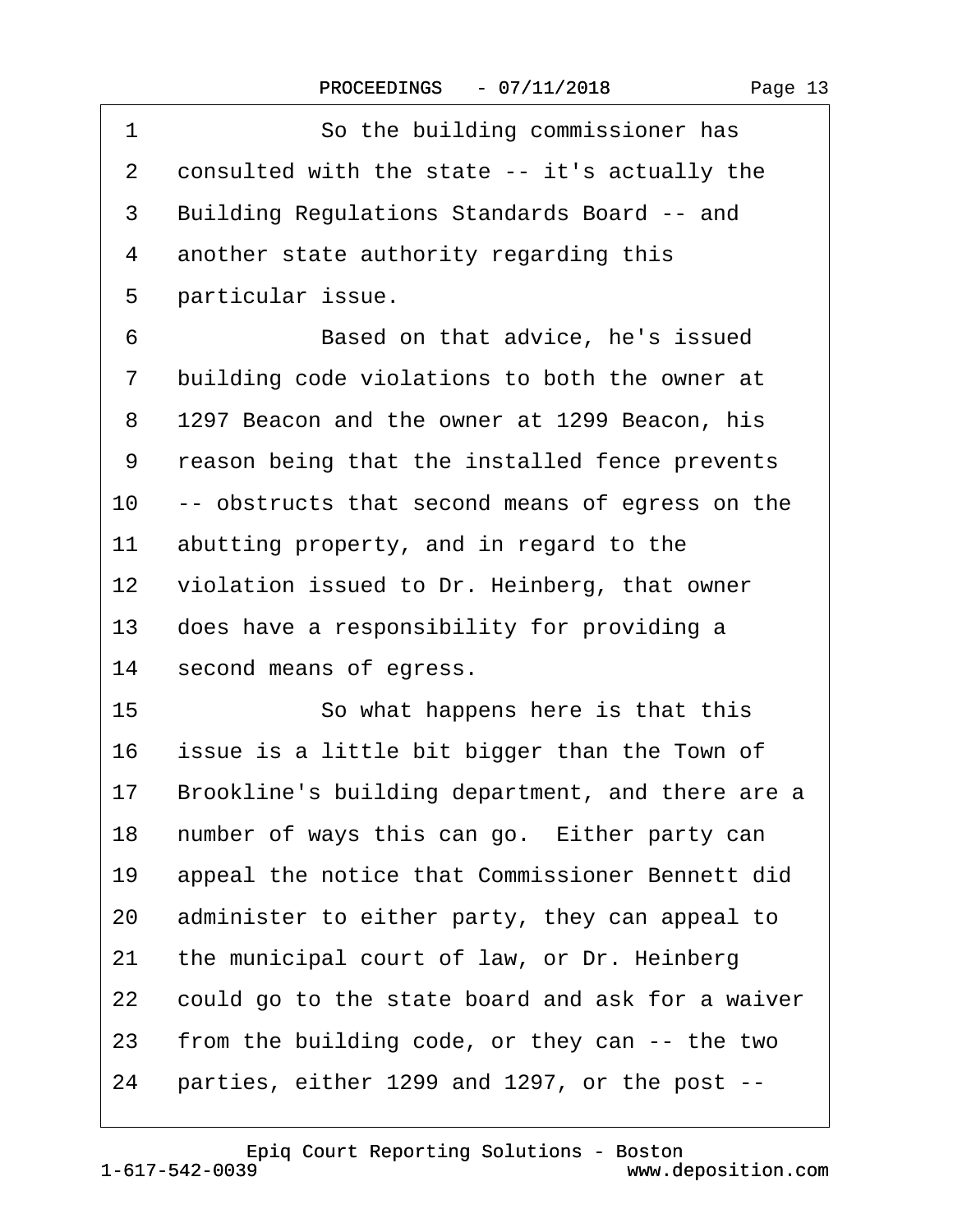| 1              | the federal government owns this property here   |
|----------------|--------------------------------------------------|
| $\overline{2}$ | -- and Dr. Heinberg could have private           |
| 3              | agreements regarding an easement so that there   |
| 4              | is a means for people to leave the premises in   |
| 5              | the case of an emergency. There's also the       |
| 6              | possibility that there could be some remodeling  |
| 7              | done to provide that second means of egress.     |
| 8              | So where does this leave the board?              |
| 9              | Our 40B consultant, Judith Barrett, said the ZBA |
| 10             | does not have any purview over the state         |
| 11             | building code. Nonetheless, we do want to be     |
| 12             | really careful and get a legal opinion regarding |
| 13             | anything that might affect the public process    |
| 14             | regarding this issue.                            |
| 15             | So where this stands right now is that           |
| 16             | Commissioner Bennett is discussing this with     |
| 17             | town counsel about next steps, and the two       |
| 18             | parties do have notices from them. Until we      |
| 19             | hear further, we're simply going to proceed. At  |
| 20             | this point, there isn't anything that affects    |
| 21             | proceeding with the public hearing. Thank you.   |
| 22             | Do you have any questions?                       |
| 23             | MR. GELLER: Questions?                           |
| 24             | MS. MORELLI: So I do want to                     |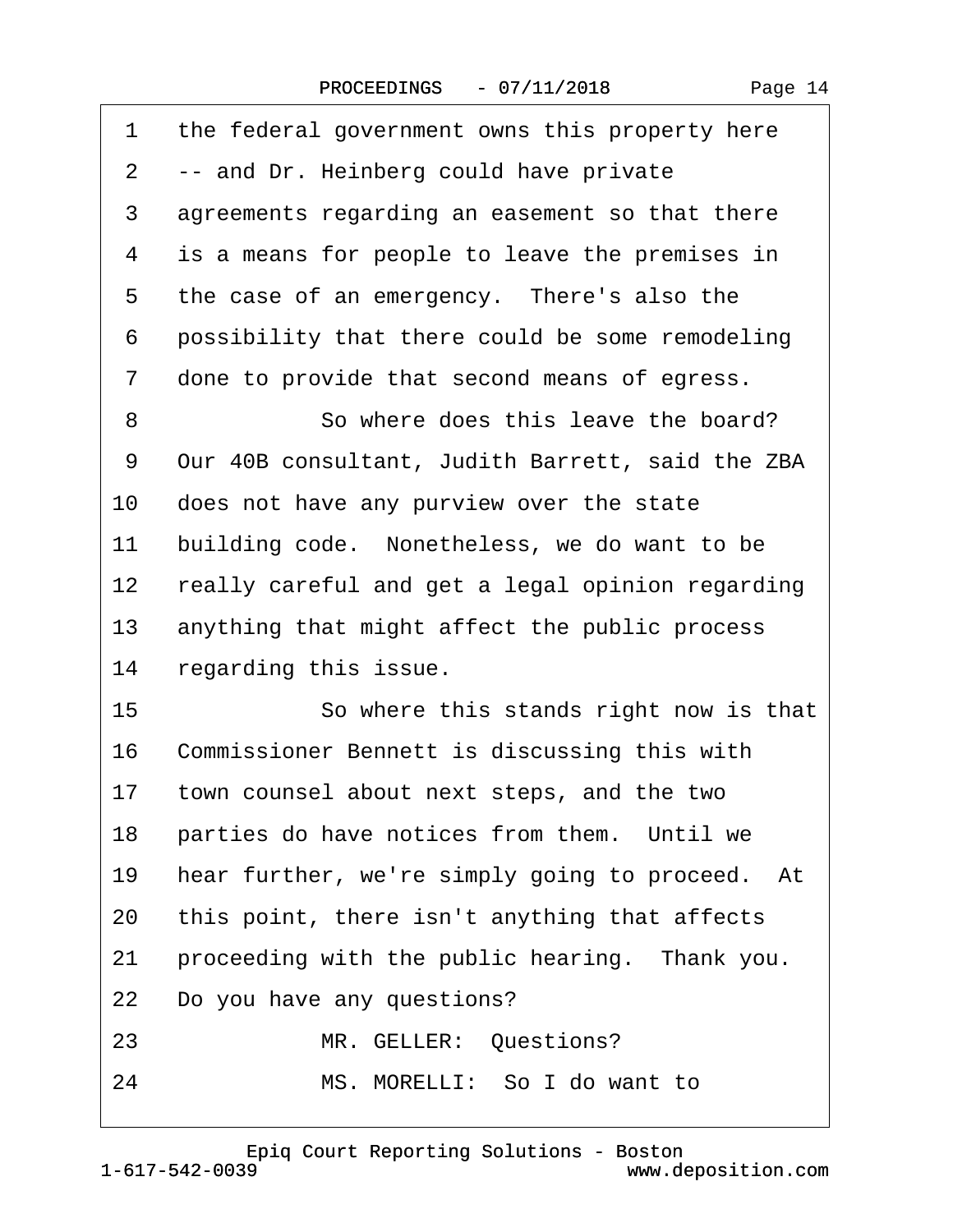| 1               | acknowledge that Commissioner Bennett did        |
|-----------------|--------------------------------------------------|
| $\mathbf{2}$    | explain all of this in his July 10, 2018 memo to |
| 3               | you. That's Part A, Existing Building Code       |
| 4               | Violations. And then in that same memo, he does  |
| 5               | ask for a preliminary building code analysis.    |
| 6               | So let's think now the -- if you see             |
| $\overline{7}$  | the project proposal, which we'll flip to in a   |
| 8               | minute, there is going to be a building that's   |
| 9               | basically hugging that property line. And so     |
| 10              | the building code does -- in these instances,    |
| 11              | there are certain provisions regarding high-rise |
| 12 <sub>2</sub> | buildings, exterior walls, and safeguards during |
| 13              | construction. So what he's requesting at this    |
| 14              | point, aside from the existing building code     |
| $15\,$          | issues, is a preliminary building code analysis, |
|                 | 16 which he will comment on.                     |
| 17              | MR. GELLER: Has this been requested              |
|                 | 18 from the applicant?                           |
| 19              | MS. MORELLI: I just submitted this               |
| 20              | memo. I didn't actually ask the applicant, but   |
| 21              | in the past, we have not had a problem.          |
| 22              | MR. GELLER: But you'll make that                 |
| 23              | request?                                         |

24 MS. MORELLI: I certainly will.

18· ·from the applicant?

23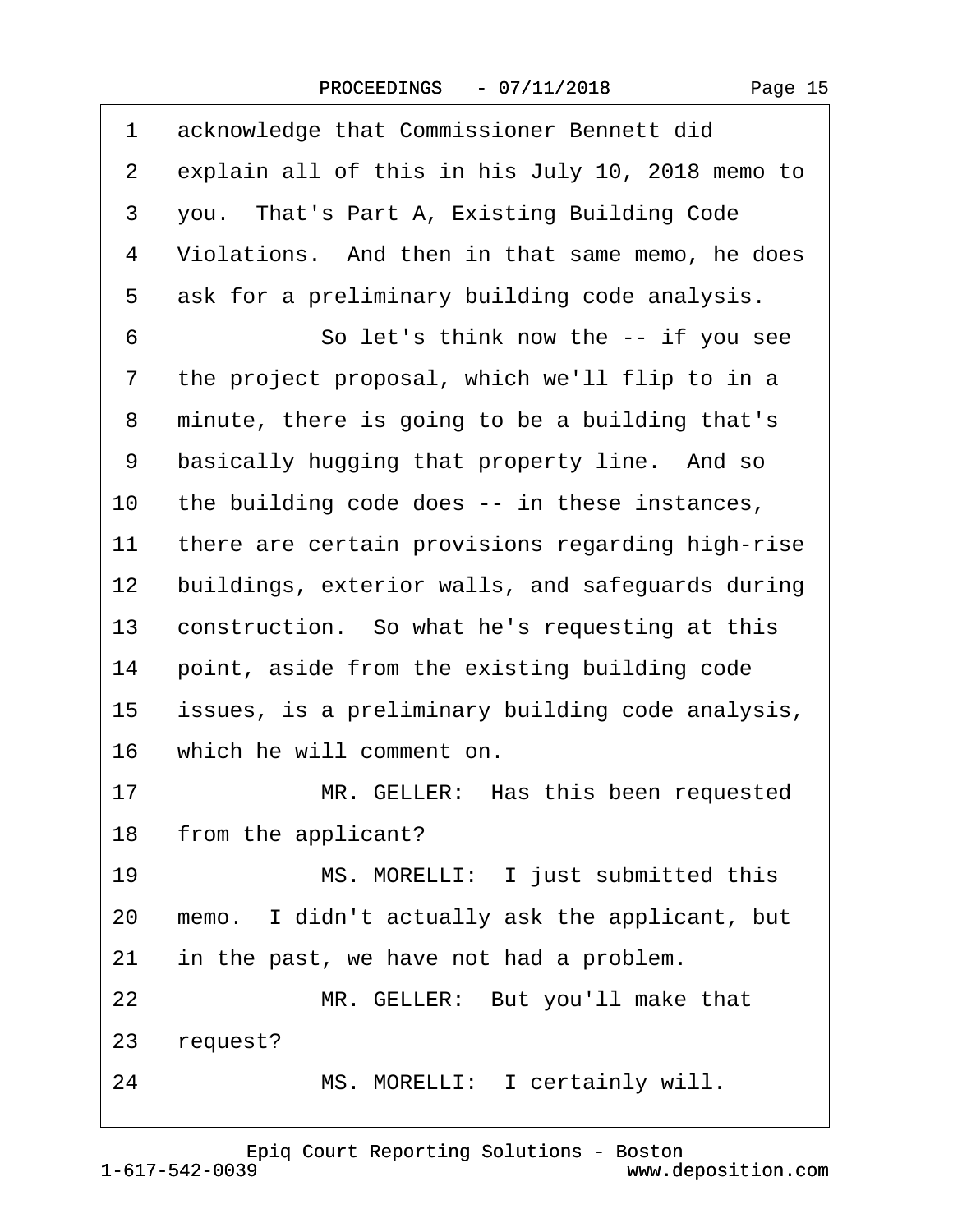| 1               | MS. SCHNEIDER: Maria, in the                     |
|-----------------|--------------------------------------------------|
| 2               | commissioner's memo, he also recommended asking  |
| 3               | Mass. Housing for its advice. Is that something  |
| 4               | that you guys are --                             |
| 5               | MS. MORELLI: Correct. Thank you for              |
| 6               | the reminder. So Judith Barrett actually sent    |
| $\overline{7}$  | an email to Mass. Housing, you know, should      |
| 8               | there be any issue, does this affect the         |
| 9               | proceeds here. Is there any advice for the ZBA.  |
| 10              | Is there any issue pertaining to site control.   |
| 11              | We have not heard back, but I just wanted you to |
| 12 <sup>2</sup> | know we've really tried to cover all the bases   |
| 13              | and consult with the state.                      |
| 14              | So I think on that note, I am just               |
| 15              | going to proceed with this presentation and get  |
| 16              | through it quickly so that we can turn to our    |
| 17              | peer reviewers.                                  |
| 18              | As you know, existing site conditions.           |
| 19              | This is the subject site, which is on Beacon.    |
| 20              | It's highlighted in yellow. It is on the block   |
| 21              | bounded, of course, by Beacon Street, Harvard,   |
| 22              | Longwood, Sewall, and Charles Street. The        |
| 23              | intersection here is at Pleasant Street across   |
| 24              | the street from Beacon.                          |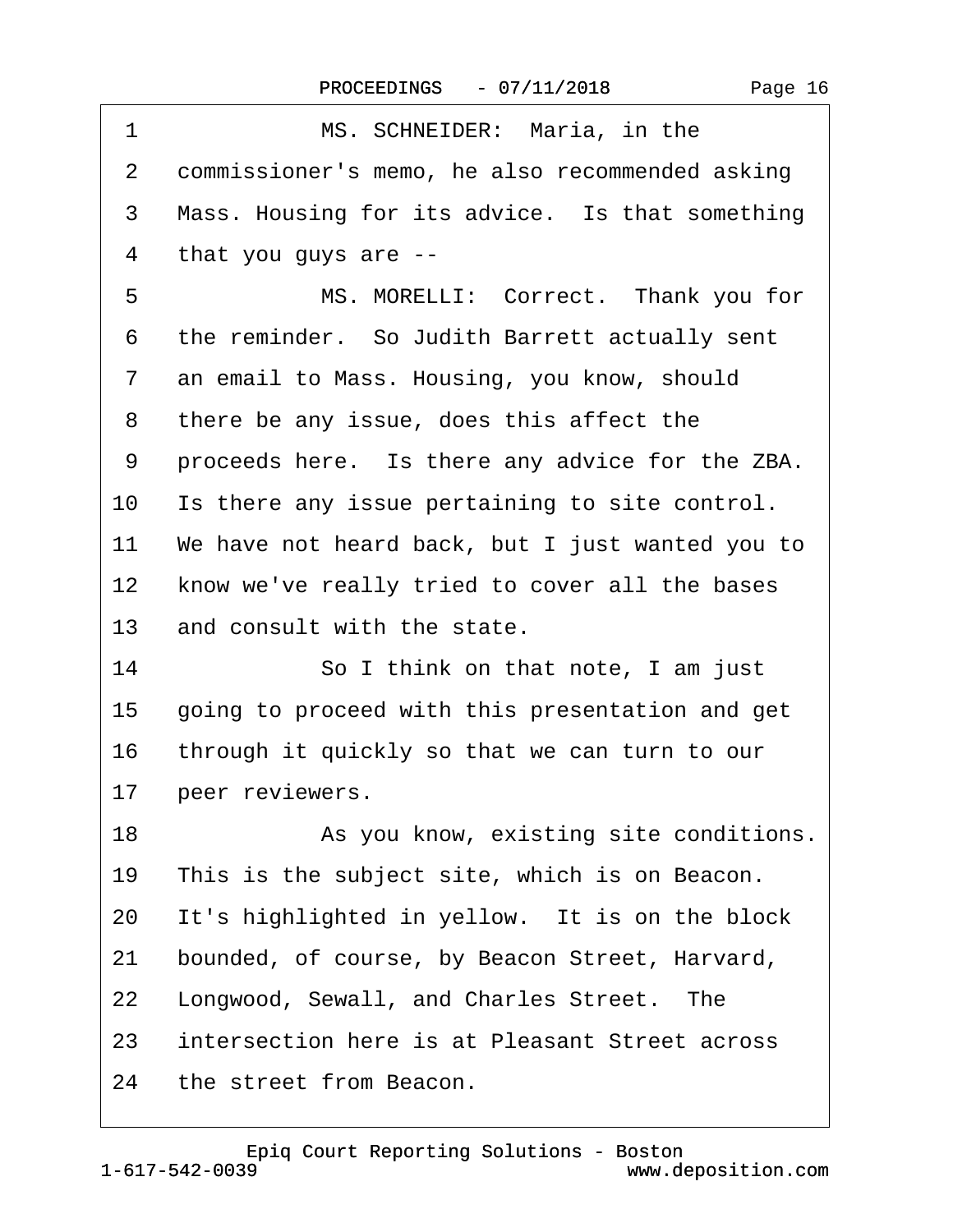| $\mathbf 1$    | You might not realize that the                   |
|----------------|--------------------------------------------------|
| $\overline{2}$ | entirety of that two-mile stretch in Brookline,  |
| 3              | Beacon Street is in the National Register        |
| 4              | district, and I'll explain a little bit more     |
| 5              | what that means. The zoning district is a        |
| 6              | general business district, 1.75.                 |
| $\overline{7}$ | Of course, this is in the heart of               |
| 8              | Coolidge Corner. And as you can see -- probably  |
| 9              | you can't -- as with a lot of our major          |
| 10             | thoroughfares, these major thoroughfares really  |
| 11             | off the spines really run dense residential      |
| 12             | neighborhoods. What surrounds this particular    |
| 13             | block are multi -- a residential district zoned  |
| 14             | as multi-family of increasing or varied density. |
| 15             | Just a little bit more about the                 |
| 16             | existing conditions at the site. It's a one- to  |
| 17             | two-story brick structure, about 12,200 square   |
| 18             | feet on an 18,600 square foot lot. As Ashley     |
| 19             | mentioned, the parking spaces on the left are    |
| 20             | largely leased to Trader Joe's, the abutter, and |
| 21             | then the rest of the surface parking I think     |
| 22             | there's under 30 parked -- just under 30 parking |
| 23             | spaces is for Neena's.                           |
| 24             | There is a curve here. Sewall Ave. is            |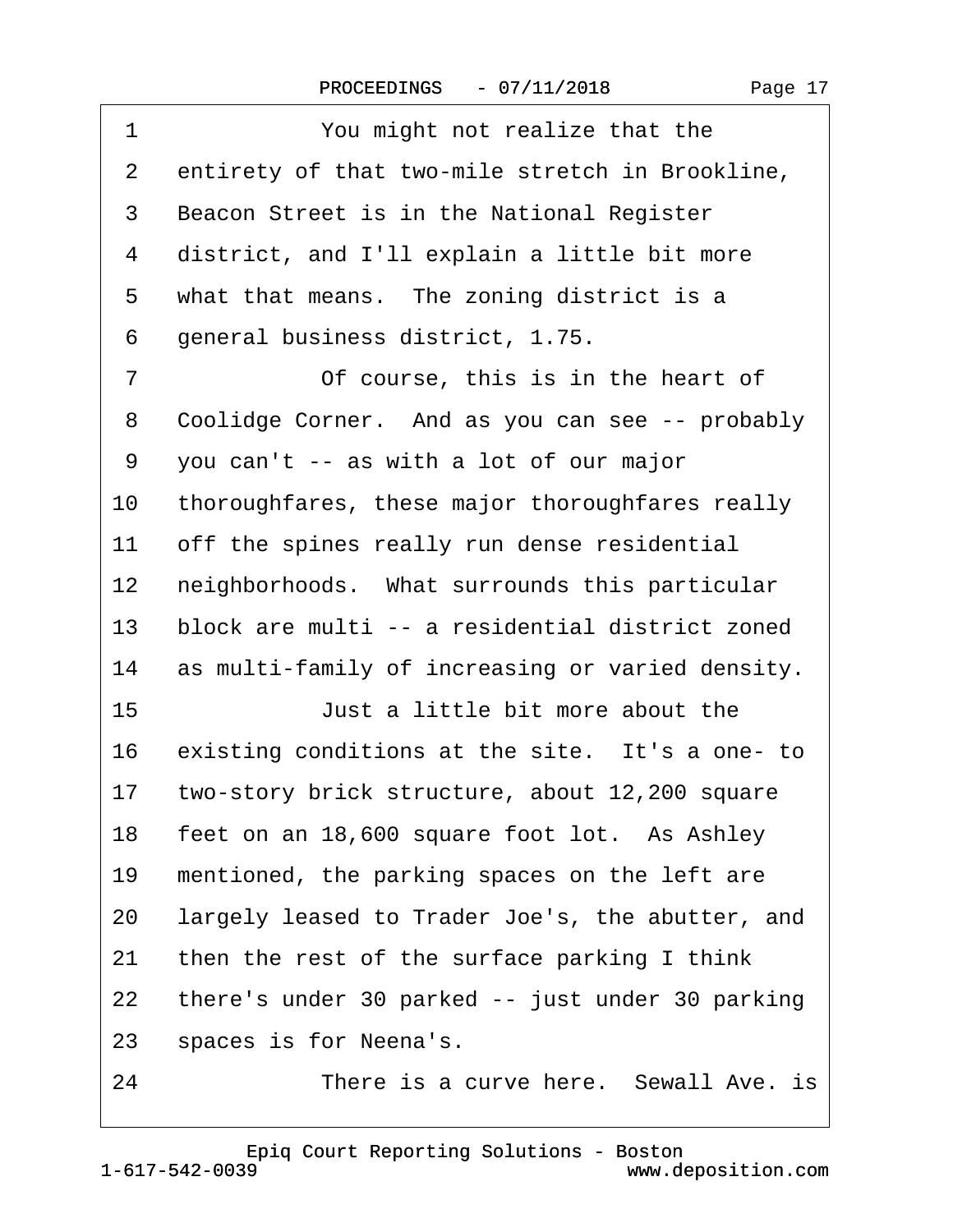| 1  | one way going in this direction going east, and  |
|----|--------------------------------------------------|
| 2  | there's a gentle slope as well. Here, there is,  |
| 3  | I think, a firewall, and then there's probably   |
| 4  | like a four- to ten-foot space between this      |
| 5  | building and the abutting structure.             |
| 6  | You'll note that there's Beacon Street           |
| 7  | to the north, and then there is Sewall Ave. So   |
| 8  | this site actually has two front yards, and I    |
| 9  | will speak a little bit more why I think that is |
| 10 | important.                                       |
| 11 | This is what the Beacon Street facade            |
| 12 | looks like. I did a little bit of research just  |
| 13 | because this is in a National Register. The      |
| 14 | preservation commission will be weighing in in   |
| 15 | August, as will the planning board and the       |
| 16 | transportation board, so you'll hear comments in |
| 17 | September from them. But in the meantime, I      |
| 18 | just wanted to check the Mass. Historical        |
| 19 | Commission database should there be anything     |
| 20 | architecturally or historically notable about    |
| 21 | this building.                                   |
| 22 | Any structure that is within a                   |
| 23 | National Register district is initially          |
| 24 | considered significant, but this particular      |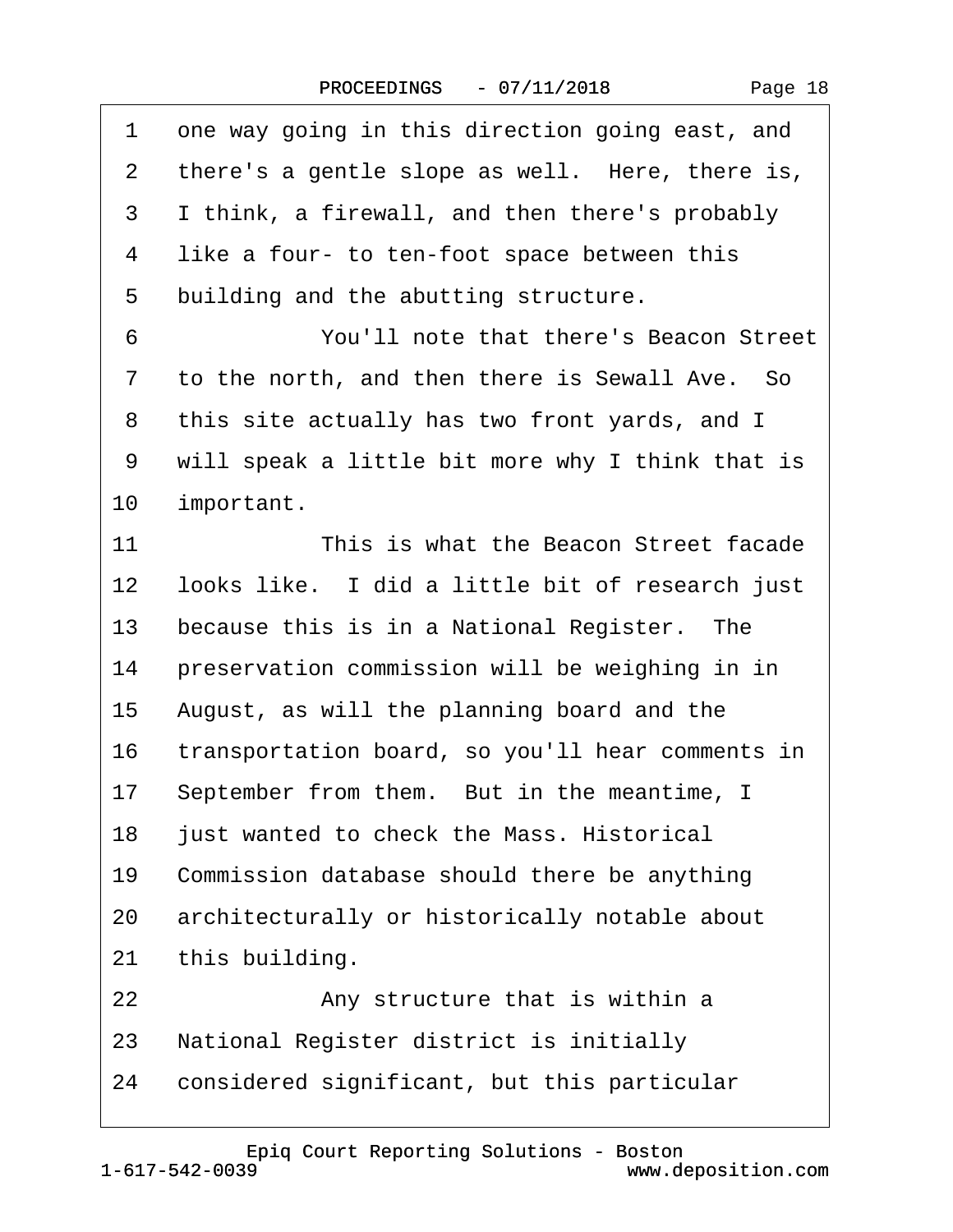$\Gamma$ 

| 1              | building has undergone so many changes and       |
|----------------|--------------------------------------------------|
| $\mathbf{2}$   | renovations that it no longer maintains its      |
| 3              | architectural integrity. That is not coming      |
| 4              | from the Preservation Commission, it's just      |
| 5              | something I observed in the notes in the         |
| 6              | Inventory Form B. Nonetheless, there are         |
| $\overline{7}$ | numerous examples of individual properties in    |
| 8              | this area on that block that are architecturally |
| 9              | or historically significant.                     |
| 10             | A little bit about the National                  |
| 11             | Register district. What that means it's a        |
| 12             | little bit different from local historic         |
| 13             | districts. So what we try to regard here are     |
| 14             | any character defining features. That's one of   |
| 15             | the hallmarks of a National Register district    |
| 16             | and really the focus of any reviews.             |
| 17             | So some of the character defining                |
| 18             | features of the Beacon Street district is that   |
| 19             | you have commercial nodes that are one to two    |
| 20             | stories interspersed with residential blocks of  |
| 21             | three to four. You'll see a lot of this bay      |
| 22             | treatment or the double height, you know, rising |
| 23             | steps up to the residential. You might see some  |
| 24             | mixed use where there's residential in the base, |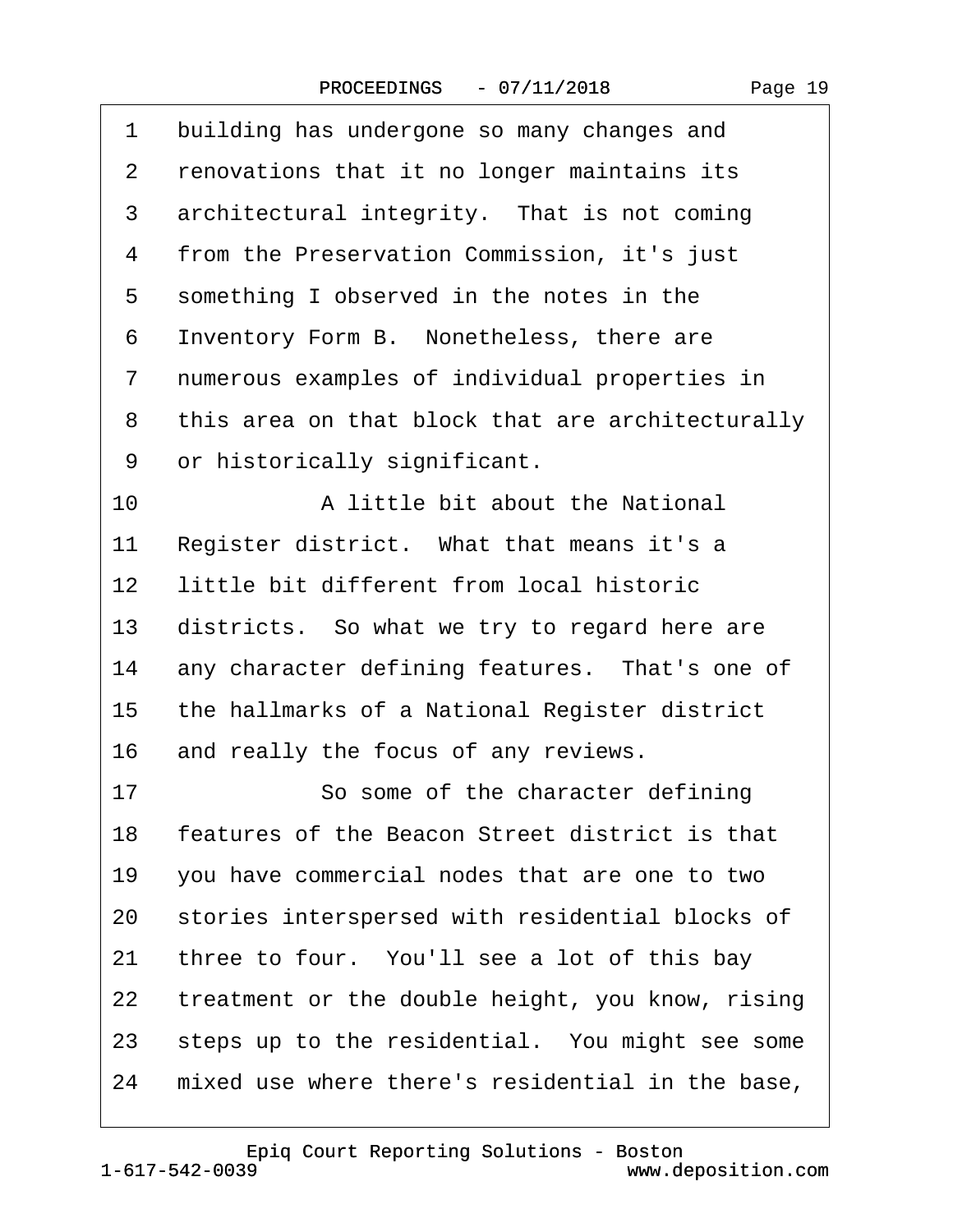| 1               | as you see here, with residential on top. There  |
|-----------------|--------------------------------------------------|
| 2               | is a really strong one- to two-story development |
| 3               | pattern.                                         |
| $\overline{4}$  | One of the things we're going to look            |
| 5               | at is how do you assess if a building that's ten |
| 6               | stories can or does fit in. And some of the      |
| 7               | things we'll talk about are how you can really   |
| 8               | just look at those proportions and adjust        |
| 9               | segments to reinforce some of these character    |
| 10              | defining features.                               |
| 11              | A little bit more about the                      |
| 12              | significance of buildings. This, of course, is   |
| 13              | at the corner of Beacon and Harvard along that   |
| 14              | same block where 1299 is located. That's an art  |
| 15              | deco style building constructed in 1930, and, of |
| 16              | course, the S.S. Pierce Building, which is a     |
| 17 <sup>1</sup> | completely different architectural style, German |
| 18              | English medieval.                                |
| 19              | Just a word about tall buildings. I              |
| 20              | noticed in the presentation given by the project |
| 21              | team examples, and I would be remiss to overlook |
| 22              | that there are tall buildings in the             |
| 23              | neighborhood, not necessarily on that block.     |
| 24              | But does that mean that, you know, gee, anything |

1-617-542-0039 [Epiq Court Reporting Solutions - Boston](http://www.deposition.com) www.deposition.com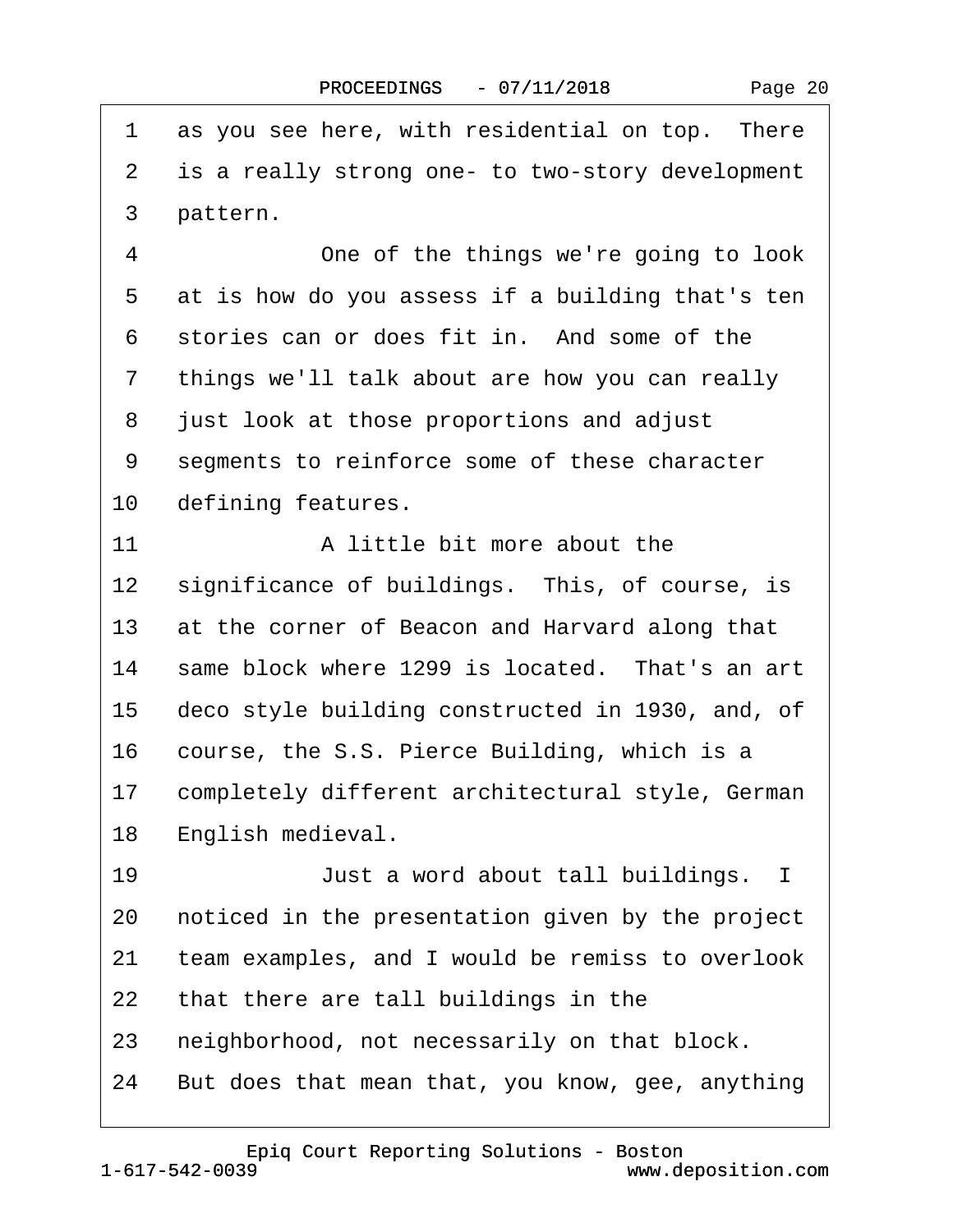| 1              | goes?                                            |
|----------------|--------------------------------------------------|
| 2              | Just as it's not illuminating for you            |
| 3              | or me to hear a building is too big -- it        |
| 4              | doesn't really tell you much -- pointing out     |
| 5              | tall buildings in the area doesn't say much      |
| 6              | either. We don't really look at a height, that   |
| $\overline{7}$ | metric disembodied from other metrics. We like   |
| 8              | to look at what is that height to set back       |
| 9              | ratio. There might be actually a ratio           |
| 10             | regarding the height to the width of the street. |
| 11             | What is that sense of pedestrian                 |
| $12 \,$        | scale? What is the existing development          |
| 13             | pattern? What does that street wall look like?   |
| 14             | You'll see some tall buildings do this better    |
| 15             | than others. They really look at maybe the       |
| 16             | first two or three stories above street level to |
| 17             | really reinforce that pedestrian scale, and      |
| 18             | maybe they'll segment or step back the upper     |
| 19             | floors.                                          |
| 20             | So those are some techniques that work           |
| 21             | successfully. Others that don't, they might      |
| 22             | have limited setbacks. There might be no         |
| 23             | relief. It might be just really a box. So some   |
| 24             | of the tall buildings that were pointed out in   |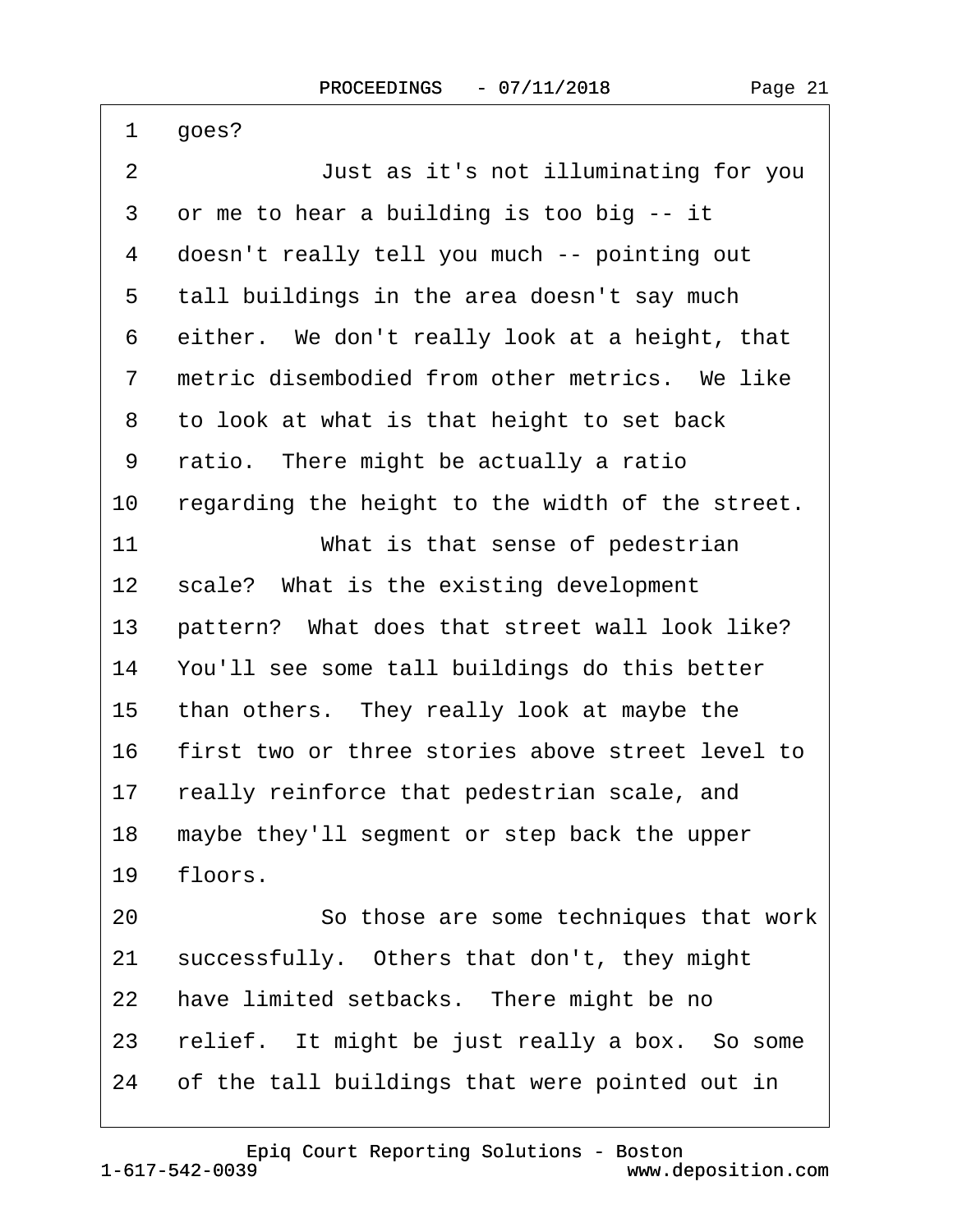|  | Page 22 |  |
|--|---------|--|
|--|---------|--|

| 1               | the project team's review, they're sort of a     |
|-----------------|--------------------------------------------------|
| 2               | mixed bag. Some really do reflect sensitivity    |
| 3               | to the surrounding context, others not so much.  |
| 4               | And I think we can learn from like what not to   |
| 5               | do.                                              |
| 6               | Again, that's just a little bit of a             |
| 7               | view of the block, and you can see the one-story |
| 8               | pattern on that block and the taller buildings   |
| 9               | as you go west.                                  |
| 10              | A little bit about the streetscape on            |
| 11              | Sewall. It's no surprise if you've gone on a     |
| 12 <sup>°</sup> | site visit and you've walked here. You really    |
| 13              | do see or get a sense of the rear of these       |
| 14              | Beacon Street properties. And I just want to be  |
| 15              | careful because remember that Beacon Street --   |
| 16              | off of Beacon Street are really residential      |
| 17              | neighborhoods. And just because we see what      |
| 18              | seems to be like rear yard operations doesn't    |
| 19              | mean that we have to reinforce it.               |
| 20              | So I think one of the excellent things           |
| 21              | about redevelopment of a property is that we     |
| 22              | have opportunities to exploit. This is           |
| 23              | certainly a property that is introducing mostly  |
| 24              | residential housing and some mixed use. So       |

1-617-542-0039 [Epiq Court Reporting Solutions - Boston](http://www.deposition.com)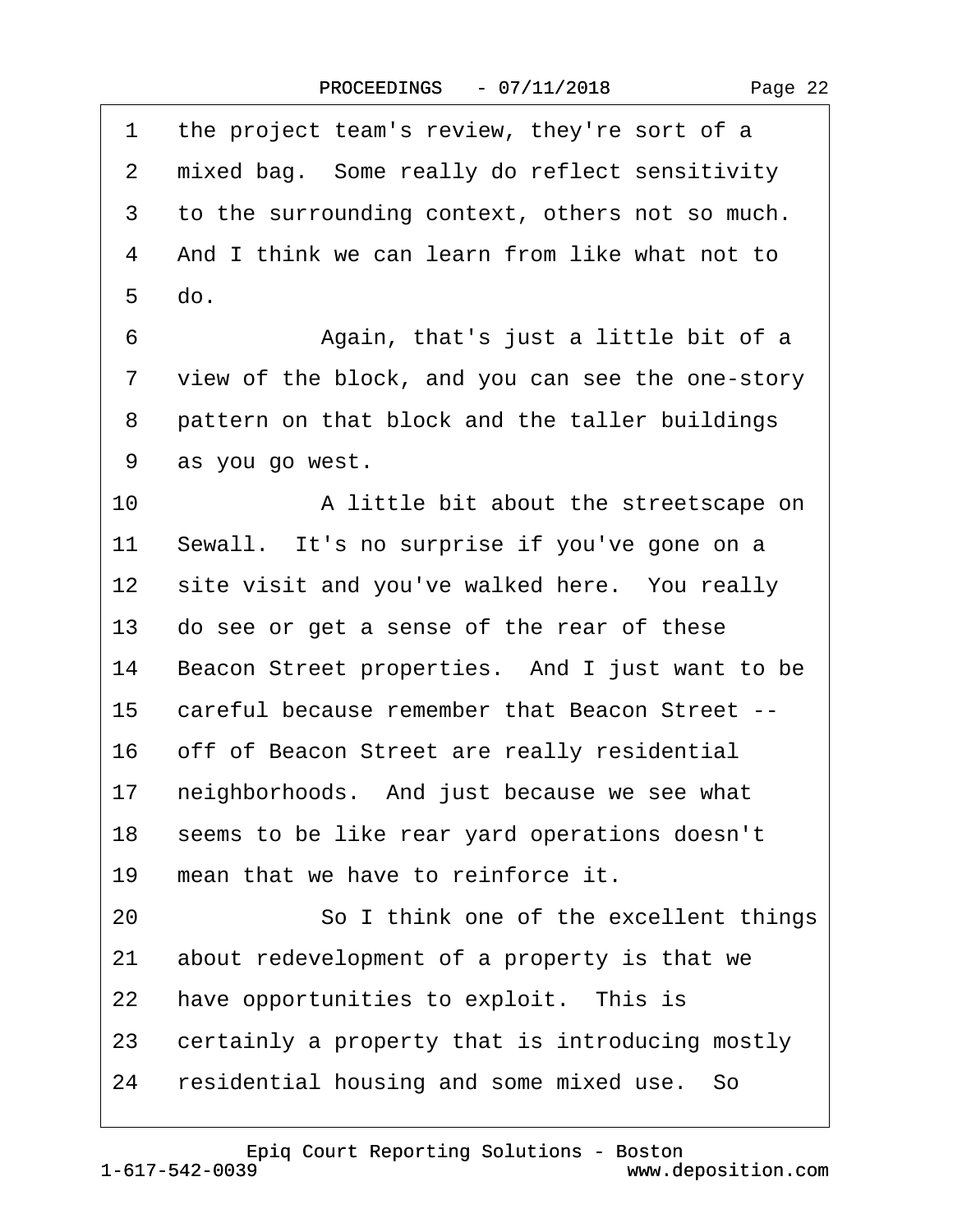| 1              | these are opportunities to actually reinforce    |
|----------------|--------------------------------------------------|
| $\mathbf{2}$   | some residential qualities, maybe create a more  |
| 3              | welcoming pedestrian streetscape. So even        |
| 4              | though you are sort of faced with garage,        |
| 5              | driveway, congestion, that doesn't seem to be    |
| 6              | something that we have to actually accept on the |
| $\overline{7}$ | subject property.                                |
| 8              | A little bit more on Sewall, along               |
| 9              | with -- these are just some examples of maybe    |
| 10             | residential feel. There is that -- typically,    |
| 11             | no matter what size the building is, there       |
| 12             | really is a landscaped strip that kind of        |
| 13             | creates even a modest buffer between the         |
| 14             | streetscape, or the street and the building.     |
| 15             | I wanted to pause here, because we do            |
| 16             | have some comments from the police department,   |
| 17             | Deputy Superintendent Myles Murphy, and some     |
| 18             | brief comments from Todd Kirrane, who's the      |
| 19             | transportation administrator. And I don't know   |
| 20             | if you'd like me to read them into the record.   |
| 21             | MR. GELLER: Sure.                                |
| 22             | MS. MORELLI: So first of all, I mean,            |
| 23             | just to refresh your memory, there were some     |
| 24             | comments made at the last hearing. I think the   |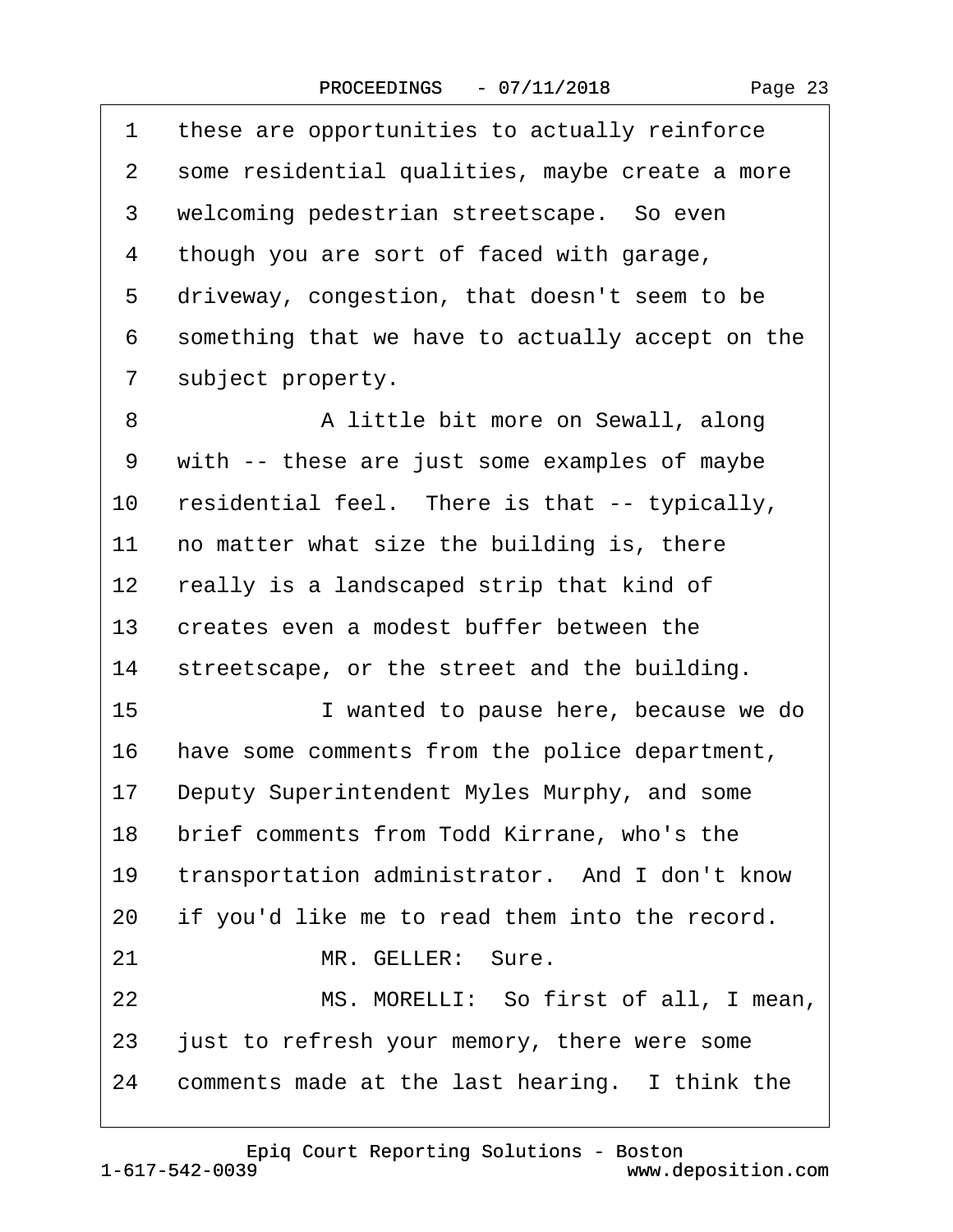| 1              | project team mentioned a conversation that was   |
|----------------|--------------------------------------------------|
| 2              | had with Police Officer Michael Murphy, who      |
| 3              | works for Myles Murphy, and something about -- I |
| 4              | think the excerpt was something like, oh, what's |
| 5              | going on in Sewall or in this area is no         |
| 6              | different from any other Brookline street.       |
| $\overline{7}$ | So I just felt compelled to run that             |
| 8              | by Deputy Superintendent Myles Murphy, who       |
| 9              | oversees the traffic and community safety        |
| 10             | division and oversees Officer Michael Murphy.    |
| 11             | And Deputy Superintendent Myles Murphy was       |
| 12             | emphatic that he has spoken publicly before the  |
| 13             | transportation board about the existing          |
| 14             | congestion and safety issues.                    |
| 15             | There is a lot of traffic volume and             |
| 16             | activity off the Trader Joe's site. There's      |
| 17             | certainly lots of deliveries. Having a           |
| 18             | distribution center on the other side of 1299    |
| 19             | Beacon where trucks are backing in, there's a    |
| 20             | lot of, say, double-parking that exists, not to  |
| 21             | mention it's a heavily trafficked area. There's  |
| 22             | a school right down the street. There are        |
| 23             | residences who do cross over. They are           |
| 24             | connected, of course, to the commercial node at  |

1-617-542-0039

## www.deposition.com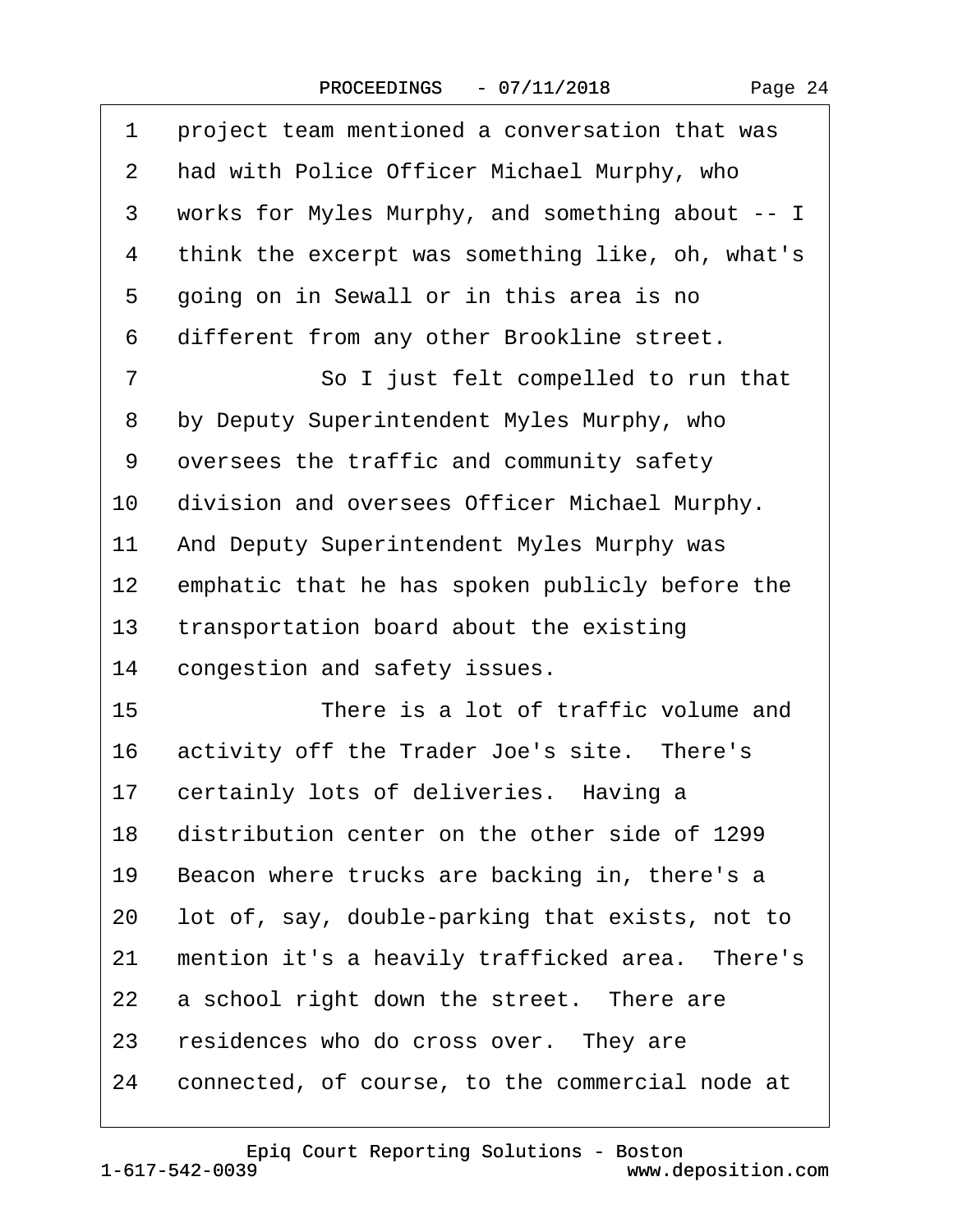| 1  | Coolidge Corner.                                 |
|----|--------------------------------------------------|
| 2  | So he just wanted to make it very                |
| 3  | clear that he wasn't happy to have those         |
| 4  | comments attributed to his department because he |
| 5  | has been so vocal about existing conditions, and |
| 6  | he also just wanted to reinforce them in a July  |
| 7  | 2 email or memo to the ZBA.                      |
| 8  | "Prior to this proposal at 1299 Beacon           |
| 9  | Street, the parking situation in this immediate  |
| 10 | area is one that has been a constant struggle    |
| 11 | for area residents and businesses. It is an      |
| 12 | over-utilized locale for on-street parking. The  |
| 13 | amount of community interaction with the         |
| 14 | adjacent U.S. Post Office, temple, and Trader    |
| 15 | Joe's traffic related problems has been          |
| 16 | extensive.                                       |
| 17 | "In recent years, it has only become             |
| 18 | worse with the erecting of several condominium   |
| 19 | buildings across the street at Sewall Ave. and   |
| 20 | Longwood Ave. resulting in further conflicts in  |
| 21 | the use of these streets. Not only is the        |
| 22 | parking inadequate, but the amount of motor      |
| 23 | vehicle, bicycle, and pedestrian traffic in this |
| 24 | immediate area is substantial.                   |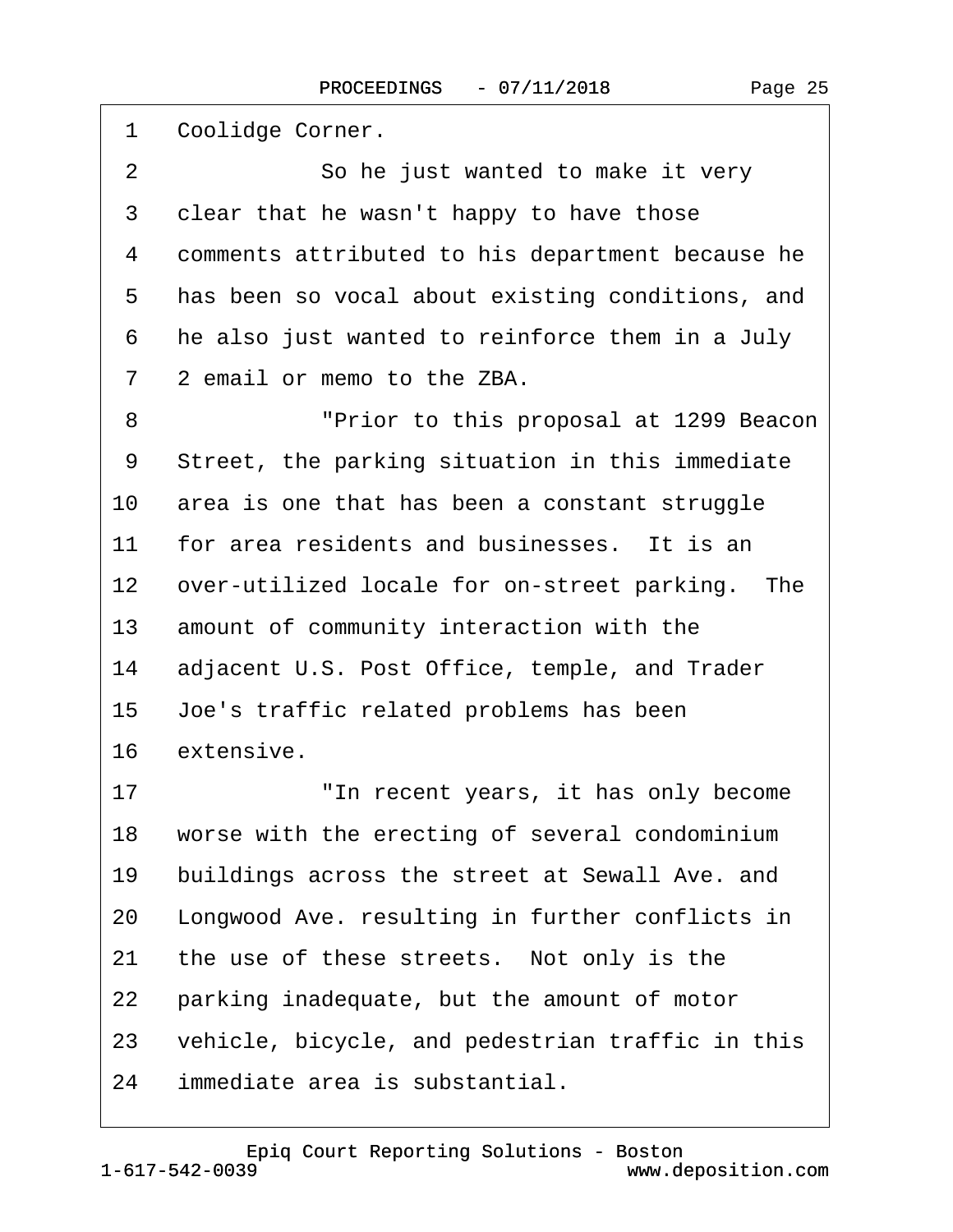1 "As an example, Trader Joe's currently

2 uses Neena's lot for overflow parking. The on-

| 3                 | street traffic flow for this business can be so  |
|-------------------|--------------------------------------------------|
| 4                 | disruptive to the immediate area that a detail   |
| 5                 | officer and one to two private parking personnel |
| 6                 | are assigned to the Trader Joe's rear lot to     |
| 7                 | alleviate this problem.                          |
| 8                 | "This has also resulted in parking               |
| 9                 | spaces that were once available on Longwood Ave. |
| 10                | west of Sewall Ave. to be marked no stopping.    |
| 11                | In addition, from the constant neighborhood      |
| $12 \overline{ }$ | complaints regarding the U.S. Post Office        |
| 13                | parking, the USPS has agreed to alleviate        |
| 14                | overnight parking matters by parking its fleet   |
| 15                | of trucks on the Beacon Street medium.           |
| 16                | "The temple currently has regular                |
| 17                | services and a daycare that utilizes Sewall Ave. |
| 18                | As a result of these and other pressures,        |
| 19                | parking signs in this immediate area have been   |
| 20                | highly restricted, and enforcement is constant.  |
| 21                | It should be further noted that Longwood Ave. is |
| 22                | a major route for ambulances going to and from   |

- 23 the Longwood medical area and should be a major
- 24 consideration for keeping adequate traffic flow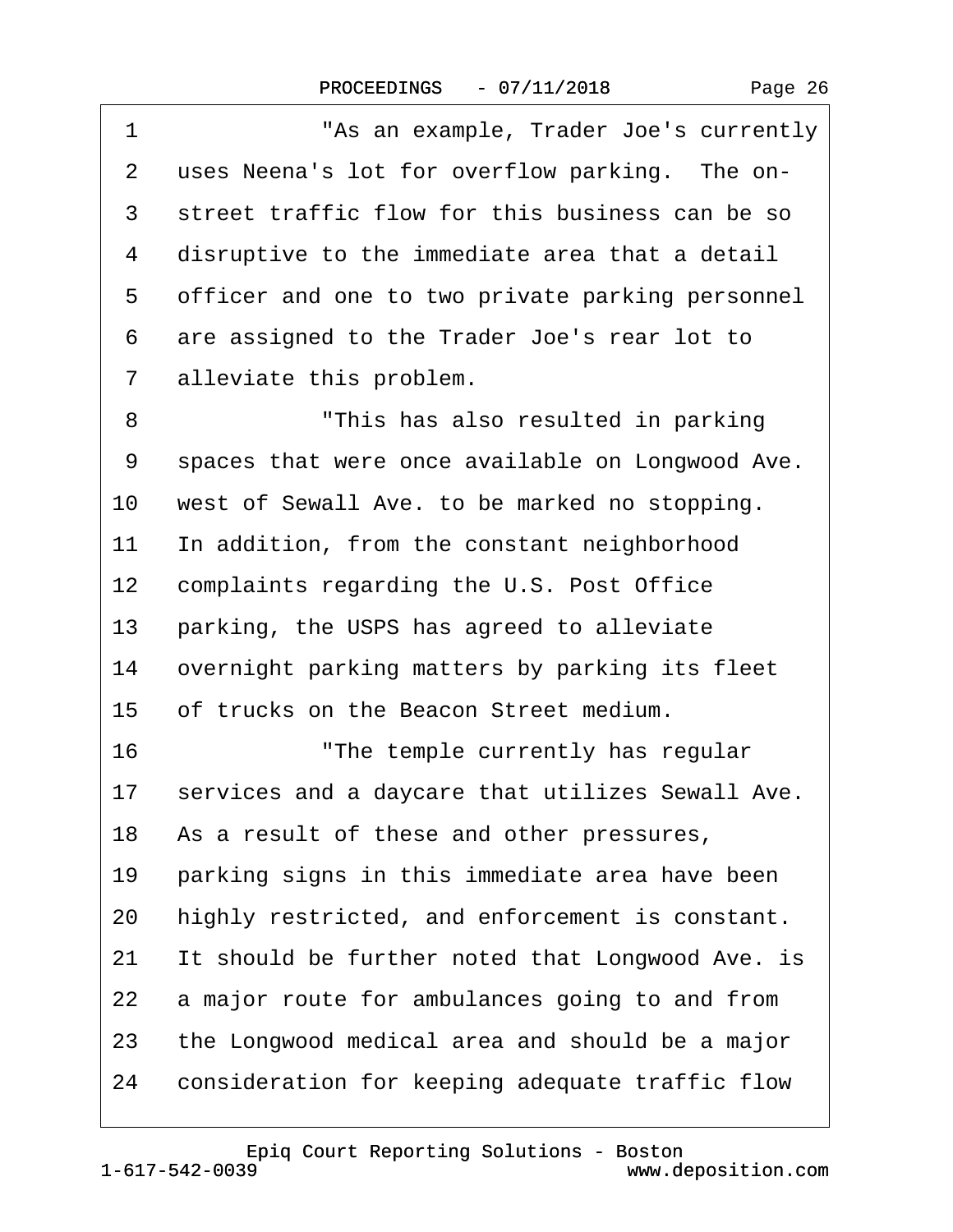| 1  | in this locale. Further, the effect of this      |
|----|--------------------------------------------------|
| 2  | area is also seen on Harvard Street, a heavily   |
| 3  | used commercial retail area.                     |
| 4  | "With the reported adjustments made to           |
| 5  | the original proposal, including the decrease in |
| 6  | units/parking, the issues I outlined prior will  |
| 7  | still be adding to the neighborhood issues.      |
| 8  | These include substantially more vehicles and    |
| 9  | traffic seeking parking in the immediate         |
| 10 | neighborhood.                                    |
| 11 | "Further, as in the Trader Joe's                 |
| 12 | example, the rear lot off Sewall Ave. appears    |
| 13 | inadequate to manage the amount of vehicles      |
| 14 | entering/exiting off Sewall Ave., creating       |
| 15 | traffic jams back to Longwood Ave.               |
| 16 | "I see no designated bike racks on the           |
| 17 | property. Lastly, the Beacon Street side of      |
| 18 | this proposed building without any increased     |
| 19 | space added would appear to create similar       |
| 20 | conditions of double parking and traffic snarls  |
| 21 | on the narrow stretch of Beacon Street inbound.  |
| 22 | "These are my initial observations at            |
| 23 | this time on the proposal. Respectfully, Deputy  |
| 24 | Superintendent Myles Murphy, the Traffic         |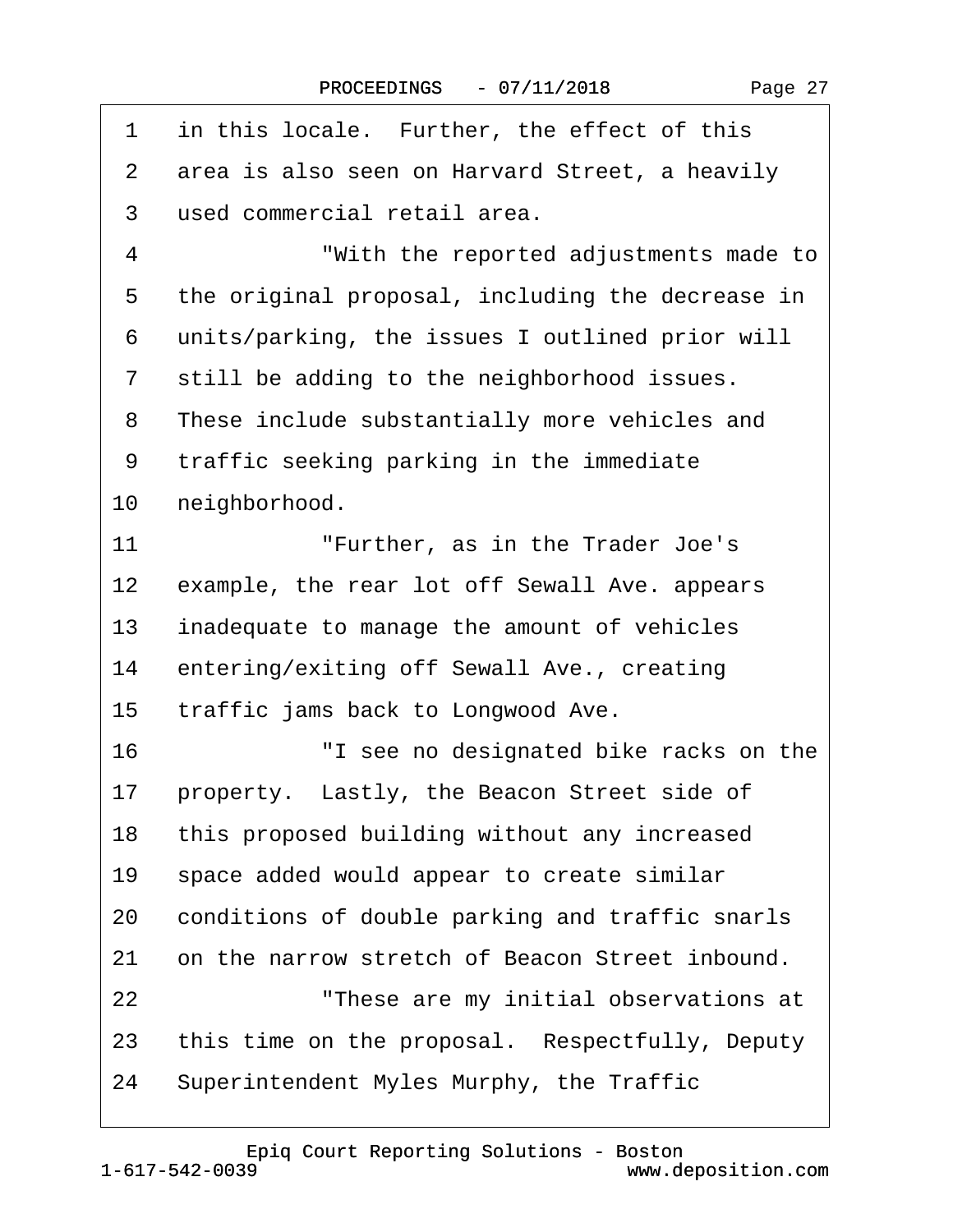| 1               | Division."                                       |
|-----------------|--------------------------------------------------|
| 2               | MS. POVERMAN: Is it possible --                  |
| 3               | because he says he has discussed the issue at    |
| 4               | transportation board meetings, I would find it   |
| 5               | helpful to see minutes of those meetings, if     |
| 6               | that's at all doable.                            |
| 7               | MS. MORELLI: I can certainly -- there            |
| 8               | might have been a notable transportation board   |
| 9               | meeting in which the board solicited Deputy      |
| 10              | Superintendent Murphy's comments, so I will find |
| 11              | that out.                                        |
| 12 <sub>2</sub> | MS. POVERMAN: Great.                             |
| 13              | MS. MORELLI: No problem.                         |
| 14              | MS. POVERMAN: Thanks.                            |
| 15              | MS. MORELLI: Todd Kirrane, who is the            |
| 16              | transportation administrator, sent me an email   |
|                 | 17 on July 11, 2018.                             |
| 18              | "My initial thoughts are that I concur           |
| 19              | with all of the issues raised by the peer        |
| 20              | reviewers and would also like to add that the    |
| 21              | area is part of the MassDOT/FHWA 2016-2015 HSIP  |
| 22              | crash clusters for both pedestrians and          |
| 23              | cyclists.                                        |
| 24              | "The HSIP crash clusters are developed           |

1-617-542-0039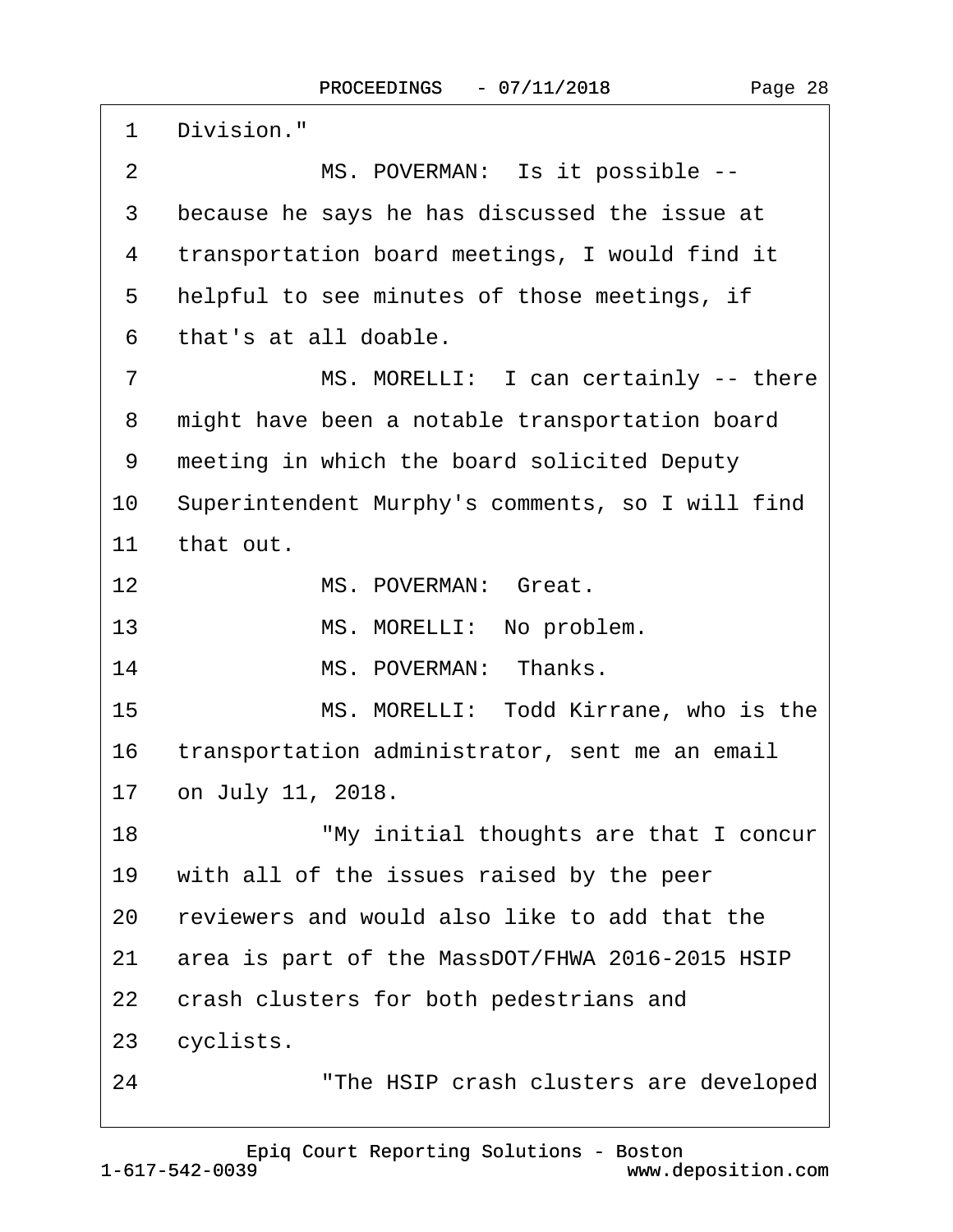|  | Page 29 |  |
|--|---------|--|
|--|---------|--|

| 1               | based on equivalent property damage only rating, |
|-----------------|--------------------------------------------------|
| $\overline{2}$  | which is a method of combining the number of     |
| 3               | crashes with the severity of crashes based on a  |
| 4               | weighted scale, where fatal crash is worth 10,   |
| 5               | an injury crash is worth 5, and a property       |
| 6               | damage only crash is worth 1. These clusters     |
| 7               | are created for locations where crashes are      |
| 8               | within the top five percent in the region.       |
| 9               | "Contrary to the statements in the               |
| 10              | TIA, the intersections in the area pose a safety |
| 11              | concern for both pedestrians and cyclists in the |
| 12 <sub>2</sub> | current conditions, and any additional           |
| 13              | unmitigated motor vehicle trips will only add to |
| 14              | this problem. While the developer is not         |
| 15              | responsible for the current issues, they will    |
| 16              | certainly" -- "they will further exacerbate the  |
| 17              | problems, and therefore, should be required to   |
|                 | 18 contribute mitigation toward addressing it."  |
| 19              | MS. POVERMAN: Maria, could we be sure            |
| 20              | to get copies of those things you're talking     |
| 21              | about?                                           |
| 22              | MS. MORELLI: Yeah. That memo I got               |
| 23              | from Todd, I did not forward to you. I just got  |
| 24              | it, actually, right at 5:00.                     |
|                 |                                                  |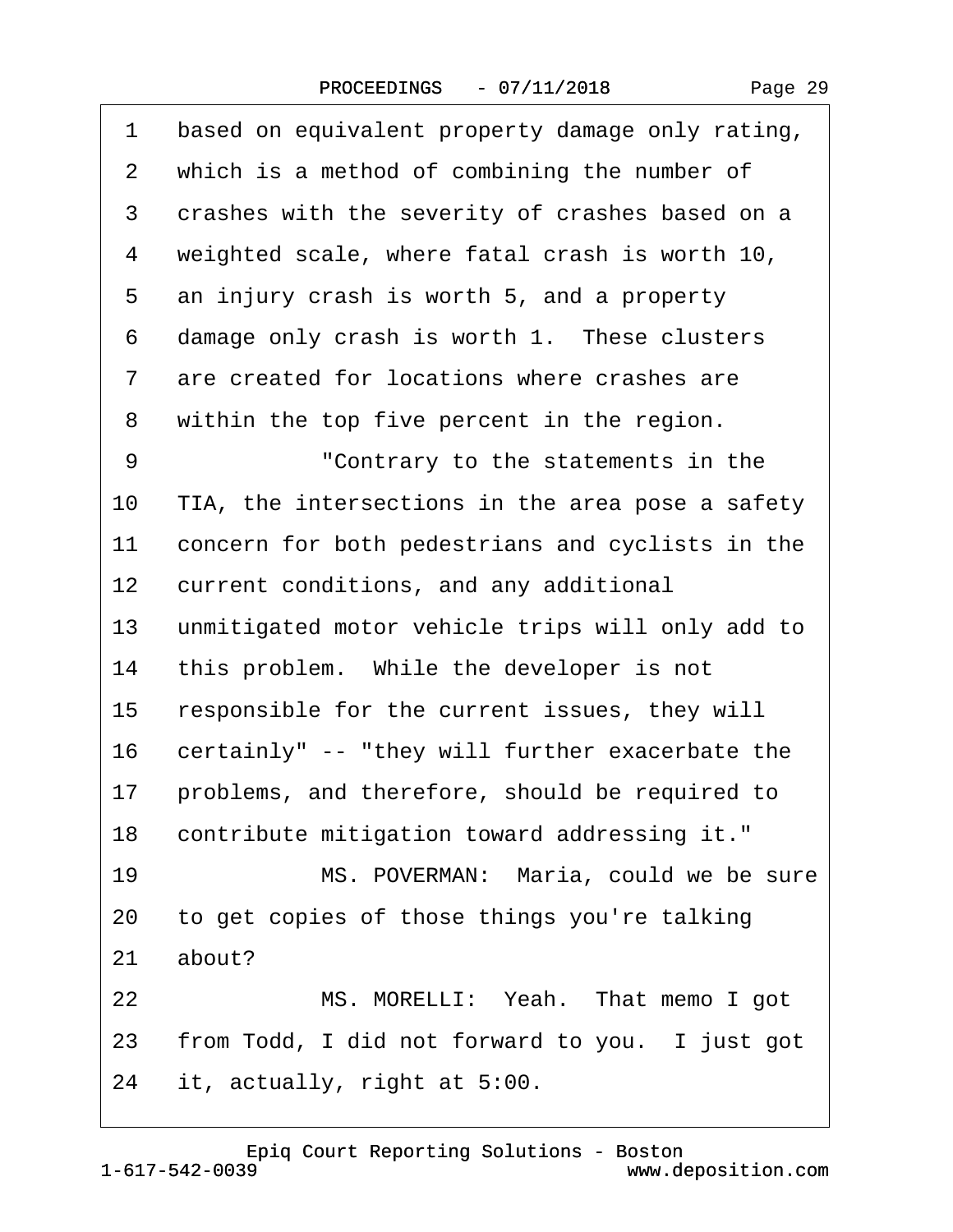| 1              | MR. MEIKLEJOHN: I just have a                    |
|----------------|--------------------------------------------------|
| 2              | question about Deputy Superintendent Murphy's    |
| 3              | letter. His last comment is about conditions on  |
| 4              | Beacon Street, and he says it eventually inbound |
| 5              | -- oh, sorry, inbound. Never mind. That is the   |
| 6              | side of the street.                              |
| $\overline{7}$ | MS. MORELLI: So just switching gears             |
| 8              | a little bit, we do like to be cognizant of any  |
| 9              | policies that we currently have in place         |
| 10             | regarding affordable housing. As you know, we    |
| 11             | do have a state approved housing production      |
| 12             | plan, and there is one figure that does identify |
| 13             | opportunities, corridors, and nodes for          |
| 14             | additional affordable housing.                   |
| 15             | Where I've circle there, you'll see              |
| 16             | the green screen going along Beacon Street right |
| 17             | here. That's identified as an opportunity        |
| 18             | corridor. These yellow areas are opportunity     |
| 19             | nodes. I really can't speak to why the yellow    |
| 20             | isn't over the subject site, but I will follow   |
| 21             | through with the housing division.               |
| 22             | A little bit about the proposed site             |
| 23             | plan. As you know, this is described as an       |
| 24             | eight- to ten-story building, 74 units of rental |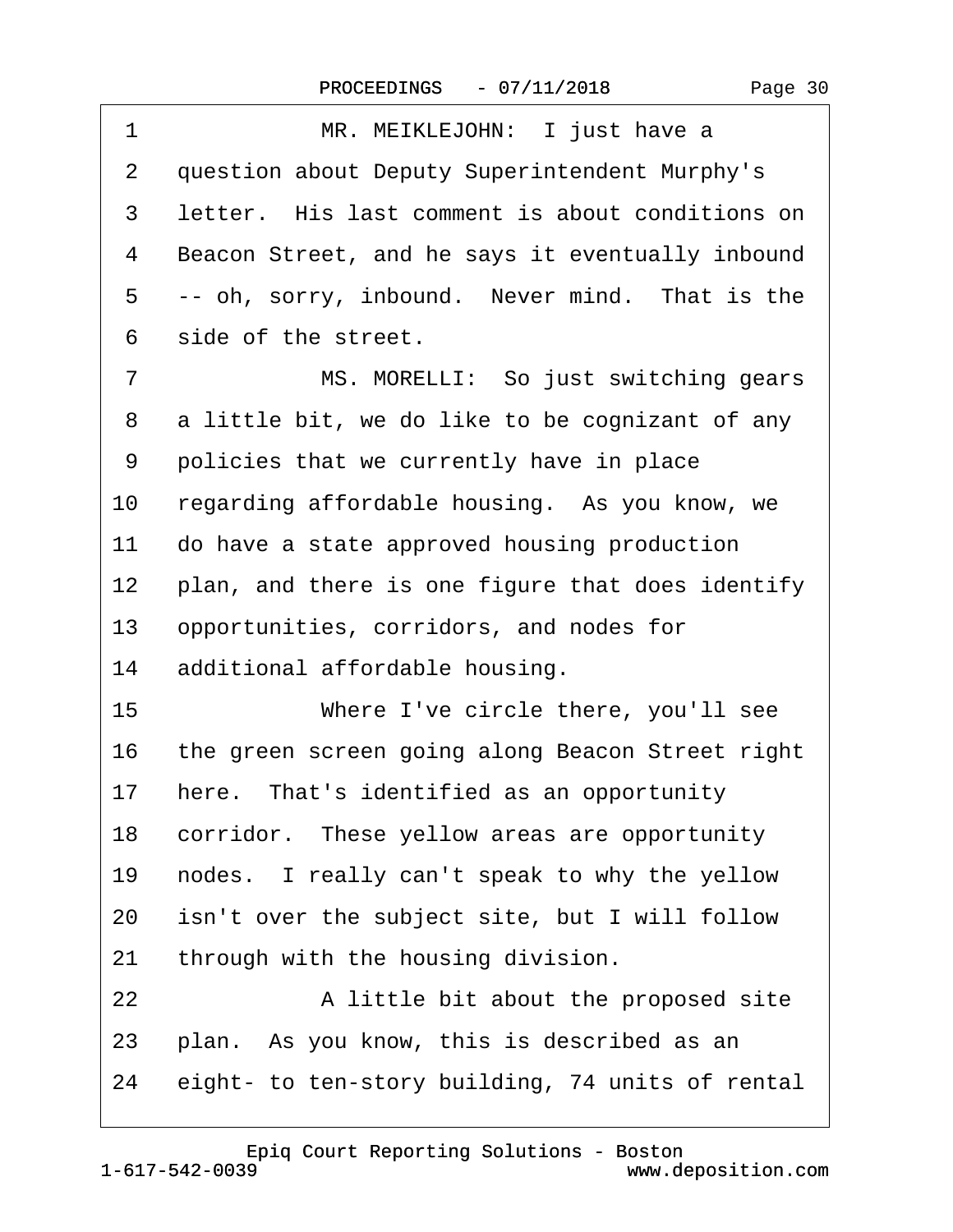| Page 31 |  |
|---------|--|
|---------|--|

| 1  | housing over two levels of retail at the ground  |
|----|--------------------------------------------------|
| 2  | level and one level of subgrade parking. There   |
| 3  | are 93 parking spaces allotted in that subgrade  |
| 4  | parking with the use of a stacking system and    |
| 5  | six surface parking spaces here. There's a       |
| 6  | loading dock here. The outline of the building,  |
| 7  | I know it's hard to see, but you have that on a  |
| 8  | site visit, and you know that this dash line     |
| 9  | represents the supported upper floors, and the   |
| 10 | foundation of the building pretty much hugs.     |
| 11 | There are some modest setbacks.                  |
| 12 | There are some modest setbacks in the            |
| 13 | front. I really apologize. My flashlight isn't   |
| 14 | working, so I'm using this system here. There    |
| 15 | are some modest side yard setbacks here on the   |
| 16 | Beacon Street side, but largely, this really     |
| 17 | does fill up the site. Thank you, Art.           |
| 18 | Again, I might not have talked about             |
| 19 | the square footage. I think there's about        |
| 20 | 112,000 square feet of housing -- of square      |
| 21 | footage for the living area and about 12,200     |
| 22 | square feet for the retail areas.                |
| 23 | These were some shadow studies. It               |
| 24 | would be helpful for the architect to go through |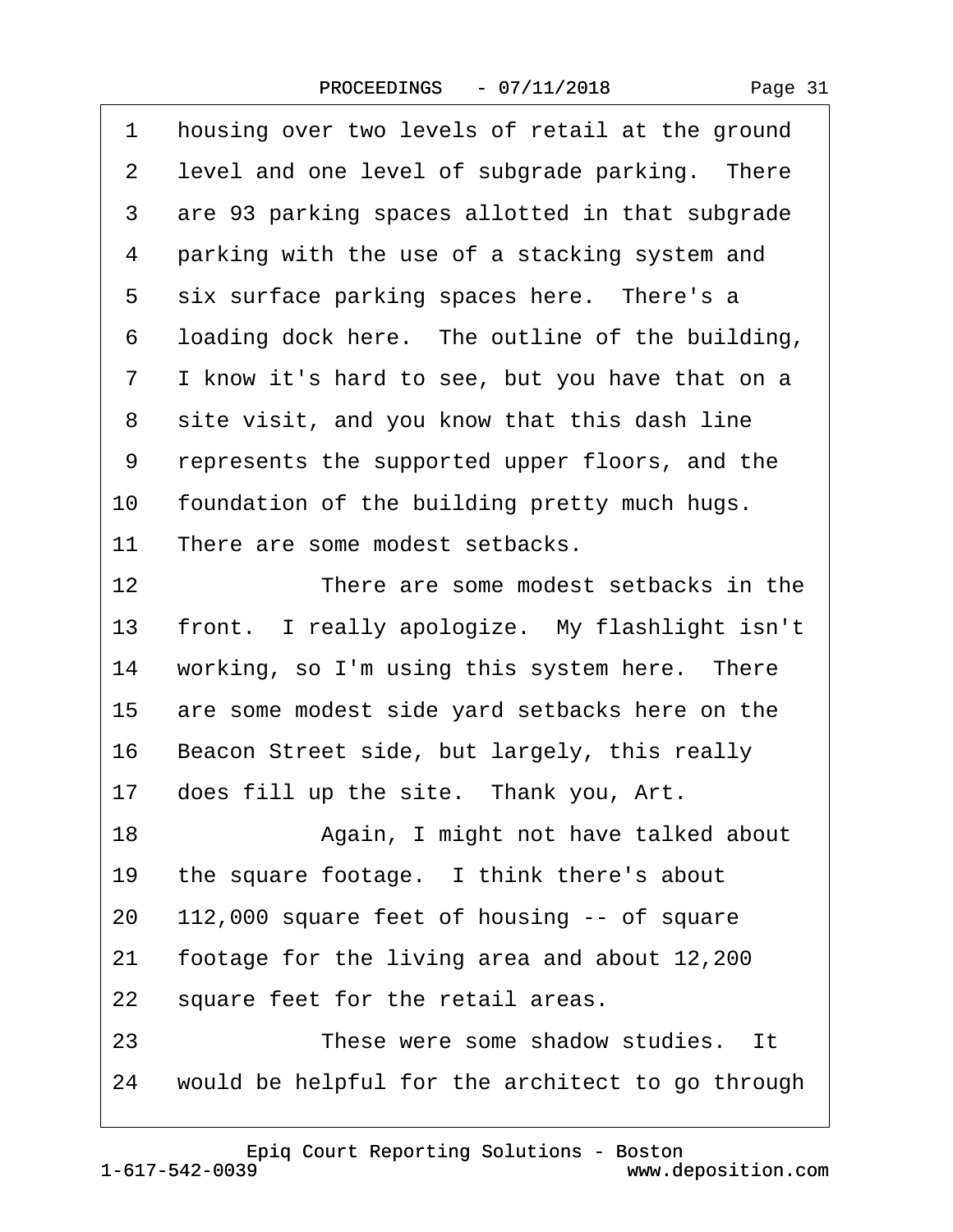| Page 32 |  |
|---------|--|
|---------|--|

| 1               | them, if you want. You certainly will get an     |
|-----------------|--------------------------------------------------|
| $\overline{2}$  | analysis. I'm not going to provide an analysis,  |
| 3               | other than to show you that we did receive them. |
| 4               | You can see from the different -- into the       |
| 5               | different quarters what new shadows are thrown   |
| 6               | off by the building. Be assured that Cliff       |
| 7               | Boehmer will analyze that further and            |
| 8               | opportunities to mitigate that.                  |
| 9               | As I said, the proposed project --               |
| 10              | there is this arrangement -- where I do          |
| 11              | appreciate that there is some articulation, some |
| 12 <sub>2</sub> | attempt to speak to the one- or two-story        |
| 13              | structure, it is described, I think, as two      |
| 14              | levels of retail. But if you look at the floor   |
| 15 <sub>1</sub> | to ceiling heights, you'll see that they're 18   |
| 16              | feet on the first two floors, compared to the    |
| 17              | 10 foot 9 floor to ceiling heights on the upper  |
| 18              | floors.                                          |
| 19              | So that really reads to me as double             |
| 20              | height floors really as four stories. Four       |
| 21              | stories isn't a bad thing. It's just that I'm    |
| 22              | really looking at proportions here to better     |
| 23              | have this be in scale. Remember, we talked       |
| 24              | about character defining features that the one-  |

1-617-542-0039 [Epiq Court Reporting Solutions - Boston](http://www.deposition.com) www.deposition.com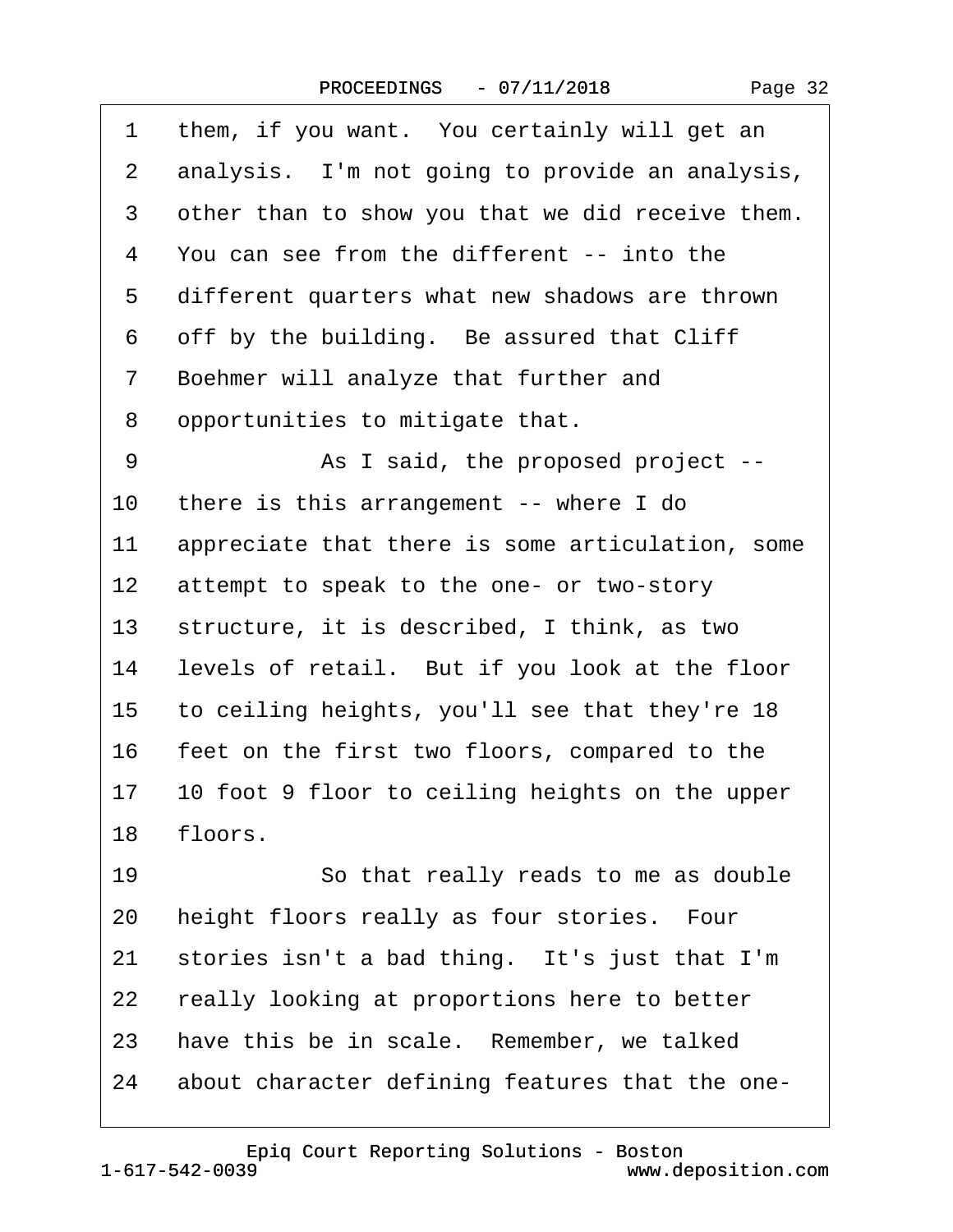·1· ·to two-story commercial, the three- to four- 2 story residential, without necessarily reducing 3 the overall height of the building, I think that 4 those -- that kind of segmentation does need to 5 be reinforced a bit better so that it does feel 6 like it's more in scale or more responsive to 7 the surrounding context, and there's also a 8 pedestrian scale as well. 9 • **You'll see that the volumes -- there's** 10 a smaller volume with that lighter material in 11 the front, and then at the rear there's just a 12 larger more expansive cube. For me -- and this 13 is just another view -- you'll see that there is 14 -- this is Sewall. You'll see that this is the 15 supported area here, and so really there's the 16 bulk of the building, which is what some might 17 perceive as the rear of the property. 18 • **And I'd like to say, you know, you do** 19 have two front yards here, and there's an 20 opportunity to exploit, to introduce a way to 21 really engage, say, potential customers to the 22 retail activity here. Certainly, it is  $-$  there 23 are enough residential qualities on Sewall 24 Street and in this neighborhood that can be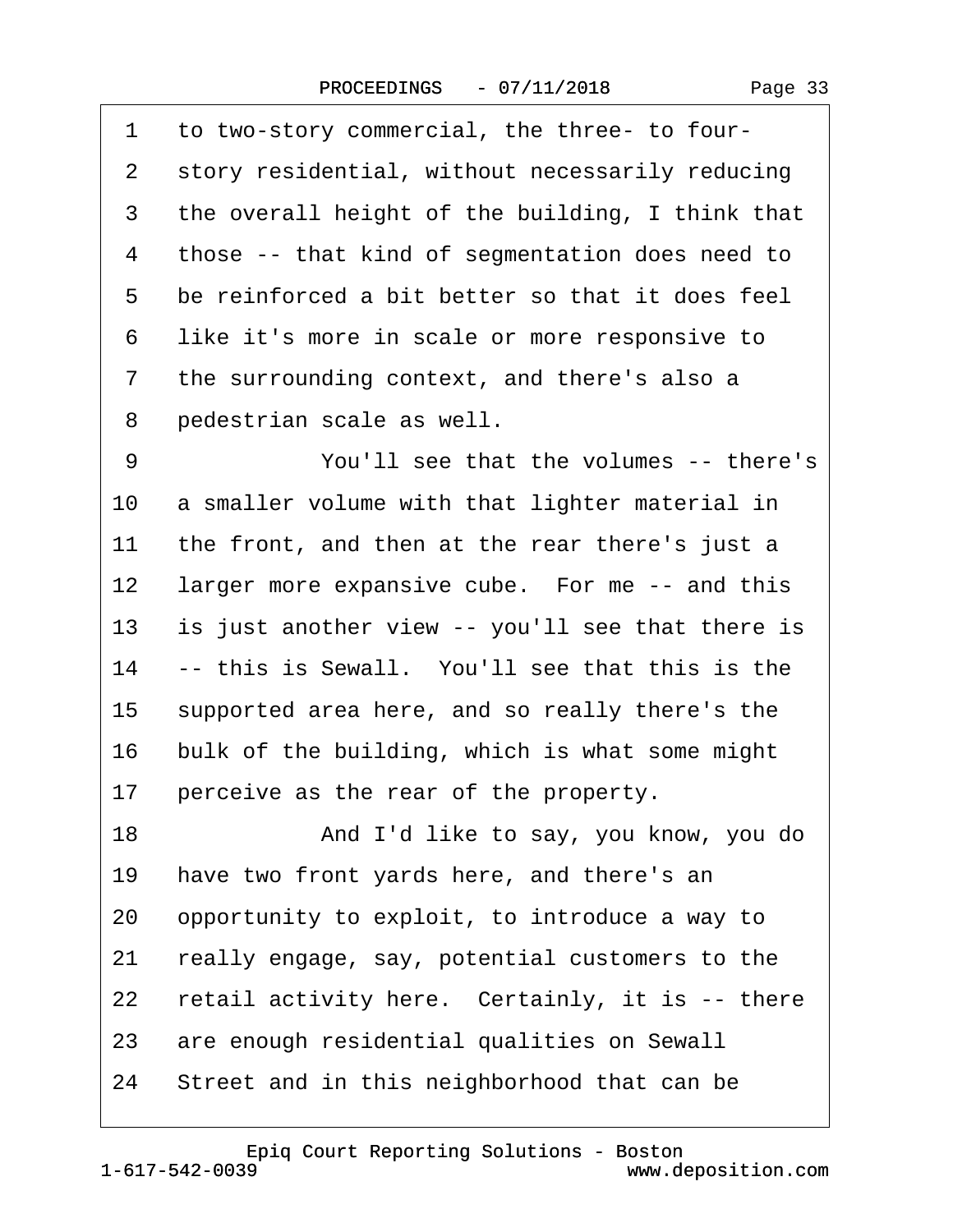1 reinforced to make it a little more welcoming, 2 and even a safer feeling for pedestrians. 3 **• That's another view of what I mean by** 4 that double height here that reads as four 5 stories. Another thing that I think concerns me  $6$  a little bit is, you know, during the day, this 7 can be very striking and dramatic with visual 8 displays in this double height area, but at 9 night -- if this were just, say, you know, a 10 store that closes at 6:00 or  $7:00$ , at night, 11 that could be a dark void, and that's --12 One thing that we pride ourselves in 13 Coolidge Corner is really having an activated 14 streetscape with a lot of like evening 15 entertainment and activity, and just having a 16 dark void in such a prominent location and 17 intersection doesn't really reinforce the 18 qualities that we want to in this area. 19 **· · · · · · · · Before I actually talk even more about** 20 the massing, I do want to say that for us, for 21 staff, the main event is really -- it's 22 assessing the intensity of use. What's before 23 you is a project that really is -- you don't see 24 another ten-story building on this block, and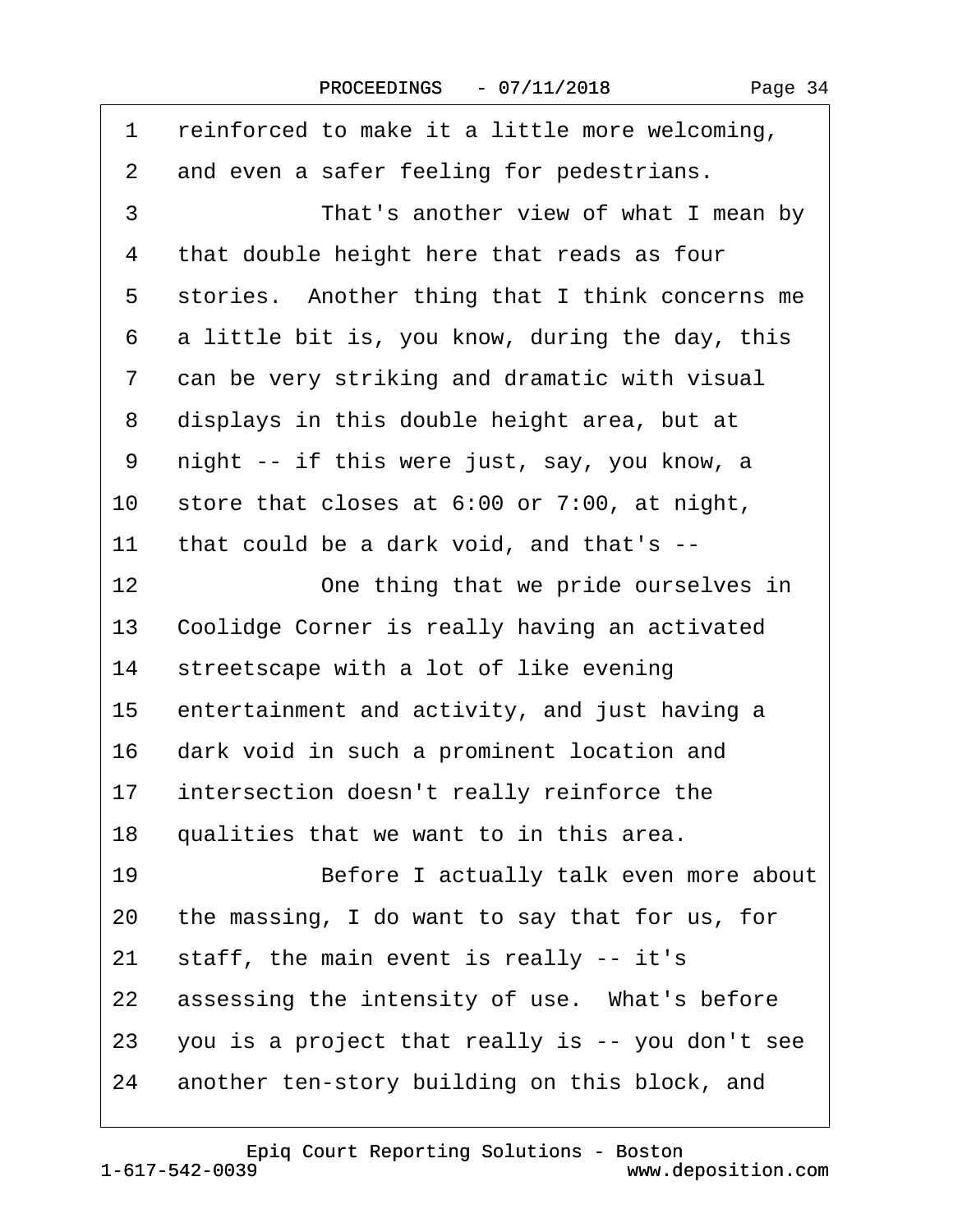| 1  | they're not -- that really isn't part of the     |
|----|--------------------------------------------------|
| 2  | development pattern here, even though there are  |
| 3  | larger high-rises in the area.                   |
| 4  | So again, we don't look at density,              |
| 5  | dwelling units per acre as a disembodied metric. |
| 6  | We look at factors that help us indicate or help |
| 7  | us understand the intensity of use. It could be  |
| 8  | FAR, it could be shadow impacts, side yard       |
| 9  | setbacks, that height to site setback ratio, and |
| 10 | really, most importantly, safe site circulation. |
| 11 | There is so much being crammed on the            |
| 12 | site that maneuvering is not possible. Is it     |
| 13 | realistic? If we look at the garage plan, is it  |
| 14 | realistic that those parking spaces can be       |
| 15 | accommodated? If people are waiting to park      |
| 16 | their cars, where is that overflow parking going |
| 17 | to go? How is vehicular circulation managed      |
| 18 | with pedestrian circulation? Deliveries. Is      |
| 19 | that loading dock really going to allow for      |
| 20 | circulation on the site, or is there going to be |
| 21 | a need to back into or out of the driveway?      |
| 22 | Oh, the other thing is that you'll               |
| 23 | hear more from the traffic peer reviewers, but   |
| 24 | that stopping site distance, there are currently |

Page 35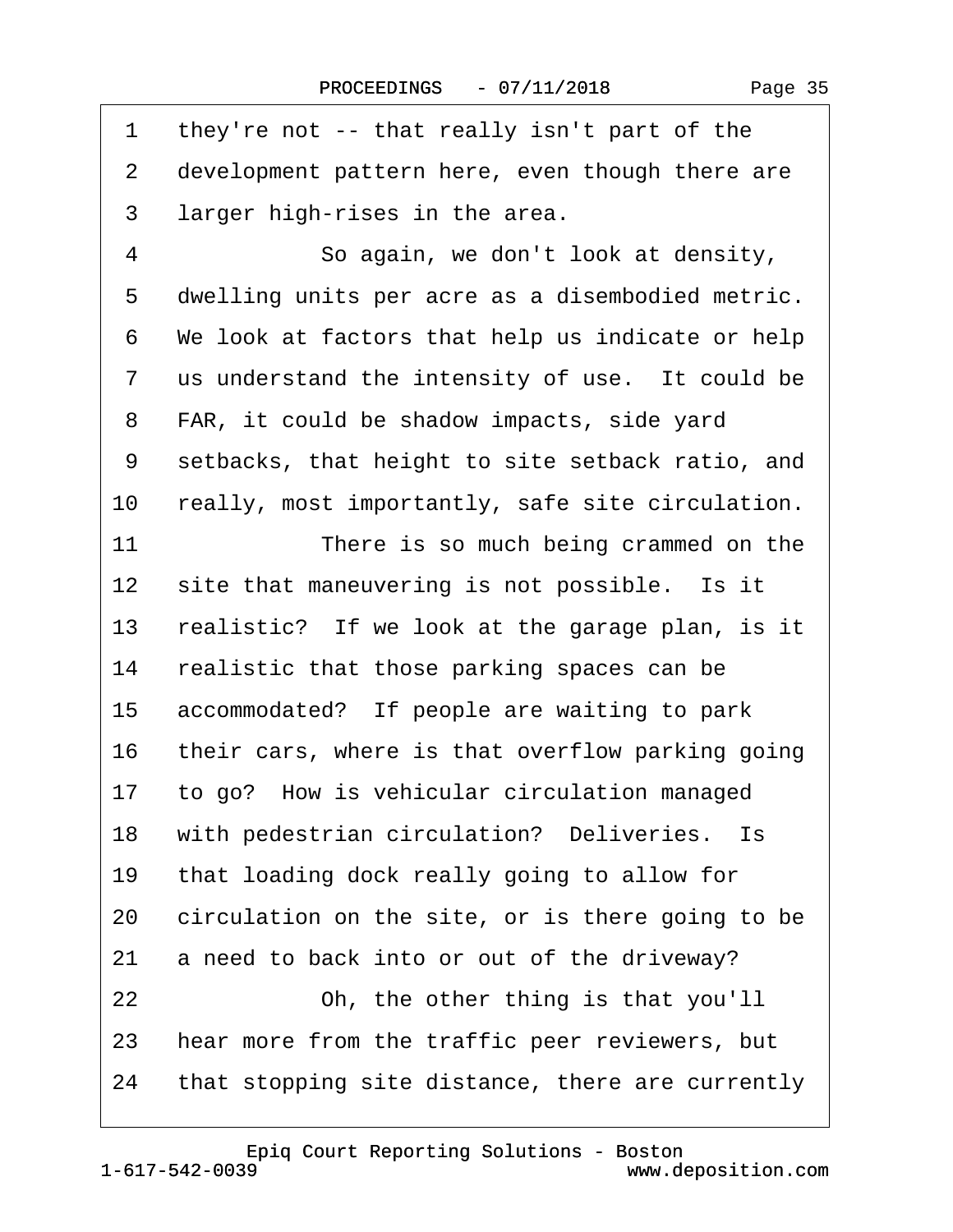1 cars that are parked there. Is there going to

| $\overline{2}$ | be a need to remove some of those parking        |
|----------------|--------------------------------------------------|
| 3              | spaces? I know on Beacon Street, the project     |
| 4              | does proposed installing a taxi stand, which     |
| 5              | would eliminate some public parking. So those    |
| 6              | are examples of how the needs of the project --  |
| $\overline{7}$ | the proposal might affect the public way in      |
| 8              | terms of function or maybe alterations, so       |
| 9              | that's why we want to start with site plan       |
| 10             | first.                                           |
| 11             | One thing I might add. I had a                   |
| 12             | conversation with the project team regarding     |
| 13             | parking design since, you know, it really is     |
| 14             | such a specialized area. The architecture team,  |
| 15             | very professional and skilled and great to work  |
| 16             | with, but this is, you know, an area where       |
| 17             | civil engineer and transportation planners can   |
| 18             | be very helpful, especially of a project of this |
| 19             | size and this importance.                        |
| 20             | To their credit, they are interested             |
| 21             | in hiring a parking design firm and were even    |
| 22             | willing to revise the parking plan even before   |
| 23             | we proceeded, but that's not something I had     |
| 24             | advised. Nonetheless, I do want to reiterate     |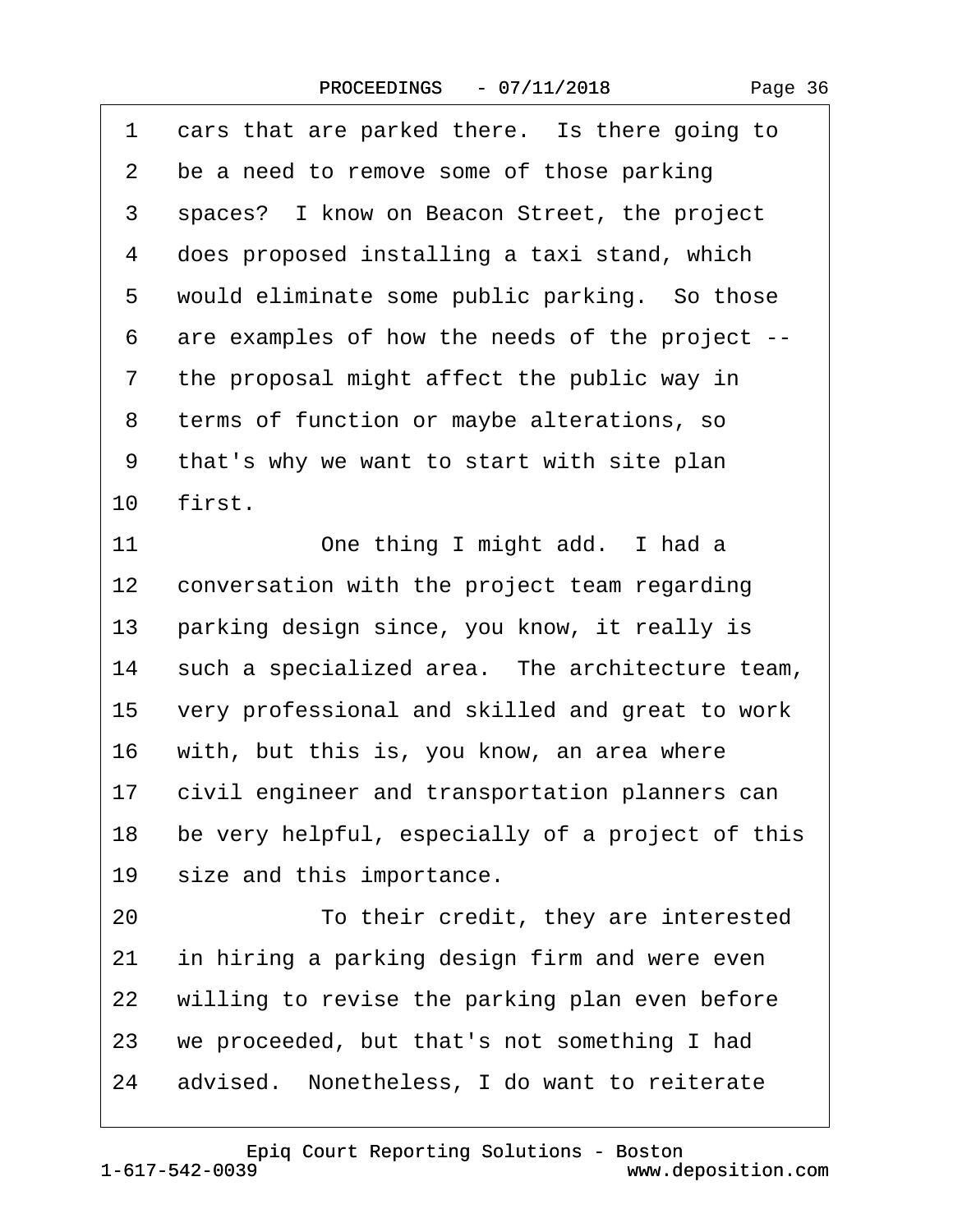1 that staff, DPW, police, the planning 2 department, we really do feel the issues 3 regarding the site circulation and access really 4 need to be addressed first. They will have some 5 bearing on the massing in terms of what can be 6 accommodated on the site. 7 **I'm not going to spend too much time** 8 regarding this, but you can see that the loading ·9· ·zone is here, and there is this curve, and 10 there's the exit here. There is, I think, a 11 modest path for pedestrian access. Because of 12 this cantilever or overhang, there might not be 13 the greatest visual cues for where pedestrians 14 need to go. There also is not much separation 15 between the surface parking and that walkway. 16 **· · · · · I certainly would like to see not only** 17 just a welcoming -- something that's welcoming 18 to residents or occupants of the site, but just 19 something that even simply is safe or there's 20 just more separation between the pedestrian 21 pathways and the vehicular pathways. 22 This has been a longstanding concern. 23 I think the one level of parking is a concern to 24 me, because it just seems like every inch of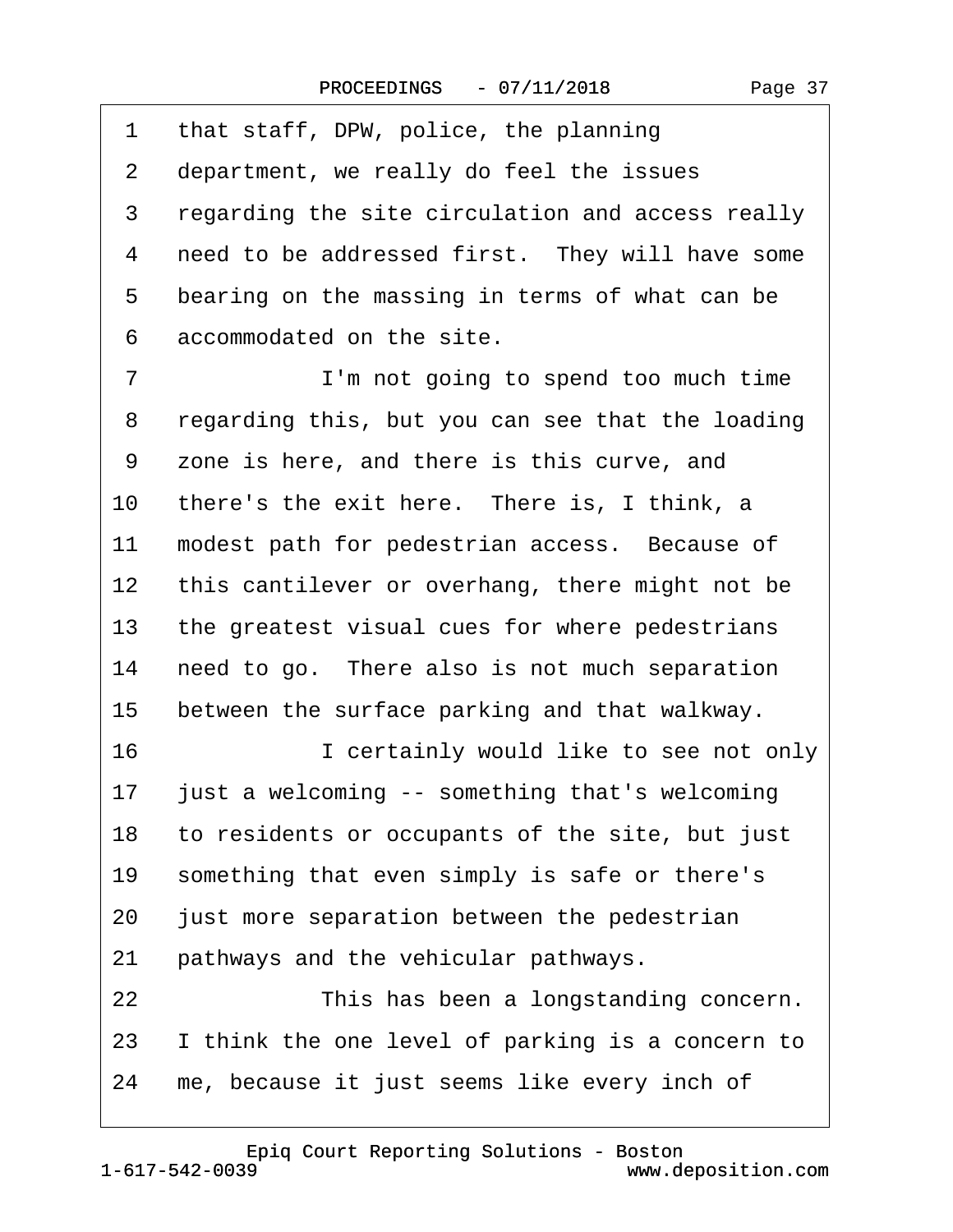$\sqrt{ }$ 

| 1              | space is accounted for on that one level. And    |
|----------------|--------------------------------------------------|
| 2              | so it does beg the question if you need a valet  |
| 3              | attendant, if there is overflow parking, is      |
| 4              | there this expectation that it's going to be     |
| 5              | double parking or queuing on Sewall or that a    |
| 6              | valet might be using public streets to           |
| $\overline{7}$ | temporarily park cars. That's the kind of thing  |
| 8              | that DPW and the planning department absolutely  |
| 9              | do not support, so we'd like to see a parking    |
| 10             | plan that shows how those scenarios would be     |
| 11             | avoided.                                         |
| 12             | One of the things that should be, and            |
| 13             | I hope does get some traction with the design    |
| 14             | peer reviewer, maybe just some possibilities for |
| 15             | expanding or going deeper on the parking level   |
| 16             | so that there is more maneuverability. So        |
| 17             | again, the parking design, if 93 spaces can be   |
| 18             | accommodated on one level, and really what the   |
| 19             | parking management or operations plan looks like |
| 20             | is really the first order of business. This is   |
| 21             | just a site section that just shows the stacking |
| 22             | system here, which I'm not going to speak to     |
| 23             | because that is not my area of expertise.        |
| 24             | So the recommendations are really just           |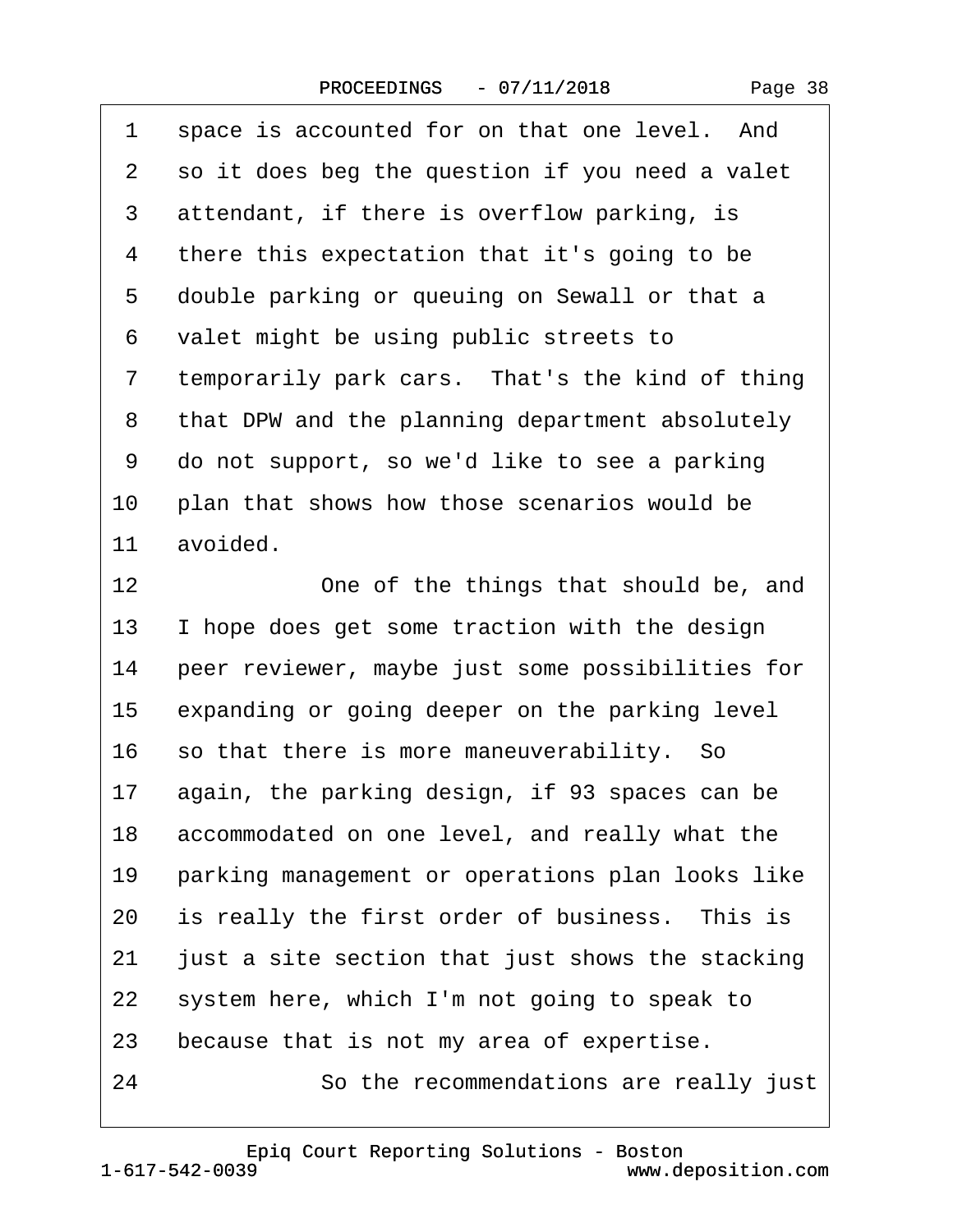| 1               | assessing the feasibility of the garage design   |
|-----------------|--------------------------------------------------|
| $\mathbf{2}$    | to see if 93 vehicles can, indeed, be            |
| 3               | accommodated along with maneuverability overflow |
| 4               | vehicles and other parking operations, provide a |
| 5               | site circulation parking management plan for     |
| 6               | managing vehicles waiting to park and, of        |
| 7               | course, avoid using the public way for           |
| 8               | accommodating that overflow.                     |
| 9               | Definitely, backing out of or into               |
| 10              | Sewall is really forbidden. Improving the        |
| 11              | parking ratios, just to be more realistic about  |
| 12 <sup>7</sup> | visitor parking, assessing what the retail       |
| 13              | scenarios might be. That's the one big question  |
| 14              | mark that hasn't been specified, and depending   |
|                 | 15 on the retail uses, the intensity of use also |
|                 | 16 changes.                                      |
| 17              | How does that affect site circulation?           |
| 18              | There could be increased traffic volumes if you  |
| 19              | have, say, a medical office or a restaurant.     |
| 20              | There could be more frequent trash pickups,      |
| 21              | depending on the retail use. So we really do     |
| 22              | want to zero in on some likely possibilities.    |
| 23              | Again, comparing the merits of two               |
| 24              | levels of subgrade parking without stackers and  |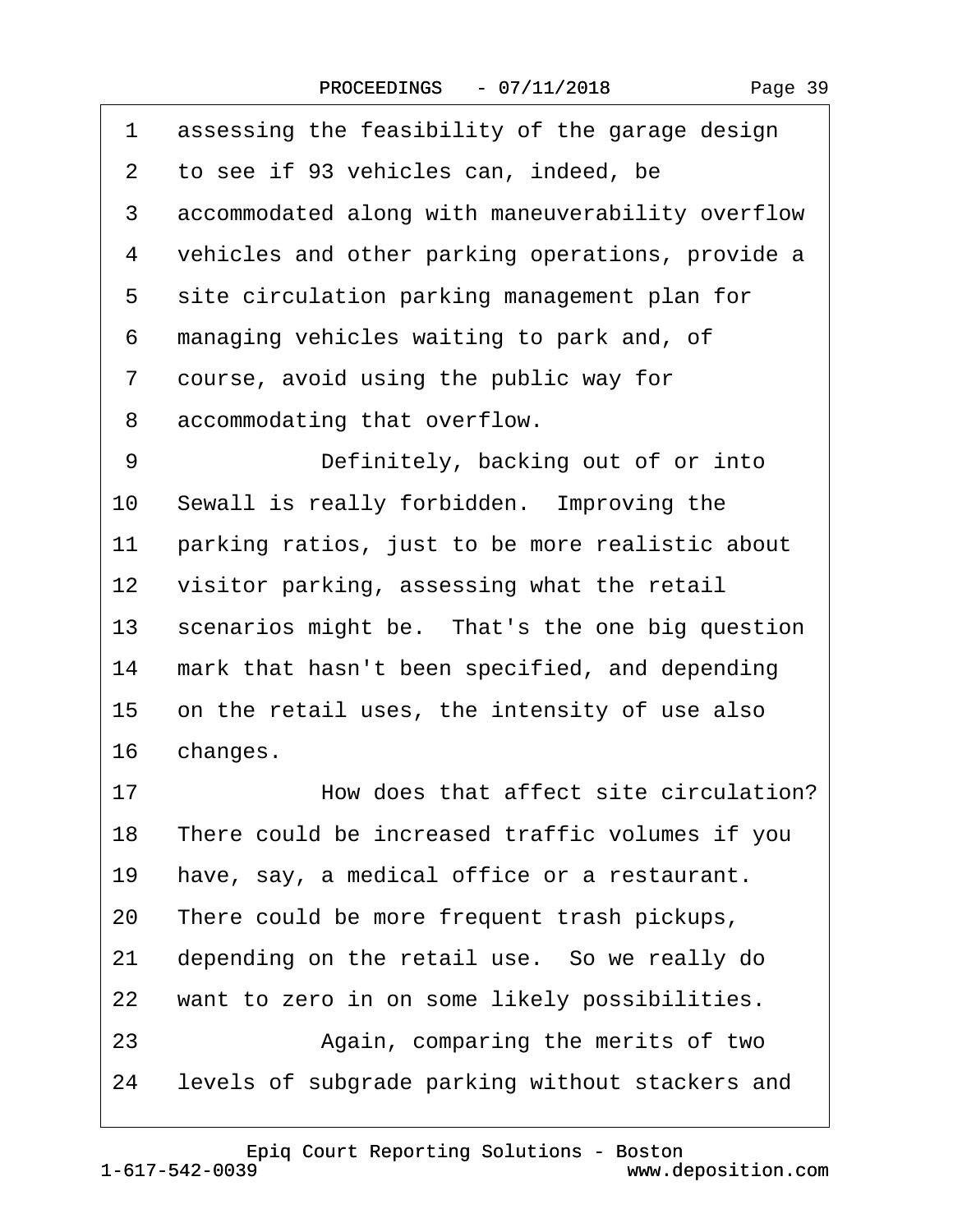$\Gamma$ 

| 1              | one level with stackers and valet. And the       |
|----------------|--------------------------------------------------|
| $\overline{2}$ | transportation board definitely wants to weigh   |
| 3              | in on any proposals or any proposed changes to   |
| 4              | the public way, whether it's adding a taxi area  |
| 5              | or loading zone or removing parking spaces.      |
| 6              | I talked a little bit about massing              |
| $\overline{7}$ | and scale, so I won't repeat that. But one       |
| 8              | thing I'll just say is that for me, because of   |
| 9              | that character defining feature on Beacon        |
| 10             | Street, I think that the first four stories,     |
| 11             | say, are like 40 feet above street level.        |
| 12             | Really, that whole belt there deserves a lot of  |
| 13             | attention, because that is really going to       |
| 14             | reinforce that street wall, that streetscape,    |
| 15             | and that pedestrian scale.                       |
| 16             | That isn't to say that the site can't            |
| 17             | sustain a ten-story building, but it's really    |
| 18             | the arrangement of the volumes that deserve some |
| 19             | study, you know, where that articulation, where  |
| 20             | those step-backs needs to be. If we're talking   |
| 21             | about this issue here, what I don't like I       |
| 22             | really -- I'm not crazy about this overhang,     |
| 23             | because even though I think it was described as  |
| 24             | improving some view sheds, I think we know that  |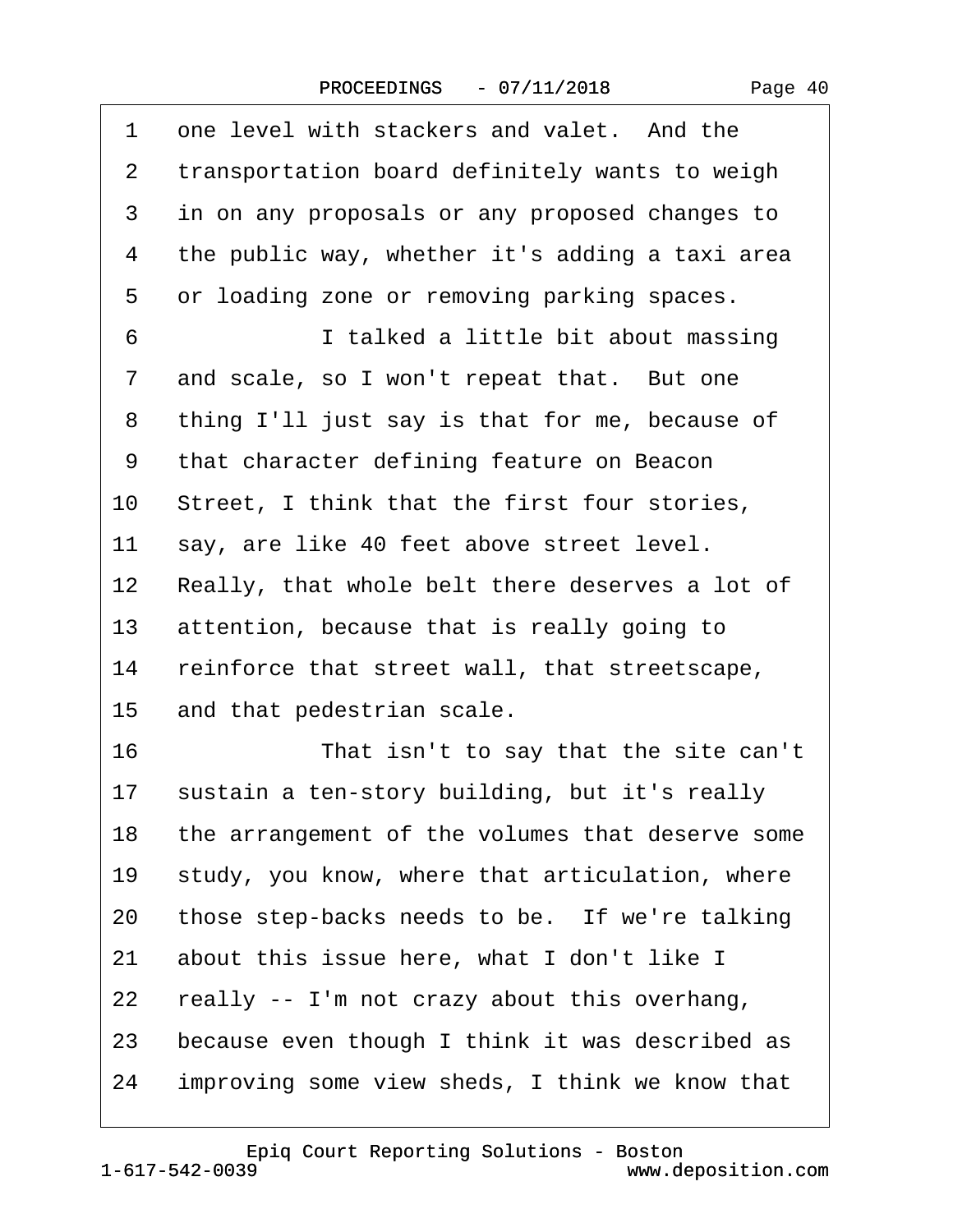| 1              | it's always dark.                                |
|----------------|--------------------------------------------------|
| $\overline{2}$ | Like we have that potential dark void            |
| 3              | with the double height retail space on Beacon.   |
| 4              | This could be another dark void. It's not        |
| 5              | welcoming. How do you feel walking at night if   |
| 6              | you're like under six feet tall. That floor to   |
| 7              | ceiling height here is 18 feet. If you look at   |
| 8              | it corresponding to the 50 Longwood, I believe   |
| 9              | is here -- I hope I have that right -- 30, thank |
| 10             | you -- you know, you'll see that this is almost  |
| 11             | like a story and a half, two stories, and where  |
| 12             | does that -- you know, what is that experience.  |
| 13             | It also contributes to the sense of              |
| 14             | this project being out of scale. So you want to  |
| 15             | look for reference points to bring the project   |
| 16             | more of a pedestrian scale where it really       |
| 17             | matters. So I certainly would encourage the      |
| 18             | project team to reconsider that motif. Also,     |
| 19             | that so much of the operations, the project      |
| 20             | operations, are housed here. Just because it's   |
| 21             | always -- we don't see a lot of redevelopment.   |
| 22             | It's just an opportunity to see what we can      |
| 23             | reinforce, what we value in this area, and what  |
| 24             | could be reinforced.                             |

 $\sqrt{ }$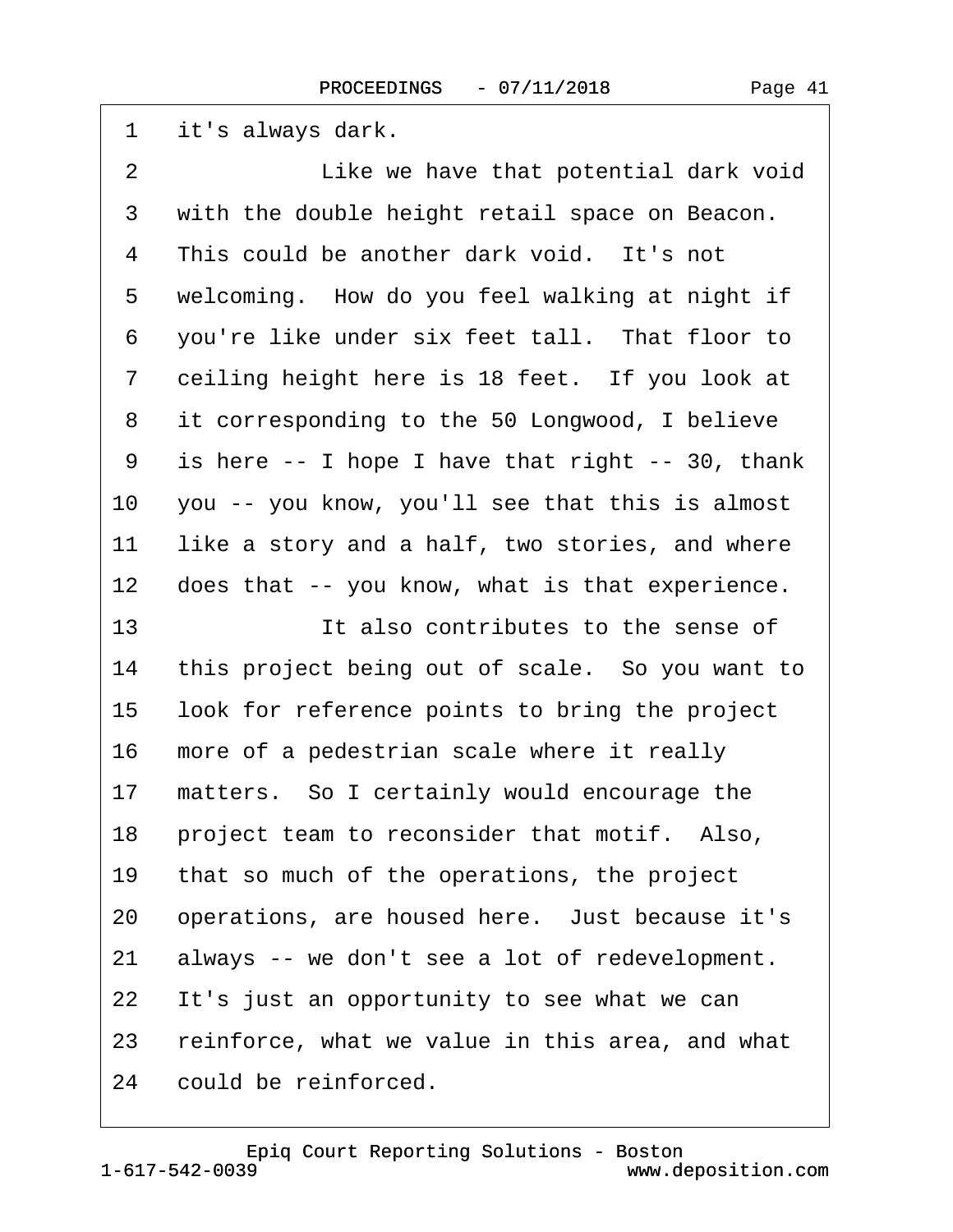| $\overline{1}$ | Again, this is just a look -- if you             |
|----------------|--------------------------------------------------|
| 2              | were just to imagine that cantilevered area with |
| 3              | this particular streetscape, you can see there   |
| 4              | are a lot of like maybe residential windows      |
| 5              | really at that ground floor. So what is that     |
| 6              | experience across the way with the proposal.     |
| 7              | So very briefly, articulate the                  |
| 8              | massing to reinforce the commercial and          |
| 9              | residential street wall. These are character     |
| 10             | defining features on the Beacon Street national  |
| 11             | registered district. That might improve some     |
| 12             | shadow impacts and view sheds. I would           |
| 13             | acknowledge the two front yards to create a      |
| 14             | welcoming residential and retail entrance on     |
| 15             | Sewall and, quite frankly, a safer pedestrian    |
| 16             | experience on Sewall.                            |
| 17             | It's also an opportunity to connect              |
| 18             | customers who live in the neighborhood to the    |
| 19             | commercial activity on the site. Again, I would  |
| 20             | avoid that supported overhang on the Sewall      |
| 21             | facade. I'd reconsider some of those floor to    |
| 22             | ceiling height windows. I know that is a trend   |
| 23             | of luxury apartments, but they're kind of cold   |
| 24             | to occupants, and I just wonder if we really     |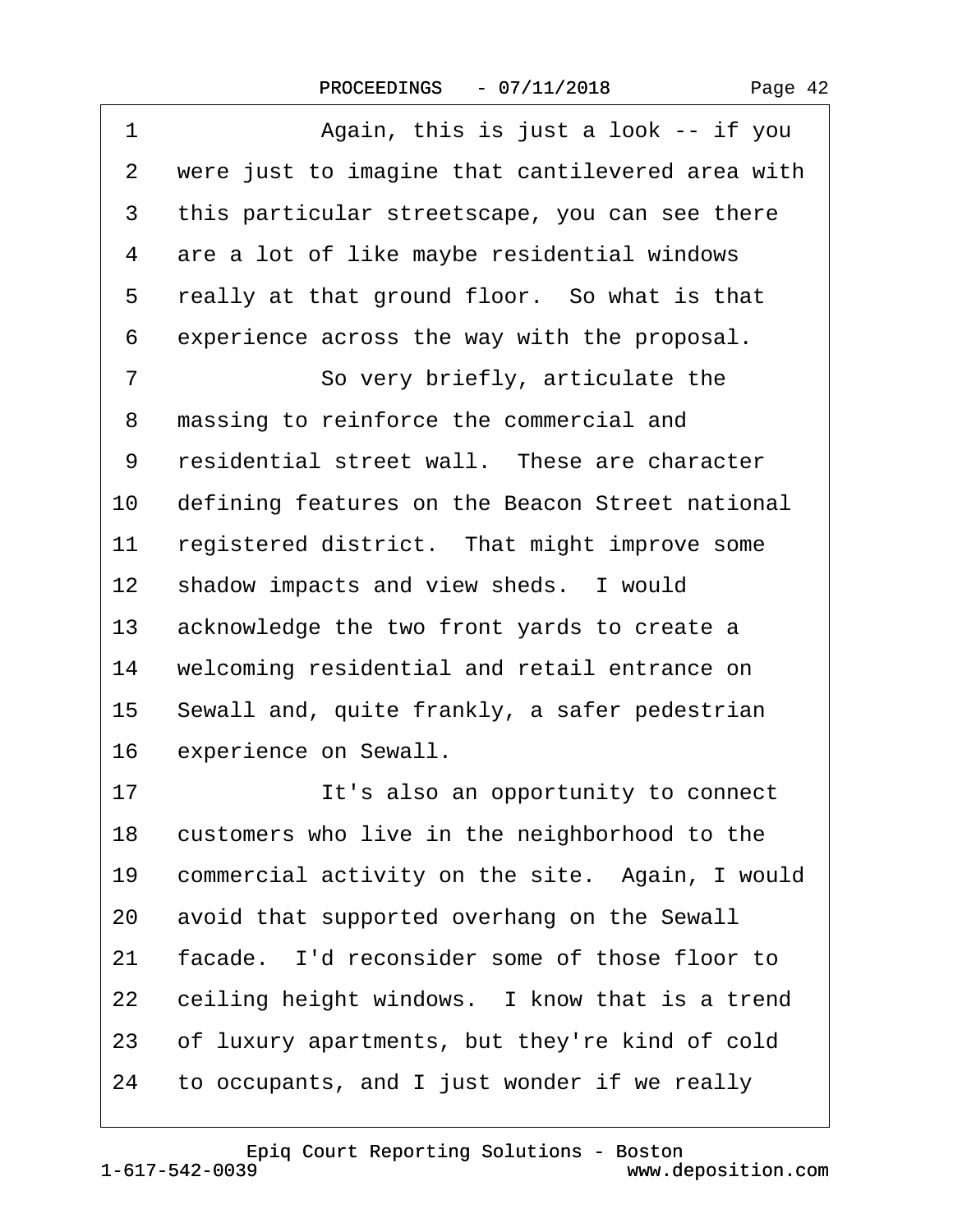| 1               | need to see all of that expansive glass. It's    |
|-----------------|--------------------------------------------------|
| 2               | not only an energy efficiency issue, but it      |
| 3               | might be a way to actually reduce the            |
| 4               | verticality of the building. And I would         |
| 5               | improve setbacks to reduce the impact on the     |
| 6               | abutter at 1297 Beacon, regardless of any court  |
| 7               | or state board decision.                         |
| 8               | We did talk about rubbish management.            |
| 9               | We don't have a plan. You know, eventually,      |
| 10              | that does come, and we do have public health     |
| 11              | weigh in on that and provide some guidelines.    |
| 12 <sub>2</sub> | So again, do need to have some specificity about |
| 13              | the retail uses that does have some direct       |
| 14              | bearing on the recycling plan, and the key       |
| 15              | questions we'd like to have answered, is it      |
| 16              | going to be managed by a private service, how    |
| 17              | many times a week, how many trash recycling      |
| 18              | receptacles, what sizes, will there be a trash   |
| 19              | compactor on the site.                           |
| 20              | We do have a noise management bylaw              |
| 21              | that it would have to comply with, is the trash  |
| 22              | storage room adequately sized to accommodate     |
| 23              | receptacles. A door storage is verboten. And     |
| 24              | if we did have to examine the adequacy of the    |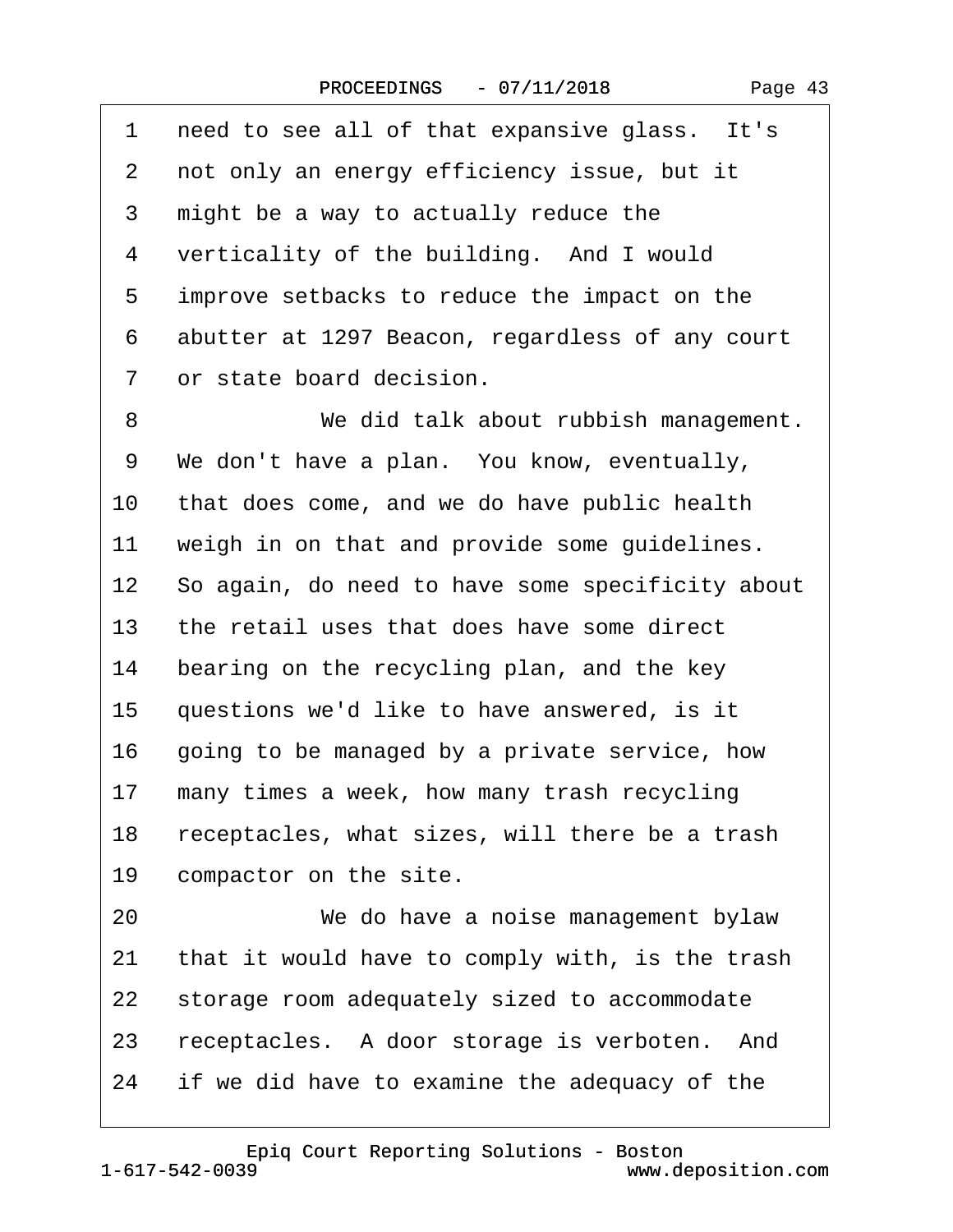$\lceil$ 

| 1              | trash management plan one year after 90 percent  |
|----------------|--------------------------------------------------|
| 2              | occupancy, is there room to scale up.            |
| 3              | So this is just another example of               |
| 4              | assessing intensity abuse. Something like this   |
| 5              | we might tend to think of as an afterthought or  |
| 6              | not even at all. And I can't tell you how many   |
| $\overline{7}$ | times the arrangement of the storage rooms       |
| 8              | really maybe cost a few parking spaces just to   |
| 9              | adequately address our issues.                   |
| 10             | MS. POVERMAN: Can I just throw                   |
| 11             | something out? So since this can be such a big   |
| 12             | issue, especially with a ten-story building, how |
| 13             | can we really adequately assess circulation on   |
| 14             | the site if we don't know maybe half of it is    |
| 15             | going to be taken for refuse or recycling?       |
| 16             | MS. MORELLI: Yeah. So I will have,               |
| 17             | actually, Pat Maloney, who is the chief of       |
| 18             | environmental health, what methodology does he   |
| 19             | use to anticipate what is needed. I think some   |
| 20             | insights from Mr. Maloney might be helpful.      |
| 21             | MS. POVERMAN: Or the applicant.                  |
| 22             | MS. MORELLI: Or the applicant. I                 |
| 23             | think that's pretty much it. So if you have any  |
| 24             | questions.                                       |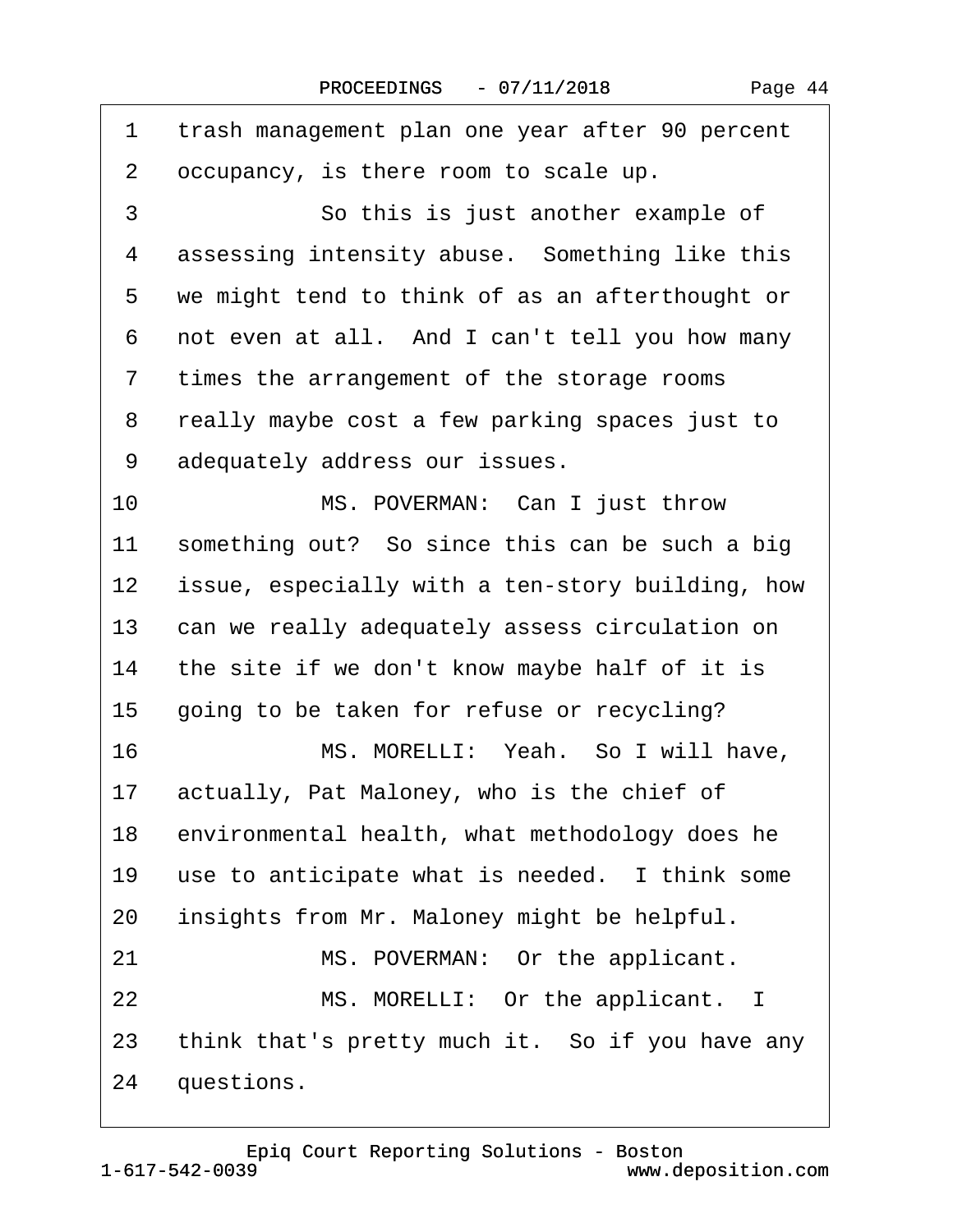|  | Page 45 |  |
|--|---------|--|
|--|---------|--|

| 1              | MR. GELLER: Questions? Thank you.                |
|----------------|--------------------------------------------------|
| 2              | We are next going to call on Jim Fitzgerald,     |
| 3              | who's going to provide us traffic peer review.   |
| 4              | Jim, introduce yourself.                         |
| 5              | MR. FITZGERALD: Thank you very much.             |
| 6              | Again, my name is Jim Fitzgerald of              |
| $\overline{7}$ | Environmental Partners Group, and we did the     |
| 8              | traffic peer review for the proposed development |
| 9              | at 1299 Beacon Street, focusing in on the        |
| 10             | traffic impact assessment that was prepared by   |
| 11             | Vanasse & Associates, VAI, dated February 2018.  |
| $12 \,$        | In general, the TIA was prepared in a            |
| 13             | professional manner and consistent with standard |
| 14             | engineering practices, with the exception of the |
| 15             | items that I'm going to be talking about         |
| 16             | tonight.                                         |
| 17             | The proposal is based off of a                   |
| 18             | development that includes 74 apartments and      |
| 19             | 12,285 square feet of retail space. A number of  |
| 20             | MBTA accommodations are in the area, as you're   |
| 21             | all well aware. The Green Line C branch has a    |
| 22             | stop right at Coolidge Corner, as well as there  |
| 23             | being bus stops for bus route 66.                |
| 24             | Traffic counts were collected back in            |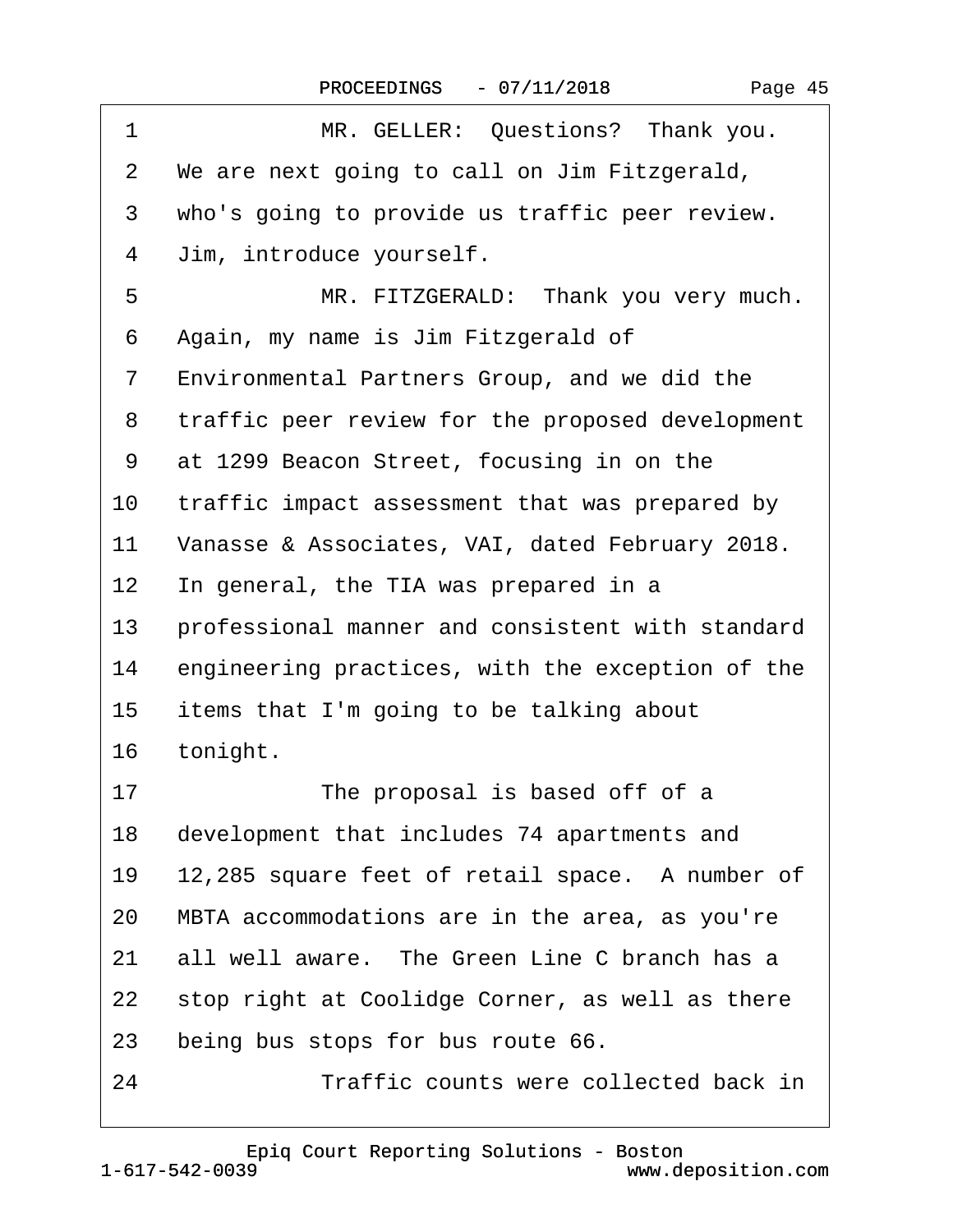|  | Page 46 |  |
|--|---------|--|
|--|---------|--|

| 1              | September of 2016 to look at the morning and     |
|----------------|--------------------------------------------------|
| $\overline{2}$ | evening weekday peak periods. Those traffic      |
| 3              | counts were then projected up to the year 2018,  |
| 4              | using an annual growth rate of one percent,      |
| 5              | which appears reasonable -- conservative and     |
| 6              | reasonable and appropriate for this project.     |
| 7              | Traffic counts were collected for                |
| 8              | Saturday to look at the Saturday volumes in      |
| 9              | January of 2018. A seasonal adjustment increase  |
| 10             | was applied to these traffic volumes at three    |
| 11             | percent to reflect the fact that this is not --  |
| 12             | this is a lower -- January is a lower than       |
| 13             | average month. However, these counts were --     |
| 14             | the counts that were collected were collected on |
| 15             | Martin Luther King holiday weekend, and also     |
| 16             | while the local colleges and universities were   |
| 17             | out of session.                                  |
| 18             | So although, typically, a three                  |
| 19             | percent increase might be appropriate in a       |
| 20             | location where there are greater fluctuations,   |
| 21             | depending on what's going in the area, we        |
| 22             | suspect that these volumes, at a minimum, need   |
| 23             | to be verified and justified, perhaps recounted  |
| 24             | during a time when school is in session or a     |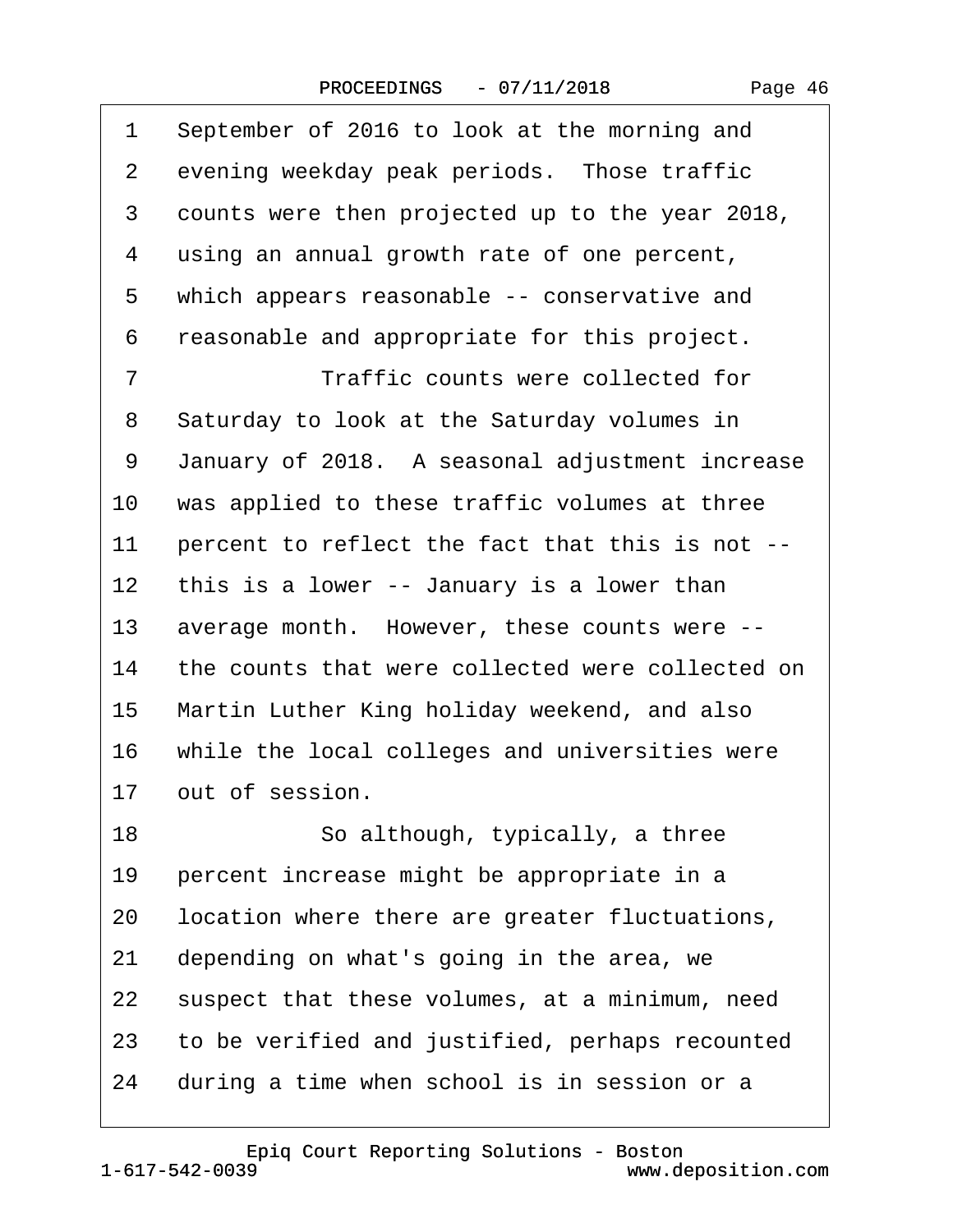| 1              | more -- a higher traffic volume month just to    |
|----------------|--------------------------------------------------|
| 2              | verify those Saturday counts.                    |
| 3              | The study limits included nine                   |
| 4              | intersections and appear to be reasonable. It    |
| 5              | included Harvard at Beacon intersection, Harvard |
| 6              | at Longwood, Harvard at Sewall -- I'm sorry,     |
| $\overline{7}$ | Sewall at Longwood, Sewall at Charles, Sewall at |
| 8              | the site driveway, Sewall at St. Paul Street,    |
| 9              | Beacon at Pleasant, Beacon at Charles.           |
| 10             | Crash data was reviewed to identify              |
| 11             | safety deficiencies using MassDOT information    |
| 12             | for the five-year period of 2010 through 2014.   |
| 13             | However, we are aware that the crash -- there    |
| 14             | are discrepancies at times between the MassDOT   |
| 15             | crash data and the local police department crash |
| 16             | data, so we request that investigation of the    |
| 17             | local police department crash data be pursued,   |
| 18             | especially given the HSIP situation that Maria   |
| 19             | had referenced earlier.                          |
| 20             | Based on the MassDOT data, all of the            |
| 21             | locations, with the exception of one, fall below |
| 22             | the local district average. When we compare the  |
| 23             | amount of crashes to the amount of traffic       |
| 24             | traveling through the intersection, we determine |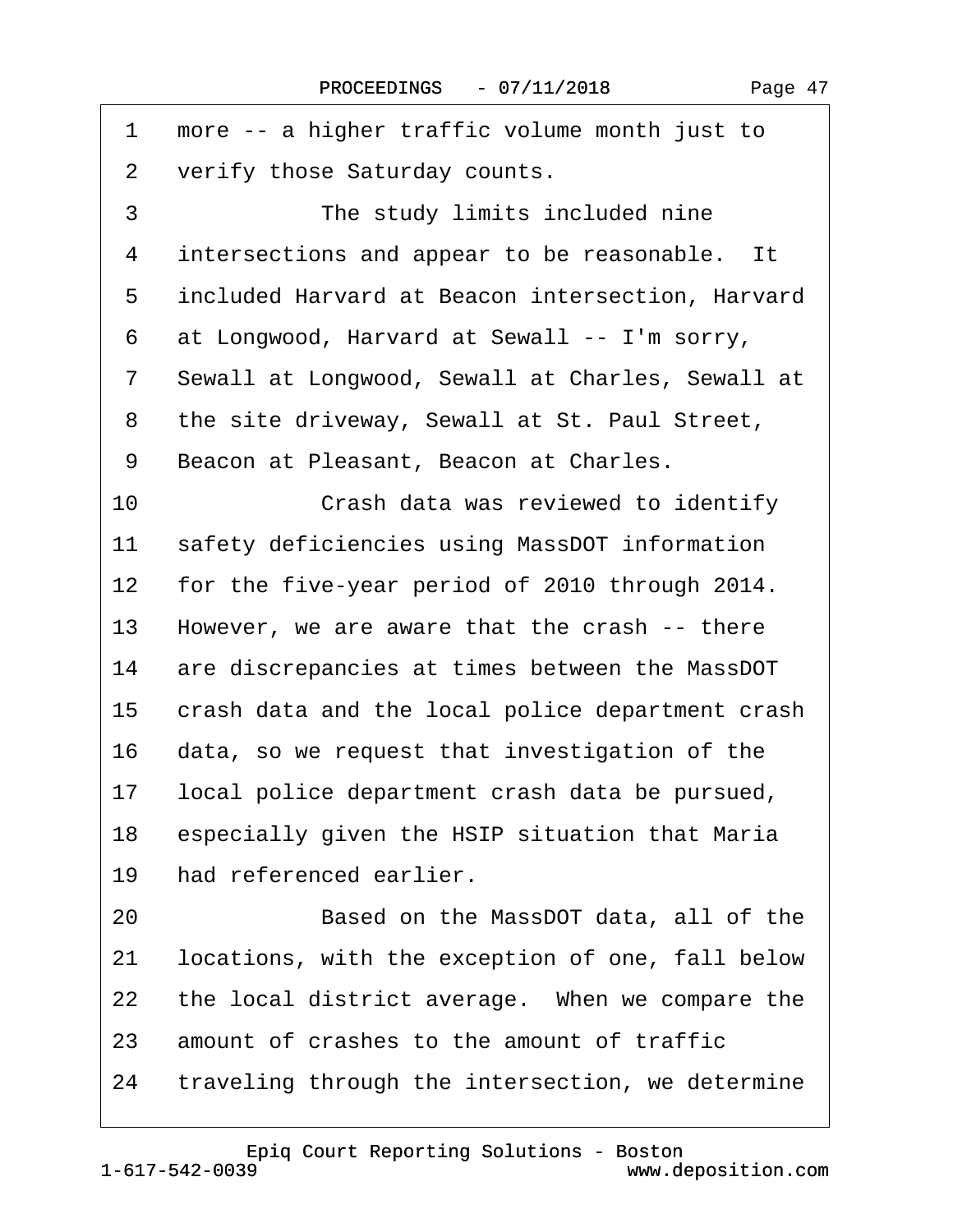| 1  | what the crash rate is. Crash rates exceeding    |
|----|--------------------------------------------------|
| 2  | the average crash rates in the area identify a   |
| 3  | potential safety concern. Again, with the        |
| 4  | exception of one location, all of the locations  |
| 5  | fell below that local district average.          |
| 6  | The intersection of Harvard at                   |
| 7  | Longwood, however, fell at, approximately at the |
| 8  | local district average. There were no            |
| 9  | fatalities reported in the crash data that was   |
| 10 | provided. So again, we want to look back and     |
| 11 | see what information is available from the local |
| 12 | police department to get more refined crash      |
| 13 | information.                                     |
| 14 | Traffic volumes were projected to                |
| 15 | establish a future no-build condition to the     |
| 16 | year 2025. This was done using an annual growth  |
| 17 | rate of one percent, which seems to be           |
| 18 | reasonable. Additional traffic volumes were      |
| 19 | incorporated into the no-build volume to reflect |
| 20 | anticipated developments in the area. These      |
| 21 | developments included Waldo Street, 40 Center    |
| 22 | Street, 420 Harvard Street, Devotion School,     |
| 23 | 455 Harvard Street, 54 Auburn Street, 384        |
| 24 | Harvard Street, and Babcock Place.               |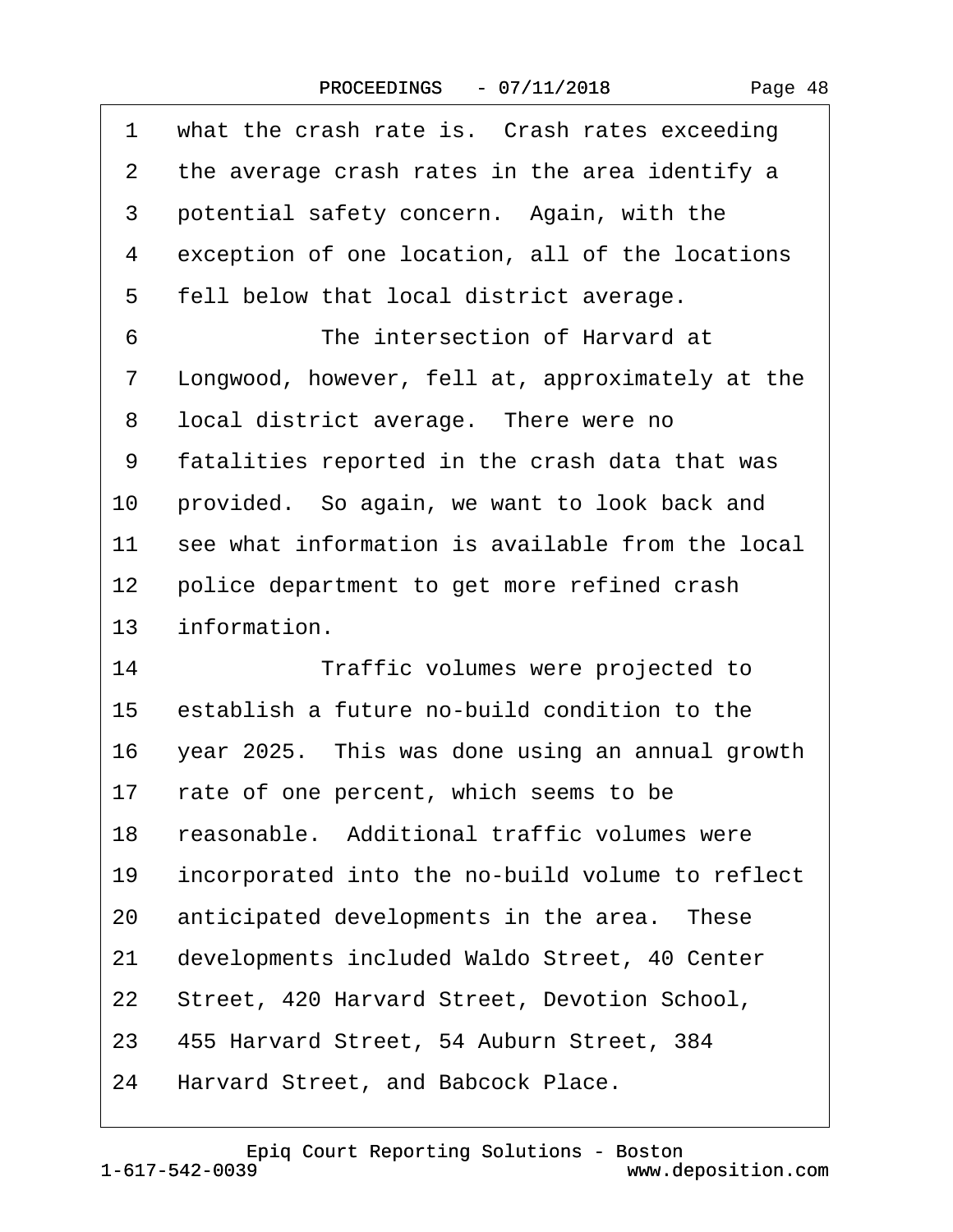| 1               | In order to establish a 2025 build               |
|-----------------|--------------------------------------------------|
| 2               | condition, trips were generated using the        |
| 3               | Institute of Transportation Engineers Trip       |
| 4               | Generation Manual. For the apartment usage,      |
| 5               | Land Use Code 220 for apartments was used from   |
| 6               | the 9th edition of ITE Trip Generation Manual,   |
| 7               | which appeared to be reasonable.                 |
| 8               | There is a more updated trip                     |
| 9               | generation document that's available, the 10th   |
| 10              | edition. So we did a comparison on Land Use      |
| 11              | Code 221, multi-family housing mid-rise with the |
| 12 <sub>2</sub> | 10th edition, and verified that the volumes used |
| 13              | are appropriate and conservative.                |
| 14              | The trips for apartments were reduced            |
| 15              | to account for the transit opportunities in the  |
| 16              | area. This was done looking at local census      |
| 17              | data for the years 2012 through 2016, taking     |
| 18              | into consideration things like public            |
| 19              | transportation, people who walk, bike, use       |
| 20              | taxis, or work from home. In the end, this       |
| 21              | resulted in a 65 percent reduction in the        |
| 22              | apartment usage, which is justified based on the |
| 23              | census data.                                     |
| 24              | Next, for the retail use, Land Use               |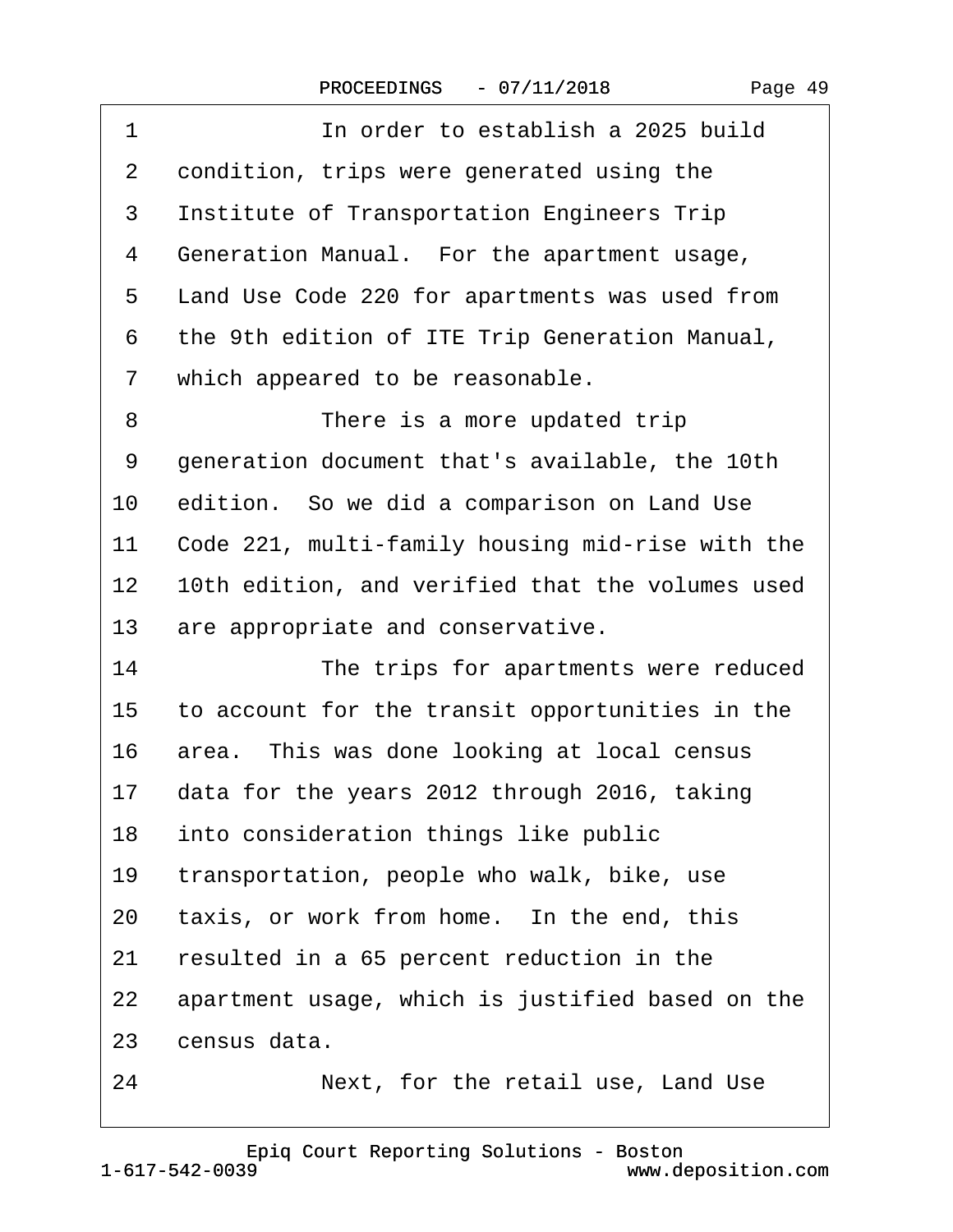| 1              | Code 826, specialty retail center, was used from |  |  |
|----------------|--------------------------------------------------|--|--|
| 2              | the 9th edition of the ITE Trip Generation       |  |  |
| 3              | Manual. Although the description of this land    |  |  |
| 4              | use code appears to be reasonable, there are     |  |  |
| 5              | very few data points available. Data points are  |  |  |
| 6              | critical in the accuracy of this information and |  |  |
| $\overline{7}$ | using it to project trips.                       |  |  |
| 8              | So although there were three data                |  |  |
| 9              | points available for the evening peak hour,      |  |  |
| 10             | there were even fewer points available for the   |  |  |
| 11             | morning and the Saturday peaks. Given the --     |  |  |
| 12             | MS. POVERMAN: What exactly do you                |  |  |
| 13             | mean by a data point?                            |  |  |
| 14             | MR. FITZGERALD: So ITE generates this            |  |  |
| 15             | document that allows us to predict trips of      |  |  |
| 16             | different sized developments based on existing   |  |  |
| 17             | data, data points. So they'll look at a          |  |  |
| 18             | development that has 15,000 square feet of       |  |  |
| 19             | retail, and they'll go out and count how many    |  |  |
| 20             | cars that retail is generating and put the point |  |  |
| 21             | in.                                              |  |  |
| 22             | And you have enough data points as a             |  |  |
| 23             | comparison to come up with a curve or some sort  |  |  |
| 24             | of comparison between square footage in the case |  |  |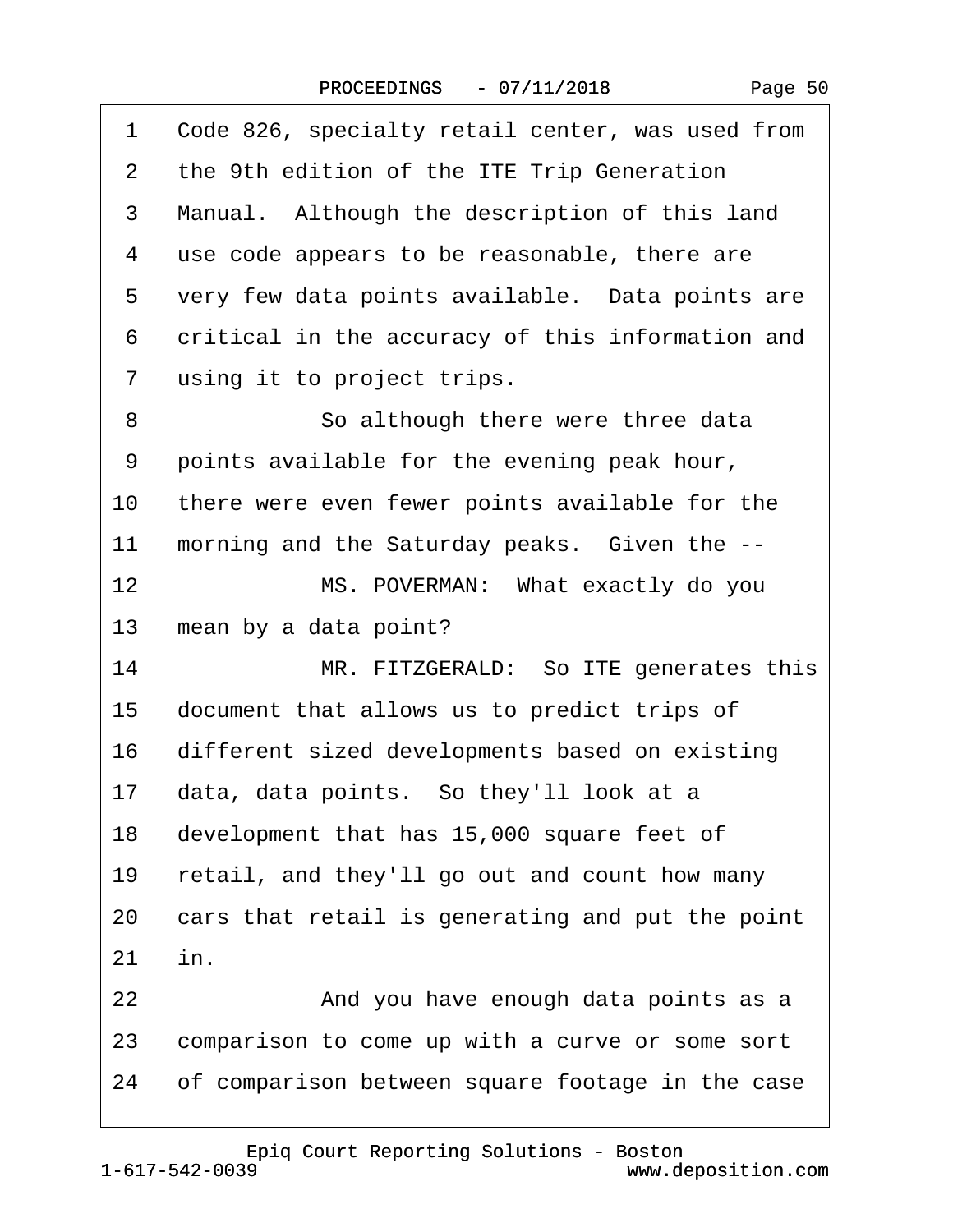|  | Page 51 |  |
|--|---------|--|
|--|---------|--|

| 1               | of retail and number of trips generated. So if   |  |  |
|-----------------|--------------------------------------------------|--|--|
| 2               | you don't have many data points, the information |  |  |
| 3               | isn't really all that reliable. So as a result,  |  |  |
| 4               | we would recommend either using a different land |  |  |
| 5               | use code or available -- researching other       |  |  |
| 6               | developments in the area with similar land uses. |  |  |
| $\overline{7}$  | Speaking of which clarification on the           |  |  |
| 8               | type of retail is really important. That also    |  |  |
| 9               | comes into play when we look at things like trip |  |  |
| 10              | reductions because of transit. In this case,     |  |  |
| 11              | the traffic study used a 75 percent reduction in |  |  |
| 12 <sub>2</sub> | retail trips, which really wasn't justified or   |  |  |
| 13              | backed up in the document and seems very high,   |  |  |
| 14              | in our opinion.                                  |  |  |
| 15              | We're not sure what is going to go in            |  |  |
| 16              | as this retail usage. Different types of retail  |  |  |
|                 | 17 will have a big impact on the amount of trips |  |  |
| 18              | that are actually generated. Certainly, if it's  |  |  |
| 19              | a lighting store, like is currently at that      |  |  |
| 20              | location, not many people would buy a chandelier |  |  |
| 21              | and take the train. So it would be helpful to    |  |  |
| 22              | know what the intent is.                         |  |  |
| 23              | According to the TIA, before any                 |  |  |
| 24              | refinements are made based on what I'm           |  |  |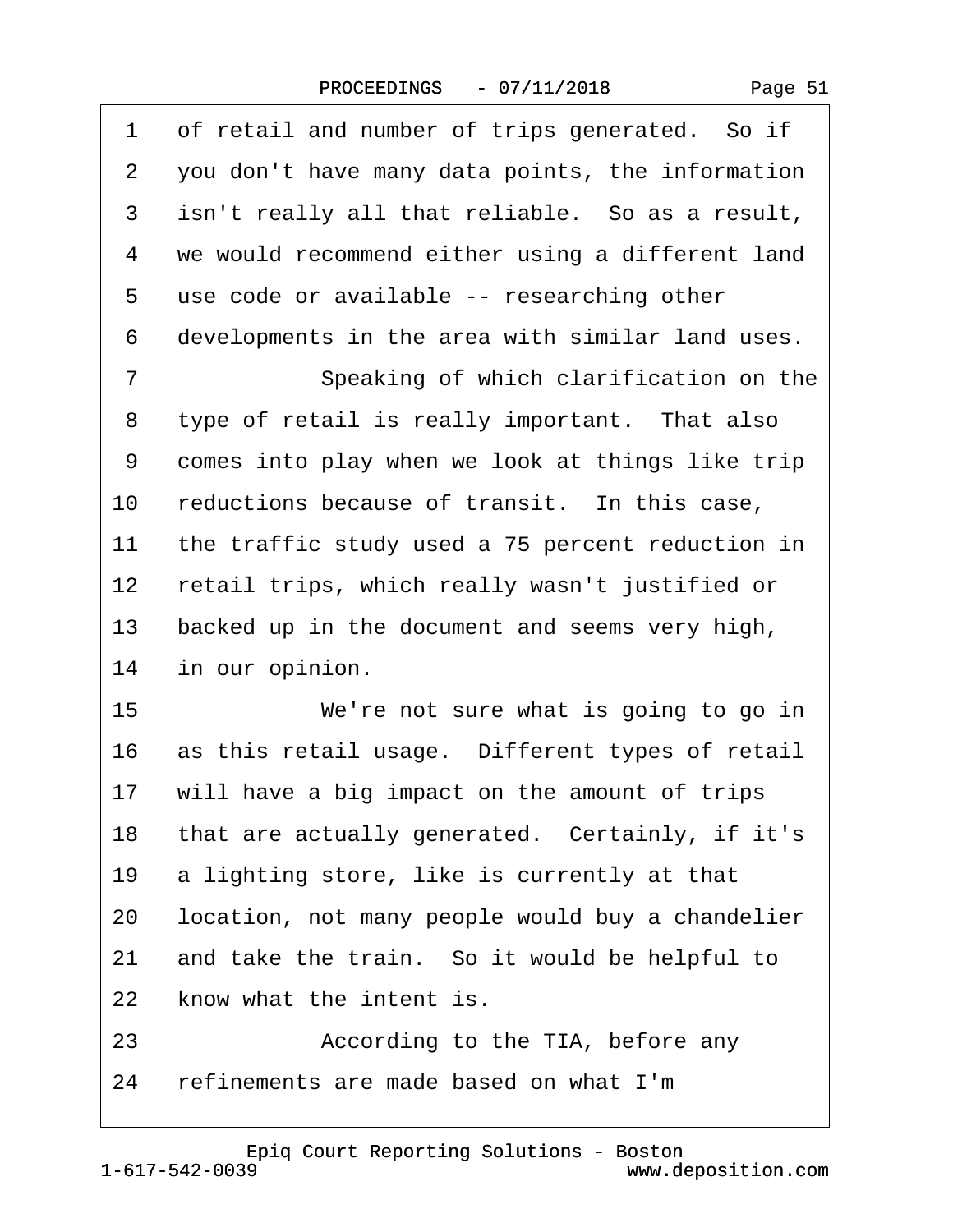| 1               | presenting tonight, VAI projected that 336 new   |
|-----------------|--------------------------------------------------|
| $\overline{2}$  | trips would be generated at the site on an       |
| 3               | average weekday. That's a 24-hour period.        |
| 4               | During the morning peak hour, 16 new trips would |
| 5               | be generated, and during the evening peak hour,  |
| 6               | 33 new trips would be generated.                 |
| 7               | On a Saturday, 24-hour period, 296 new           |
| 8               | vehicle trips would be generated, and during the |
| 9               | peak on that Saturday, there would be 25 new     |
| 10              | vehicle trips. Again, this is all based on the   |
| 11              | information that was provided before any         |
| 12 <sub>2</sub> | refinements to the trip generation is made.      |
| 13              | Operational analysis was performed at            |
| 14              | the study intersections. Because there was such  |
| 15              | a light amount of traffic that was presented in  |
| 16              | the TIA, there was a very slight increase and    |
| 17              | delay at the study intersections, pretty         |
| 18              | negligible, but again, we would need to see how  |
| 19              | the revised trips would impact the no build and  |
| 20              | the build comparisons.                           |
| 21              | The TIA presented a transportation               |
| 22              | demand management program, TDM, to include       |
| 23              | designating a transportation coordinator,        |
|                 |                                                  |

24 posting transit schedules in public locations in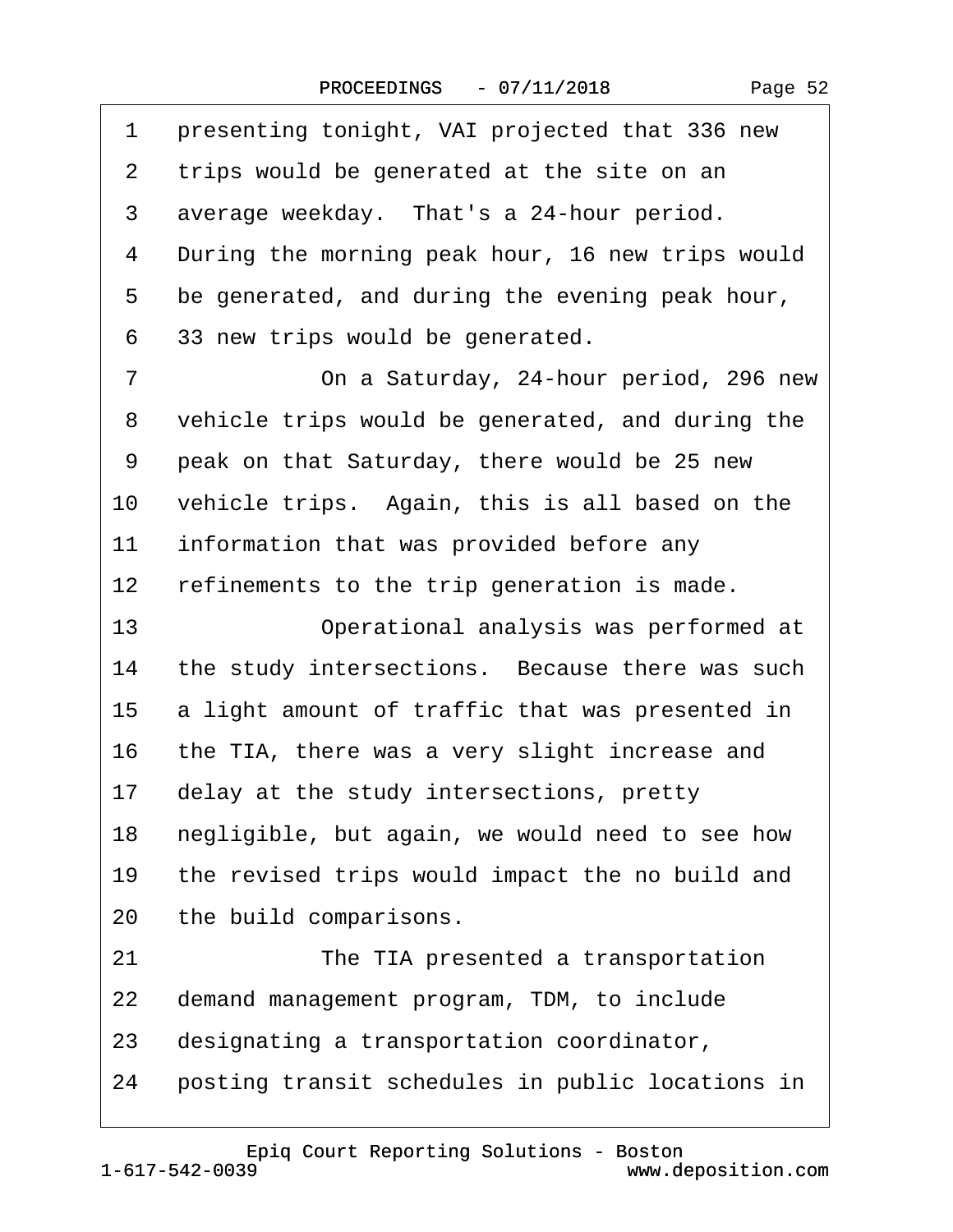1 the building, as well as providing links to the

| $\overline{2}$ | MBTA website, providing bicycle spaces, both     |
|----------------|--------------------------------------------------|
| 3              | inside and outside of the building, along with   |
| 4              | lockers, showers, and changing areas, providing  |
| 5              | an electric car charging station, providing MBTA |
| 6              | discounts to tenants and Hubway discounts to     |
| 7              | tenants as well.                                 |
| 8              | A site distance evaluation of the new            |
| 9              | site driveways was not provided, so we would     |
| 10             | request that one be provided, along with         |
| 11             | collecting speed data along the roadways, a      |
| 12             | basis on those site distance comparisons. We     |
| 13             | would also ask that a revised site plan be       |
| 14             | provided to identify what parking spaces -- or   |
| 15             | how much parking is going to be impacted on      |
| 16             | Sewall.                                          |
| 17             | Certainly, the balance here is to                |
| 18             | provide safe site distance from the proposed     |
| 19             | driveways, one of which is closer to the         |
| 20             | Longwood intersection than existing, all the     |
| 21             | while trying to not impact on-street public      |
| 22             | parking too much. Of course, safety is           |

- 23 critical. Safe site lines is critical.
- 24 · · Speaking of parking, as Maria had

[Epiq Court Reporting Solutions - Boston](http://www.deposition.com)

1-617-542-0039

 $16$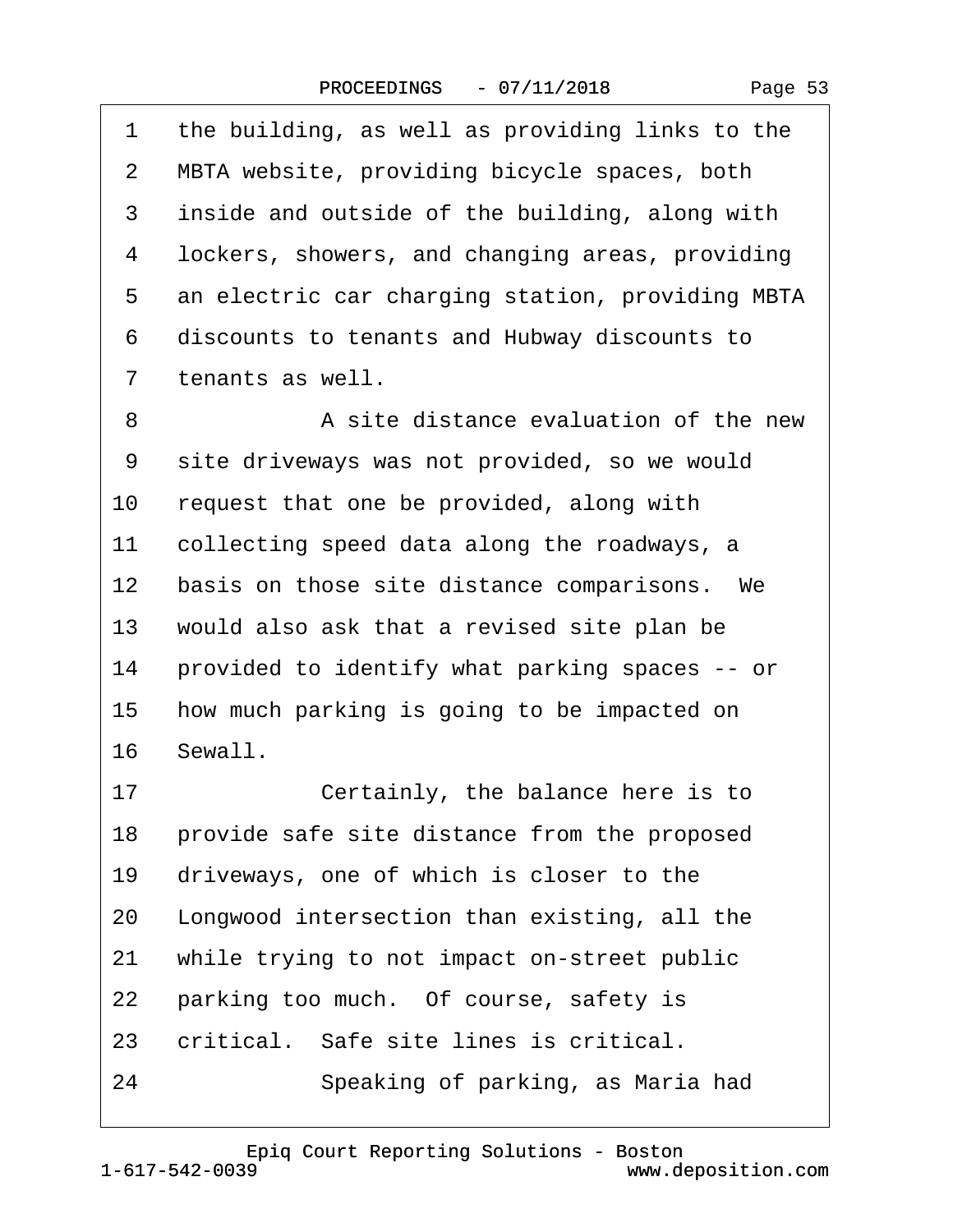Page 54

1 mentioned earlier, not only will the on-street 2 parking be impacted on Sewall, but also a few 3 parking spaces on Beacon will also be impacted 4 with the current proposal of converting them to 5 a taxi drop-off area right on the front side of 6 the building, again impacting the number of on-7 street parking spaces.

8 **• • • The on site circulation is going to be** 9 covered in greater detail by Art from Walker 10 Parking in a moment, but a few things to note. 11 Vehicle templates were not provided to really 12 clearly identify what the intended circulation 13 was. The driveway widths appear to be very 14 narrow. Scaling the plans off, it appears that 15 the western driveway is only 18 feet wide, the 16 eastern driveway is 13 feet wide, yet the 17 proposal from what we've seen in the TIA 18 indicates two-way access at both driveways. 19 **• The town's zoning bylaw requires 20** 20 feet minimum for two-way traffic. And the TIA 21 indicates the site drives will be a minimum --22 should be a minimum of 24 feet in width. So 23 there are a number of inconsistencies having to 24 do with what the intended circulation is.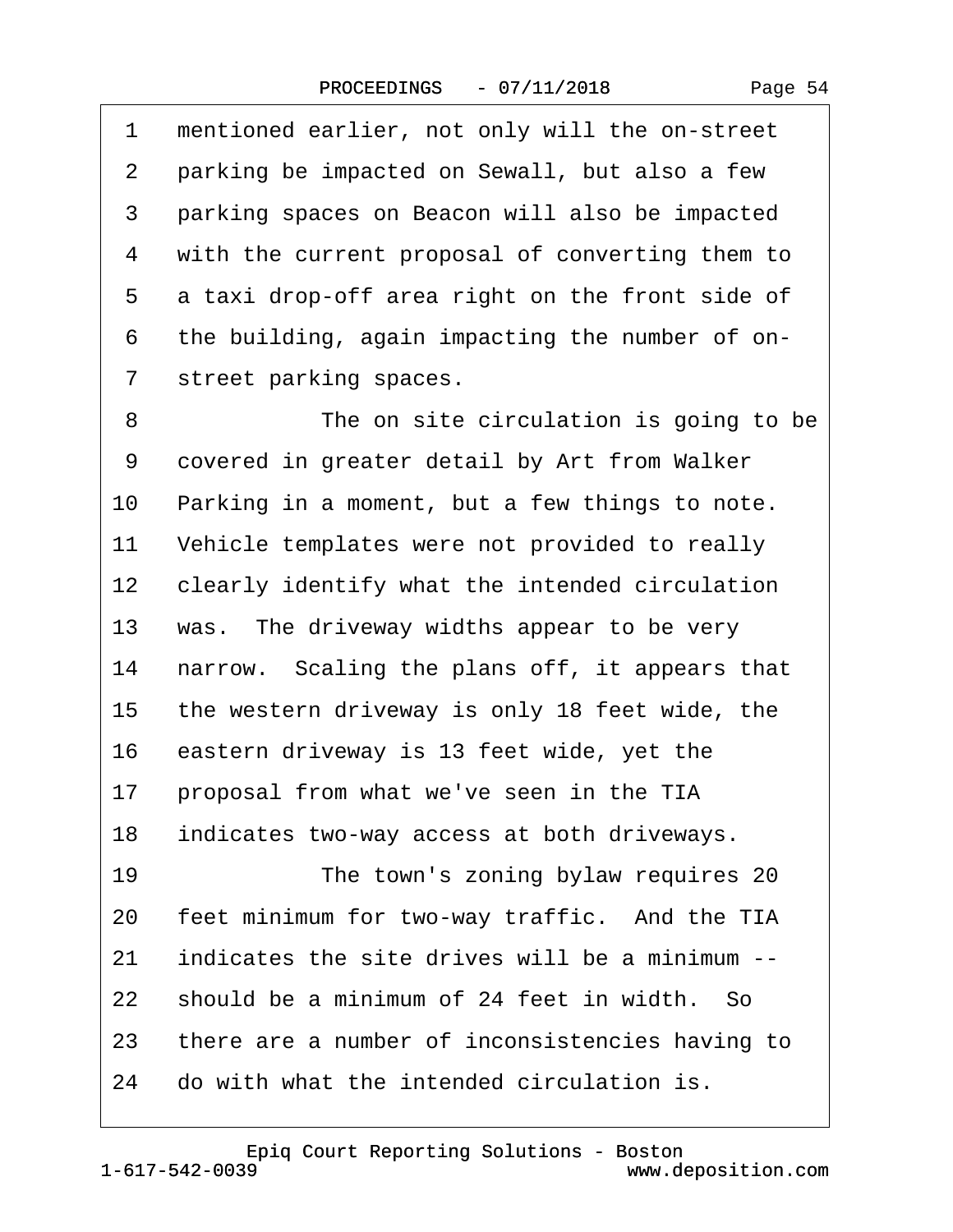| 1       | So we would like to see what vehicle             |  |
|---------|--------------------------------------------------|--|
| 2       | templates would look like for certainly the      |  |
| 3       | vehicles, passenger vehicles entering to park,   |  |
| 4       | as well as the trucks loading on site. Whether   |  |
| 5       | or not it's anticipated that those trucks will   |  |
| 6       | have to back into Sewall or if clockwise         |  |
| 7       | circulation is anticipated, again, further       |  |
| 8       | clarification is required.                       |  |
| 9       | The other thing that we would want to            |  |
| 10      | take into consideration is what will those truck |  |
| 11      | volumes be depending on what the retail usage    |  |
| $12 \,$ | will be, what will the delivery times be for     |  |
| 13      | those trucks, and how will they impact traffic   |  |
| 14      | during the peak periods.                         |  |
| 15      | Lastly, trash pickup clarification is            |  |
| 16      | requested. We're not sure where the trash will   |  |
| 17      | be located or where the trash trucks will back   |  |
| 18      | in, so we request further clarification on that. |  |
| 19      | And that concludes the findings on the traffic   |  |
| 20      | portion before we get into the more detailed     |  |
| 21      | parking in site.                                 |  |
| 22      | MR. GELLER: Questions? Randolph?                 |  |
| 23      | MR. MEIKLEJOHN: Just a question about            |  |
| 24      | the vehicle templates that you were speaking     |  |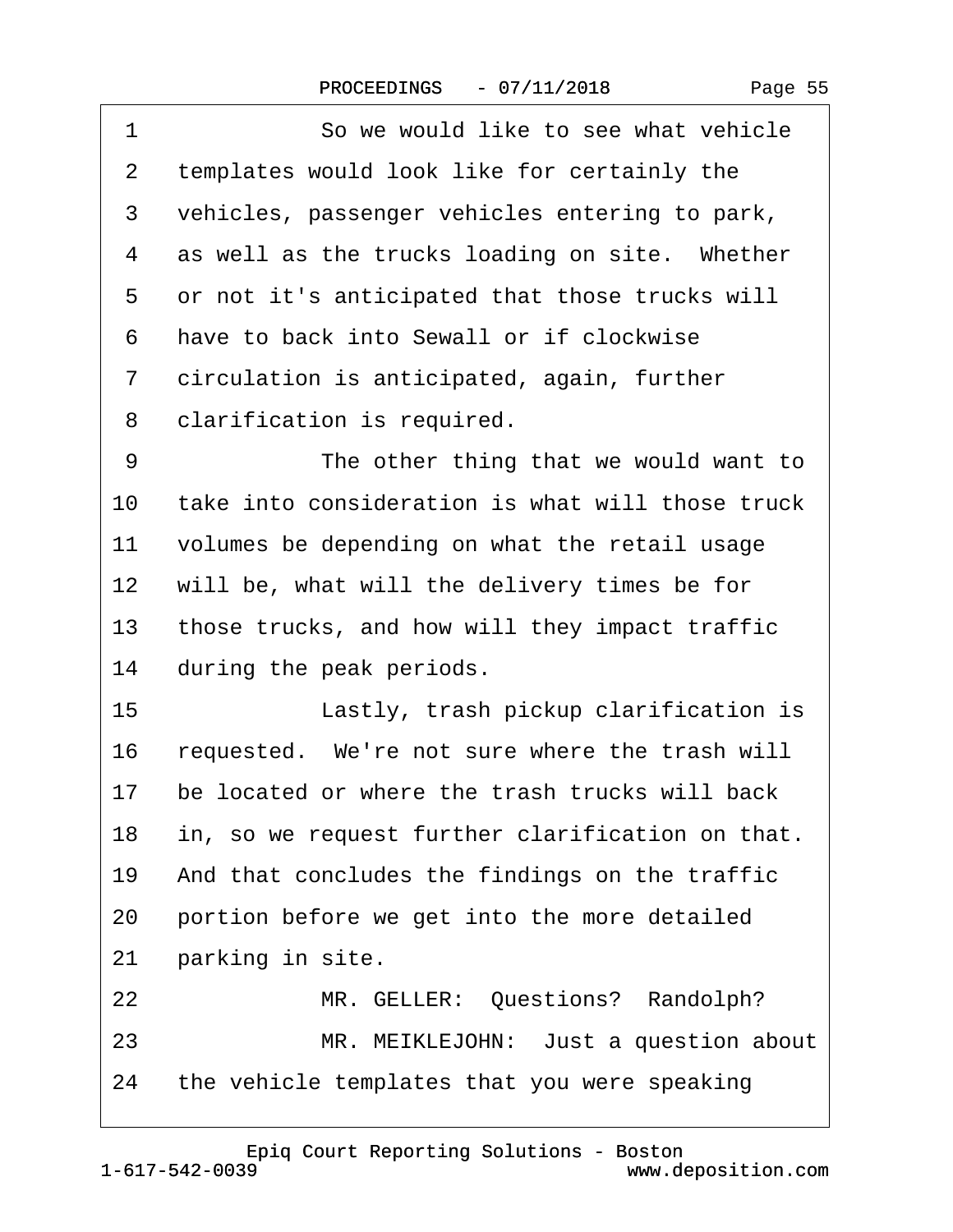| 1              | about at the end. Could you just speak a little  |  |  |
|----------------|--------------------------------------------------|--|--|
| $\overline{2}$ | bit about that? Could you explain what that      |  |  |
| 3              | looks like when the information is provided?     |  |  |
| 4              | Are these, for example, you know, flan (?)       |  |  |
| 5              | diagrams of vehicles of difference and here's    |  |  |
| 6              | how it moves through --                          |  |  |
| 7              | MR. FITZGERALD: Exactly. So when                 |  |  |
| 8              | you're designing anything, a roadway or a site,  |  |  |
| 9              | you're making sure that the appropriate vehicles |  |  |
| 10             | can get through where they need to go. So for    |  |  |
| 11             | the passenger vehicle access, for instance, it   |  |  |
| 12             | would be a regular passenger vehicle, which is a |  |  |
| 13             | smaller sized vehicle, compared to trucks trying |  |  |
| 14             | to back into the loading docks.                  |  |  |
| 15             | That template shows clearly where                |  |  |
| 16             | those vehicles will be, where the tires will be  |  |  |
| 17             | located as they drive through and turn. The      |  |  |
| 18             | intersection corners on the site plan that we    |  |  |
| 19             | have so far appear to be extremely tight, so     |  |  |
| 20             | it's important to know if these maneuvers are    |  |  |
| 21             | feasible with these size vehicles.               |  |  |
| 22             | MR. MEIKLEJOHN: So does that yield a             |  |  |
| 23             | drawing that has --                              |  |  |
| 24             | MR. FITZGERALD: Yes.                             |  |  |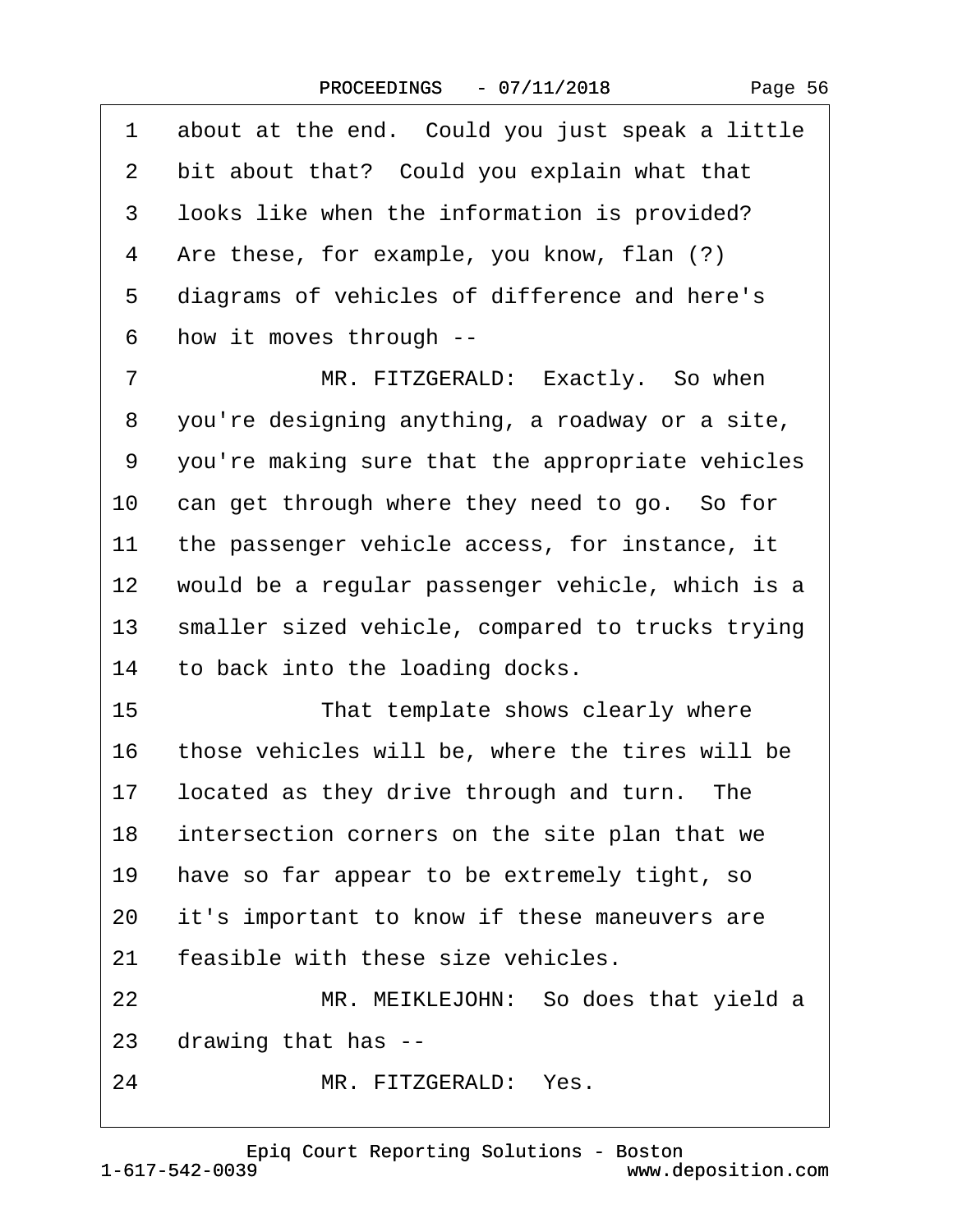| 1               | MR. MEIKLEJOHN: -- for a car and one             |  |  |
|-----------------|--------------------------------------------------|--|--|
| 2               | for a trash truck and that sort of thing?        |  |  |
| 3               | MR. FITZGERALD: Correct, and you can             |  |  |
| 4               | physically see where those tires will be, where  |  |  |
| 5               | the vehicle overhangs will be relative to the    |  |  |
| 6               | curb lines to make sure it all fits.             |  |  |
| $\overline{7}$  | MR. GELLER: The data codes that you              |  |  |
| 8               | mentioned, in particular as they apply to        |  |  |
| 9               | retail, are there subcategories that are         |  |  |
| 10              | dependent on type of retail? In other words,     |  |  |
| 11              | assuming we were -- the board were to press the  |  |  |
| 12 <sub>2</sub> | applicant about type of retail; would we be able |  |  |
| 13              | to determine or distinguish between more         |  |  |
| 14              | intensive retail uses versus less intensive      |  |  |
| 15              | uses, and would that apply as data code points   |  |  |
| 16              | for your analysis?                               |  |  |
| 17              | MR. FITZGERALD: So if you were to                |  |  |
|                 | 18 specify a specific retail --                  |  |  |
| 19              | MR. GELLER: Grocery store.                       |  |  |
| 20              | MR. FITZGERALD: -- that exists                   |  |  |
| 21              | today --                                         |  |  |
| 22              | MR. GELLER: Grocery store.                       |  |  |
| 23              | MR. FITZGERALD: Grocery store. Well,             |  |  |
| 24              | that would have its own --                       |  |  |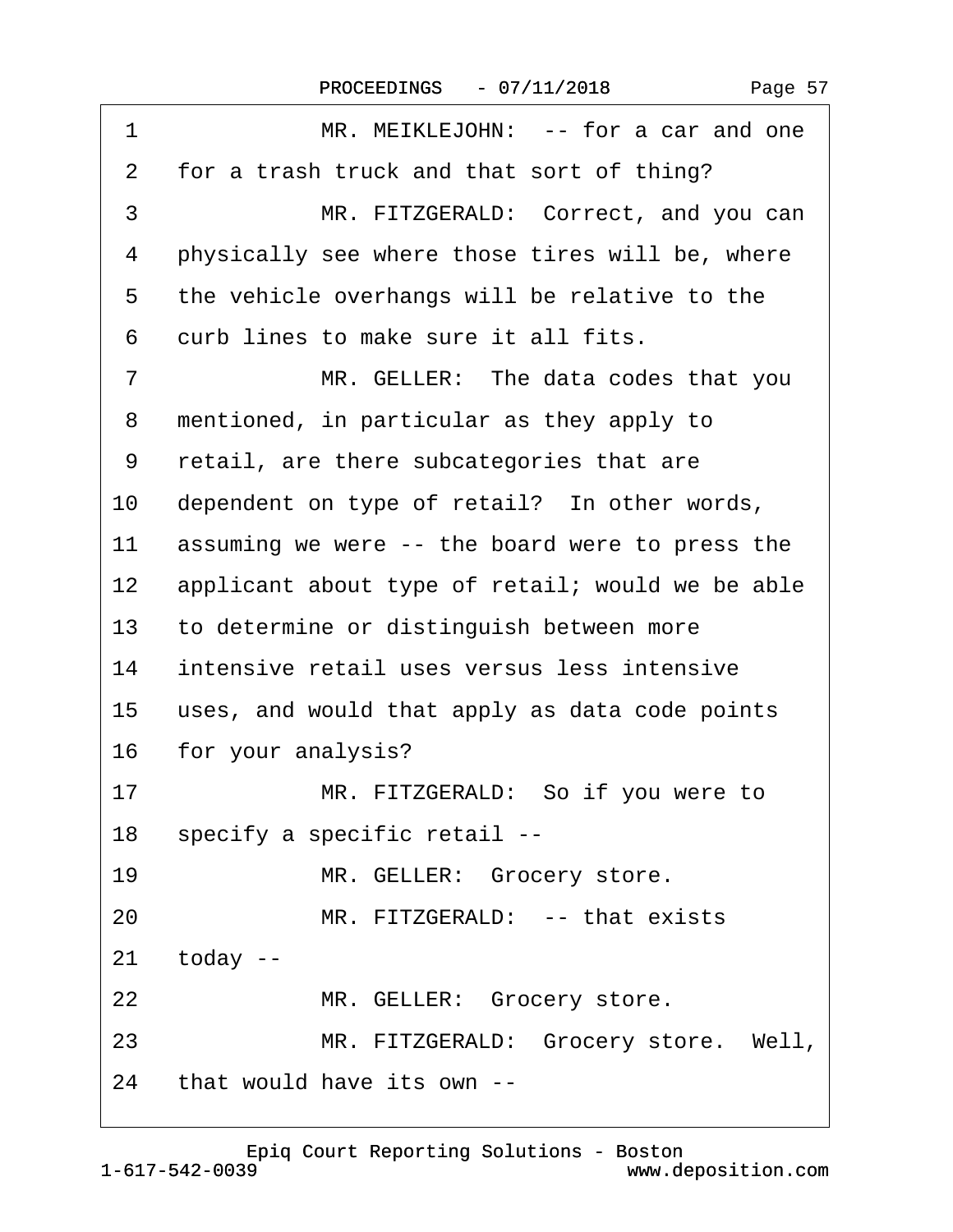| 1                 | MR. GELLER: Separate --                            |
|-------------------|----------------------------------------------------|
| 2                 | MR. FITZGERALD: -- land use code,                  |
| 3                 | LUC, right. You know, if it were a convenience     |
| 4                 | store, say it was a small convenience store, one   |
| 5                 | might argue that, well, somebody wants to grab a   |
| 6                 | water as they head up to their apartment, that's   |
| $\overline{7}$    | one thing. But with over 12,000 square feet of     |
| 8                 | retail, and I'm sure it's something more           |
| 9                 | substantial, the question is what is it.           |
| 10                | As I mentioned earlier, the lighting               |
| 11                | example. I would suspect everybody would travel    |
| $12 \overline{ }$ | via their own passenger vehicle to some sort of    |
| 13                | land use like that, not that I'm suggesting        |
| 14                | that's what's going to remain there.               |
| 15                | MR. GELLER: Can you give us an                     |
| 16                | example of a less intensive retail use?            |
| 17                | MR. FITZGERALD: I mentioned the                    |
|                   | 18 convenience store.                              |
| 19                | MR. GELLER: But a convenience store                |
| 20                | is really going to be a significant amount of      |
| 21                | square footage.                                    |
| 22                | MR. FITZGERALD: Correct. What would                |
|                   | 23 be a lesser use? Honestly, I would have to do a |
| 24                | comparison, and it would vary -- each usage        |
|                   |                                                    |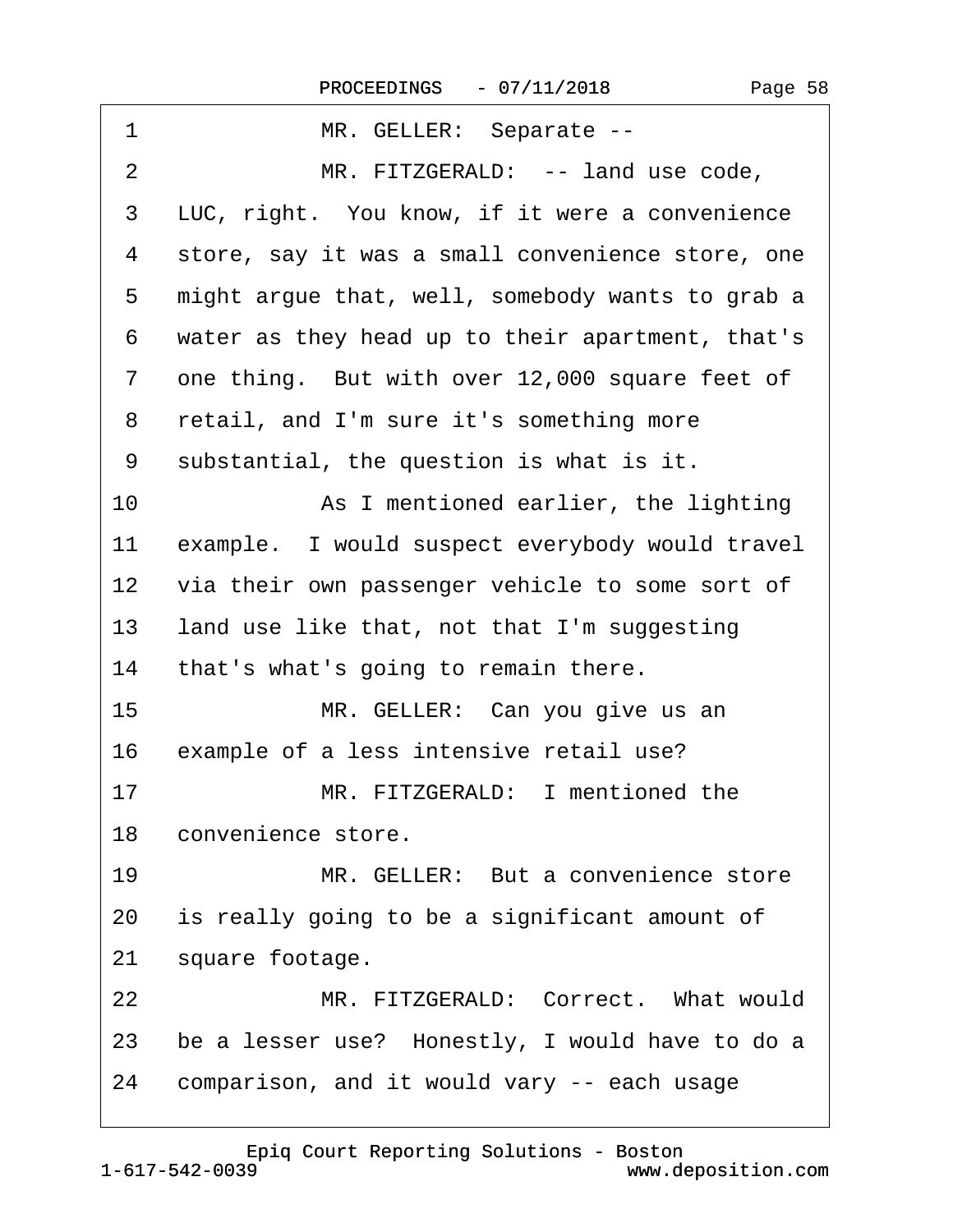|  | Page 59 |  |
|--|---------|--|
|--|---------|--|

| 1               | would vary between a.m., p.m. and Saturday as    |
|-----------------|--------------------------------------------------|
| 2               | well. So if you were looking at a retail of a    |
| 3               | hardware store, for instance, morning, you know, |
| 4               | that won't have much weekday traffic.            |
| 5               | MR. GELLER: What I'm getting at is it            |
| 6               | seems to me that the very nature of the use,     |
| $\mathbf{7}$    | which is retail, it would be one thing if it     |
| 8               | were designated commercial space. There is       |
| 9               | softer commercial space, but the nature of       |
| 10              | retail is you are inviting others to come to     |
| 11              | your store, purchase items, and take them away   |
| 12 <sup>7</sup> | with them.                                       |
| 13 <sup>°</sup> | MR. FITZGERALD: Correct.                         |
| 14              | MR. GELLER: And that requires a                  |
| 15              | certain demand letter.                           |
| 16              | MR. FITZGERALD: Correct. And we're               |
|                 | 17 also assuming here that there's no restaurant |
| 18              | usage anticipated, but we're all just guessing.  |
| 19              | MR. GELLER: But that is a retail use.            |
| 20              | MR. FITZGERALD: But that would also              |
| 21              | have a huge impact on parking as well, which I'm |
| 22              | sure Art can chime in on in a moment.            |
| 23              | MS. POVERMAN: I guess I'll save my               |
| 24              | question as to the reason for rationale for      |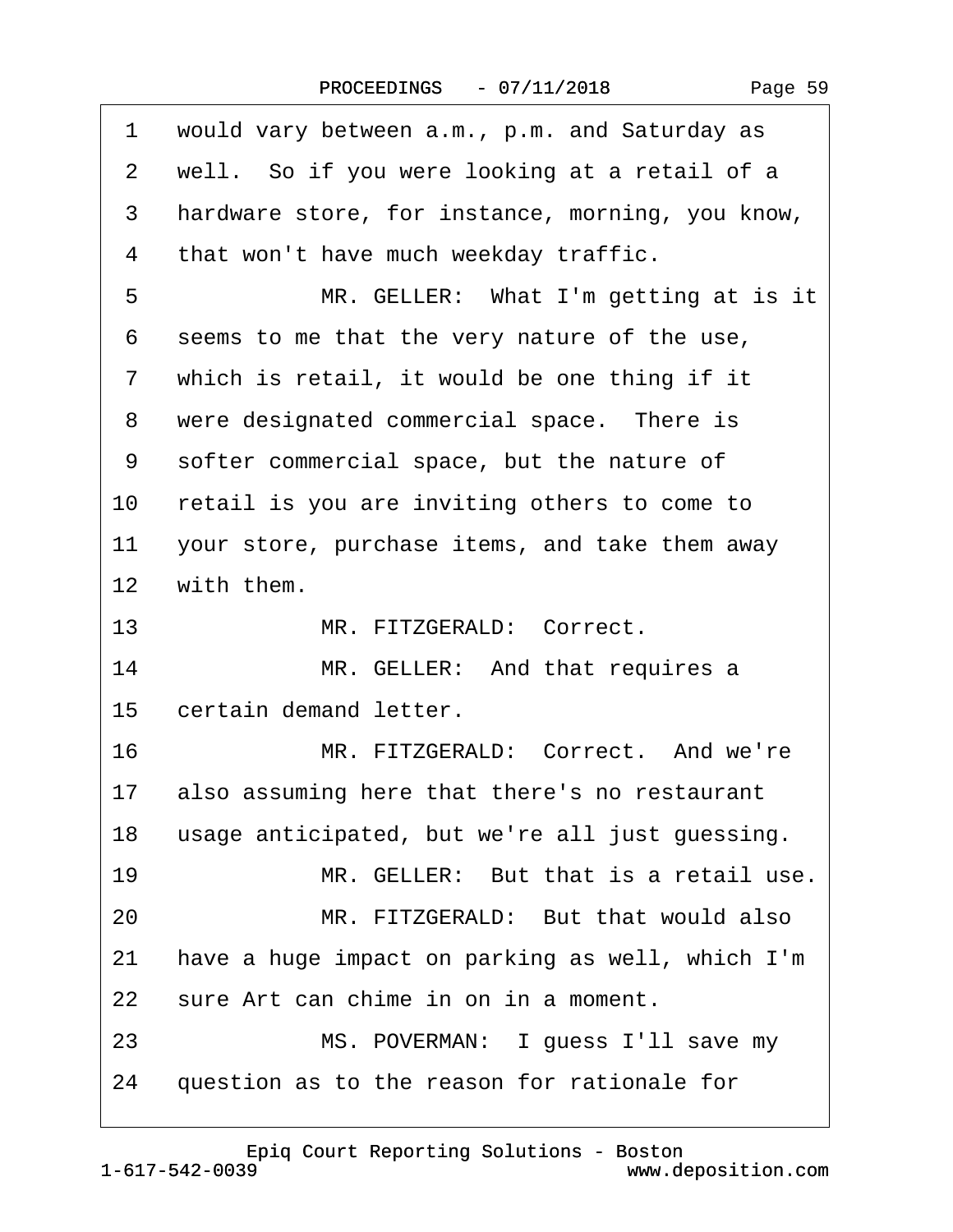| 1  | dividing the parking into 45 retail, etcetera,   |
|----|--------------------------------------------------|
| 2  | on the resting residential. You refer in here    |
| 3  | to a traffic network, and I'm wondering as       |
| 4  | you're discussing projected traffic volumes, and |
| 5  | then you discuss the no build traffic volumes on |
| 6  | seven or so intersections, and you've got a      |
| 7  | sentence saying, "Back up traffic networks for   |
| 8  | each of the above developments were not provided |
| 9  | in the TIA," and I just don't know what a        |
| 10 | traffic network is.                              |
| 11 | MR. FITZGERALD: So a traffic network             |
| 12 | is essentially like a turning movement diagram.  |
| 13 | So for each of those developments that are       |
| 14 | provided, there are, as you know, a full book of |
| 15 | traffic studies that show how many trips are     |
| 16 | generated by that development, and they          |
| 17 | distribute those trips throughout the network,   |
| 18 | the roadway infrastructure, throughout all the   |
| 19 | intersections.                                   |
| 20 | So we have turning movement diagrams,            |
| 21 | we call them, that show three vehicles that are  |
| 22 | generated by the site will turn right at this    |
| 23 | intersection and then turn left into the site    |
| 24 | driveway. That sort of information was not       |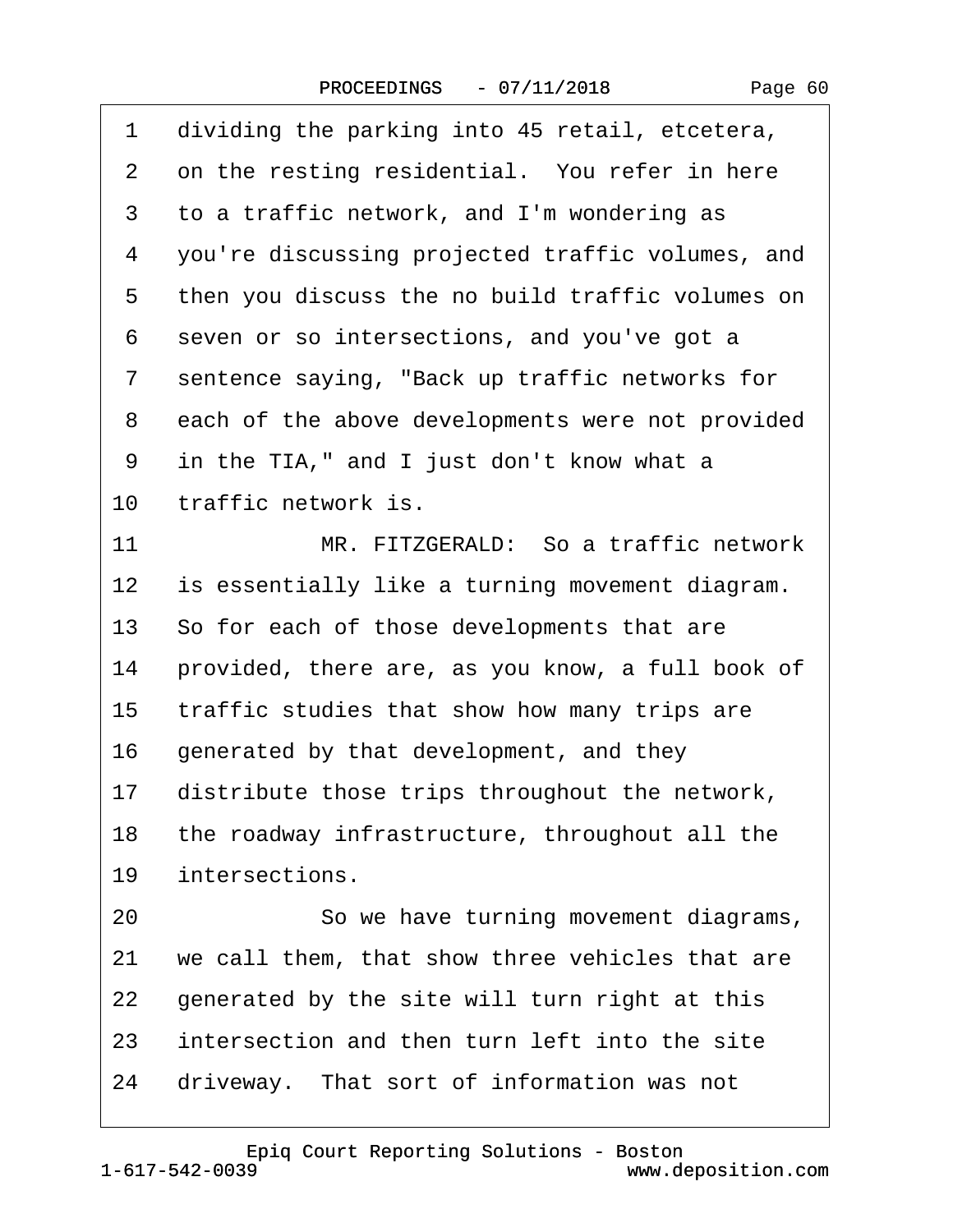| 1              | necessarily in the report from VAI, but we had  |
|----------------|-------------------------------------------------|
| 2              | that data available from other studies, so we   |
| 3              | were able to verify the numbers lined up.       |
| $\overline{4}$ | MS. POVERMAN: Thanks.                           |
| 5              | MS. SCHNEIDER: I have a question.               |
| 6              | I'm sorry.                                      |
| 7              | MR. GELLER: Sure.                               |
| 8              | MS. SCHNEIDER: I think, though, we              |
| 9              | have heard the applicant describe this project  |
| 10             | as being an active adult residential complex    |
| 11             | targeted or restricted to 55 and older. Does    |
| 12             | that have any impact on your analysis or your   |
| 13             | assumptions in terms of mode share or parking   |
| 14             | demand or, you know, different peak hour        |
| 15             | utilization?                                    |
| 16             | MR. FITZGERALD: Again, the ITE trip             |
| 17             | generation book is -- there are actually two    |
| 18             | volumes about this thick each, so I believe     |
| 19             | there's an over 55 land use code in there. What |
| 20             | would it do to the traffic volumes? Right now,  |
| 21             | the traffic volumes were reduced by 65 percent  |
| 22             | for transit uses. Over 55 would have a slightly |
| 23             | different amount of number of people who own    |
| 24             | vehicles, perhaps. There might be some slight   |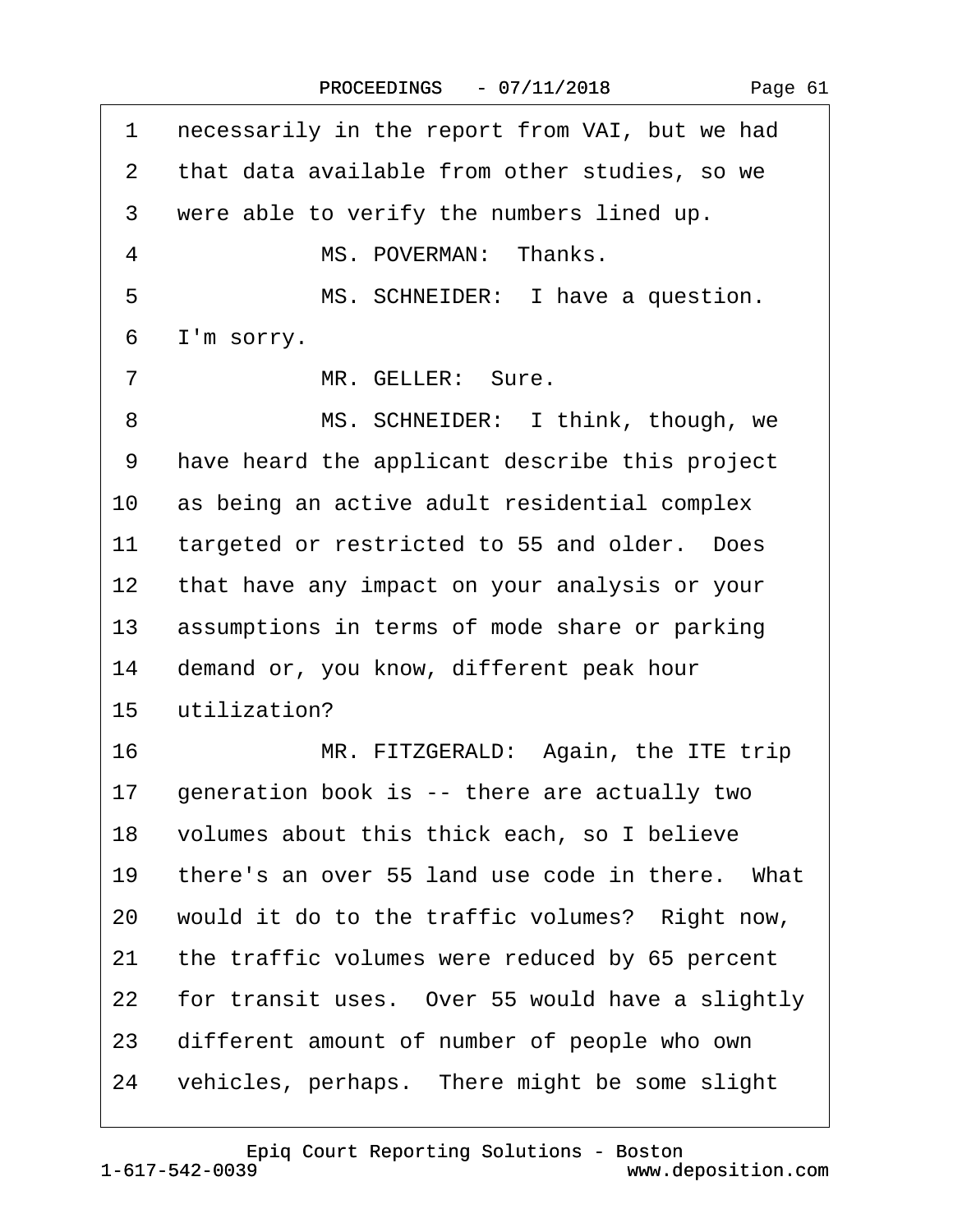| 1               | differences. I don't necessarily think it would   |
|-----------------|---------------------------------------------------|
| 2               | be all that great. But certainly, if that is      |
| 3               | part of the proposal, then we can look into that  |
| $\overline{4}$  | in more detail.                                   |
| 5               | MS. POVERMAN: I would find that                   |
| 6               | helpful.                                          |
| $\overline{7}$  | MR. FITZGERALD: Sure.                             |
| 8               | MR. MEIKLEJOHN: Again, hopefully                  |
| 9               | you'll have some data on it, because, you know,   |
| 10              | in an informal discussion, man or woman on the    |
| 11              | street opinions swing either way.                 |
| 12              | MR. FITZGERALD: Absolutely.                       |
| 13              | MR. MEIKLEJOHN: So some data if                   |
| 14              | you've got it.                                    |
| 15 <sub>1</sub> | MR. FITZGERALD: Absolutely.                       |
| 16              | MR. GELLER: Maria, have the requests              |
|                 | 17 that are included in Jim's report been relayed |
|                 | 18 to the applicant for a response?               |
| 19              | MS. MORELLI: No, only -- it was                   |
| 20              | actually this morning that we sent the letter,    |
| 21              | so I'm not sure if the applicant or the           |
| 22              | applicant's team has a response, but we should    |
|                 | 23 ask.                                           |
| 24              | MR. GELLER: Okay. But that letter                 |
|                 |                                                   |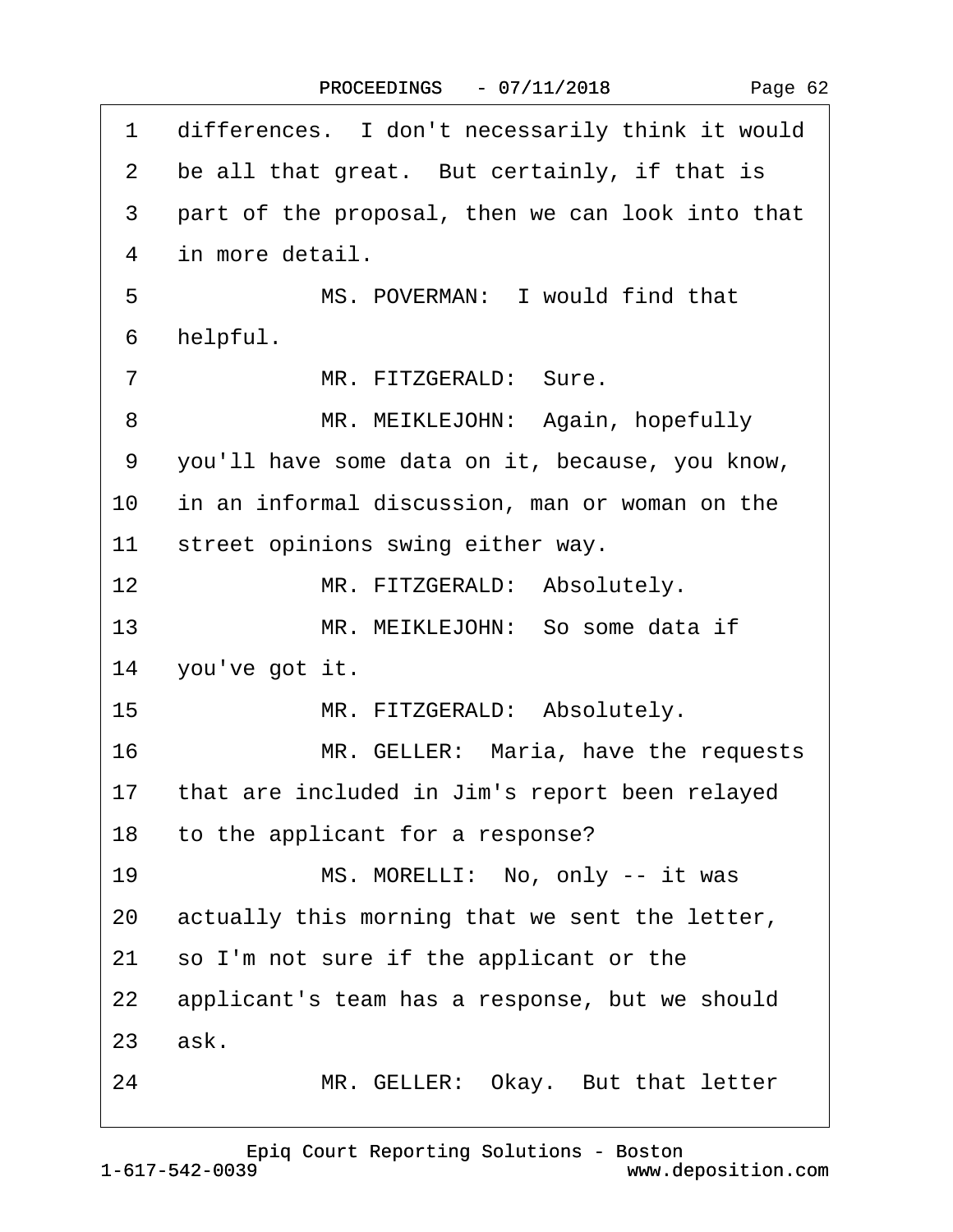| 1              | has been relayed?                              |
|----------------|------------------------------------------------|
| 2              | MS. MORELLI: Yes.                              |
| 3              | MR. GELLER: Geoff, have you seen that          |
| 4              | letter?                                        |
| 5              | MR. ENGLER: Yeah, we've seen the               |
| 6              | letter from Jim and from Art. We haven't seen, |
| $\overline{7}$ | I don't think, your presentation that you made |
| 8              | tonight.                                       |
| 9              | MS. MORELLI: No.                               |
| 10             | MR. ENGLER: We would respectfully              |
| 11             | request a copy of that.                        |
| 12             | MR. GELLER: Sure.                              |
| 13             | MR. ENGLER: And we'll synthesize all           |
| 14             | the information as we advance and modify our   |
| 15             | plans.                                         |
| 16             | MR. GELLER: And we'll keep particular          |
| 17             | note to make sure to remind them that we're    |
| 18             | looking for the data.                          |
| 19             | MS. MORELLI: Yes.                              |
| 20             | MR. GELLER: Great. Thank you.                  |
| 21             | Anything else for Jim? No?                     |
| 22             | MS. POVERMAN: No, nothing else.                |
| 23             | MR. GELLER: Thank you.                         |
| 24             | MR. FITZGERALD: Thanks.                        |

[Epiq Court Reporting Solutions - Boston](http://www.deposition.com)

 $\Gamma$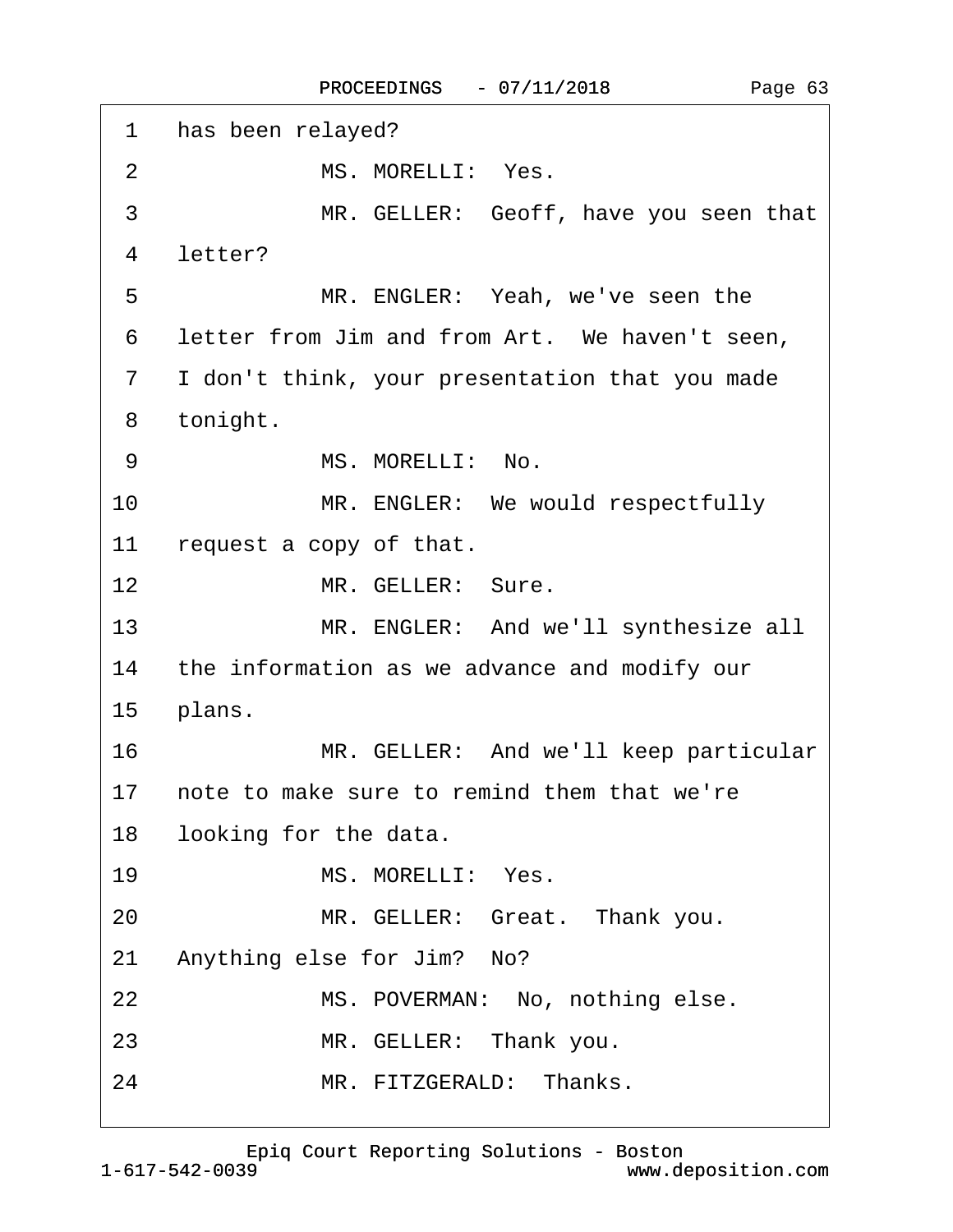| 1               | MR. GELLER: Art?                                    |
|-----------------|-----------------------------------------------------|
| $\overline{2}$  | MR. STADIG: Good evening. Art Stadig                |
| 3               | with Walker Consultants. I'm the parking peer       |
| 4               | reviewer. Walker has prepared a peer review         |
| 5               | report dated June 28, and I will review the         |
| 6               | findings of our review.                             |
| 7               | As Jim had indicated, I don't need to               |
| 8               | really go through it, but, basically, 74            |
| 9               | residential units in approximately 12,300 square    |
| 10              | foot retail. Also, the proximity of this            |
| 11              | project to transit and the general area of          |
| 12 <sup>°</sup> | Coolidge Corner affects parking and some other      |
| 13              | items that I will go through a little bit later     |
| 14              | all play into that.                                 |
| 15 <sub>1</sub> | First and foremost, zoning requires                 |
| 16              | two spaces per unit for residential for these       |
|                 | 17 size residential units, and the requirements are |
| 18              | one per 300 square foot for retail. So              |
| 19              | combining those with the amount of units and        |
| 20              | square footage of retail requires approximately     |
| 21              | 189 spaces by zoning, which is significantly        |
| 22              | greater than what is actually being provided.       |
| 23              | So there's a significant reduction of               |
| 24              | approximately 1.22 spaces per unit for              |
|                 |                                                     |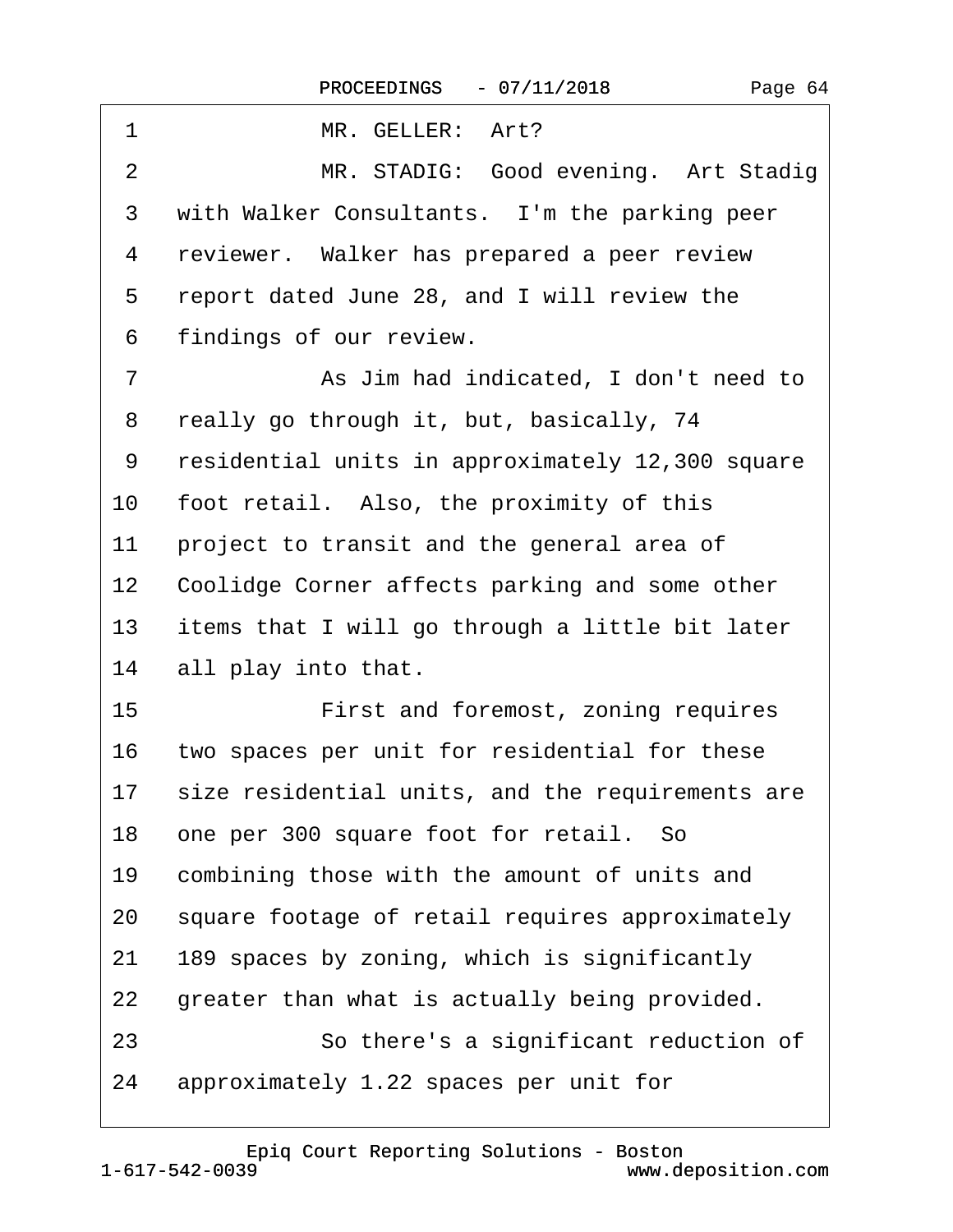| 1              | residential, leaving .78 spaces per unit         |
|----------------|--------------------------------------------------|
| $\overline{2}$ | provided, and that is that they are -- providing |
| 3              | 45 spaces will be allocated for retail, and the  |
| 4              | remaining 54 will be for residential, and that's |
| 5              | how that .78 spaces per unit ratio is derived.   |
| 6              | Typically, we take a look at what's              |
| 7              | happening in the area. We look at the census     |
| 8              | data, the tracks that this is in and adjacent    |
| 9              | tracks. We certainly have looked at the          |
| 10             | demographics of this particular residential,     |
| 11             | that it's 55 and older, and that will affect     |
| 12             | parking demand, and also certainly the proximity |
| 13             | to transit will affect the mode share and reduce |
| 14             | the overall parking ban.                         |
| 15             | But based on our experience, what                |
| 16             | we've seen is something in the range of .7 to .9 |
| 17             | is reasonable for this type of residential. In   |
| 18             | this case, I believe it's the upper end of this  |
| 19             | range for the residents themselves, or 9 demand  |
| 20             | for just the residents.                          |
| 21             | It should also be pointed out that               |
| 22             | typically, these discrete users, residential and |
| 23             | retail, have their own use patterns, and they    |
| 24             | peak at different times. So if there's a shared  |
|                |                                                  |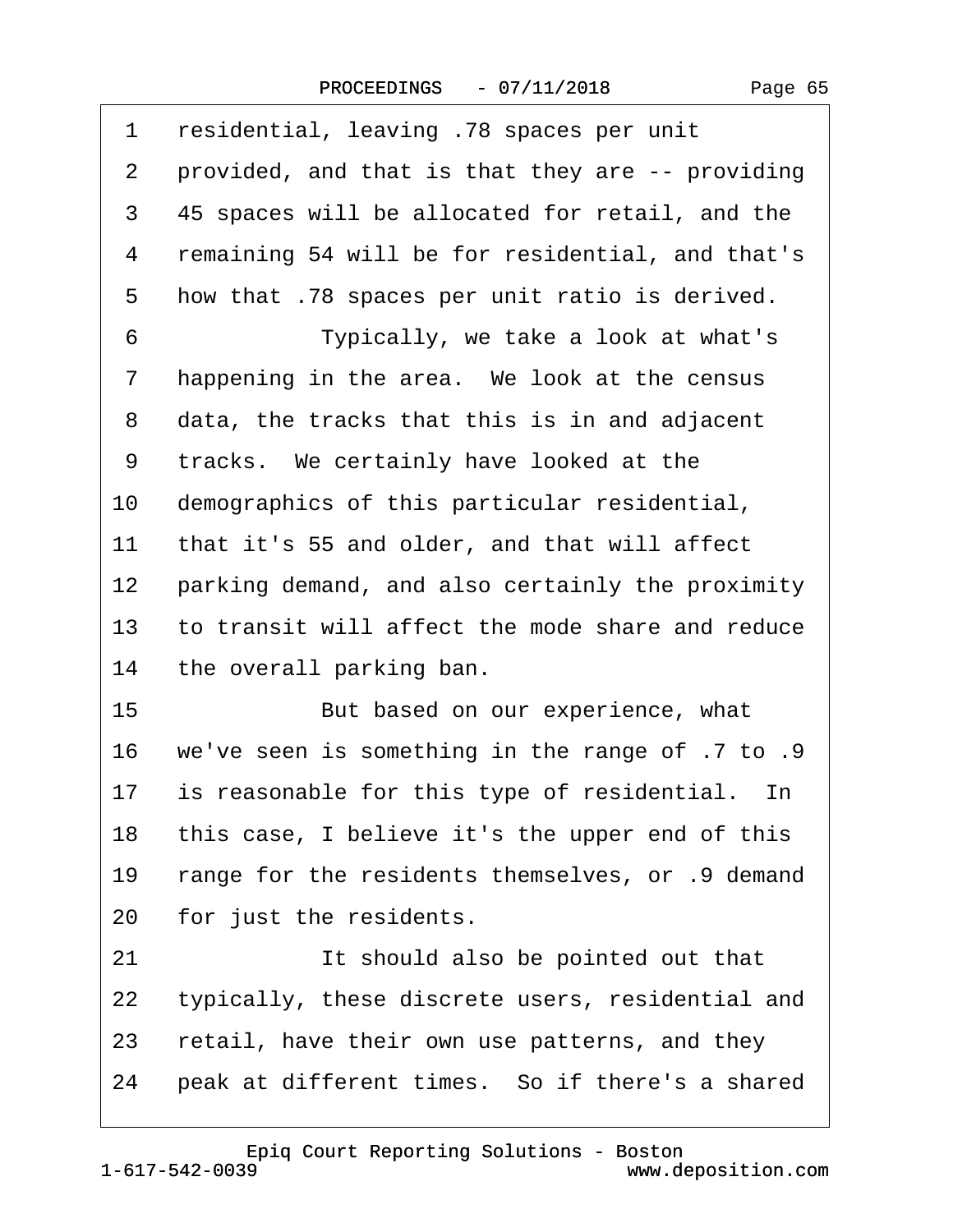$\sqrt{ }$ 

| 1              | use analysis performed, and if you are truly     |
|----------------|--------------------------------------------------|
| 2              | sharing parking, that can be taken into account  |
| 3              | with respect to what's going on here. So, for    |
| 4              | example, you would be pretty reasonable to say   |
| 5              | at midnight or overnight, you won't have any     |
| 6              | retail parking, or very little on a typical      |
| $\overline{7}$ | weeknight, and the entire amount of parking      |
| 8              | supply would be able to be devoted to            |
| 9              | residential.                                     |
| 10             | So I think you get the idea there that           |
| 11             | if there was more sophisticated shared use       |
| $12 \,$        | analysis and, in fact, if everything, which it   |
| 13             | appears to be, is sharing, and sharing well,     |
| 14             | that that will help the overall parking supply   |
| 15             | demand situation for the project.                |
| 16             | Further, the zoning requires that you            |
| 17             | have ten percent of the required residential     |
| 18             | spaces be allocated under these types of mixed   |
| 19             | use residential for a visitor and/or             |
| 20             | tradespeople parking. So since two is required,  |
| 21             | ten percent of that would be .2 spaces per unit  |
| 22             | would be provided and allocated for visitors and |
| 23             | tradespeople. This aligns fairly well with some  |
| 24             | of the industry standards, ULI (?), that are in  |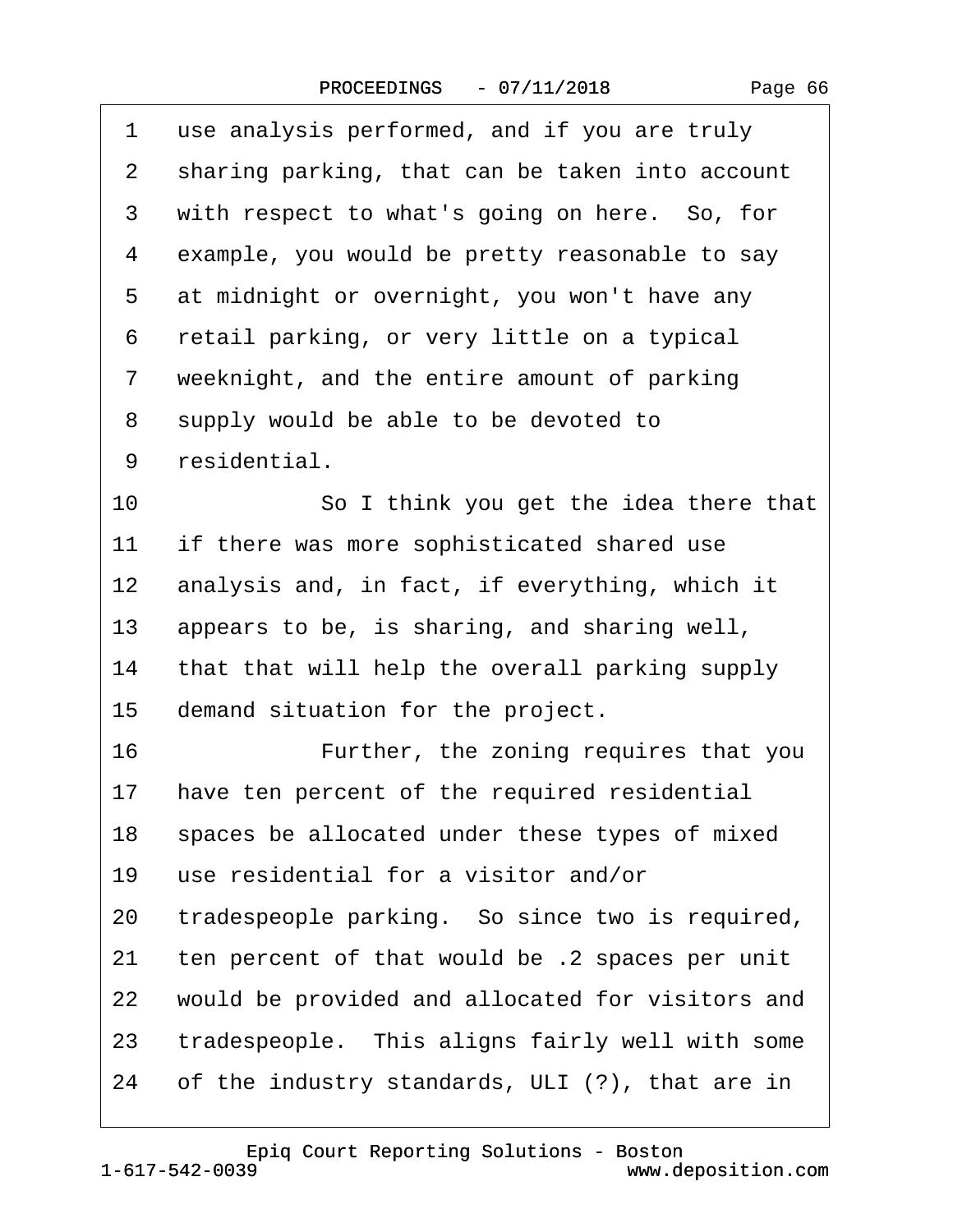| 1              | the range of .1 to .2, depending upon location,  |
|----------------|--------------------------------------------------|
| $\overline{2}$ | etcetera.                                        |
| 3              | So based on that, we feel that it's              |
| 4              | probably reasonable to say that there would be   |
| 5              | about, at given times, ten extra vehicles of     |
| 6              | either visitor or tradespeople, home healthcare, |
| $\overline{7}$ | etcetera, that there would be needing to be      |
| 8              | parking somewhere. It would be pretty            |
| 9              | reasonable to think that they could park within  |
| 10             | the parking area, just as any other visitor or   |
| 11             | retail user would.                               |
| $12 \,$        | But the point on that would be that              |
| 13             | you would add that demand in addition to the     |
| 14             | residential demand, which would get your overall |
| 15             | demand ratio up to in the range of 1 to 1.1      |
| 16             | spaces per unit. So we think that's a            |
| 17             | reasonable area. If you take into account        |
| 18             | shared use, that helps. ameliorate the situation |
| 19             | a little bit.                                    |
| 20             | We don't really take exception to the            |
| 21             | residential peak hour volumes that were          |
| 22             | established in the traffic report. Typically,    |
| 23             | residents don't have high peak hour movements.   |
| 24             | They're spread out a little bit more, and        |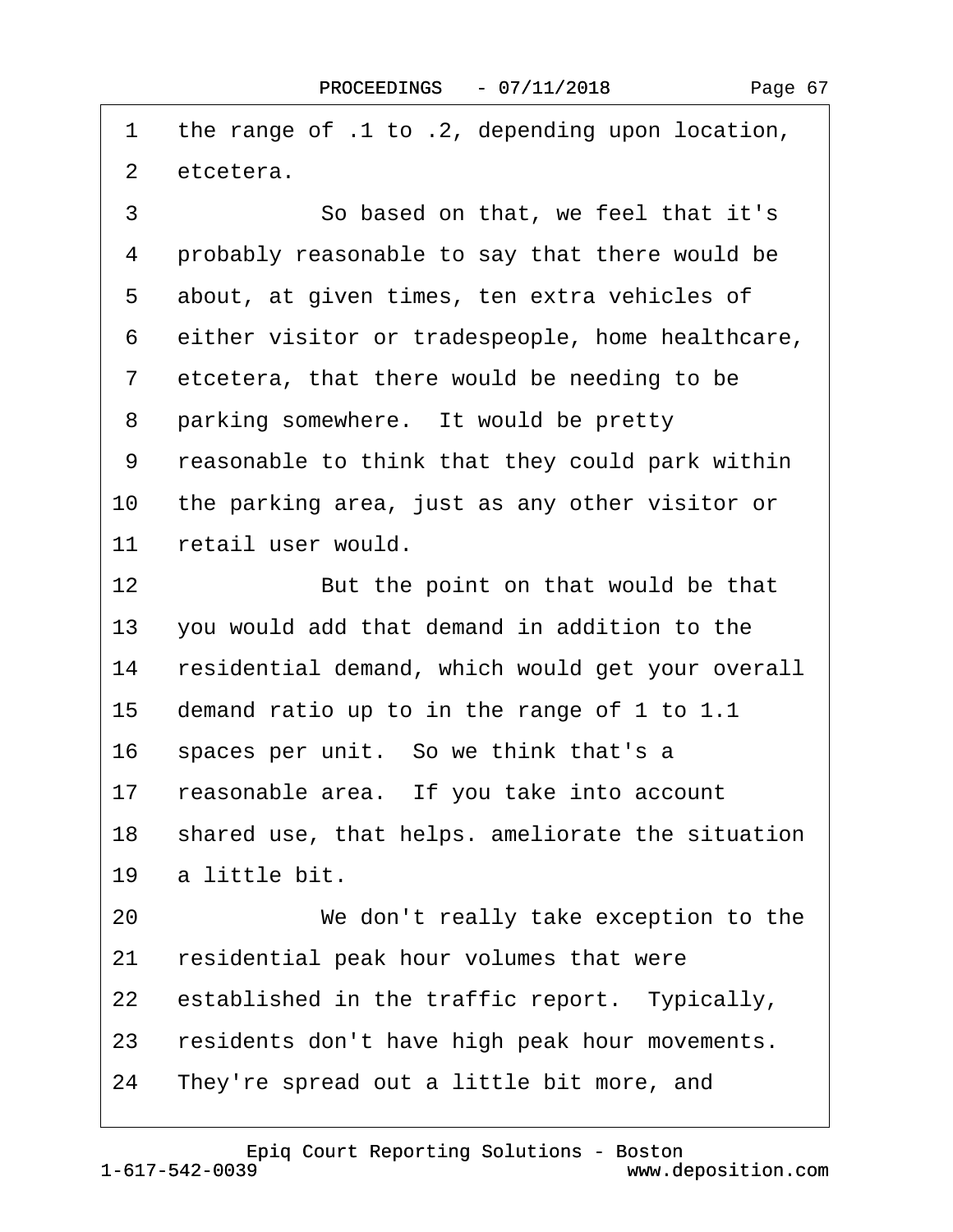| 1               | they're actually quite predictable, so that's    |
|-----------------|--------------------------------------------------|
| 2               | really not the issue. Retail is another story,   |
| 3               | and we'll get into that in a minute.             |
| 4               | As has been discussed here, there                |
| 5               | really is no indication as to what type of       |
| 6               | retail tenant there is, so it's really difficult |
| 7               | to estimate exactly the adequacy of both parking |
| 8               | demand and peak hour volumes until you're really |
| 9               | more established a little bit better as to what  |
| 10              | the retail use could be.                         |
| 11              | What we typically see is peak hour               |
| 12 <sub>2</sub> | factors that range anywhere from 30 to 60        |
| 13              | percent movement in that peak hour. So if you    |
| 14              | had 100, let's say, retail parking spaces, your  |
| 15              | peak hour movement could vary from 30 to 60      |
| 16              | vehicles. So in this particular case, we just    |
| 17              | took an example of if we did have a particular   |
| 18              | retail use that would generate 50 percent peak   |
| 19              | hour volume, that's a little bit on the busier   |
| 20              | end, but you could certainly see a grocer or     |
| 21              | certain types of restaurants can generate that   |
| 22              | type of volume and movement.                     |
| 23              | That may generate in the range of                |
| 24              | about 22 vehicles per hour on an average basis,  |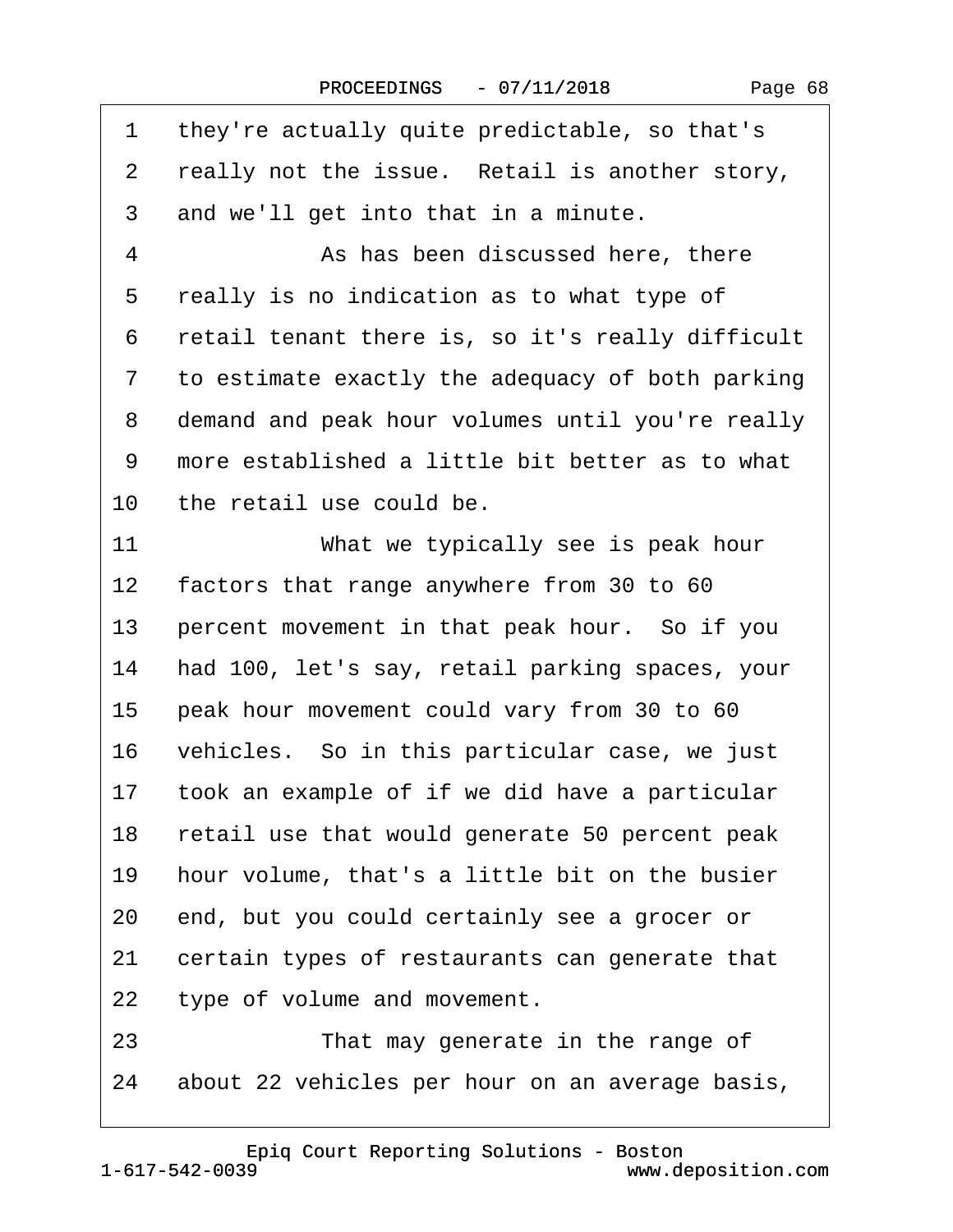1 and then even within that hour, there are peaks

| $\mathbf{2}^{\mathsf{-}}$ | and valleys of use, which it makes it even more |
|---------------------------|-------------------------------------------------|
| 3                         | intense. The point on that would be that you    |
| 4                         | would have a vehicle showing up about one every |
| 5                         | three minutes or so, both coming into the       |
| 6                         | development and out using that approximate 50   |
| 7                         | percent peak hour.                              |
| 8                         | The point of all of this would be to            |
| 9                         | indicate how busy it can be and how much        |
| 10                        | activity you're going to be seeing. Typically,  |
| 11                        | with a valet operation, we would normally see   |
| 12                        | about one valet operator could handle about 12  |
| 13                        | vehicles per hour, or one every five minutes or |
| 14                        | so. So the staffing levels that they've         |
| 15                        | indicated of approximately two people would not |
| 16                        | be adequate at certain times, that they'd       |
| 17                        | probably actually need to have double, or even  |
| 18                        | more than that to handle that.                  |
| 19                        | The challenge with that is actually             |
| 20                        | not so much that they couldn't staff up for it, |
| 21                        | but you would really need to have the queuing   |
| 22                        | capacity or the ability to accommodate these    |
| 23                        | vehicles both coming and going and all of the   |
| 24                        | dwell time that typically occurs with that. As  |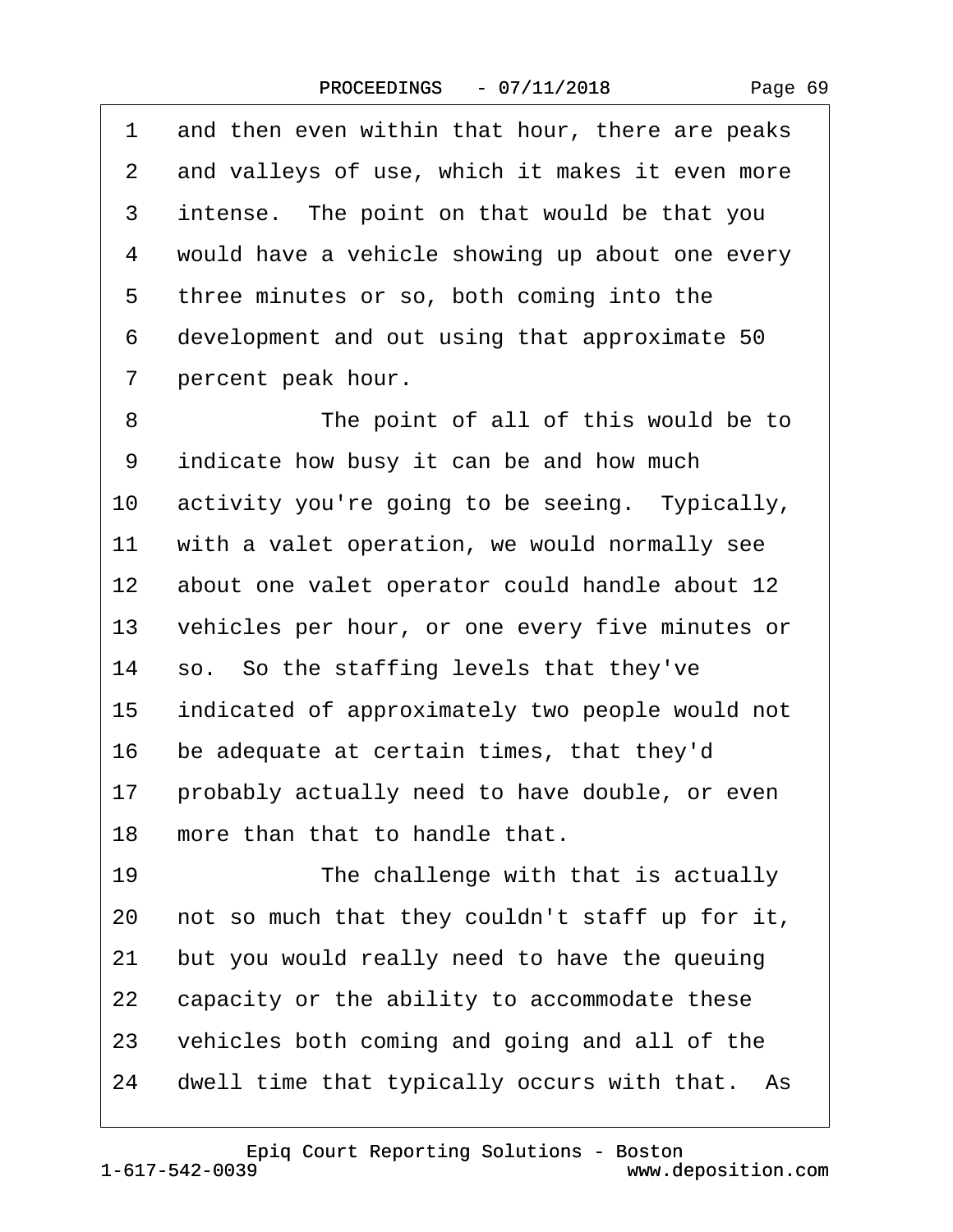| 1  | you could imagine, if somebody is pulling up to  |
|----|--------------------------------------------------|
| 2  | the retail establishment, pulls out of their     |
| 3  | vehicle, gets one of the children out of the     |
| 4  | backseat, gets the other one out of the car      |
| 5  | seat, puts them in the stroller, there's a lot   |
| 6  | of time involved with that, and that vehicle has |
| 7  | to be there in a dwell waiting for the valet to  |
| 8  | pick it up.                                      |
| 9  | So all of these activities need to be            |
| 10 | taken into account when looking at the overall   |
| 11 | parking operation. So simply put, based on our   |
| 12 | opinion, this area that we have outside off of   |
| 13 | Sewall Street indicates six parking spaces. In   |
| 14 | addition, what you really can't see by just      |
| 15 | looking at that is these are extremely tight     |
| 16 | parking spaces. The overall module at its        |
| 17 | bumper-to-bumper dimension is approximately 55   |
| 18 | feet, which is about five feet less than what    |
| 19 | you typically see out in a typical parking lot,  |
| 20 | retail parking lot.                              |
| 21 | Because of the extra tightness, this             |
| 22 | will constrain movement, slow things down        |
| 23 | considerably, and further exacerbate the         |
| 24 | challenges of having this type of volume or      |

1-617-542-0039 [Epiq Court Reporting Solutions - Boston](http://www.deposition.com)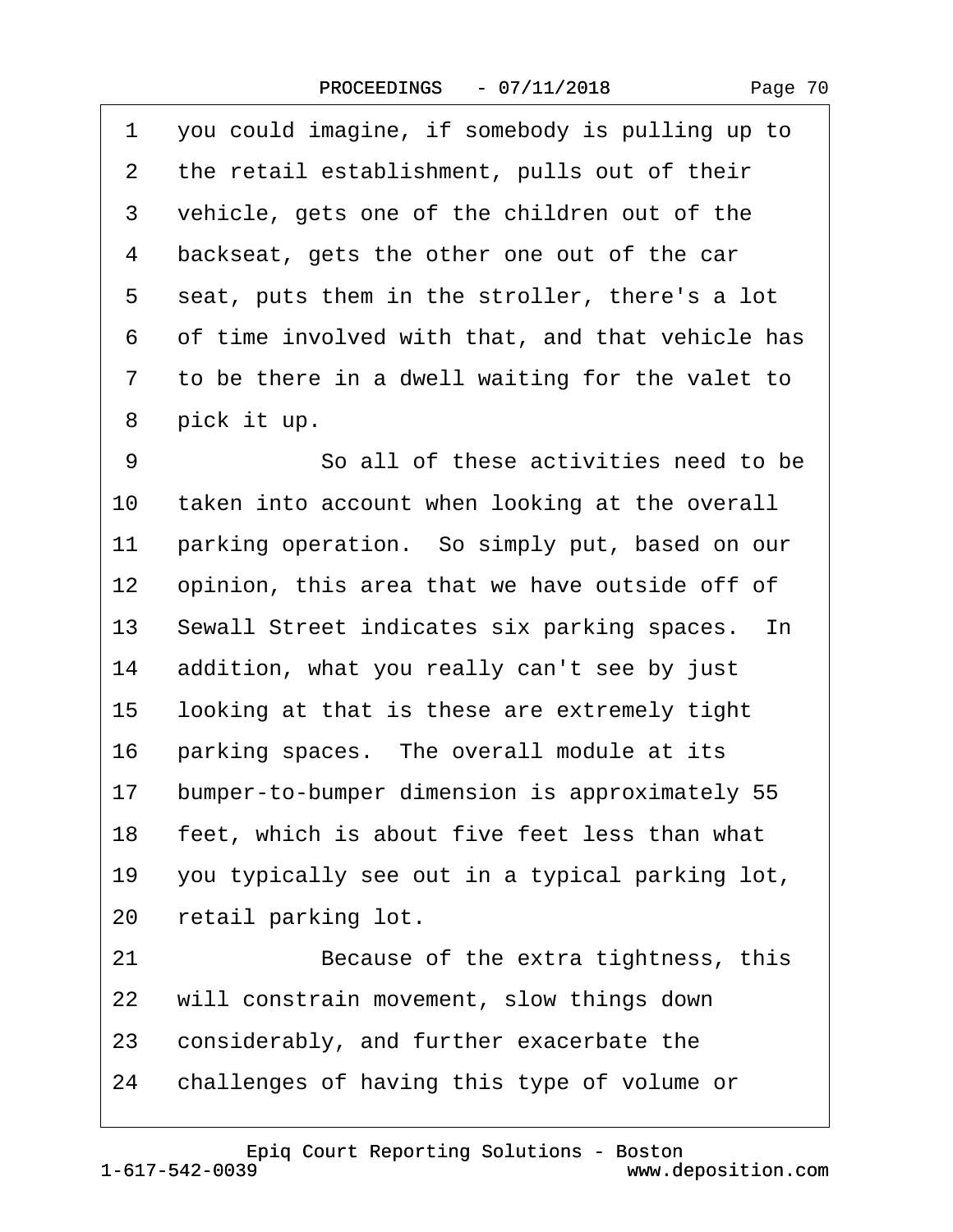| 1              | movement. It's our opinion that if this were     |
|----------------|--------------------------------------------------|
| 2              | strictly residential, you probably -- strictly   |
| 3              | residential, and if the parking geometrics were  |
| 4              | improved, you probably would have an okay        |
| 5              | operation with what you have shown here, a valet |
| 6              | with a couple of elevators.                      |
| $\overline{7}$ | However, with a retail operation of              |
| 8              | this size with this amount of parking, we think  |
| 9              | there's going to be significant problems with    |
| 10             | the amount of space that you have up there. And  |
| 11             | as you could imagine, this may back up a queue   |
| $12 \,$        | into the streets, etcetera or, quite simply,     |
| 13             | just not work, and people just don't come here.  |
| 14             | So we are requesting because of that that there  |
| 15             | be a detailed operational study of the valet     |
| 16             | operations under the conditions that the         |
| 17             | proponent has put forth to insure that this all  |
| 18             | works.                                           |
| 19             | MS. POVERMAN: Art, I have a question             |
| 20             | about the structure of the inside parking lot,   |
| 21             | or the inside. There are cars all around         |
| 22             | obviously the walls, but then are you aware of   |
| 23             | what is happening with the three or four cars    |
| 24             | that are parked right in front of the other      |
|                |                                                  |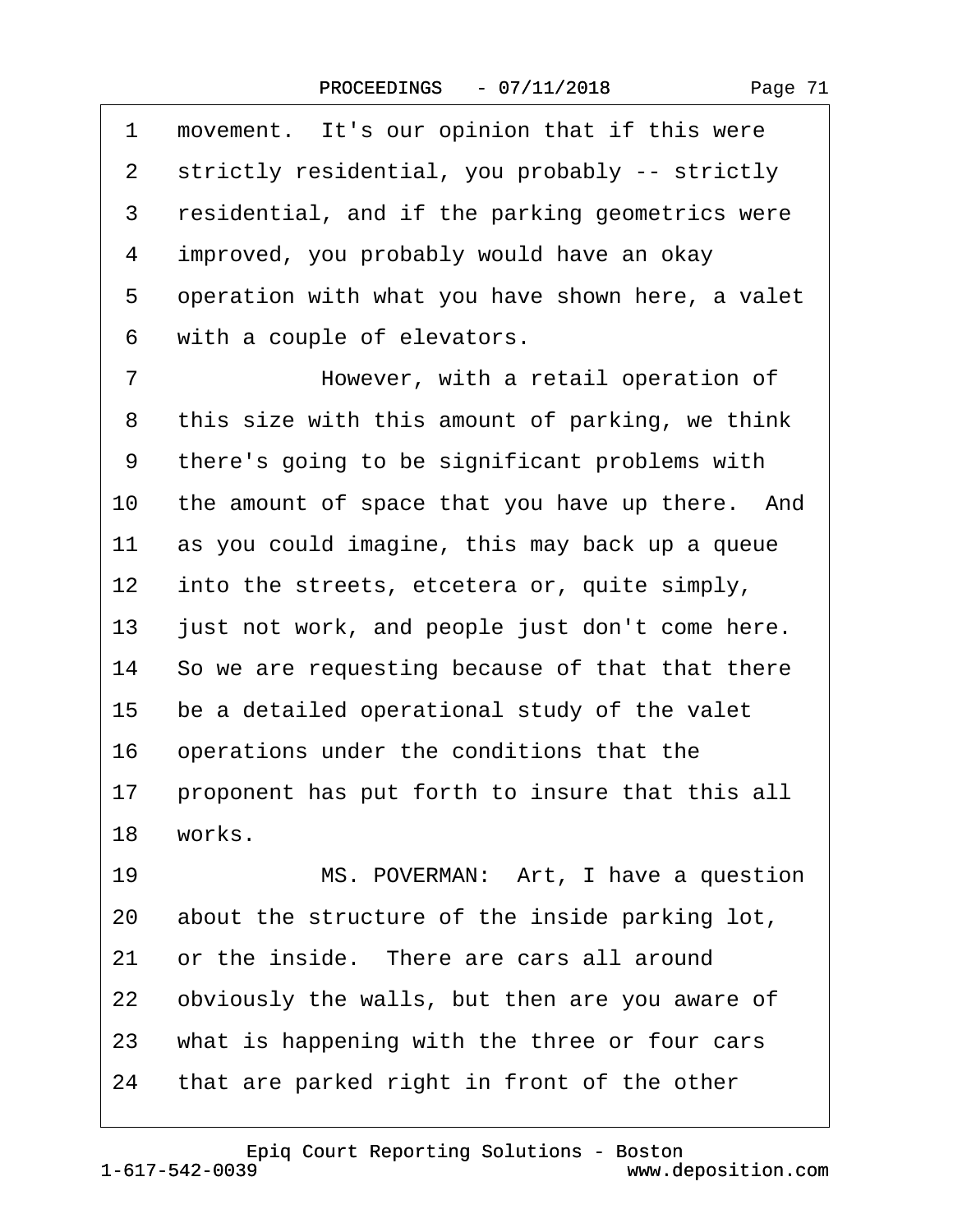1 parking spaces? Are these just kind of floating 2 $cars$  or  $-$ 3 MR. STADIG: I'll tell you what, I 4 will address that a little bit later. 5 MS. POVERMAN: Sure. 6 MR. STADIG: That way, we can more 7 thoroughly get into that as opposed to shifting 8 from what's going on here at the grade level. 9 What we're also not clear, as Jim had 10 alluded to earlier, is that there is really no 11 indication as to how this is intended to work. 12 As Jim indicated, the dimension of this curb cut 13 is approximately 19 feet, that's what we have 14 scaled, and this, I believe, is 13 feet. Those 15 are inadequate for two-way movement, you know, 16 vehicles moving in both directions. 17 **I** Typically, you'd see something closer 18 to 24 feet, actually even slightly greater than 19 that with this very high turnover activity would 20 be actually preferred. The one-way nature of 21 Sewall would indicate that the vehicles may 22 enter one way into either one of these and then 23 circulate around. I don't really have a super 24 strong preference which is preferred, but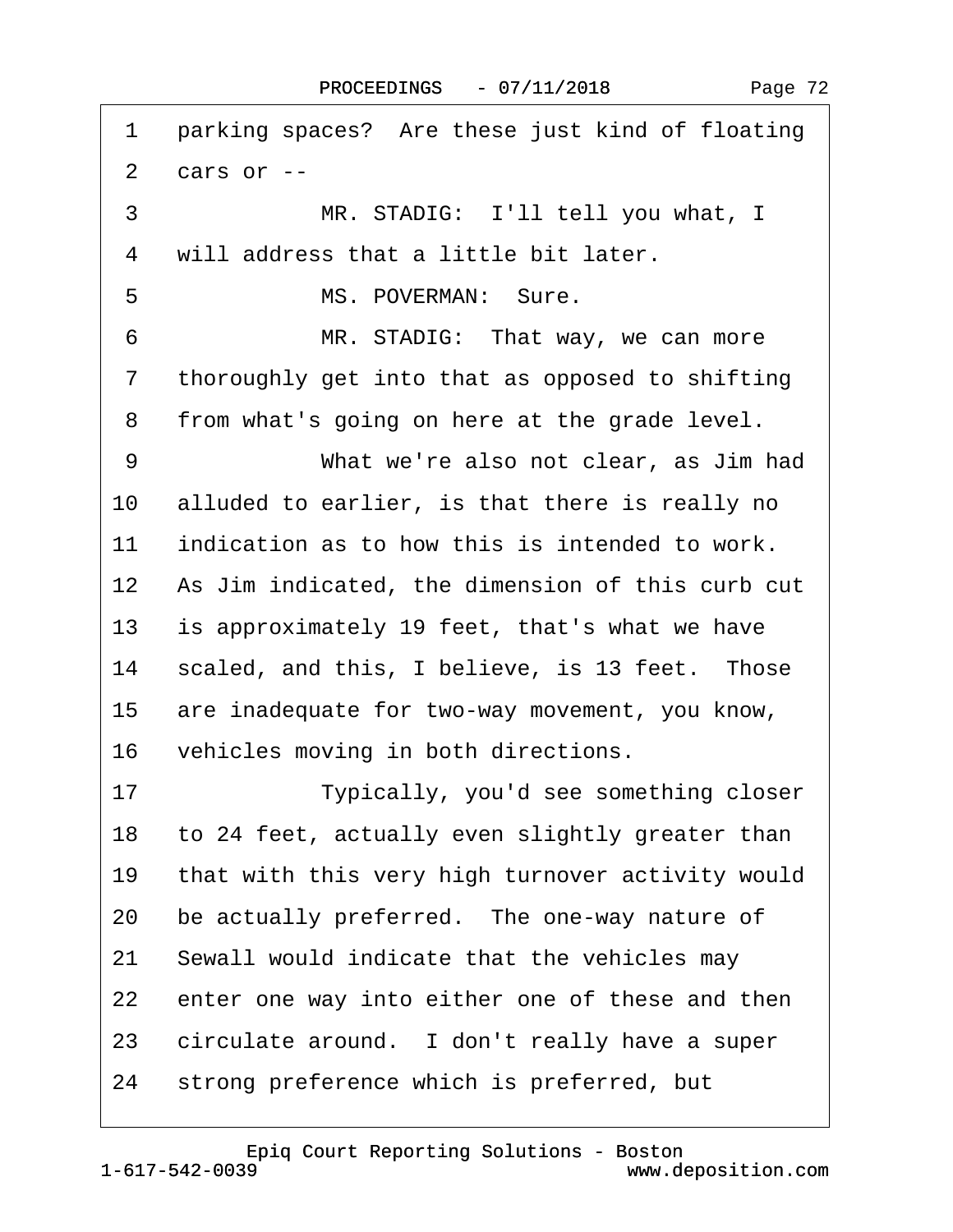|  | Page 73 |  |
|--|---------|--|
|--|---------|--|

<span id="page-72-0"></span>

| 1              | perhaps if there is no blockage with loading     |
|----------------|--------------------------------------------------|
| 2              | operations, vehicles may turn in here, pull this |
| 3              | way, and drop off at the porte-cochere in front  |
| 4              | of the front door.                               |
| 5              | The challenge with that is there is no           |
| 6              | easy direct turn into the elevator. There would  |
| $\overline{7}$ | actually have to be a three-point turn or a      |
| 8              | five-point turn to get in there. Alternatively,  |
| 9              | if you enter here, you're also exiting here or   |
| 10             | creating a cross problem if you're trying to --  |
| 11             | so it's just a whole mess of issues that would   |
| 12             | really need to be studied with what's going on.  |
| 13             | One additional item is that Mass.                |
| 14             | accessibility regulations require that you have  |
| 15             | an accessible drop-off, pickup location. I'm     |
| 16             | not saying that they can't provide that, but     |
| 17             | that needs to be taken a look at. We assume      |
|                | 18 that the retail back door entry is at this    |
| 19             | location. There is one presumably accessible     |
| 20             | parking space that would accommodate some of the |
| 21             | accessible parking needs, maybe the accessible   |
| 22             | drop-off, but this would all have to be studied. |
| 23             | Mass. accessibility regulations                  |
| 24             | indicate a relief from providing van accessible  |
|                |                                                  |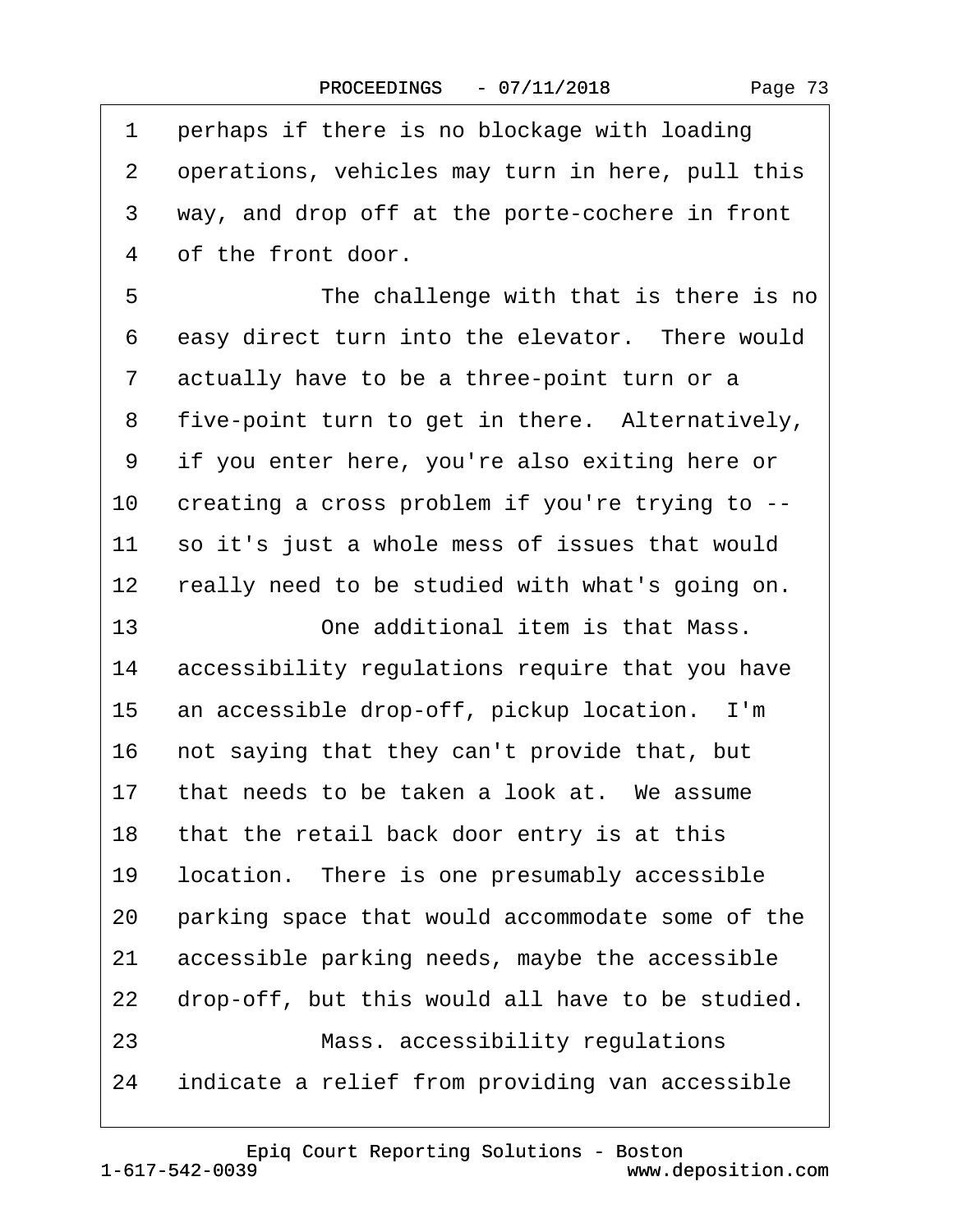|  | Page 74 |  |
|--|---------|--|
|--|---------|--|

<span id="page-73-0"></span>

| 1  | parking spaces within a valet operation, but     |
|----|--------------------------------------------------|
| 2  | does not relieve the amount of accessible        |
| 3  | parking spaces that are required. So we still    |
| 4  | believe that four accessible parking spaces are  |
| 5  | required. Mass. accessibility regs do not        |
| 6  | really get into exactly where they need to be.   |
| 7  | The common sense approach would indicate that    |
| 8  | perhaps if you have one up here that that would  |
| 9  | be adequate and that the three other accessible  |
| 10 | spaces would be -- or the valet would put them   |
| 11 | down below.                                      |
| 12 | I will point out that the ADA, ADAG              |
| 13 | regulations are not so easy on that and further  |
| 14 | indicate that they do not allow you to not have, |
| 15 | in our interpretation, the accessible parking    |
| 16 | spaces out front. They used to allow you to get  |
| 17 | away with that, but with more recent 2011        |
| 18 | changes, you are required to put all accessible  |
| 19 | spaces out front where the valet drop-off and    |
| 20 | pickup location is. So there needs to be some    |
| 21 | further review on how accessible parking and     |
| 22 | accessible drop-off and pickup are taken into    |
| 23 | account.                                         |
| 24 | We agree with the traffic report that            |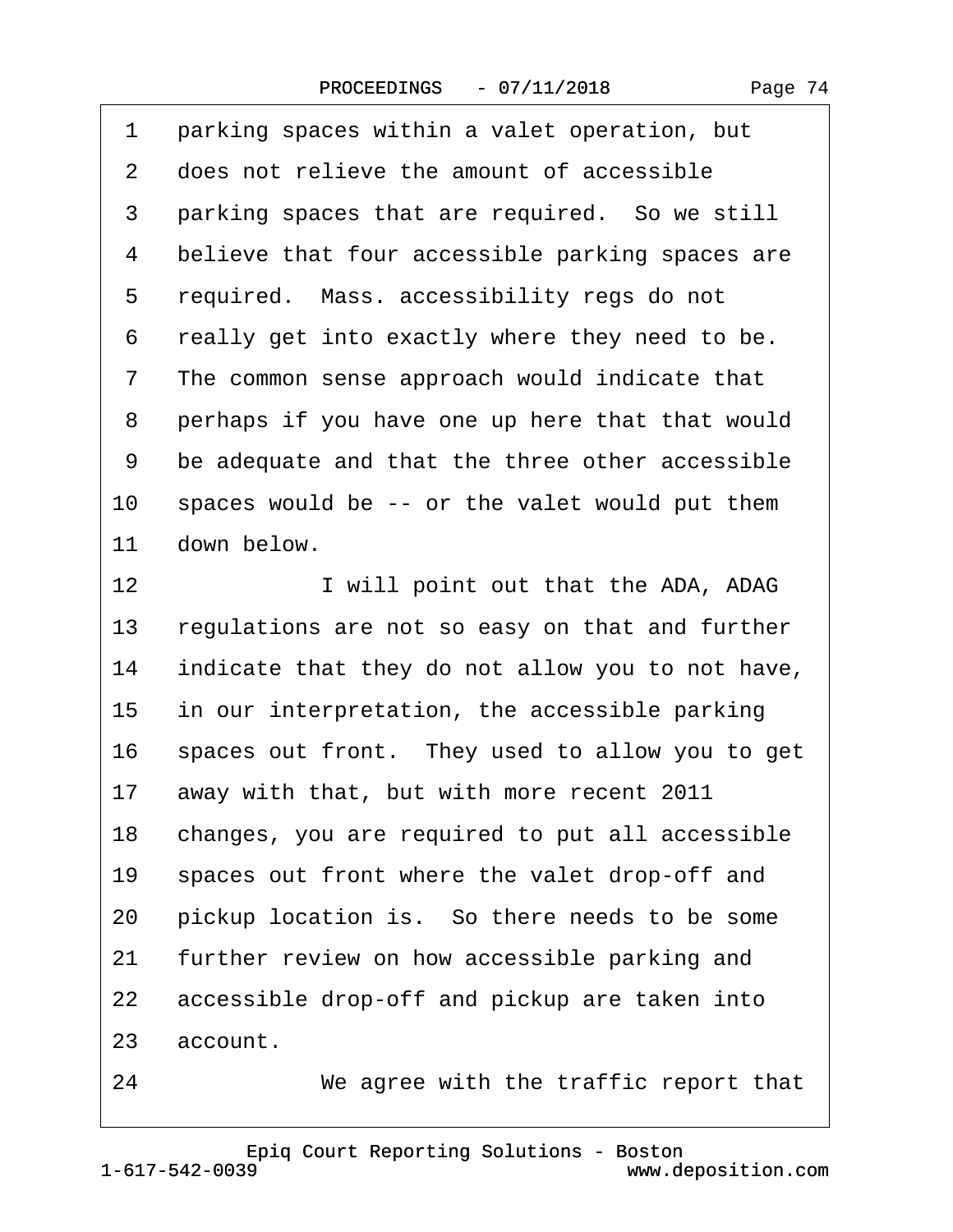| 1         | electric vehicle charging should be provided     |
|-----------|--------------------------------------------------|
| 2         | down below. That shouldn't be a problem,         |
| 3         | although it will be a little bit tricky with the |
| 4         | vehicle stackers. That needs to be looked at.    |
| 5         | Having said that, if I can flip to the lower     |
| 6         | level and talk about the --                      |
| 7         | This is actually, I believe, an                  |
| 8         | earlier version. The parking layout, the floor   |
| 9         | plan, is, I believe, still the same. The         |
| 10        | section view, I think, is an earlier version     |
| 11        | that shows two lower levels. There's only one    |
| <u>12</u> | level of parking there, so this is not current.  |
| 13        | But really what I'm looking at is this one level |
| 14        | of parking.                                      |
| 15        | There is your elevators. The vehicles            |
| 16        | are brought down on the elevator lifts, and then |
| 17        | the valet attendants drive the vehicle around to |
| 18        | any one of the positions. Each one of these      |
| 19        | positions lining the walls are vehicle stackers  |
| 20        | or mechanical vehicle lifts. That's a two-       |
| 21        | position stacker. There's a vehicle below and a  |
| 22        | vehicle that's lifted up on the lift above.      |
| 23        | These are pretty common. Their use is            |
| 24        | pretty simple. We have a number of locations in  |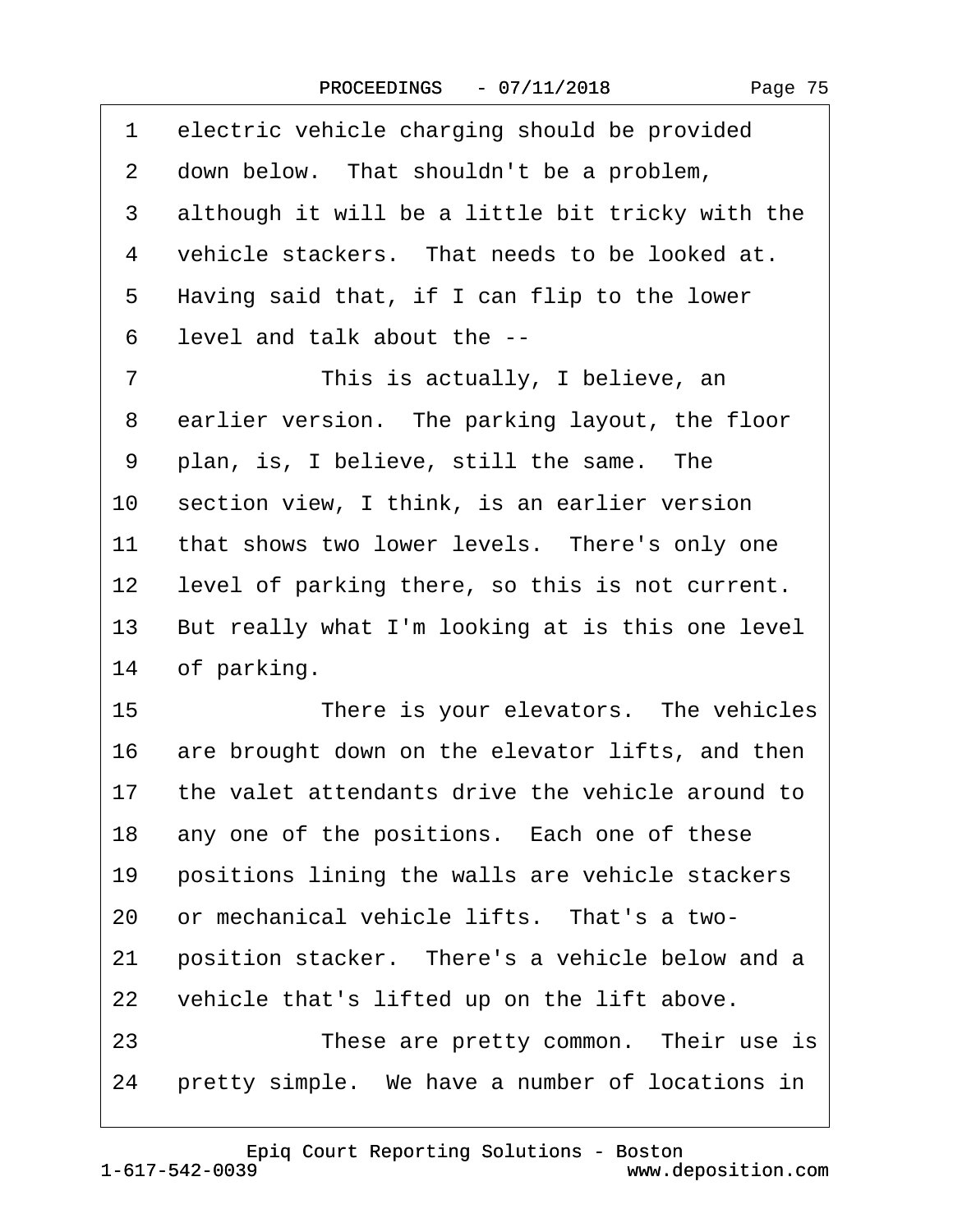|  | Page 76 |  |
|--|---------|--|
|--|---------|--|

<span id="page-75-0"></span>

| 1               | Boston that have these. They do require a valet  |
|-----------------|--------------------------------------------------|
| 2               | operator, typically, to use them, so there's     |
| 3               | nothing really too special with that other than  |
| 4               | from an operations standpoint. You need to take  |
| 5               | that into account with respect to how long it    |
| 6               | takes to retrieve vehicles, etcetera, and that   |
| 7               | essentially turns out to be a staffing level     |
| 8               | that really has to be looked at to insure that   |
| 9               | you can move vehicles around.                    |
| 10              | Once again, if it were purely                    |
| 11              | residential with no retail, I would not see any  |
| 12 <sub>2</sub> | issues at all. This would be a fairly            |
| 13              | straightforward, easy operation. With the        |
| 14              | retail component and the amount of turnover, it  |
| 15              | would get quite busy, both inside the garage,    |
| 16              | down below, but more importantly, up at the      |
| 17              | drop-off, pickup area at grade.                  |
| 18              | We've reviewed the overall operation             |
| 19              | of how vehicle lifts work. This is, like I       |
| 20              | said, pretty common and denser of an environment |
| 21              | to use this type of technique to densify (?)     |
| 22              | parking. We don't see anything particularly      |
| 23              | unusual about it. It's not really necessarily    |
| 24              | addressed by zoning, per se, but we don't see    |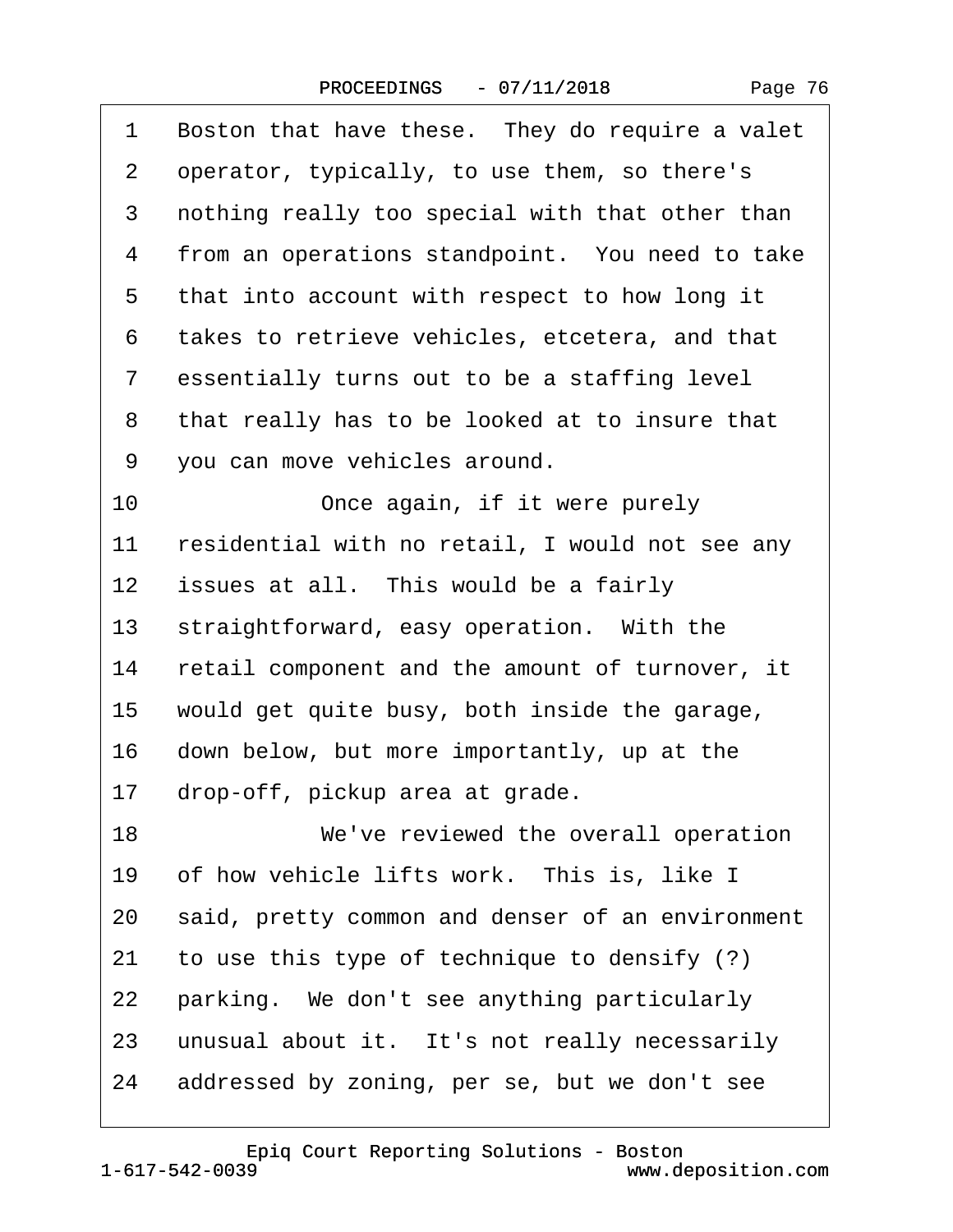<span id="page-76-0"></span>

| 1               | that there's any operational issue with it.     |
|-----------------|-------------------------------------------------|
| 2               | The proponent has requested a waiver            |
| 3               | from off street parking design and dimension    |
| 4               | requirements. They don't really say             |
| 5               | specifically case by case what they are, but    |
| 6               | typically, within the garage, this dimension    |
| 7               | module here is 57 feet, so they're requesting   |
| 8               | quite a number of these vehicle stackers be     |
| 9               | compact spaces.                                 |
| 10              | Really, essentially, what they're               |
| 11              | saying is the drive lane is not adequate for    |
| 12 <sub>2</sub> | full size vehicles, so they want column         |
| 13              | compacts, but the width of them is ample enough |
| 14              | to put in a regular width parking space. That,  |
| 15 <sub>1</sub> | to us, is the more important issue that you     |
| 16              | really want a full size width stacker to allow  |
| 17              | them to get in and out and make the operation   |
| 18              | easier.                                         |
| 19              | We don't really take too much                   |
| 20              | exception to any of the dimensional             |
| 21              | requirements, because it's going to be valet    |
| 22              | operators down there. They're going to be used  |
| 23              | to the conditions, the tight conditions.        |
| 24              | They'll learn how to navigate through there.    |

www.deposition.com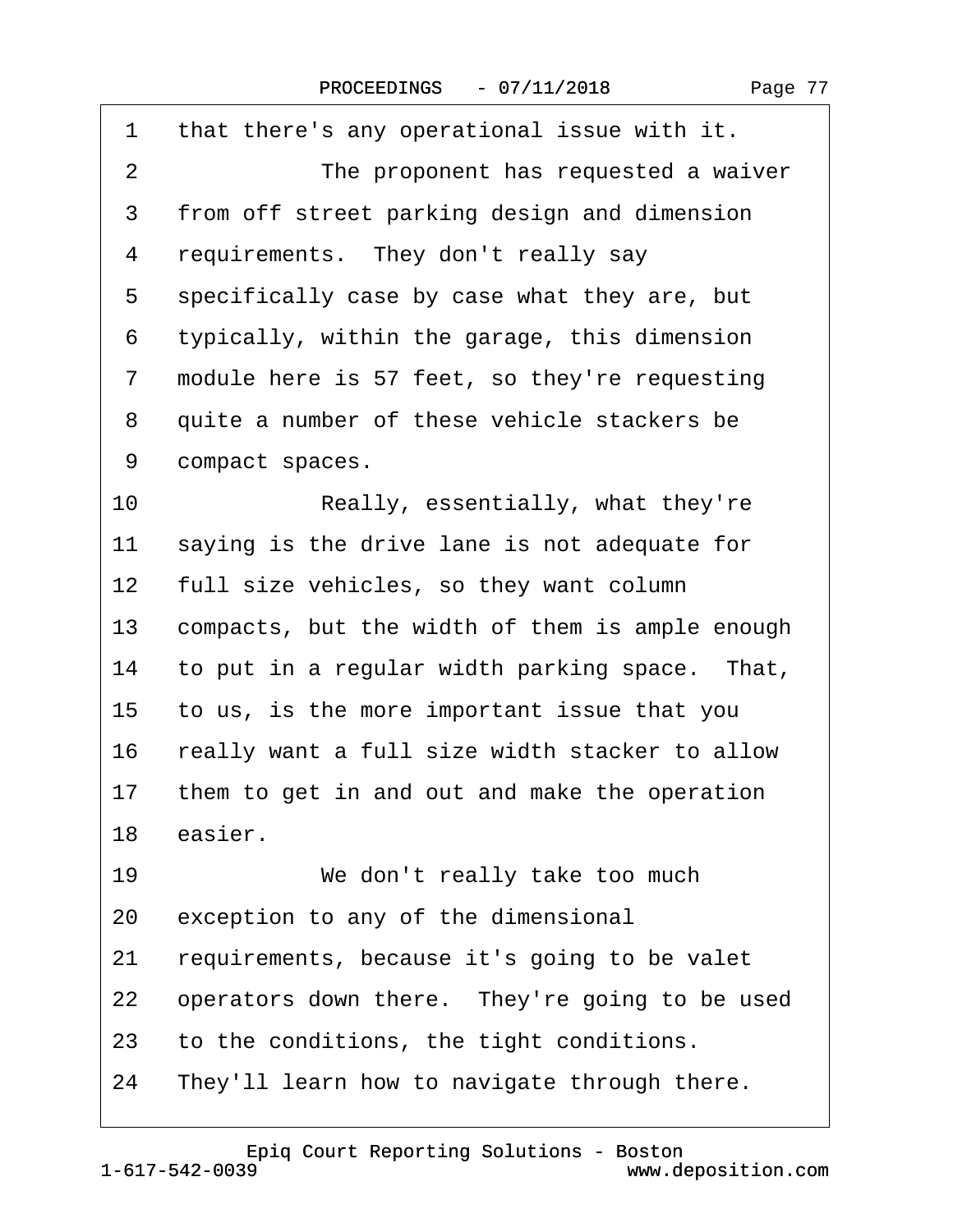<span id="page-77-0"></span>

| 1              | Quite frankly, that's their concern as to how    |
|----------------|--------------------------------------------------|
| 2              | they can park. We see that. It's adequate for    |
| 3              | what they've shown.                              |
| 4              | There's quite a number of tight                  |
| 5              | dimensions. For example, the dimension between   |
| 6              | the stair tower and the stackers only allows     |
| $\overline{7}$ | about an 18-foot drive lane. It's very           |
| 8              | difficult to get a regular sized vehicle, and it |
| 9              | would almost have to be you have to have compact |
| 10             | cars parked there. But once again, that's        |
| 11             | something that they would need to take a look in |
|                | 12 and/or accommodate.                           |
| 13             | That's the conclusion of our review,             |
| 14             | and I'd be happy to answer any questions that    |
|                | 15 you might have.                               |
| 16             | MR. GELLER: Questions?                           |
| 17             | MS. POVERMAN: I just want to start               |
| 18             | with one. Sorry I'm jumping in. So based on      |
| 19             | your statement that one valet can handle about   |
| 20             | 12 vehicles per hour and the machinations that   |
| 21             | need to be done, would it be fair to conclude    |
| 22             | that it will take about five minutes per car to  |
| 23             | get people in or to valet take it, park it, come |
| 24             | back? My concern would be if it takes anywhere   |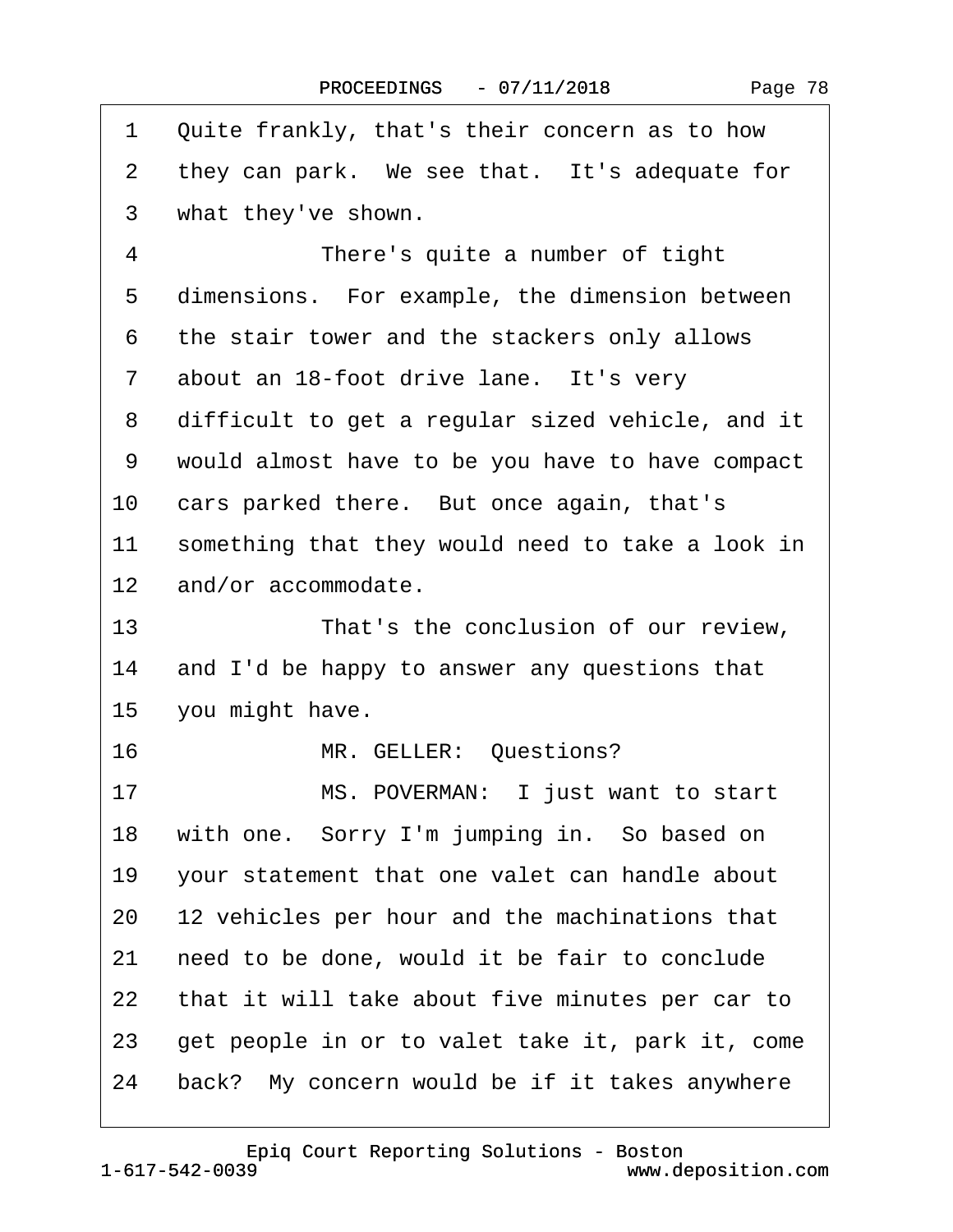<span id="page-78-0"></span>

| 1  | near that long that there will be a queue        |
|----|--------------------------------------------------|
| 2  | forming while people wait to get the valet to    |
| 3  | take their car, etcetera.                        |
| 4  | MR. STADIG: I'd say yes. So to get               |
| 5  | with the approximate 12 -- I mean, that's an     |
| 6  | approximation and an average, if you will, given |
| 7  | reasonable conditions of, you know, what the     |
| 8  | parking situation is, but that's a general rule  |
| 9  | of thumb. If you were to ask a parking           |
| 10 | consultant or valet operators, that's a general  |
| 11 | range. So having said that, you're correct. It   |
| 12 | would be about five minutes per transaction.     |
| 13 | From the time they greet the customer pulling up |
| 14 | until the time they place the car and run back   |
| 15 | up, it takes approximately five minutes.         |
| 16 | So with the appropriate staffing                 |
| 17 | levels, we would have to take a very serious     |
| 18 | look at what type of retail use is, and actually |
| 19 | what type of peak hour volume that they would be |
| 20 | seeing there to see, in fact, if it is going to  |
| 21 | be backing up and queuing. But I believe, in my  |
| 22 | experience, if there is any reasonable middle    |
| 23 | ground retail operation, they will absolutely    |
| 24 | from time to time have problems. They just       |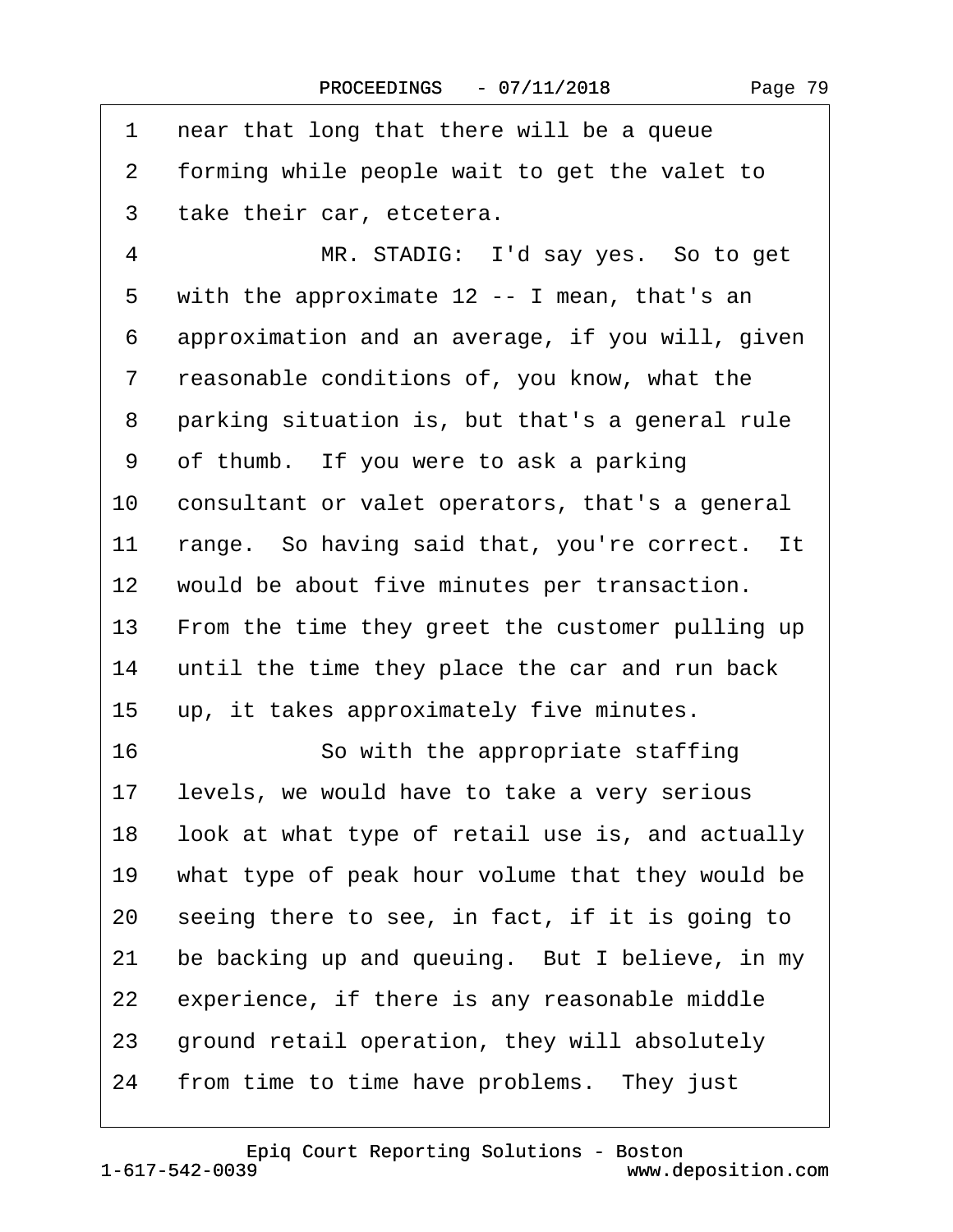| Page 80 |  |
|---------|--|
|---------|--|

<span id="page-79-0"></span>

| 1              | won't be able to move the vehicles quick enough.   |
|----------------|----------------------------------------------------|
| $\overline{2}$ | Just the timing, the random nature of              |
| 3              | when a vehicle -- three could show up at once,     |
| 4              | five could show up at once. It's not that they     |
| 5              | come exactly every three minutes. So you need      |
| 6              | that adequate queuing capacity and stacking        |
| 7              | capacity to make it work, and that's if            |
| 8              | everything is working perfectly.                   |
| 9              | The dwell time you'd get, though, with             |
| 10             | the family that shows up with three toddlers in    |
| 11             | the back, or if they're coming out of the retail   |
| $12 \,$        | establishment and they have parcels, and it        |
| 13             | takes time to load them into vehicles, all of      |
| 14             | these things, you know, need to be taken into      |
| 15             | account with respect to that type of operation.    |
| 16             | MR. GELLER: When you're referring to               |
| 17             | staffing, I think the assumption we make is that   |
|                | 18 you're referring to bodies to operate two       |
| 19             | elevator systems, two mechanical devices, right?   |
| 20             | You're not talking about increasing the number     |
| 21             | of mechanical devices?                             |
| 22             | MR. STADIG: No. The number of                      |
|                | 23 elevators is what fits. They are actually tight |
| 24             | in terms of dimensional requirements. In other     |
|                |                                                    |

1-617-542-0039 [Epiq Court Reporting Solutions - Boston](http://www.deposition.com)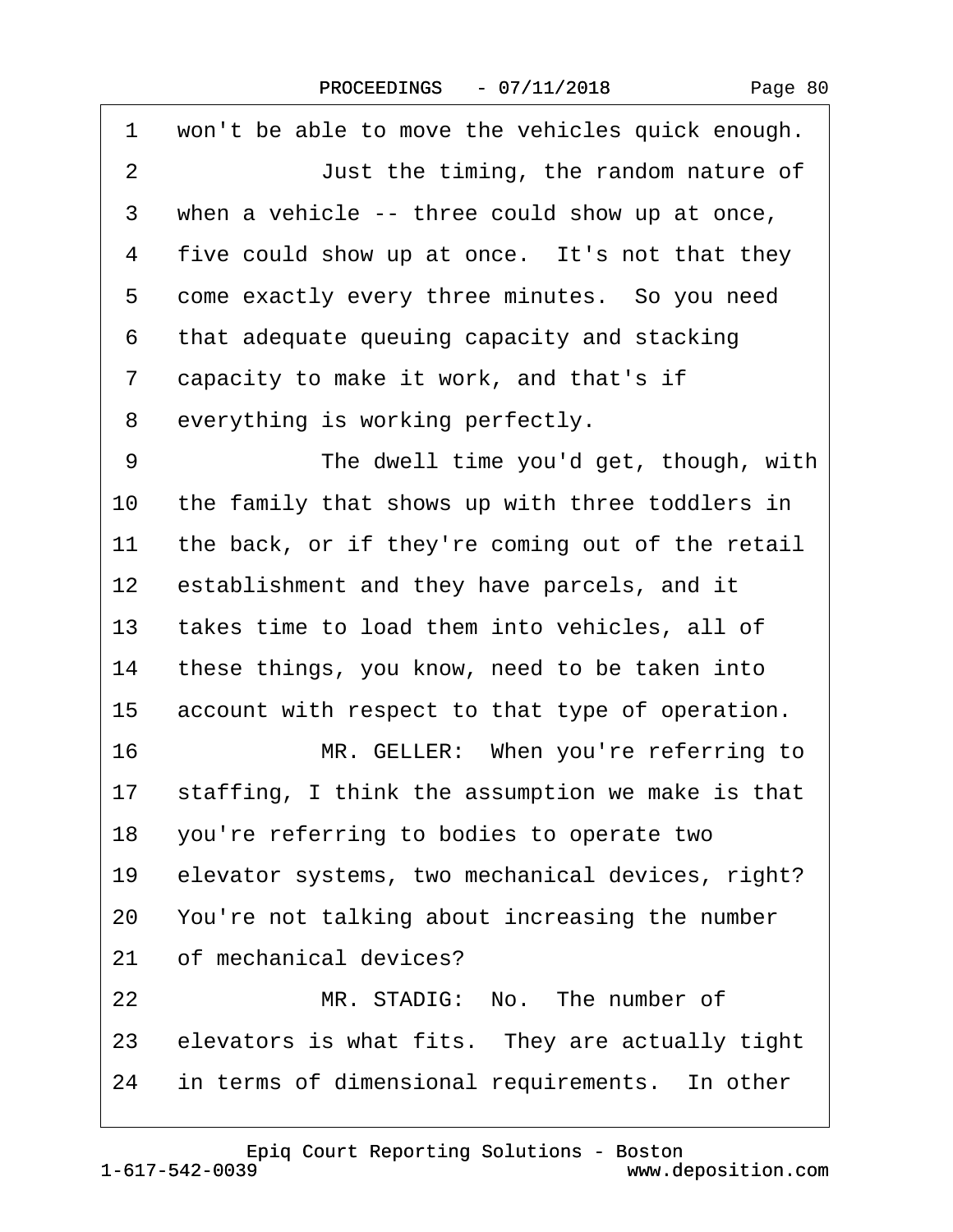<span id="page-80-0"></span>

| 1              | words, if they can make these elevators a foot    |
|----------------|---------------------------------------------------|
| 2              | or two wider, that would be great to help move    |
| 3              | things along a little bit quicker. There is a     |
| 4              | redundancy, so at least they have two. It's       |
| 5              | certainly possible for an elevator to break       |
| 6              | down, but I'm not talking about that condition,   |
| $\overline{7}$ | that's something else. But you do need that       |
| 8              | redundancy.                                       |
| 9              | Typically, if you have two of these,              |
| 10             | one is going to be operating in the in and down   |
| 11             | mode to get vehicles in, and one is going to be   |
| 12             | operating in the up and out mode. Because if      |
| 13             | you think about it in the retail environment,     |
| 14             | you know, like I'm saying, in that peak hour,     |
| 15             | you have 22 cars coming in in an hour or 22       |
| 16             | going out in an hour, both of these elevators     |
| 17             | are going to be just really working hard. And,    |
|                | 18 you know, no mishaps, no screw-ups, everything |
| 19             | is moving pretty smoothly to try to keep things   |
| 20             | moving along.                                     |
| 21             | MR. GELLER: Is there some existing                |
| 22             | standard that determines calculation of the       |
| 23             | number of elevators that are appropriate, given   |
| 24             | types of use and demand?                          |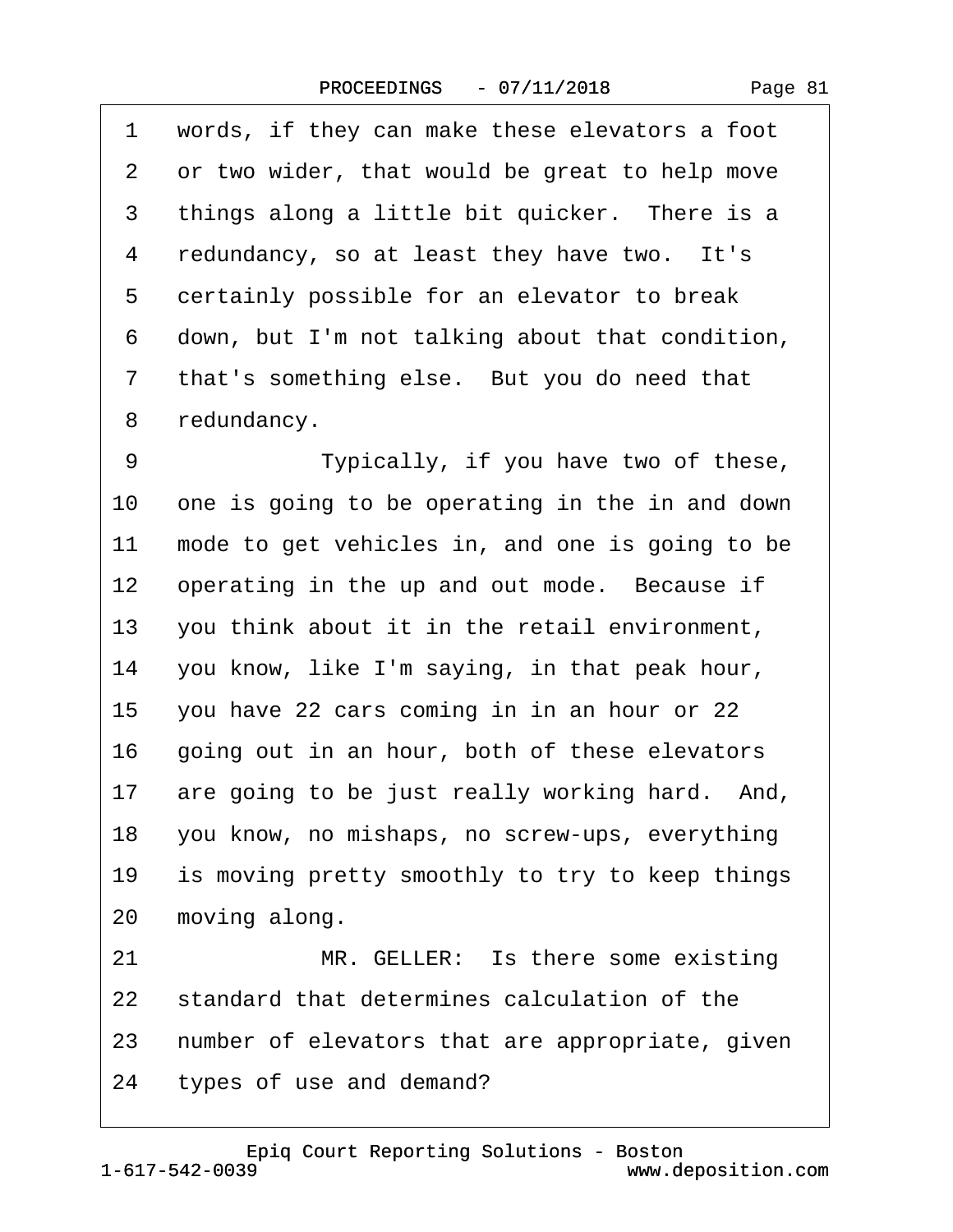<span id="page-81-0"></span>

| 1               | MR. STADIG: No, no standards, but it            |
|-----------------|-------------------------------------------------|
| $\mathbf{2}$    | is based on experience, and consultants such as |
| 3               | ourselves can take a look at that, and they'll  |
| 4               | look at a specific situation and run            |
| 5               | calculations. Elevator consultants can do it    |
| 6               | also.                                           |
| $\overline{7}$  | MR. GELLER: Thank you. Other                    |
| 8               | questions?                                      |
| 9               | MR. MEIKLEJOHN: I have a few. The               |
| 10              | first one is about the parking plan that you    |
| 11              | have up on the screen. I think you said at the  |
| 12 <sub>2</sub> | left end of the drawing towards Beacon Street   |
| 13              | that the -- I'm going to call it the "depth,"   |
| 14              | the up and down on the drawing from the end of  |
| 15              | one car against the wall to the end of the      |
| 16              | opposite car against the opposite wall, what's  |
| 17              | the dimension there?                            |
| 18              | MR. STADIG: That dimension -- we've             |
| 19              | measured that or scaled that at about           |
| 20              | approximately 57 feet from bumper to bumper.    |
| 21              | MR. MEIKLEJOHN: Is that not adequate            |
| 22              | for full size vehicles? Is that what you were   |
| 23              | saying before?                                  |
| 24              | MR. STADIG: Your zoning requires, I             |
|                 |                                                 |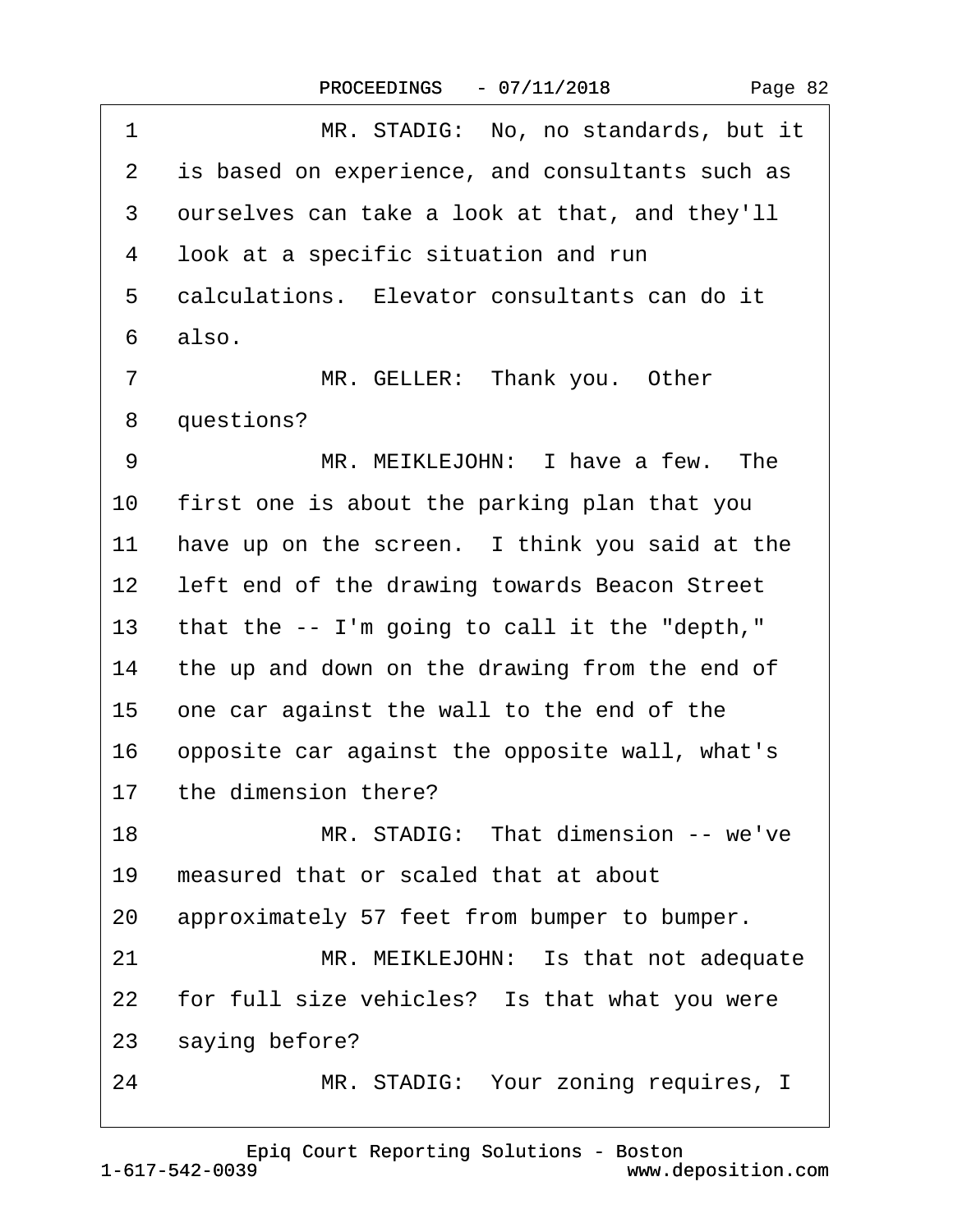| Page 83 |  |
|---------|--|
|---------|--|

<span id="page-82-0"></span>

| 1               | believe, 59 feet for 8 foot 6 stalls and 58 feet |
|-----------------|--------------------------------------------------|
| 2               | for 9 foot stalls. A normal or most often and    |
| 3               | most used standard would be a 60-foot module.    |
| 4               | So what you typically see whenever you're        |
| 5               | driving around is most often a 60-foot module.   |
| 6               | Just for a reference point, this is 57 feet.     |
| 7               | What they're saying is that they would use       |
| 8               | compact spaces, which zoning allows for 16-foot, |
| 9               | which would then give them the relief to have    |
| 10              | 16-foot, plus an 18-foot stall on the other end, |
| 11              | plus a 23-foot drive lane, and I think that adds |
| 12 <sub>2</sub> | up to 57 feet.                                   |
| 13              | MR. MEIKLEJOHN: Right. I mean, if                |
| 14              | the footprint of this building is at the lot     |
| 15              | lines on either side, I think that the 57 feet   |
| 16              | is -- without some structural heroics, that's    |
| 17              | what you can get because of the size of the      |
|                 | 18 property?                                     |
| 19              | MR. STADIG: Right.                               |
| 20              | MR. MEIKLEJOHN: Second question.                 |
| 21              | This is about the accessible spaces. My          |
| 22              | understanding is that the requirements -- or     |
| 23              | that the need for accessible spaces arises from  |
| 24              | the operators or the passengers in the vehicles  |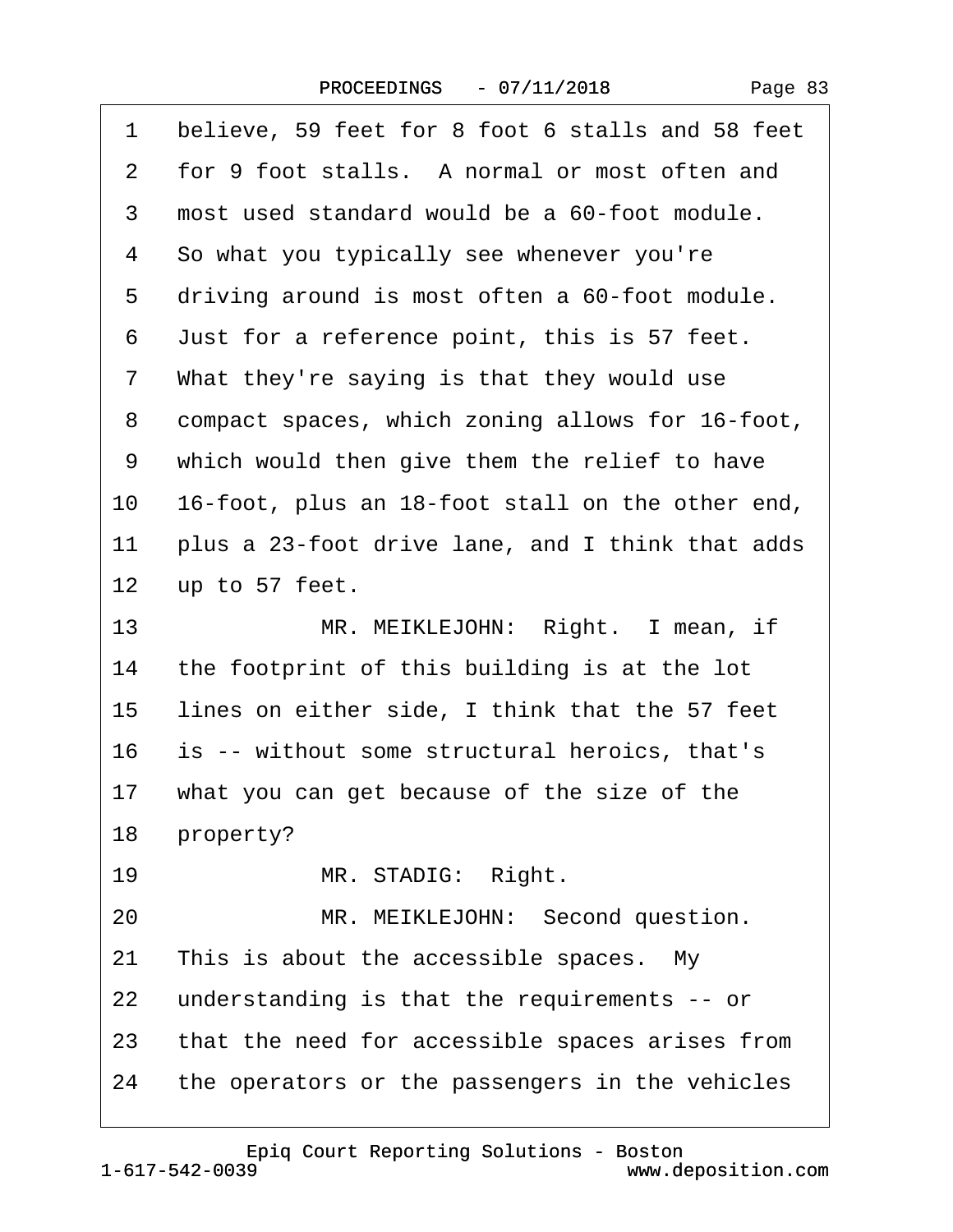<span id="page-83-0"></span>

| 1               | who might have a disability. But you said at     |
|-----------------|--------------------------------------------------|
| 2               | one point, one of the required spaces appears to |
| 3               | be proposed at the street level, and the others  |
| 4               | could be scattered or run down to the stack      |
| 5               | level. And my question is what's the point of    |
| 6               | having accessible spaces when the driver and the |
| 7               | passengers have already gotten out of the car    |
| 8               | and the valet has taken it?                      |
| 9               | MR. STADIG: Yeah, if the valet could             |
| 10              | take the vehicle. For the most part, 99 and      |
| 11              | 44.100 percent of the time, the vehicle is fine. |
| $12 \,$         | The valet can take it, as long as there's an     |
| 13              | accessible drop-off, pickup location per Mass.   |
| 14              | accessibility regs, it's got the appropriate     |
| 15              | clear aisle widths, flatness, etcetera, that     |
| 16              | would all be designed. No big deal with that,    |
| 17 <sub>2</sub> | but that would be what you would need to allow   |
| 18              | accessibility either into the residential and/or |
| 19              | into the retail.                                 |
| 20              | Every once in a while, you have a                |
| 21              | vehicle that is being driven by a paraplegic,    |
| 22              | and it's a special operations vehicle that can   |
| 23              | only be operated by a paraplegic that knows how  |
| 24              | to operate that, so the van -- or the valet      |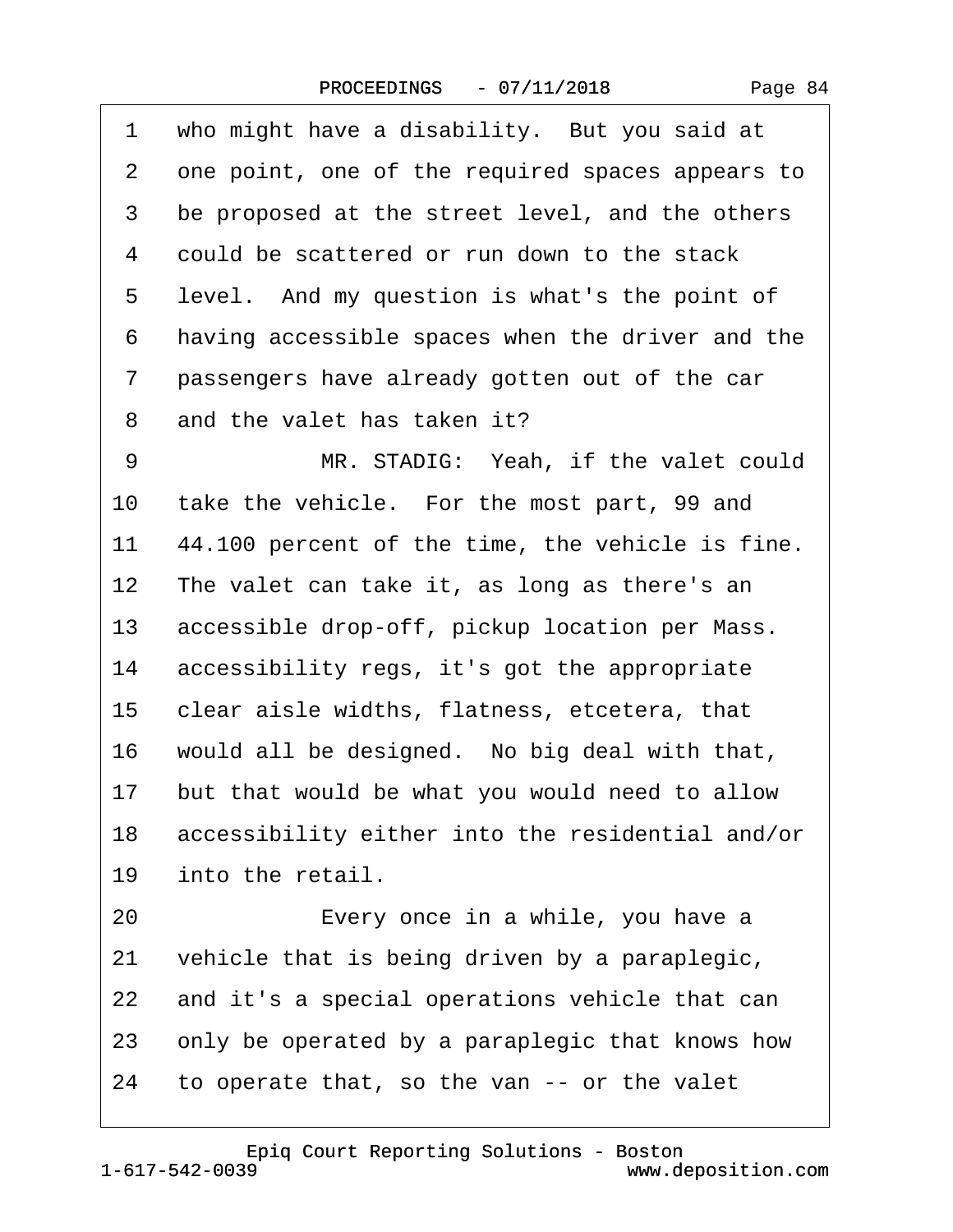<span id="page-84-0"></span>

| 1  | operators would not know how to operate that.    |
|----|--------------------------------------------------|
| 2  | So in that case, you would have to have one spot |
| 3  | up on grade that would act as that location for  |
| 4  | that vehicle that the vehicle operators can't    |
| 5  | operate. Does that make sense?                   |
| 6  | MR. MEIKLEJOHN: Sure. You know, I                |
| 7  | guess what it's making me think is that -- well, |
| 8  | I'll get to my third question in a minute where  |
| 9  | this issue comes up again, but let me just say   |
| 10 | about the dimensional requirements for drop-off  |
| 11 | space relative -- and we've talked about this    |
| 12 | with any kind of arriving vehicles, but          |
| 13 | especially for people with disabilities -- I     |
| 14 | guess I'm not sure that we're seeing on the      |
| 15 | drawings yet enough specific locational          |
| 16 | dimensional information about that --            |
| 17 | MR. STADIG: Yeah, I would agree with             |
| 18 | that. What I would say is this space here, it    |
| 19 | looks like a normal accessible parking space,    |
| 20 | not a van accessible space. It's a regular       |
| 21 | space. So one out of six or one out of eight,    |
| 22 | depending upon on which regulation of all        |
| 23 | spaces, and at least one needs to be a van       |
| 24 | accessible space, typically.                     |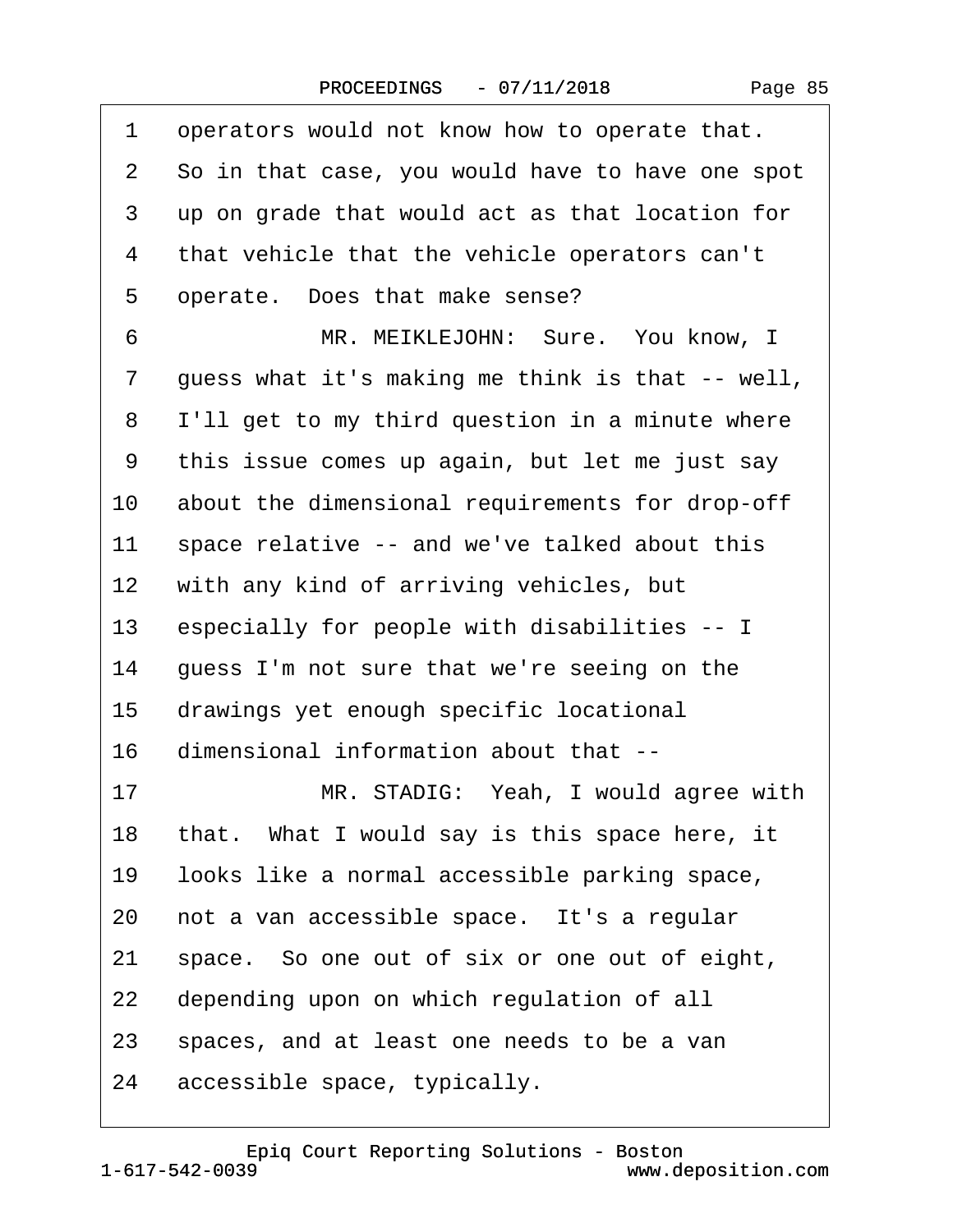<span id="page-85-0"></span>

| 1                 | What that requires is a wider                    |
|-------------------|--------------------------------------------------|
| 2                 | accessible area next to it for wheelchair lifts, |
| 3                 | etcetera. So what I would say is that space      |
| 4                 | there should, by rights or by meeting            |
| 5                 | requirements, be a van accessible space, meet    |
| 6                 | the dimensional requirements of that. Whether    |
| 7                 | or not it's acceptable to have that as both the  |
| 8                 | accessible drop-off location there or in this    |
| 9                 | porte-cochere area right here could be an        |
| 10                | accessible drop-off location, I could see one or |
| 11                | both or, you know, being probably what could be  |
| $12 \overline{ }$ | designed in there.                               |
| 13                | MR. MEIKLEJOHN: I mean, just at first            |
| 14                | glance, I had a lot of questions about that      |
| 15                | being that van space. You know, any path on a    |
| 16                | walking area, you're basically walking through   |
| 17                | three door swings to get to the entrance. So I   |
| 18                | think there's much more information needed.      |
| 19                | MR. STADIG: One other minor point.               |
| 20                | This area here, I believe, is open to blue sky.  |
| 21                | It's also open to white snow. So there's just a  |
| 22                | little bit of complication there in season, as   |
| 23                | we all know. This area will just have to be      |
| 24                | maintained, and it's just one other little thing |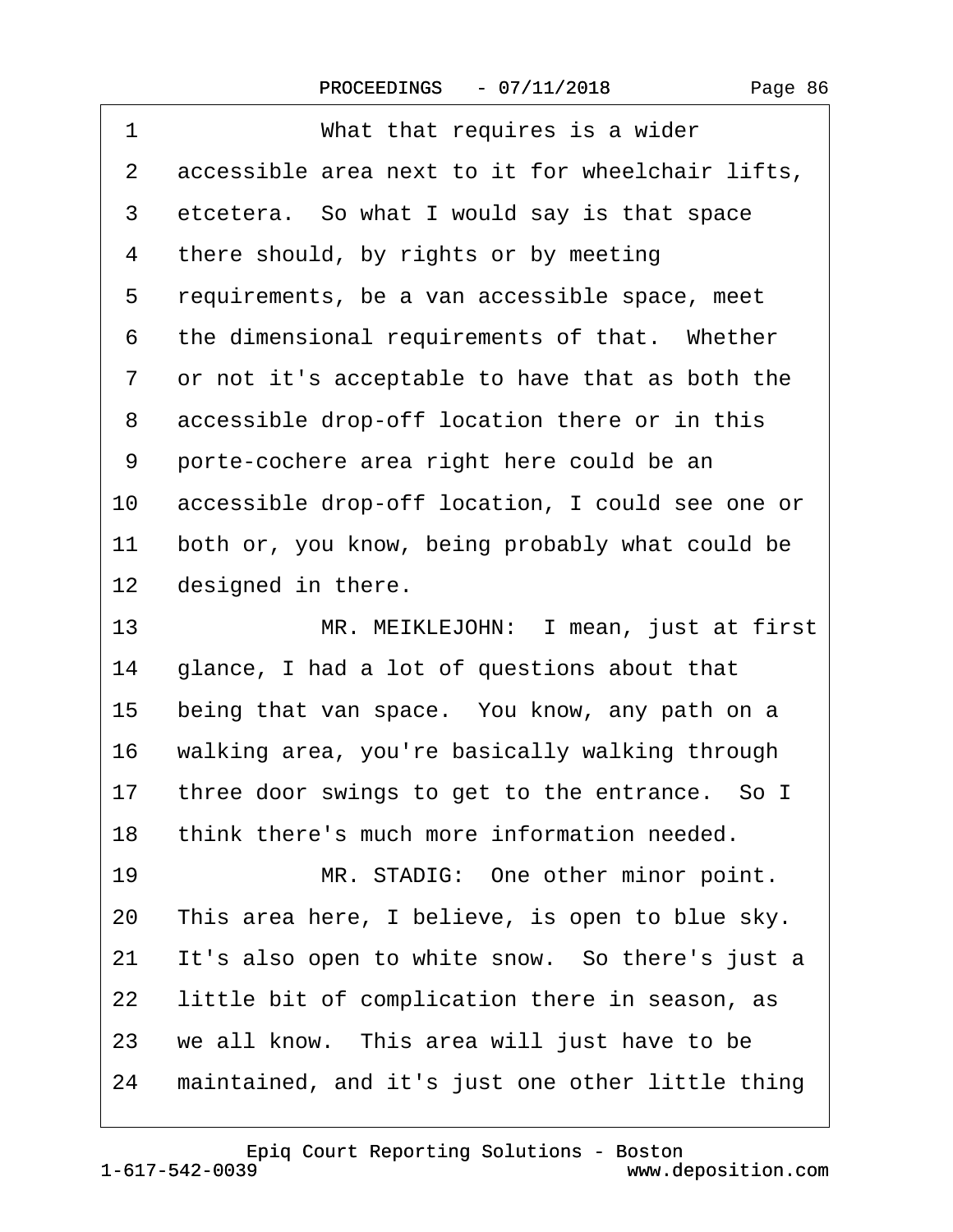<span id="page-86-0"></span>1 that's going to make things more complicated 2 from time to time. 3 MR. MEIKLEJOHN: Right. My last 4 question, and this is part of the comment on 5 your remarks, and it's partly also for us, but ·6· ·it goes back to your recommendations that the 7 applicant submit some additional operational 8 analysis. And my understanding is this question 9 is arising because of the limited site area 10 devoted to drop-off arrival pedestrians, Uber 11 and Lyft, retail entrance, trash, accessible 12 parking, valet activities, that sort of thing. 13· · · · · · · And I guess what I'm getting out of 14 your presentation is that whether or not this is 15  $\,$  such a situation, there is such a thing as a 16 design where the combination of small area and 17 valets and entrances and uses yields a result 18 that backs traffic up into the public way in a 19 manner that's unacceptable and doesn't deserve 20 approval. 21 **· · · · So my question for us procedurally is** 22 at what point is it appropriate to request, for 23 example, show us the design where there are 24 ramps, not valets, since the valet machines are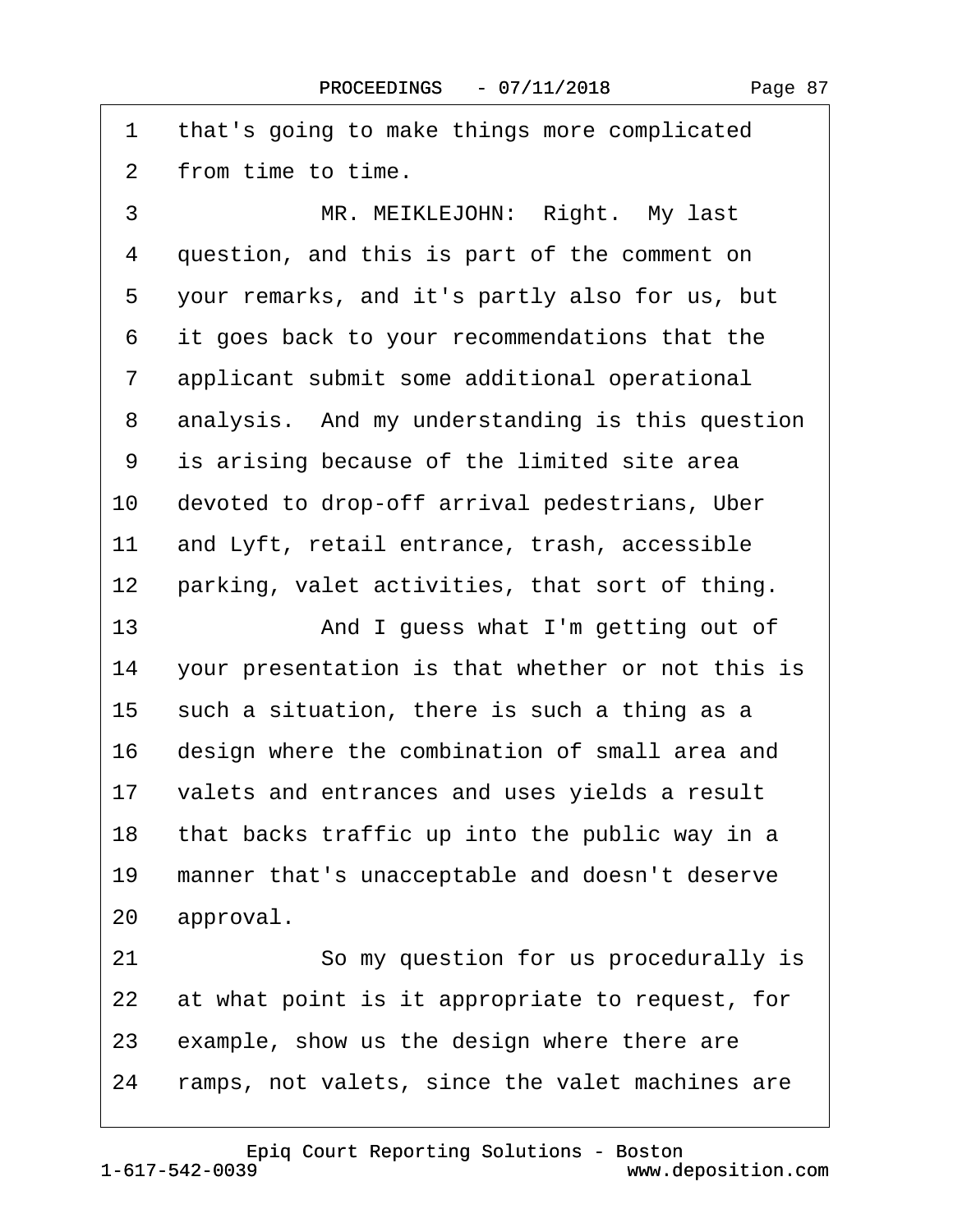<span id="page-87-0"></span>

| 1  | clearly at the bottleneck; show us a design     |
|----|-------------------------------------------------|
| 2  | where there was free passage and drive yourself |
| 3  | down to the lower levels in order to look at    |
| 4  | different outcomes in the public way.           |
| 5  | MR. GELLER: Let me first make sure I            |
| 6  | have your question correct. In particular -- I  |
| 7  | sort of want to change your question. You'll    |
| 8  | have to forgive me.                             |
| 9  | MR. MEIKLEJOHN: I'll listen to that.            |
| 10 | MR. GELLER: Outside of extraordinary            |
| 11 | circumstances, there's no scenario in which     |
| 12 | backup queuing into the public way is           |
| 13 | acceptable. So the question really is about at  |
| 14 | what point does the ZBA make a determination    |
| 15 | based upon peer review that the circulation or  |
| 16 | the methodology, the mechanics for the parking  |
| 17 | as shown are insufficient, and therefore, an    |
| 18 | alternative methodology needs to be looked at.  |
| 19 | At what point does that ask get made? Is that   |
| 20 | what your question is?                          |
| 21 | MR. MEIKLEJOHN: Um-hmm.                         |
| 22 | MR. GELLER: So in my view of it, I              |
| 23 | think that there certainly is a fair amount of  |
| 24 | data that we received tonight, and I want to    |
|    |                                                 |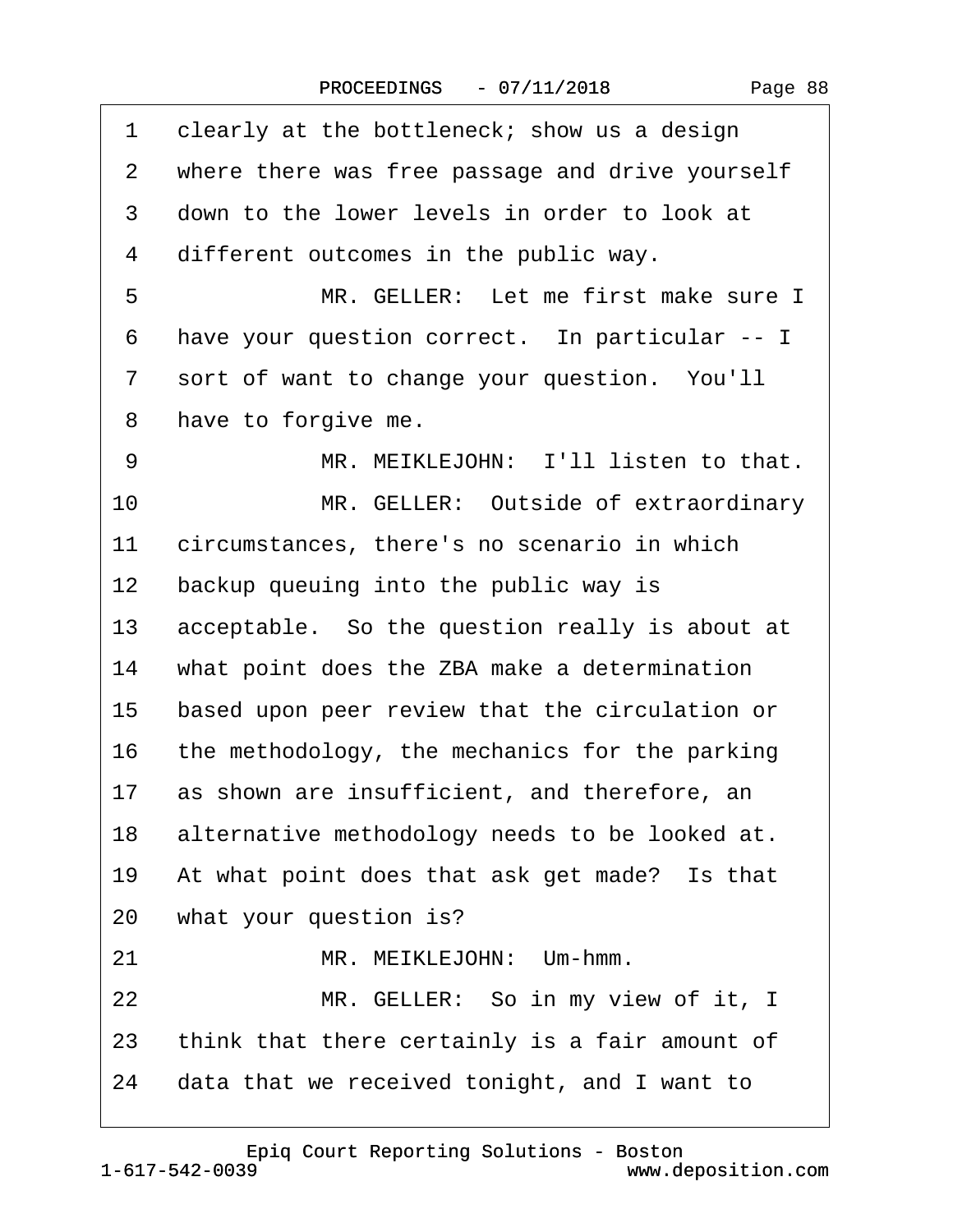| Page 89 |
|---------|
|---------|

<span id="page-88-0"></span>

| 1  | thank Jim for assisting us with this. I think      |
|----|----------------------------------------------------|
| 2  | there's a fair amount of data that would suggest   |
| 3  | that we clearly can say to the applicant, as we    |
| 4  | typically do to try and refine the project, to     |
| 5  | try and direct -- give direction to the            |
| 6  | applicant, you've got some issues, and I think     |
| 7  | you know what those issues are. You've heard       |
| 8  | peer review. I think you need to start looking     |
| 9  | at those issues.                                   |
| 10 | It seems to me that it's clear from                |
| 11 | peer review there are questions about              |
| 12 | circulation, there are questions about safety,     |
| 13 | and I can't be anymore direct than that. There     |
| 14 | are questions about adequacy of your drive         |
|    | 15 widths. There's missing data that doesn't allow |
| 16 | us to consider some of these aspects. All of       |
|    | 17 that I think you need to seriously start to     |
|    | 18 think about.                                    |
| 19 | The issue about when the ZBA gives an              |
| 20 | official charge, I think, unfortunately, in        |
| 21 | fairness to the applicant -- because I don't       |
| 22 | want them running around redesigning a project     |
| 23 | until we've had full peer review. Most             |
| 24 | importantly, we have at our next hearing design    |
|    |                                                    |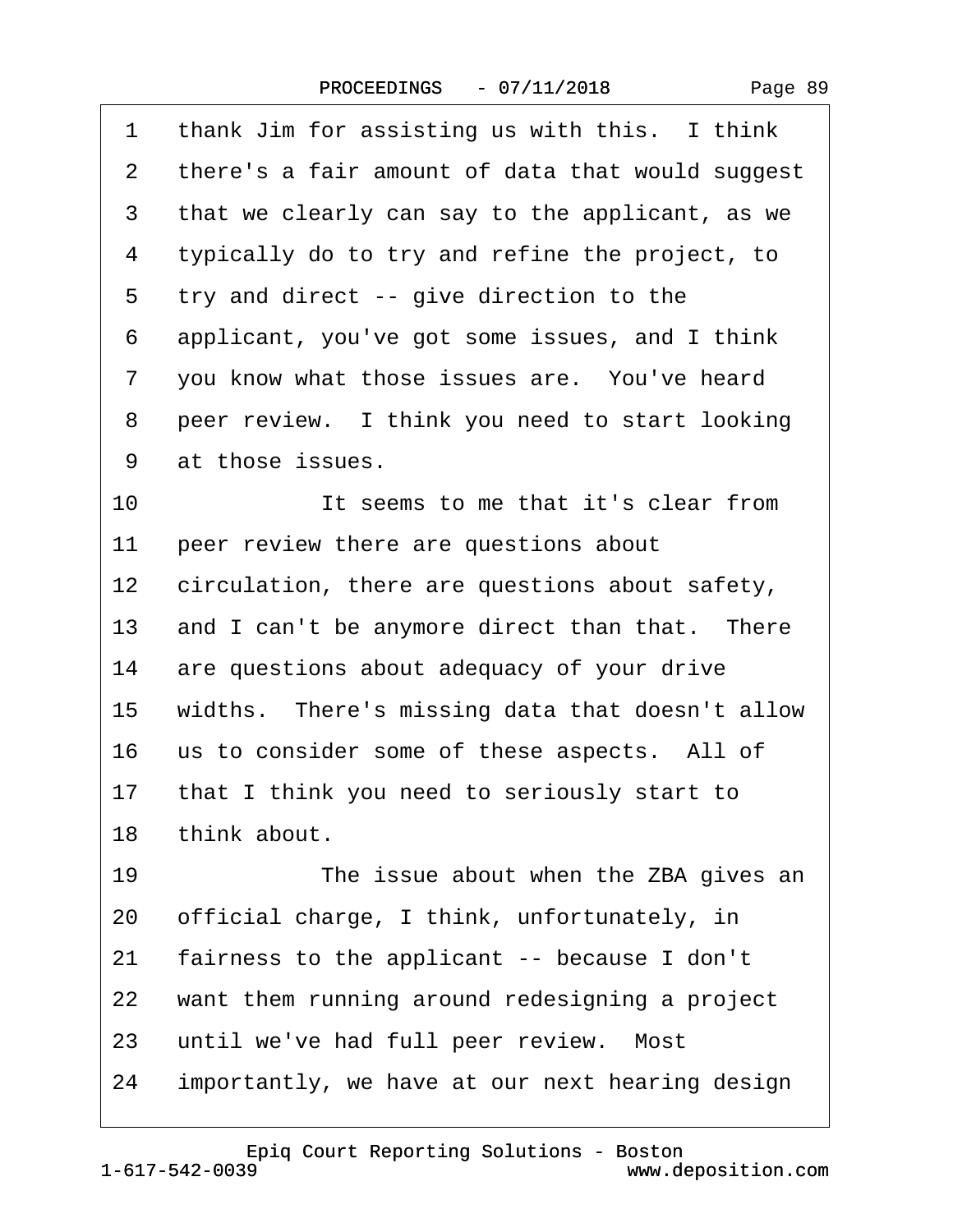<span id="page-89-0"></span>1 peer review, and that's fairly important. You 2 know, I would think at the end of that hearing, 3 it would be appropriate for us to start to give 4 our charge to the applicant, but I think they 5 could figure out what's going on here. 6 MR. ENGLER: For the record, Geoff 7 Engler from SEB, representing the applicant. 8 I'll address the question even more globally 9 than the parking, and I hope the board would 10 agree. Typically, the board here and others --11 it's not the board's responsibility to say do 12 this design or put in a ramp or change this 13 facade. It's we have issues that your peer 14 reviewers have identified, that the neighbors 15 have identified. 16 **· · · · You are the designers, how are you** 17 going to address it. And maybe it satisfies the 18 board, maybe it doesn't, but it's incumbent on 19 us to interpret everything that we've heard and 20 try to find solutions to some of the issues that 21 are real and relevant. Hopefully, we can find 22 solutions to all of them, probably unlikely, but 23 I would say there's a hierarchy of things that 24 are important, and we better solve the ones that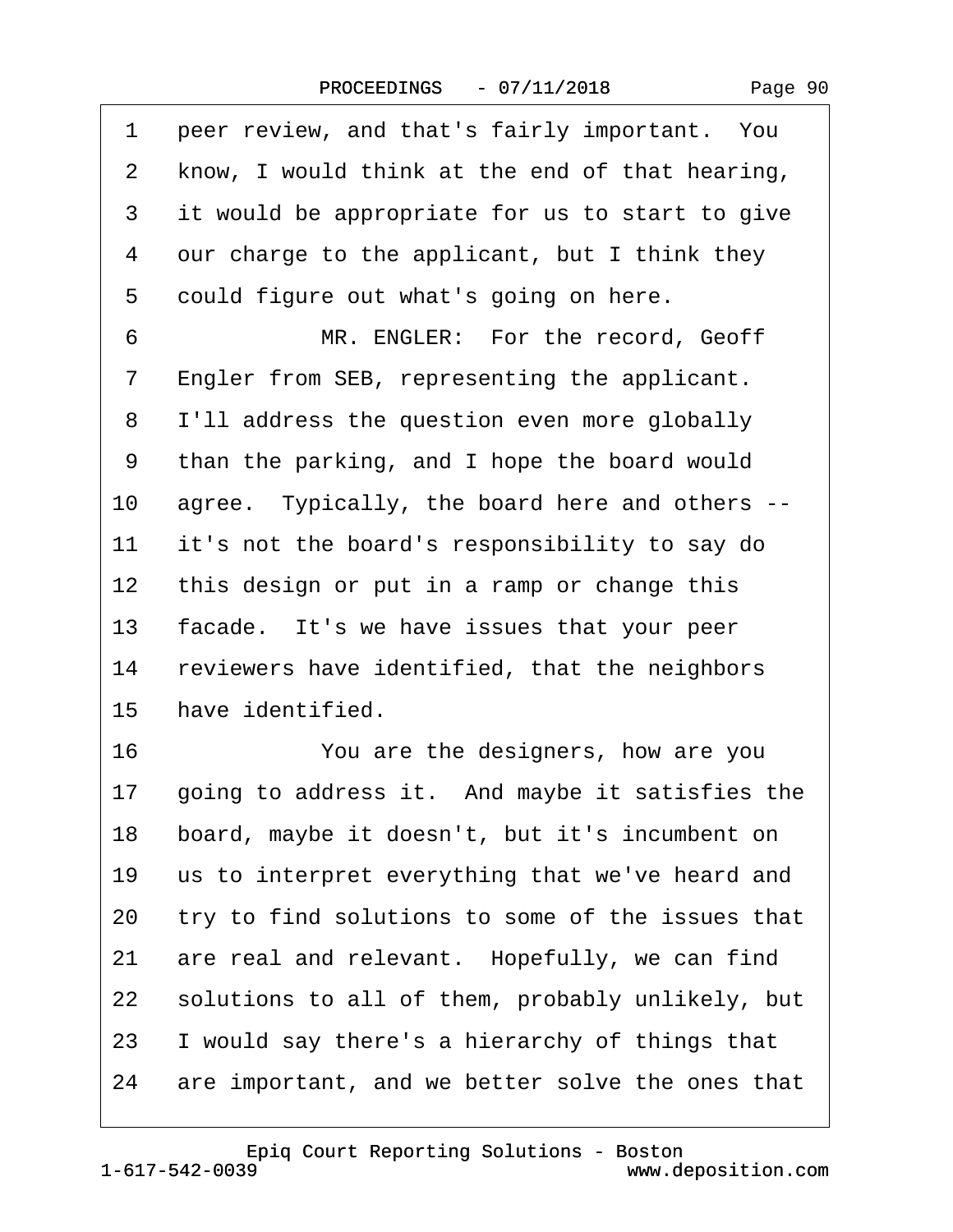| Page 91 |
|---------|
|---------|

<span id="page-90-0"></span>

| 1               | are identified by the board as really important, |
|-----------------|--------------------------------------------------|
| 2               | one of which is does it work and stuff like      |
| 3               | that.                                            |
| $\overline{4}$  | So we recognize your issue, a lot of             |
| 5               | the things that we've heard tonight, and we      |
| 6               | certainly -- you know, it's getting to a point   |
| 7               | in the program where we now need to kind of roll |
| 8               | up our sleeves and start looking at some         |
| 9               | changes. In that note, I'd like to ask one       |
| 10              | question or request of the board and of Maria.   |
| 11              | Maria gave a thorough presentation tonight,      |
| 12 <sub>2</sub> | which I thought was very helpful, but by her own |
| 13              | admission, she's not an architect, and she had a |
| 14              | lot of design related recommendations or         |
| 15 <sub>1</sub> | observations.                                    |
| 16              | We've worked with Mr. Boehmer many               |
| 17 <sub>2</sub> | times and respect his judgment, and he's had the |
| 18              | benefit of these plans for a while. And I        |
| 19              | recognize he's presenting on September 5, but I  |
| 20              | would hope it's not unrealistic for him to       |
| 21              | provide us with some written comments in the     |
| 22              | next week or two, because it would be a waste of |
| 23              | our time and energy if we took some of Maria's   |
| 24              | design related comments, made changes, and Cliff |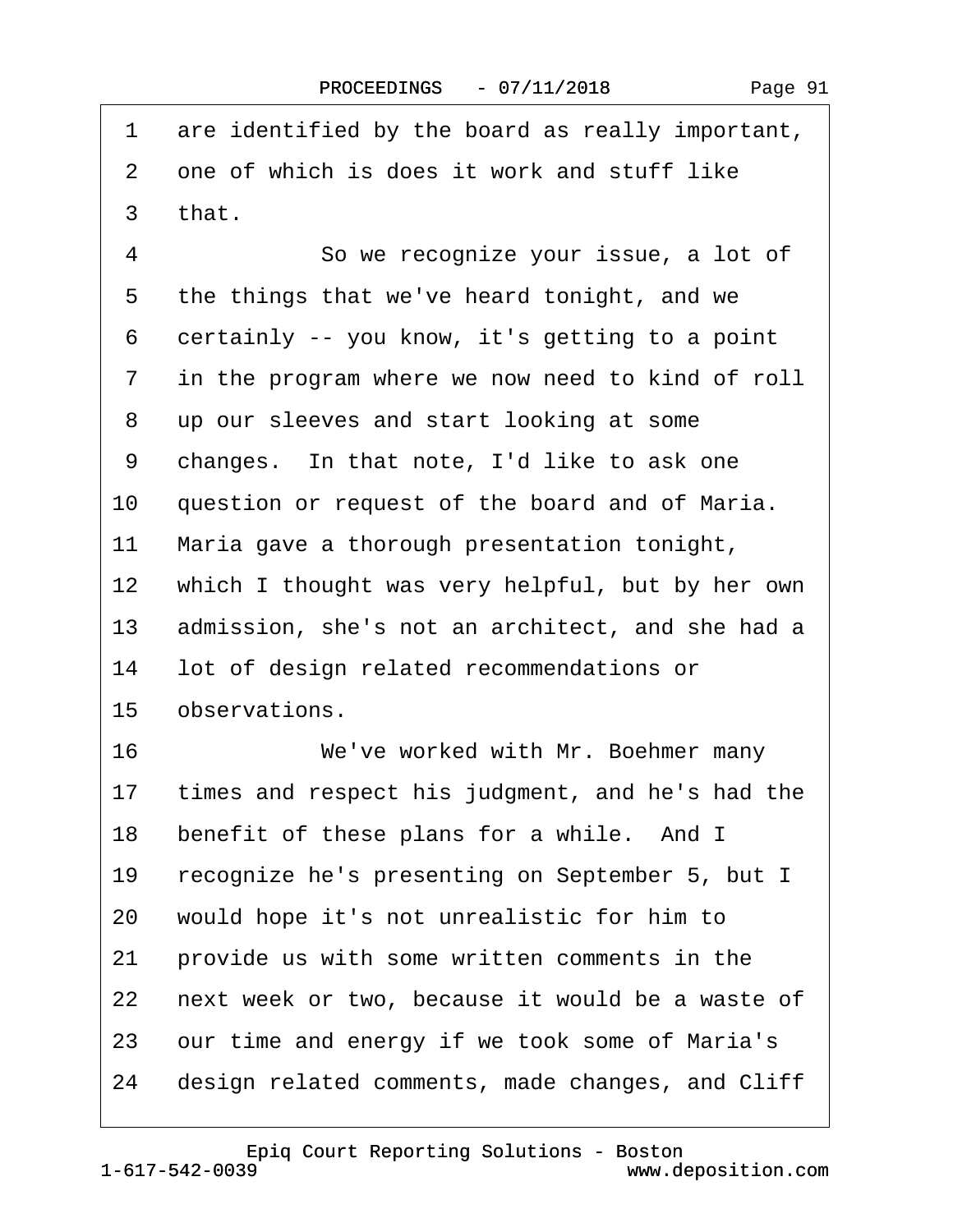$\Gamma$ 

| 1              | was like yeah, I don't like that or I don't      |
|----------------|--------------------------------------------------|
| $\overline{2}$ | agree with Maria, because then it's just a waste |
| 3              | of time.                                         |
| $\overline{4}$ | So if we can get Cliff's comments.               |
| 5              | The stuff going on below ground or parking, I    |
| 6              | mean, you know, I'd defer more to Jim and Art in |
| $\overline{7}$ | that regard, but the stuff above is really       |
| 8              | Cliff. So we can certainly start going, and      |
| 9              | we've already started to think about a lot of    |
| 10             | these things, to be quite candid, but if we can  |
| 11             | somehow get Cliff's comments, even if it's not   |
| 12             | his formal total thing, but say, you know, these |
| 13             | are kind of my bullets or whatnot. That would    |
| 14             | give our architects and our whole team           |
| 15             | everybody's comments, which we can synthesize    |
| 16             | and start to make some changes.                  |
| 17             | MR. GELLER: Well, I'll let Maria                 |
| 18             | speak to whether Cliff can provide those in      |
| 19             | advance of the hearing. What you won't have is   |
| 20             | you won't have the ZBA's comments at a hearing.  |
| 21             | So I want to be clear. Look, I'm fine. If you    |
| 22             | want to take Cliff's preliminary findings and    |
| 23             | start thinking about issues, great, I'm all in   |
| 24             | favor of it. But at the end of the day, it's     |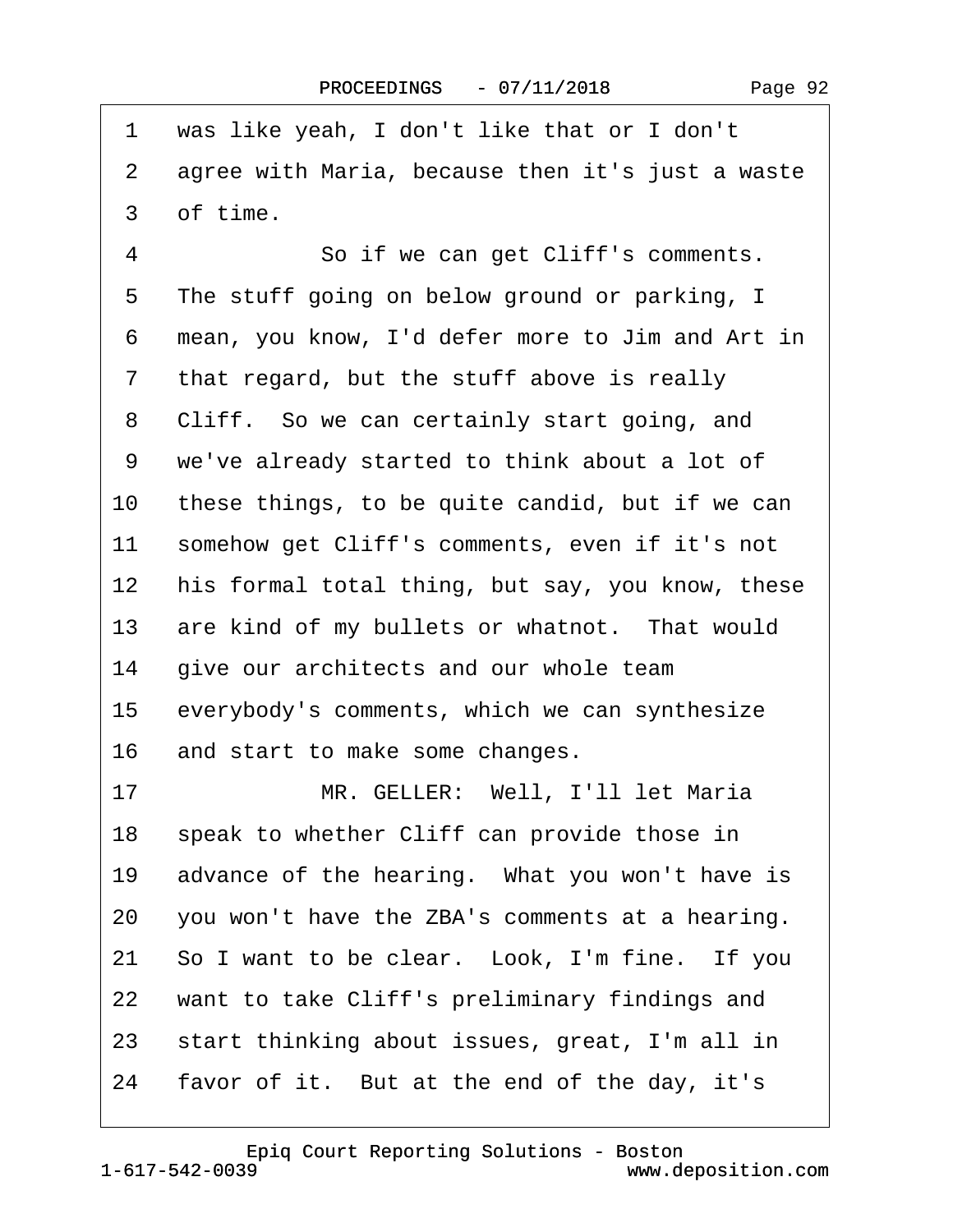<span id="page-92-0"></span>

| 1               | the ZBA that gives the charge.                   |
|-----------------|--------------------------------------------------|
| 2               | MR. ENGLER: Of course. I certainly               |
| 3               | understand that, but between -- what's tonight   |
| 4               | -- the 11th and the 5th, that's almost two       |
| 5               | months, so that's a lot of time. You know, it's  |
| 6               | a lot of time for us to do some good work, but   |
| 7               | it's certainly a lot of time for us to get       |
| 8               | Cliff's comments, introduce some changes through |
| 9               | Maria and feel out, as we've done on other       |
| 10              | projects, are we going in the right direction,   |
| 11              | does this work, does it not, get Cliff's input.  |
| 12 <sub>2</sub> | That's really kind of what we're hoping to       |
| 13              | achieve before the 5th, because that is a lot of |
| 14              | time.                                            |
| 15              | MR. GELLER: I agree.                             |
| 16              | MS. MORELLI: First of all, it would              |
| 17              | be productive for them to have Mr. Boehmer's     |
| 18              | comments, understanding that you don't have to   |
| 19              | agree with any peer reviewer's advice. You       |
| 20              | might need to push Cliff further, or you might   |
| 21              | think that he's gone too far. So I just want to  |
| 22              | set the expectations that you give the charge,   |
| 23              | and you don't necessarily have to agree with the |
| 24              | peer reviewer.                                   |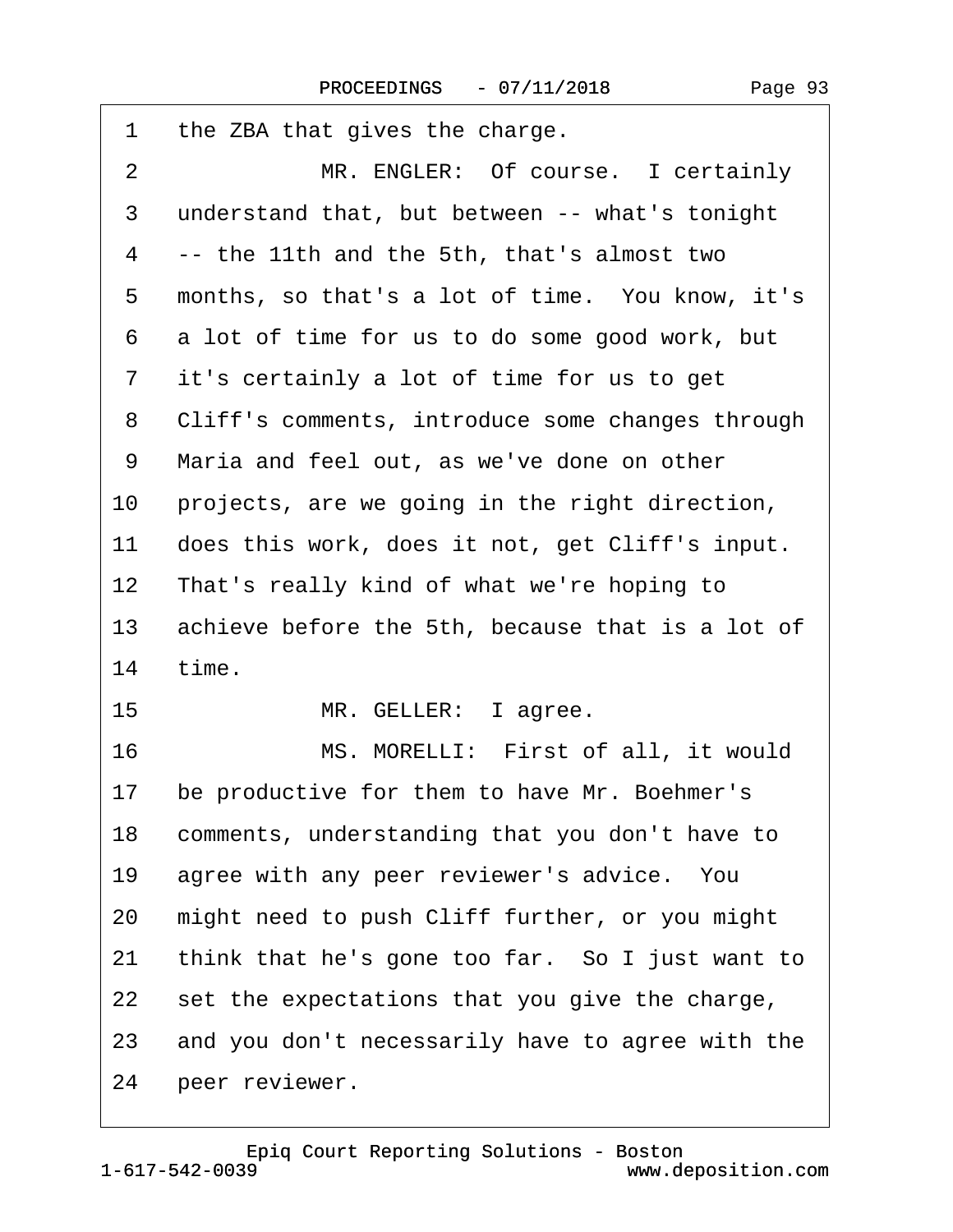| 1               | I will need a check from the project              |
|-----------------|---------------------------------------------------|
| $\overline{2}$  | team -- from the applicant for Cliff Boehmer      |
| 3               | for him to begin work, so he won't begin work     |
| 4               | unless --                                         |
| 5               | MR. ENGLER: Oh, I wasn't aware of                 |
| 6               | that.                                             |
| $\overline{7}$  | MS. MORELLO: I know when it's coming.             |
| 8               | It's just I haven't received it yet.              |
| 9               | MR. ENGLER: All right. Put it in an               |
|                 | 10 email. Thank you.                              |
| 11              | MS. MORELLI: I think that was pretty              |
|                 | 12 much it.                                       |
| 13 <sup>2</sup> | MR. GELLER: So just to be clear, if               |
|                 | 14 that is possible, I agree with Geoff that that |
| 15              | would be a good idea. It is a long period of      |
| 16              | time, so anything that we can do to get them      |
|                 | 17 started on the process is obviously helpful.   |
| 18              | MS. MORELLI: Okay.                                |
| 19              | MR. GELLER: Thank you.                            |
| 20              | MS. SCHNEIDER: Can I ask Art one last             |
| 21              | question?                                         |
| 22              | MR. GELLER: Sure. You can even ask                |
|                 | 23 Art two questions.                             |
| 24              | MS. SCHNEIDER: And I might.                       |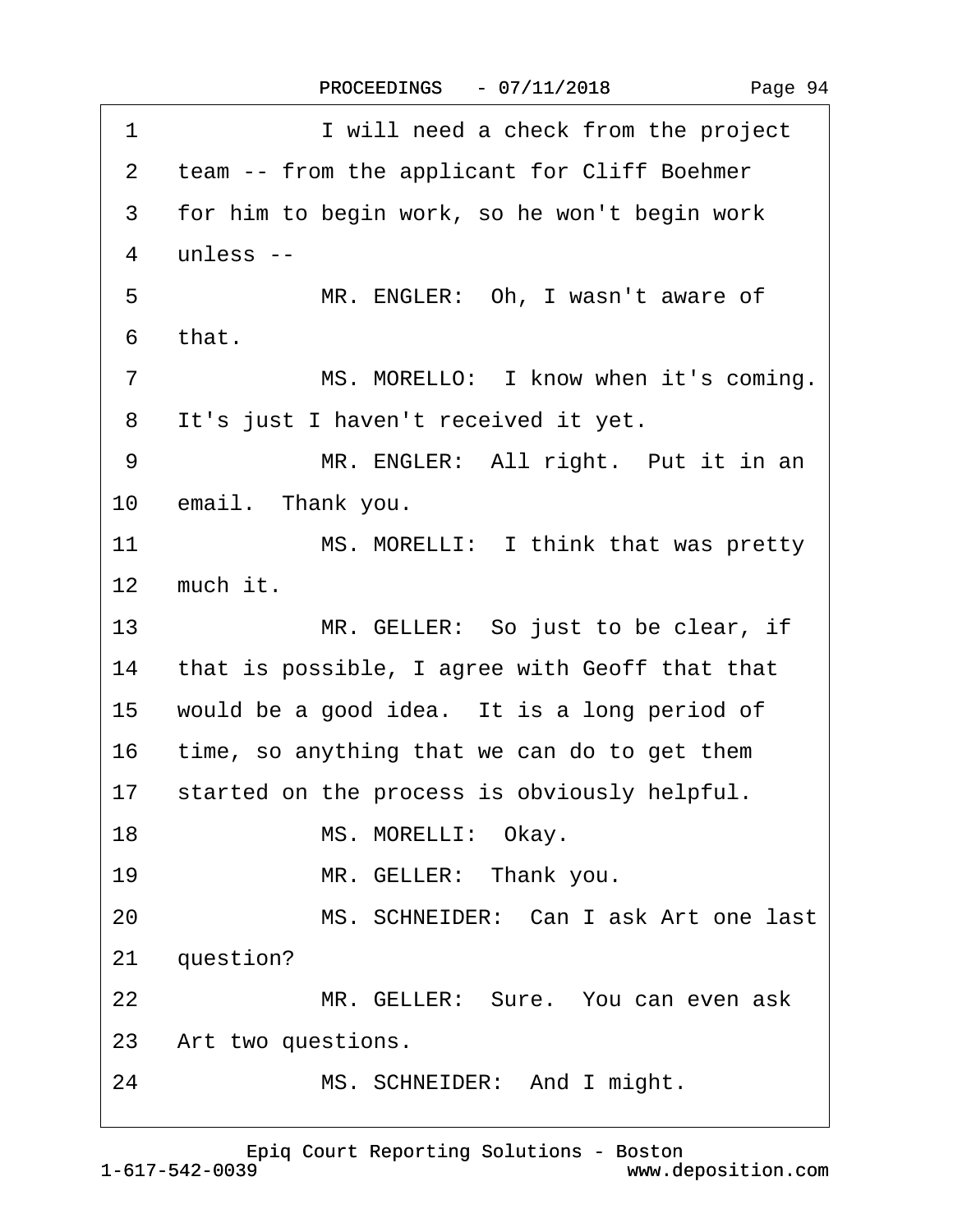<span id="page-94-0"></span>

| 1               | MR. STADIG: That's why I sat here.               |
|-----------------|--------------------------------------------------|
| $\overline{2}$  | MS. SCHNEIDER: Thank you for not                 |
| 3               | going very far. Some of the accessibility        |
| 4               | issues that you raised are under either state or |
| 5               | federal statute, right?                          |
| 6               | MR. STADIG: Correct.                             |
| $\overline{7}$  | MS. SCHNEIDER: So those are not                  |
| 8               | things -- and I say this for us. Those are not   |
| 9               | things that we have any jurisdiction over, and   |
| 10              | we cannot grant a waiver from those provisions.  |
| 11              | But can you give us some sense of how common it  |
| 12 <sub>2</sub> | is for a project proponent to seek and receive   |
| 13              | either state or federal waivers from these       |
| 14              | requirements?                                    |
| 15              | MR. STADIG: It would be very                     |
| 16              | uncommon. I don't know that too many people      |
| 17              | seek state accessibility variance, and, in fact, |
| 18              | you can't really seek an ADA variance because    |
| 19              | it's civil rights legislation. There is ADAG --  |
| 20              | the guidelines of the ADAG regulations or        |
| 21              | guidelines, the code, so to speak, but the way   |
| 22              | this gets sorted out is in the court. People     |
| 23              | sue, and it goes from there. So there really is  |
| 24              | no way to really request a variance. You're      |

1-617-542-0039 [Epiq Court Reporting Solutions - Boston](http://www.deposition.com)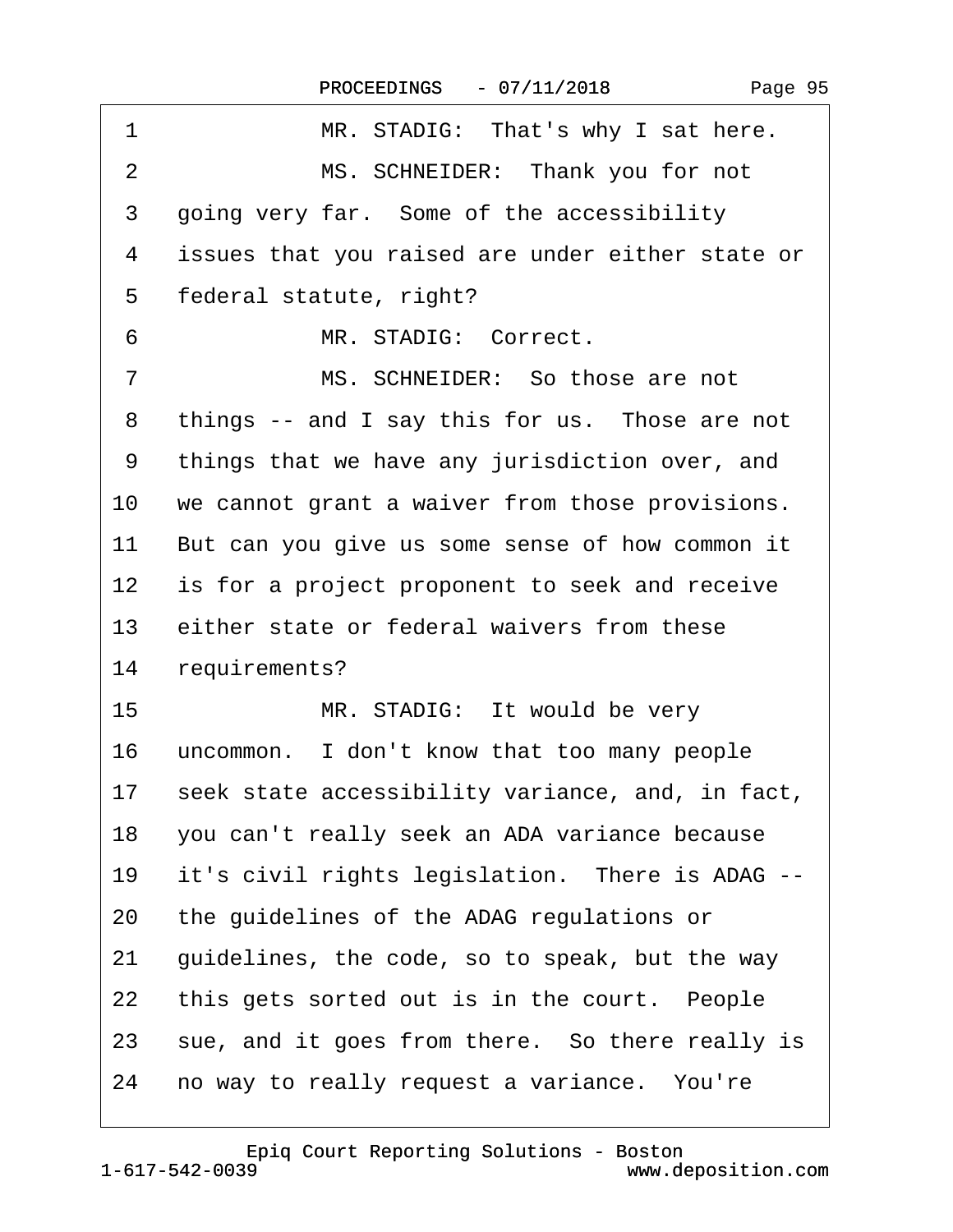<span id="page-95-0"></span>

| 1               | just getting challenged later on by law.         |
|-----------------|--------------------------------------------------|
| $\overline{2}$  | MS. SCHNEIDER: Thank you.                        |
| 3               | MR. GELLER: Good question. Thank                 |
| 4               | you. Anything else? Anything else                |
| 5               | administratively? Are there any technical        |
| 6               | questions? I'm not forestalling anyone from      |
| $\overline{7}$  | raising additional technical questions. Are      |
| 8               | there technical questions that anyone may have   |
| 9               | for peer reviewers? If you can't think of them   |
| 10              | at this moment, send the question in by email,   |
| 11              | and we will forward those along to the peer      |
| 12 <sub>2</sub> | reviewer. Ma'am, you have a technical question?  |
| 13              | MS. SYDNEY: Good evening. Roberta                |
| 14              | Sydney. I represent 1309 Beacon Street and 1319  |
| 15              | Beacon Street. My technical question would be    |
| 16              | about the emergency vehicles. I didn't really    |
| 17              | hear a lot about that tonight and specifically   |
| 18              | would ask that there be some consideration if    |
| 19              | there was an ambulance in that drive area or a   |
| 20              | fire truck in that drive area, what happens then |
| 21              | in terms of the queuing, the accessible, the     |
| 22              | person with the stroller and so forth? So        |
| 23              | that's my question.                              |
| 24              | MR. GELLER: Sure. Thank you.                     |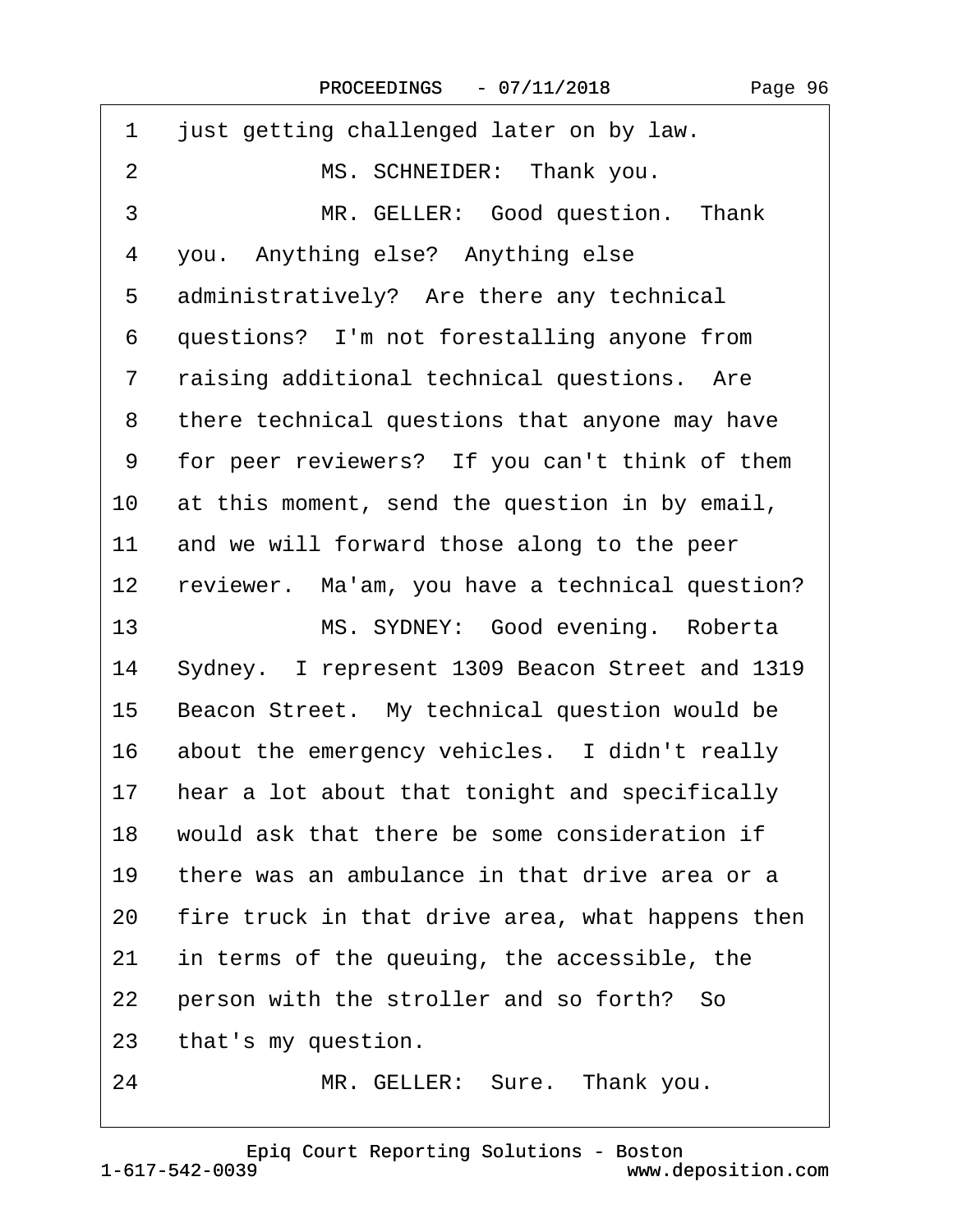<span id="page-96-0"></span>

| 1               | Anybody else? Sir, in the back?                  |
|-----------------|--------------------------------------------------|
| 2               | MR. ROSENCRANZ: My name is Robert                |
| 3               | Rosencranz. I'm a trustee at 11 Longwood         |
| 4               | Avenue. These are really just clarifications,    |
| 5               | points of clarifications that I have for the     |
| 6               | peer reviewers, and part of it is because it's   |
| 7               | kind of technical.                               |
| 8               | One was that there were some flaws               |
| 9               | pointed out to the original traffic study in     |
| 10              | terms of timing, that it was done during Martin  |
| 11              | Luther King, which might have been a slow week,  |
| 12 <sub>2</sub> | and I wasn't quite sure if you said that you     |
| 13              | would do another traffic review, or you just     |
| 14              | adjusted that. I wasn't sure what the answer to  |
| 15              | that was.                                        |
| 16              | MR. FITZGERALD: What we were                     |
| 17              | suggesting is that some sort of justification be |
| 18              | provided for those traffic counts, so either the |
| 19              | applicant do additional counts or show some sort |
| 20              | of rationale that those previously done counts   |
| 21              | are accurate enough. So we're asking the         |
| 22              | applicant to provide us with more traffic data.  |
| 23              | MR. ROSENCRANZ: So you are not going             |
|                 | 24 to do a traffic study?                        |
|                 |                                                  |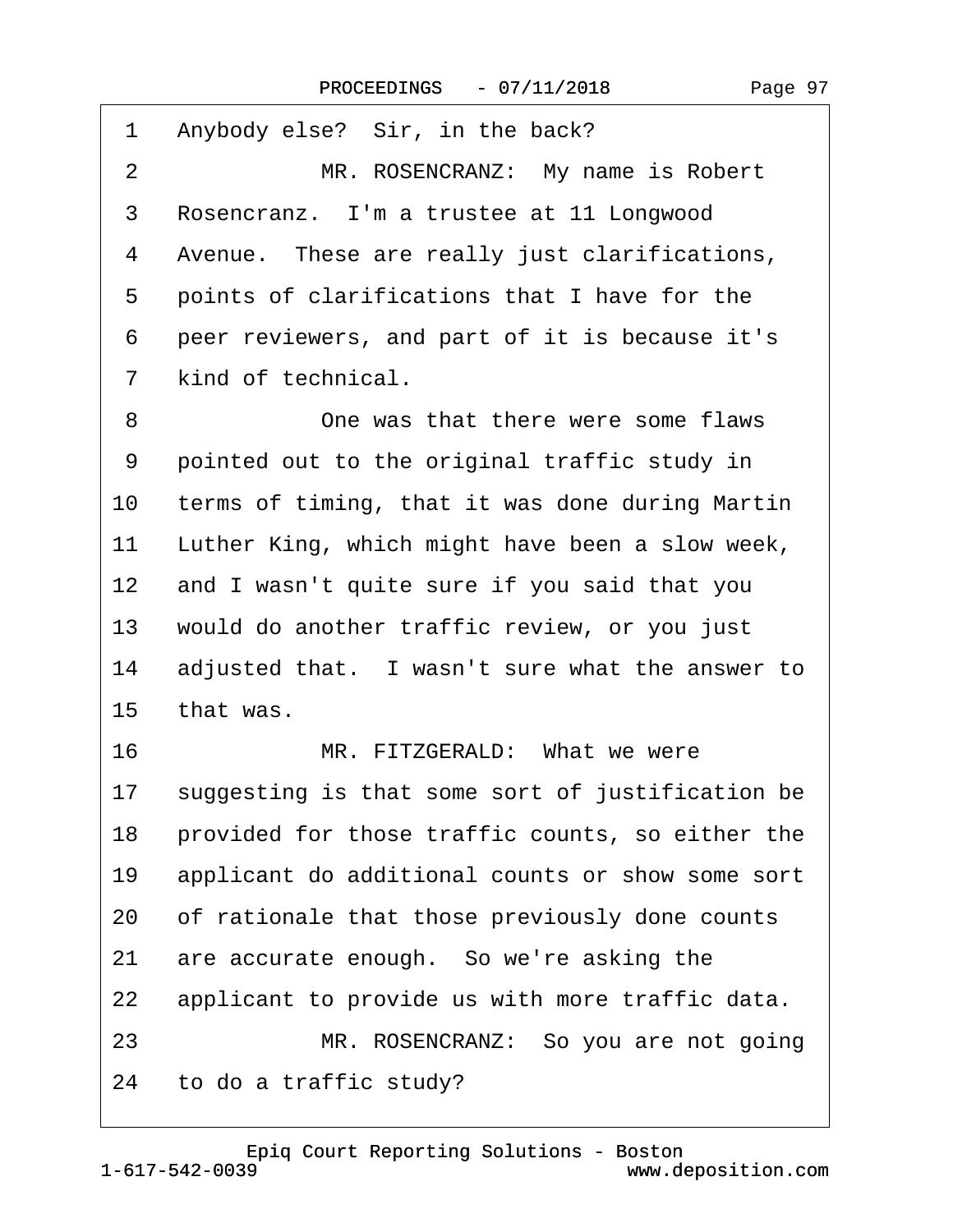<span id="page-97-0"></span>

| 1               | MR. FITZGERALD: Correct.                          |
|-----------------|---------------------------------------------------|
| 2               | MR. ROSENCRANZ: You're asking more                |
| 3               | information from the applicant?                   |
| 4               | MR. FITZGERALD: That can be provided              |
| 5               | to us for our review.                             |
| 6               | MS. MORELLI: Sir, may I just                      |
| 7               | interrupt? Mr. Chairman, I have a question        |
| 8               | about when that would be done, since this is the  |
| 9               | summer vacation period. So if Mr. Fitzgerald      |
| 10              | has some advice about if these traffic counts     |
| 11              | were to be redone, the optimal time. What would   |
| 12 <sub>2</sub> | satisfy you?                                      |
| 13              | MS. POVERMAN: Let me interrupt for                |
| 14              | one minute. We need to take into account,         |
| 15              | especially at that area, when Hebrew school is    |
| 16              | in session because that's going to have -- a lot  |
|                 | 17 of kids go, you know, it's Tuesday afternoons, |
| 18              | and it would not be possible to adequately        |
| 19              | determine what safety risks there might be        |
| 20              | without taking that into account, even though it  |
| 21              | wouldn't be evening rush hour or morning rush     |
| 22              | hour.                                             |
| 23              | MS. MORELLI: Thank you.                           |
| 24              | MR. FITZGERALD: I think to look at                |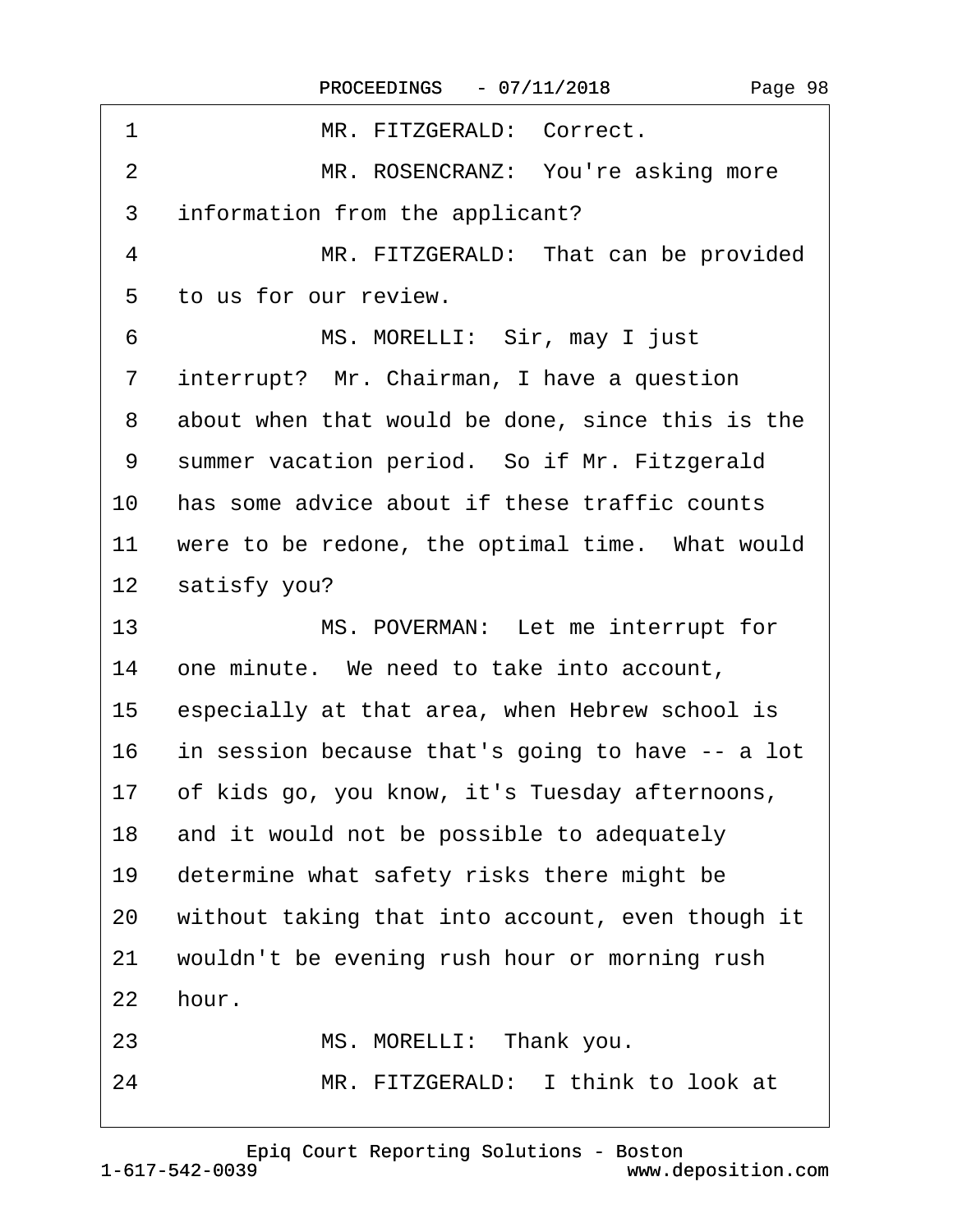<span id="page-98-0"></span>

| 1  | available account data in the immediate area    |
|----|-------------------------------------------------|
| 2  | would be very helpful. There might be other     |
| 3  | traffic studies done for other developments or  |
| 4  | for other purposes that may have counted these  |
| 5  | intersections a year, two years ago. That would |
| 6  | be ideal if we could get that information, if   |
| 7  | that information was collected during a better  |
| 8  | month.                                          |
| 9  | MS. MORELLI: So just to be specific,            |
| 10 | if this were done in July or August, that       |
| 11 | wouldn't be helpful, correct? You wouldn't      |
| 12 | really be satisfied?                            |
| 13 | MR FITZGERALD: Correct. You would               |
| 14 | not get the schools in session. I think on a    |
| 15 | weekend -- you know, keep in mind, this is also |
| 16 | being -- these counts were taking place on the  |
| 17 | weekend. The counts that we're talking about    |
| 18 | was in January of 2018. The traffic volumes,    |
| 19 | between it being a very low traffic volume      |
| 20 | month, there being not much activity and the    |
| 21 | schools being out of session, the combination   |
| 22 | probably made the volumes very low. I guess     |
| 23 | what I would like to know is what available     |
| 24 | information is out there.                       |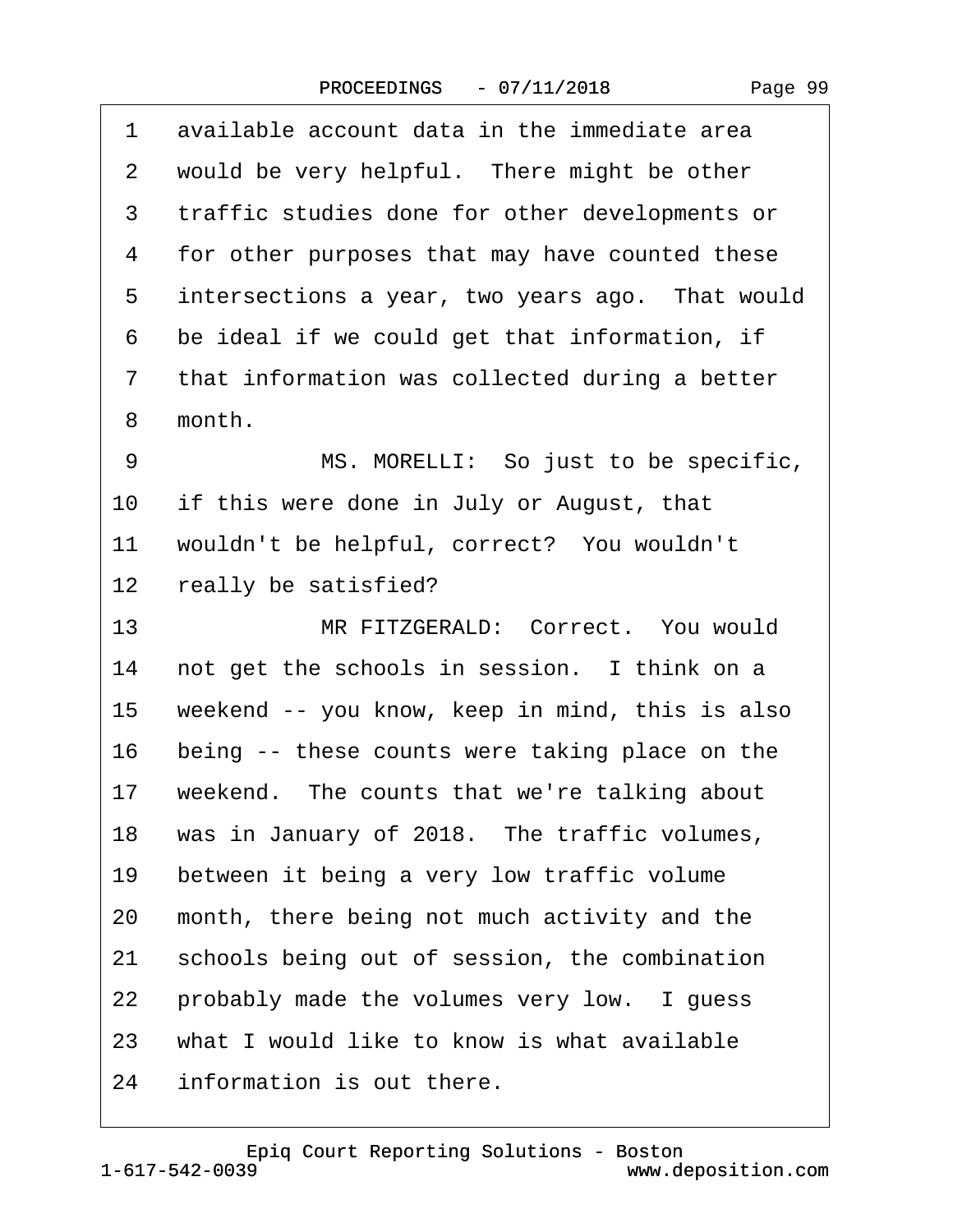| Page 100 |  |
|----------|--|
|----------|--|

<span id="page-99-0"></span>

| 1               | Even if we have a nearby intersection            |
|-----------------|--------------------------------------------------|
| 2               | that we could use as a comparison and create     |
| 3               | some sort of a ratio so that we could carry --   |
| 4               | really, ideally, we would conduct traffic counts |
| 5               | when school is in session in September, but I'm  |
| 6               | just trying to work around it to come up with    |
| 7               | some sort of a better estimate on traffic        |
| 8               | volumes. Traffic volumes fluctuate from day to   |
| 9               | day. It's not an exact science. But certainly,   |
| 10              | to try to get the volumes to a more accurate     |
| 11              | depiction of a typical Saturday would be         |
| 12 <sub>2</sub> | beneficial.                                      |
| 13              | MR. ROSENCRANZ: The question was on              |
| 14              | the parking, Art said that there were -- the     |
| 15              | formula calls for 189 spaces, parking spaces,    |
| 16              | given the residential population, and I wasn't   |
| 17              | quite sure if you were saying that that would be |
| 18              | made up by sharing spaces with the space         |
| 19              | allocated for commercial. I wasn't quite sure    |
|                 | 20 what was said.                                |
| 21              | MR. STADIG: Basically, the zoning                |
| 22              | requires 189 spaces. Of that, 148 would be       |
| 23              | residential, and 41 would be for the retail      |
| 24              | component of the project. Those two added        |
|                 |                                                  |

1-617-542-0039 [Epiq Court Reporting Solutions - Boston](http://www.deposition.com)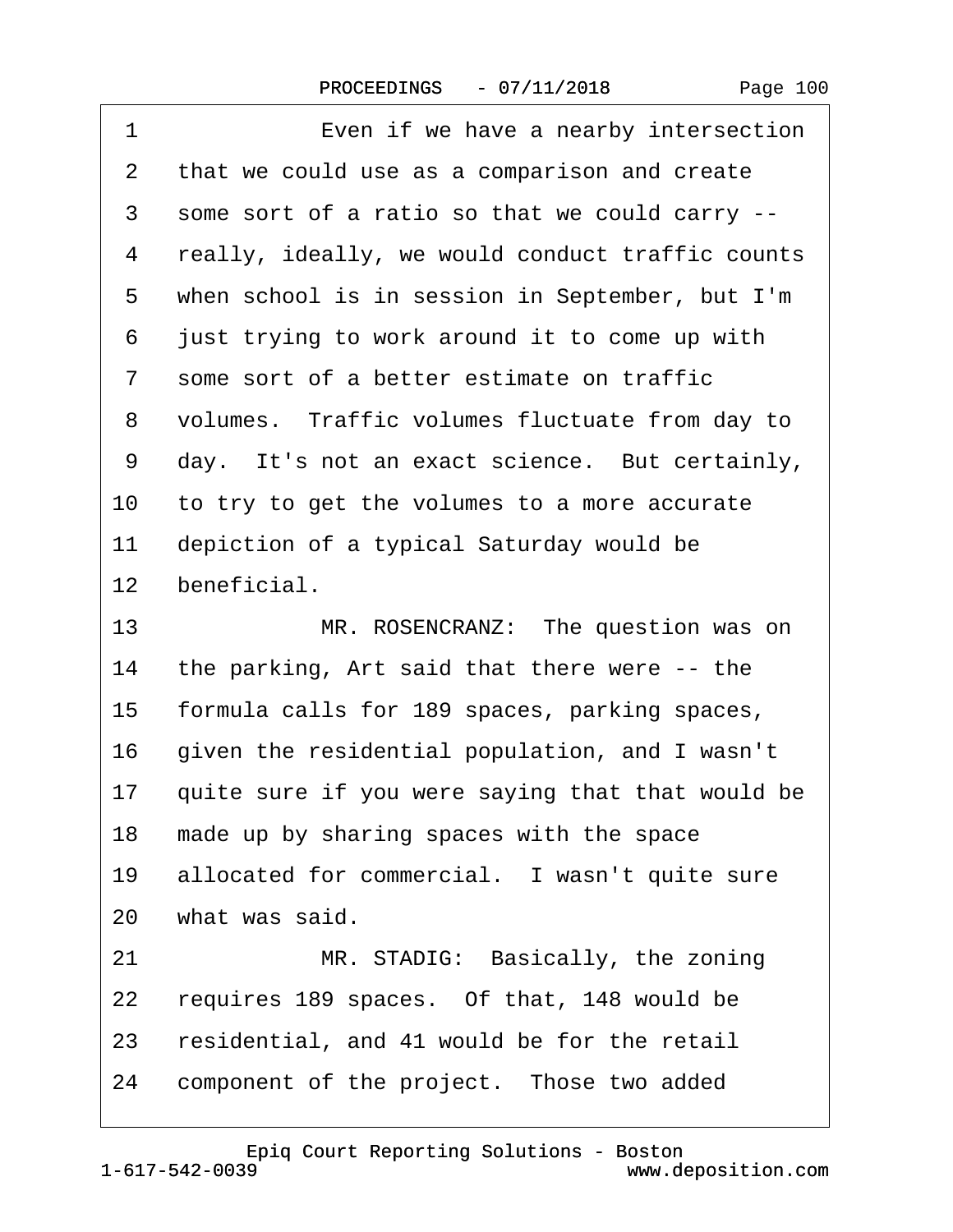| Page 101 |  |  |
|----------|--|--|
|----------|--|--|

<span id="page-100-0"></span>

| 1  | together is the required number of 189 spaces.    |  |  |
|----|---------------------------------------------------|--|--|
| 2  | What I was saying was that based on experience    |  |  |
| 3  | in this area and looking at a lot of things in    |  |  |
| 4  | this particular type of use, etcetera, the        |  |  |
| 5  | residential demand is less than that, in my       |  |  |
| 6  | opinion, and in the range of approximately .9     |  |  |
| 7  | for the residents themselves would be adequate,   |  |  |
| 8  | and adding on top visitors would get you up to    |  |  |
| 9  | about 1 to 1.1, we would believe per unit would   |  |  |
| 10 | be a reasonable supply provided.                  |  |  |
| 11 | The point is that the overall number              |  |  |
| 12 | of spaces provided is 99. If you divide that by   |  |  |
| 13 | 74 units, taking retail aside for a moment, that  |  |  |
| 14 | would provide a ratio of 1.34. So what I'm        |  |  |
| 15 | saying is taking into the account the idea of     |  |  |
| 16 | shared use, there are times when the retail is    |  |  |
| 17 | down and residential is up and vice versa, that   |  |  |
|    | 18 you get a little bit more of a relaxation or a |  |  |
| 19 | little bit of help from that use of sharing the   |  |  |
|    | 20 spaces and that idea.                          |  |  |
| 21 | MR. ROSENCRANZ: But it would still be             |  |  |
| 22 | outside the parameters?                           |  |  |
| 23 | MR. STADIG: It would still be below               |  |  |
| 24 | what's required by zoning. Absolutely.            |  |  |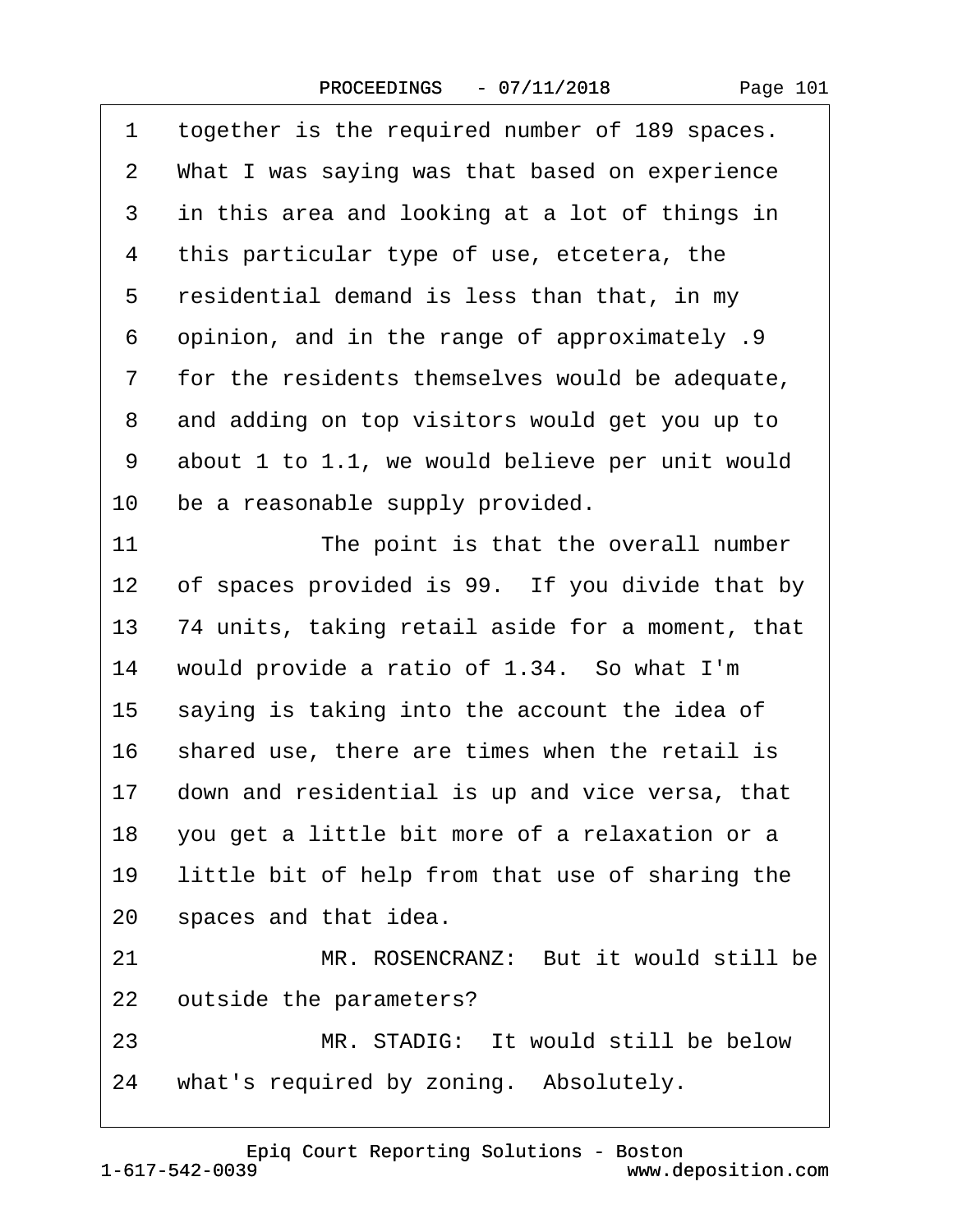| Page 102 |  |
|----------|--|
|----------|--|

<span id="page-101-0"></span>

| 1               | MR. ROSENCRANZ: I just wanted a                  |  |  |  |
|-----------------|--------------------------------------------------|--|--|--|
| 2               | clarification on that. Thank you very much.      |  |  |  |
| 3               | MR. GELLER: Thank you.                           |  |  |  |
| 4               | MS. WOLFMAN: Good evening. Eileen                |  |  |  |
| 5               | Wolfman, 30 Longwood Avenue. Given the traffic   |  |  |  |
| 6               | reports, I would just request that you not only  |  |  |  |
| $\overline{7}$  | take into consideration what might look like off |  |  |  |
| 8               | hours of the Hebrew school, but the seasonality  |  |  |  |
| 9               | of shopping. So Trader Joe's generates an        |  |  |  |
| 10              | enormous amount of traffic. You see it from      |  |  |  |
| 11              | about 4:00 in the afternoon when Longwood Avenue |  |  |  |
| 12 <sup>°</sup> | backs up right down almost halfway to St. Paul   |  |  |  |
| 13              | Street to be able to get through to Harvard.     |  |  |  |
| 14              | But I would suggest while it may be              |  |  |  |
| 15              | nontraditional, actually getting data from       |  |  |  |
| 16              | Trader Joe's on their cash register receipts per |  |  |  |
| 17              | hour, per day, per month could actually be very  |  |  |  |
| 18              | interesting, because come in from October 15     |  |  |  |
| 19              | through Christmas, and that street at 4:00,      |  |  |  |
| 20              | 5:00, 6:00 is a nightmare. I do believe that     |  |  |  |
| 21              | there was a fatal bicycle accident a couple of   |  |  |  |
| 22              | years ago. But thank you.                        |  |  |  |
| 23              | MR. GELLER: Thank you. Anybody else              |  |  |  |
| 24              | with a technical question?                       |  |  |  |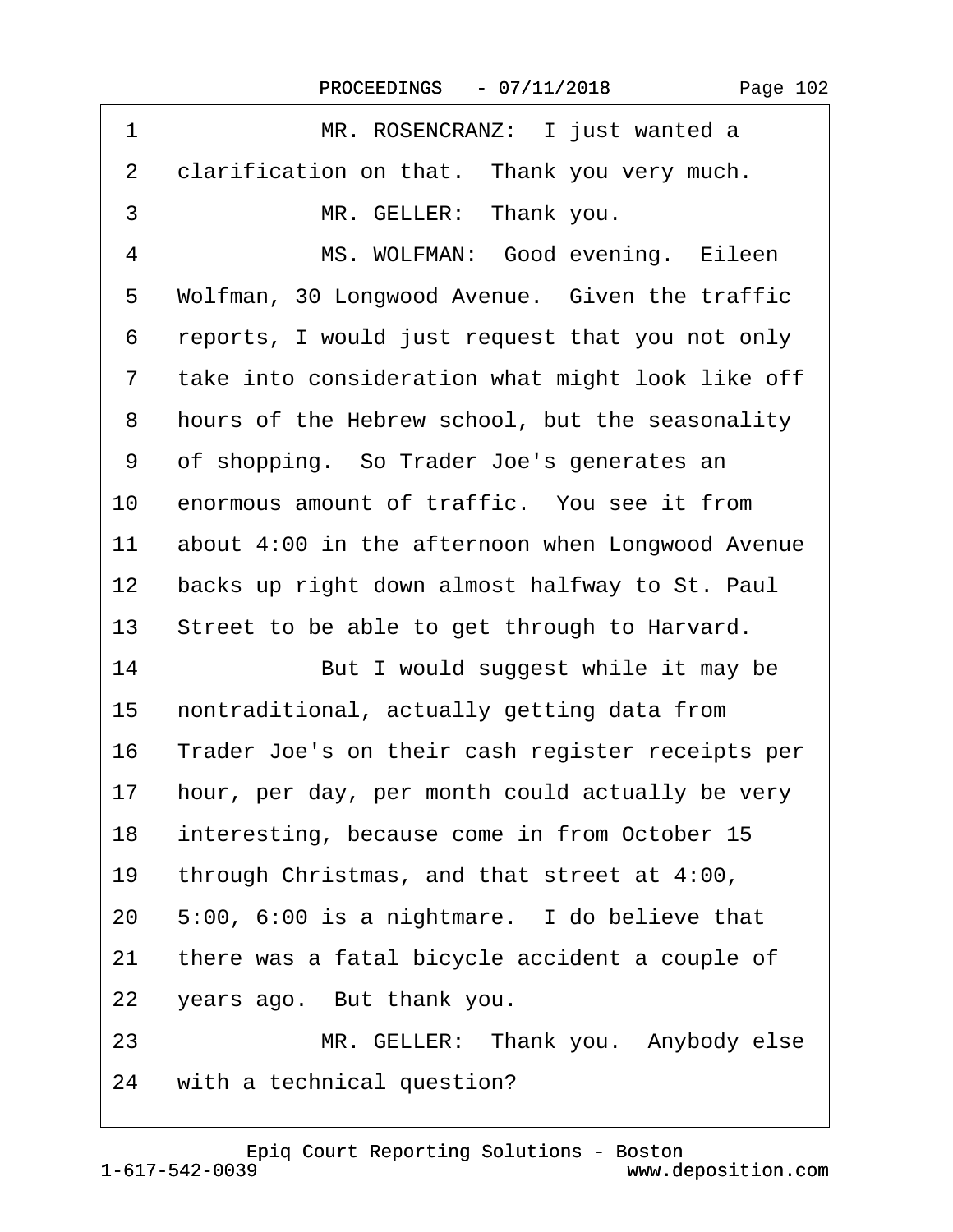| Page 103 |  |
|----------|--|
|----------|--|

<span id="page-102-0"></span>

| 1  | MR. ELDER: I am Jack Elder from 45               |  |  |  |
|----|--------------------------------------------------|--|--|--|
| 2  | Longwood. This is a very technical question.     |  |  |  |
| 3  | Bear with me as I explain my thought process.    |  |  |  |
| 4  | You made a comment that a valet can operate or   |  |  |  |
| 5  | park about 12 cars per hour. Is that in a        |  |  |  |
| 6  | system like this? The reason I'm asking is that  |  |  |  |
| 7  | I can imagine driving into an elevator, closing  |  |  |  |
| 8  | a safety gate, transitioning 20 feet or whatever |  |  |  |
| 9  | the drop is, opening a gate, pulling it out, and |  |  |  |
| 10 | then going over to a stacker, he has to          |  |  |  |
| 11 | potentially move a car that's in the stacker to  |  |  |  |
| 12 | get access to the higher level. It's hard for    |  |  |  |
| 13 | me to imagine that all that can happen in five   |  |  |  |
| 14 | minutes.                                         |  |  |  |
| 15 | MR. STADIG: Good observation. Very               |  |  |  |
| 16 | good thinking. You're correct that each one of   |  |  |  |
| 17 | these steps takes time. In elevator operation,   |  |  |  |
| 18 | you have to pull in, turn the vehicle off, it    |  |  |  |
| 19 | has to close, it has to drop, it has to open up, |  |  |  |
| 20 | start the vehicle up. But you can staff up so    |  |  |  |
| 21 | that that person pulls that vehicle off, hands   |  |  |  |
| 22 | it off to somebody else, runs back upstairs. So  |  |  |  |
| 23 | there can be ways to staff this that you can get |  |  |  |
| 24 | that type of --                                  |  |  |  |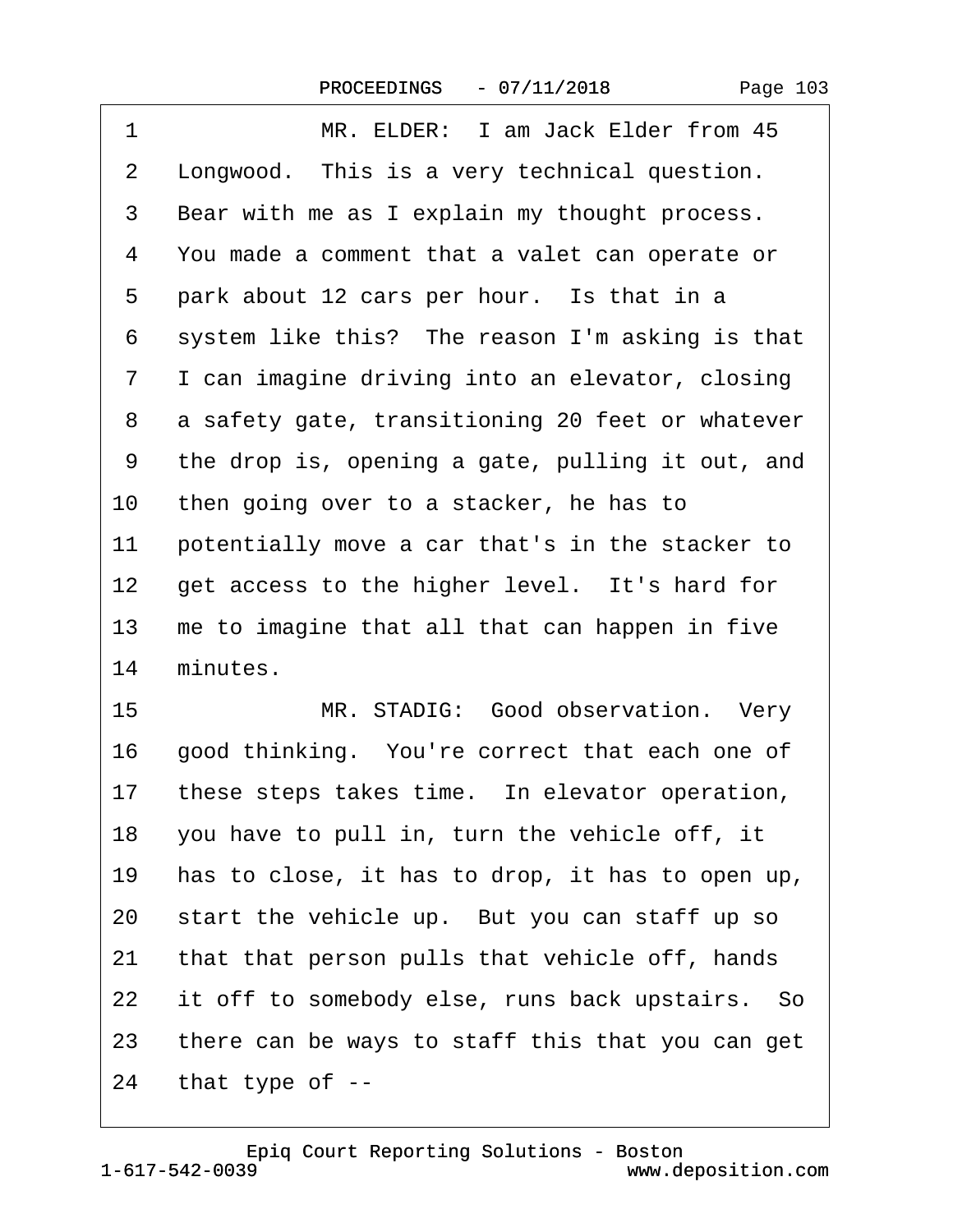<span id="page-103-0"></span>

| 1               | MR. ELDER: Well, but then you're not               |  |  |  |  |
|-----------------|----------------------------------------------------|--|--|--|--|
| 2               | talking about five minutes per operator. You're    |  |  |  |  |
| 3               | talking about having, you know, three operators    |  |  |  |  |
| 4               | handling a car in five-minute increments,          |  |  |  |  |
| 5               | perhaps.                                           |  |  |  |  |
| 6               | MR. STADIG: Fair enough. The point                 |  |  |  |  |
| 7               | I'm saying is the number of, we'll call hikers     |  |  |  |  |
| 8               | or runners, that are up there working with the     |  |  |  |  |
| 9               | public to get the cars in and out of the system,   |  |  |  |  |
| 10              | that's probably not too far off of about five      |  |  |  |  |
| 11              | minutes per transaction or 12 per hour. It can     |  |  |  |  |
| 12 <sup>1</sup> | still be worked out.                               |  |  |  |  |
| 13              | It's a very good question, and that's              |  |  |  |  |
| 14              | why I'm requesting that this more detailed         |  |  |  |  |
| 15              | analysis be performed, because there are many      |  |  |  |  |
| 16              | variables and a lot of things which will have to   |  |  |  |  |
| 17              | take into account all these technical aspects.     |  |  |  |  |
| 18              | MR. ELDER: Thank you.                              |  |  |  |  |
| 19              | MR. STADIG: Thank you.                             |  |  |  |  |
| 20              | MR. GELLER: Thank you. Anybody else?               |  |  |  |  |
| 21              | Thank you. And again, if people do have            |  |  |  |  |
| 22              | additional technical questions for the peer        |  |  |  |  |
|                 | 23 reviewers we had tonight, please send those in. |  |  |  |  |
|                 | 24 We'll try and get you answers in advance or at  |  |  |  |  |
|                 |                                                    |  |  |  |  |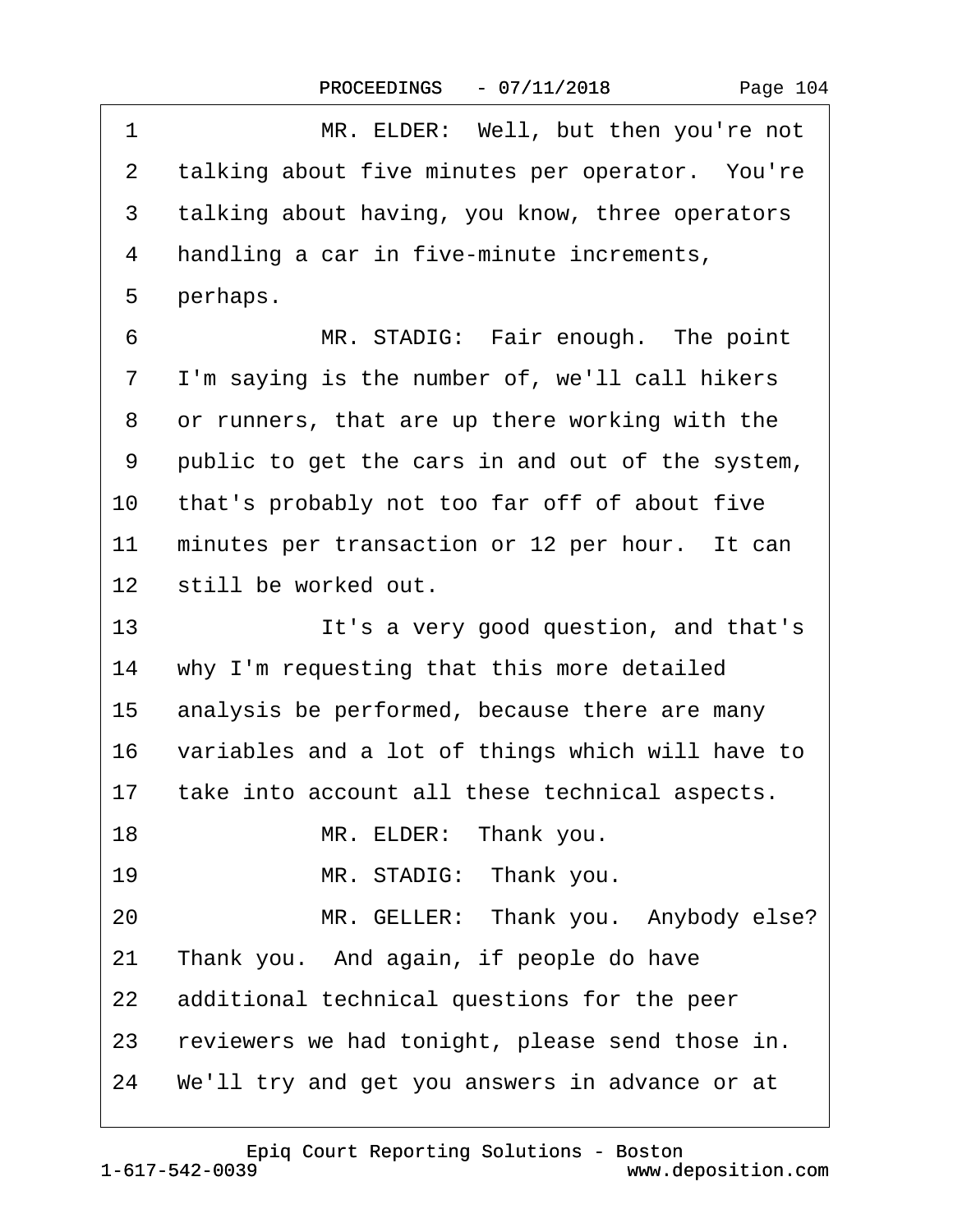<span id="page-104-0"></span>

| 1              | the next hearing.                             |
|----------------|-----------------------------------------------|
| $\overline{2}$ | So we are continuing until September          |
| 3              | 5, 7:00 p.m. Maria is going to try and get us |
| 4              | the good room. I want to thank everyone for   |
| 5              | their participation this evening. We will see |
| 6              | you then.                                     |
| $\overline{7}$ |                                               |
| 8              | (Whereupon, the hearing was concluded         |
| 9              | at 9:10 p.m.)                                 |
| 10             |                                               |
| 11             |                                               |
| 12             |                                               |
| 13             |                                               |
| 14             |                                               |
| 15             |                                               |
| 16             |                                               |
| 17             |                                               |
| 18             |                                               |
| 19             |                                               |
| 20             |                                               |
| 21             |                                               |
| 22             |                                               |
| 23             |                                               |
| 24             |                                               |
|                |                                               |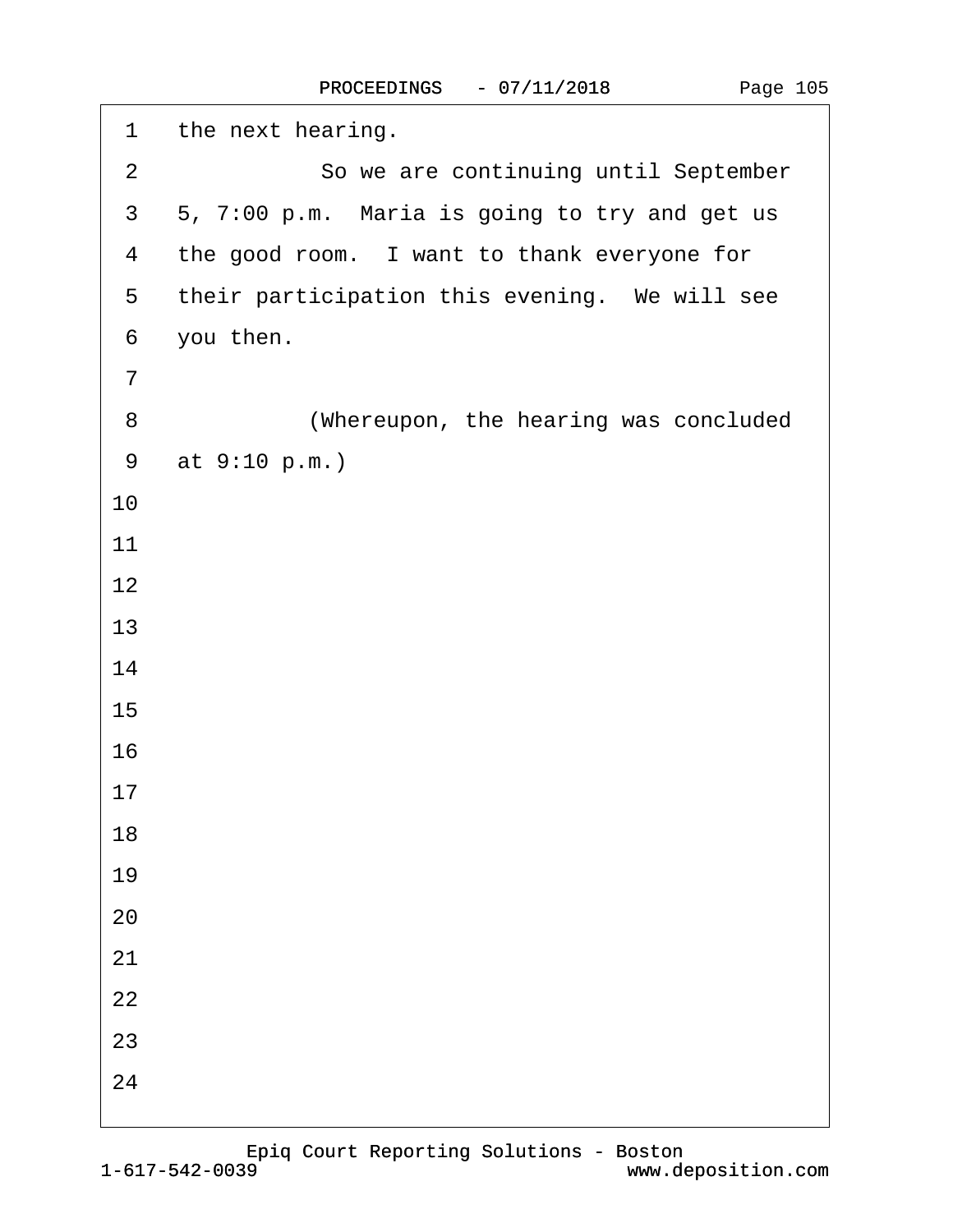| 1              | CERTIFICATE                                     |  |  |  |
|----------------|-------------------------------------------------|--|--|--|
| 2              | <b>COMMONWEALTH OF MASSACHUSETTS</b>            |  |  |  |
| 3              | NORFOLK, SS.                                    |  |  |  |
| 4              |                                                 |  |  |  |
| 5              | I, ARLENE R. BOYER, a Certified Court           |  |  |  |
| 6              | Reporter and Notary Public in and for the       |  |  |  |
| $\overline{7}$ | Commonwealth of Massachusetts, do hereby        |  |  |  |
| 8              | certify:                                        |  |  |  |
| 9              | That the proceedings herein was recorded by     |  |  |  |
| 10             | me and transcribed by me; and that such         |  |  |  |
| 11             | transcript is a true record of the proceedings, |  |  |  |
| 12             | to the best of my knowledge, skill and ability. |  |  |  |
| 13             | IN WITNESS WHEREOF, I hereunto set my hand      |  |  |  |
| 14             | and notarial seal this 21st day of July 2018.   |  |  |  |
| 15             |                                                 |  |  |  |
| 16             |                                                 |  |  |  |
| 17             |                                                 |  |  |  |
| 18             | Arlene R. Boyer, CVR                            |  |  |  |
| 19             | <b>Notary Public</b>                            |  |  |  |
| 20             |                                                 |  |  |  |
| 21             | <b>My Commission Expires</b>                    |  |  |  |
| 22             | December 14, 2018                               |  |  |  |
| 23             |                                                 |  |  |  |
| 24             |                                                 |  |  |  |
|                |                                                 |  |  |  |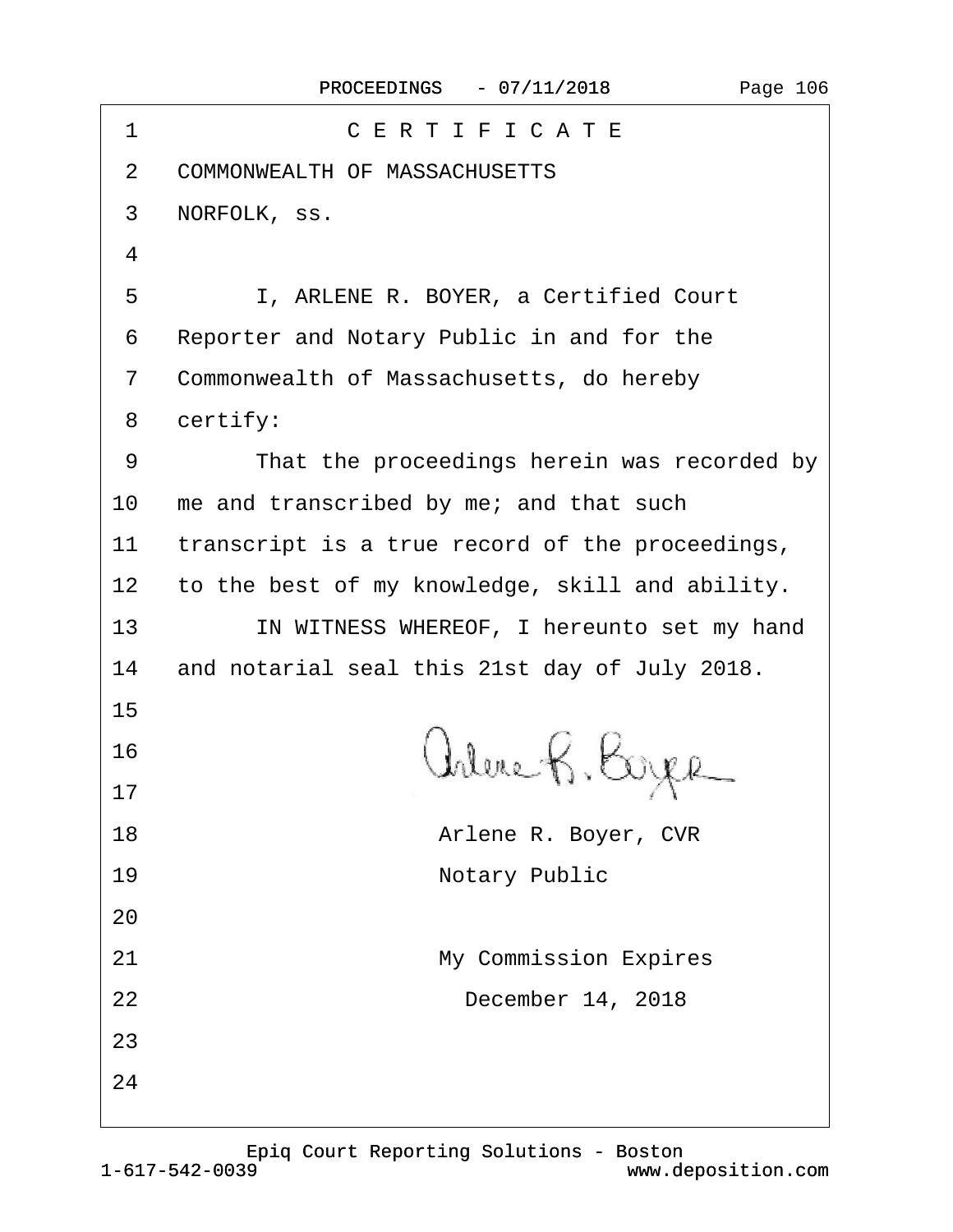## PROCEEDINGS - 07/11/2018

|                                                        | 13                           | 2014                            |                                     |
|--------------------------------------------------------|------------------------------|---------------------------------|-------------------------------------|
| $\mathbf{1}$                                           | 3:14 54:16 72:14             | 47:12                           | 4                                   |
| 1.                                                     | 1309<br>9:21 10:9 96:14      | 2016<br>46:1 49:17              | 40                                  |
| 29:6 67:1,15 101:9<br>1.1<br>67:15 101:9               | 1319<br>9:22 96:14           | 2016-2015<br>28:21              | 40:11 48:21<br>40B<br>14:9          |
| 1.22                                                   | 14                           | 2018                            | 40bs                                |
| 64:24                                                  | 8:6                          | 15:2 28:17 45:11 46:3,9         | 6:2                                 |
| 1.34                                                   | 148                          | 99:18                           | 41                                  |
| 101:14                                                 | 100:22                       | 2025                            | 100:23                              |
| 1.75<br>17:6                                           | 15<br>4:2 7:2 102:18         | 48:16 49:1<br>22<br>68:24 81:15 | 420<br>48:22                        |
| 10                                                     | 15,000                       | 220                             | 44.100                              |
| 15:2 29:4 32:17                                        | 50:18                        | 49:5                            | 84:11                               |
| 100                                                    | 16                           | 221                             | 45                                  |
| 68:14                                                  | 52:4                         | 49:11                           | 60:1 65:3 103:1                     |
| 109                                                    | 16-foot                      | 23-foot                         | 455                                 |
| 9:18 10:24                                             | 83:8,10                      | 83:11                           | 48:23                               |
| 10th                                                   | 18                           | 24                              | 4:00                                |
| 49:9,12                                                | 32:15 41:7 54:15             | 54:22 72:18                     | 102:11,19                           |
| 11                                                     | 18,600                       | 24-hour                         | 5                                   |
| 28:17 97:3                                             | 17:18                        | 52:3,7                          |                                     |
| 112,000                                                | 18-foot                      | 25                              | 5                                   |
| 31:20                                                  | 78:7 83:10                   | 52:9                            |                                     |
| 11th                                                   | 189                          | 28                              | 3:15 29:5 91:19 105:3               |
| 93:4                                                   | 64:21 100:15,22 101:1        | 64:5                            | 50                                  |
| 12<br>8:6 69:12 78:20 79:5<br>103:5 104:11             | 19<br>72:13<br>1930          | 296<br>52:7                     | 41:8 68:18 69:6<br>54<br>48:23 65:4 |
| 12,000<br>58:7                                         | 20:15                        | $\mathbf{3}$                    | 55<br>61:11,19,22 65:11<br>70:17    |
| 12,200                                                 | $\mathbf{2}$                 | 30                              | 57                                  |
| 17:17 31:21                                            | $\mathbf{2}$                 | 17:22 41:9 68:12,15             | 77:7 82:20 83:6,12,15               |
| 12,285                                                 | 25:7 66:21 67:1              | 102:5                           | 58                                  |
| 45:19                                                  | 20                           | 300                             | 83:1                                |
| 12,300                                                 | 54:19 103:8                  | 64:18                           | 59                                  |
| 64:9                                                   | 2006                         | 33                              | 83:1                                |
| 1297<br>11:23 12:1,13,22 13:8,<br>24 43:6              | 9:13 10:22<br>2010           | 52:6<br>336<br>52:1             | 5:00<br>29:24 102:20                |
| 1299<br>3:4 8:7,23 9:2,9,10,22<br>10:4,9 11:21 13:8,24 | 12:14 47:12<br>2011<br>74:17 | 384<br>48:23                    | 5th<br>93:4,13                      |
| 20:14 24:18 25:8 45:9                                  | 2012<br>49:17                | 3D<br>5:2                       |                                     |

Epiq Court Reporting Solutions - Boston<br>1-617-542-0039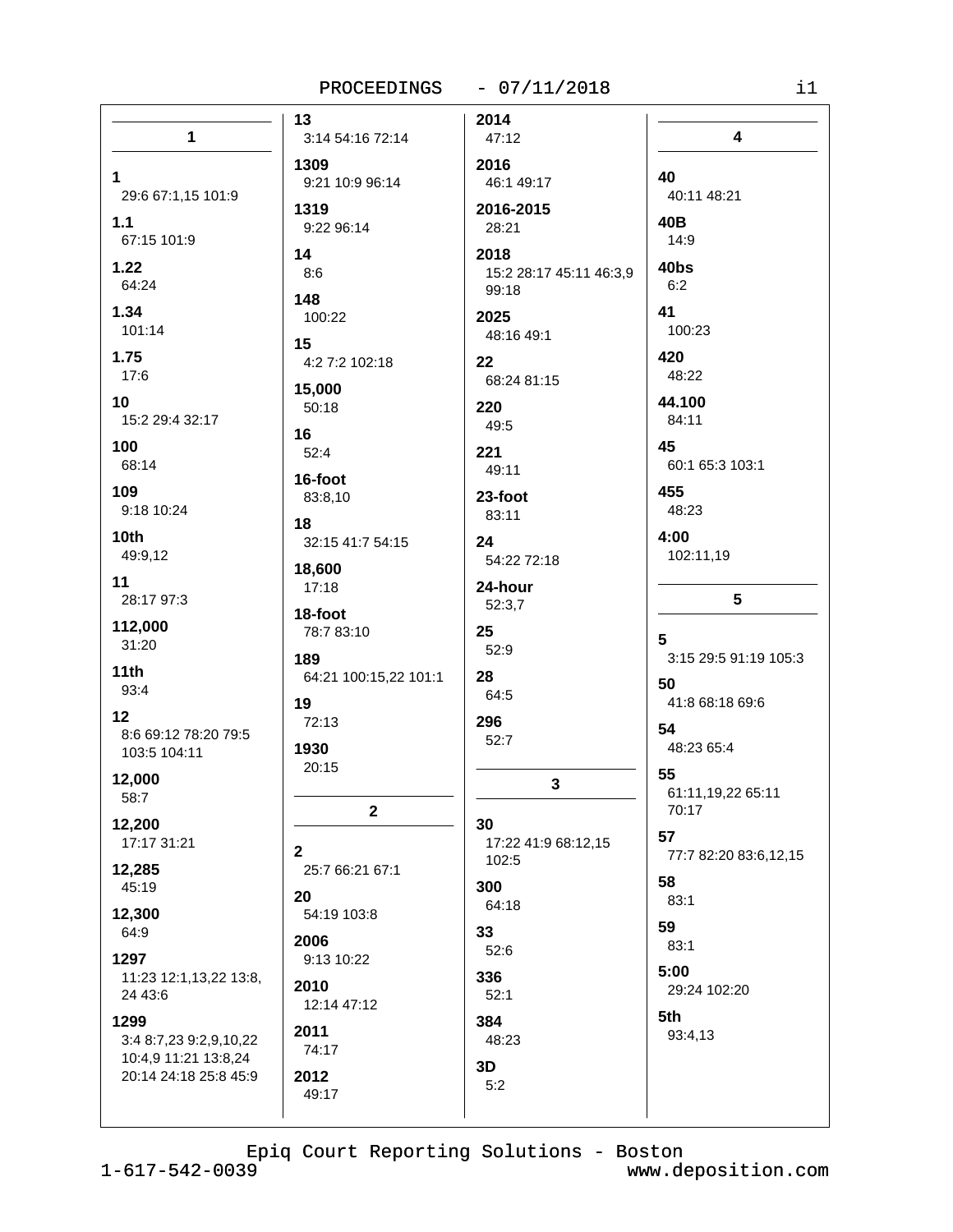## PROCEEDINGS

94

99

 $9:10$ 

9th

 $a.m.$ 

able

6

6

60

65

66

83:1

68:12,15

60-foot

83:3.5

45:23

 $6:00$ 

 $\overline{7}$ 

74

75

78

 $7:00$ 

8

 $83:1$ 

 $50:1$ 

101:6

44:1

826

9

90

93

65:16

 $101.13$ 

 $51:11$ 

65:1,5

49.21 61.21

34:10 102:20

 $\overline{7}$ 

30:24 45:18 64:8

3:15 34:10 105:3

8

9

32:17 65:16.19 83:2

## $-07/11/2018$

9:17 10:22 84:10 101:12 105:9 49:6 50:2 A  $59:1$ ability 69:22

4:24 11:14 57:12 61:3 66:8 80:1 102:13

absolutely 38:8 62:12,15 79:23 101:24

abuse 44:4

abutter 8:5 17:20 43:6

abutters  $12:13$ 

abutting 6:18 11:23 13:11 18:5

accept 23:6

acceptable 86:7 88:13

access 37:3,11 54:18 56:11 103:12

accessibility 73:14,23 74:5 84:14,18 95:3.17

accessible 73:15,19,21,24 74:2,4, 9,15,18,21,22 83:21,23 84:6,13 85:19,20,24 86:2.5.8.10 87:11 96:21

accident 102:21

accommodate 43:22 69:22 73:20 78:12

accommodated 35:15 37:6 38:18 39:3

accommodating  $39:8$ 

accommodations 45:20

account 49:15 66:2 67:17 70:10 74:23 76:5 80:15 98:14, 20 99:1 101:15 104:17

accounted  $38:1$ 

accuracy  $50:6$ 

accurate 97:21 100:10

achieve  $93:13$ 

acknowledge 15:1 42:13

acre 35:5

act  $85:3$ 

activated

 $34:13$ active 61:10

activities 70:9 87:12

activity 24:16 33:22 34:15 42:19 69:10 72:19 99:20

**ADA**  $74.1295.18$ 

**ADAG** 74:12 95:19,20

add 28:20 29:13 36:11 67:13

added

27:19 100:24

adding 27:7 40:4 101:8

addition 26:11 67:13 70:14

additional 29:12 30:14 48:18 73:13 87:7 96:7 97:19 104:22

address 3:10 6:5 11:13,16 44:9 72:4 90:8,17

addressed 37:4 76:24

addressing 29:18

adds 83:11

adequacy 43:24 68:7 89:14

adequate 26:24 69:16 74:9 77:11 78:2 80:6 82:21 101:7

adequately 43:22 44:9,13 98:18

adjacent 25:14 65:8

adjust 20:8

adiusted  $97:14$ 

adjustment 46:9

adjustments  $27:4$ 

administer  $13:20$ 

administrative  $3:22$ 

administratively  $96:5$ 

administrator 23:19 28:16

admission  $91:13$ 

31:3 38:17 39:2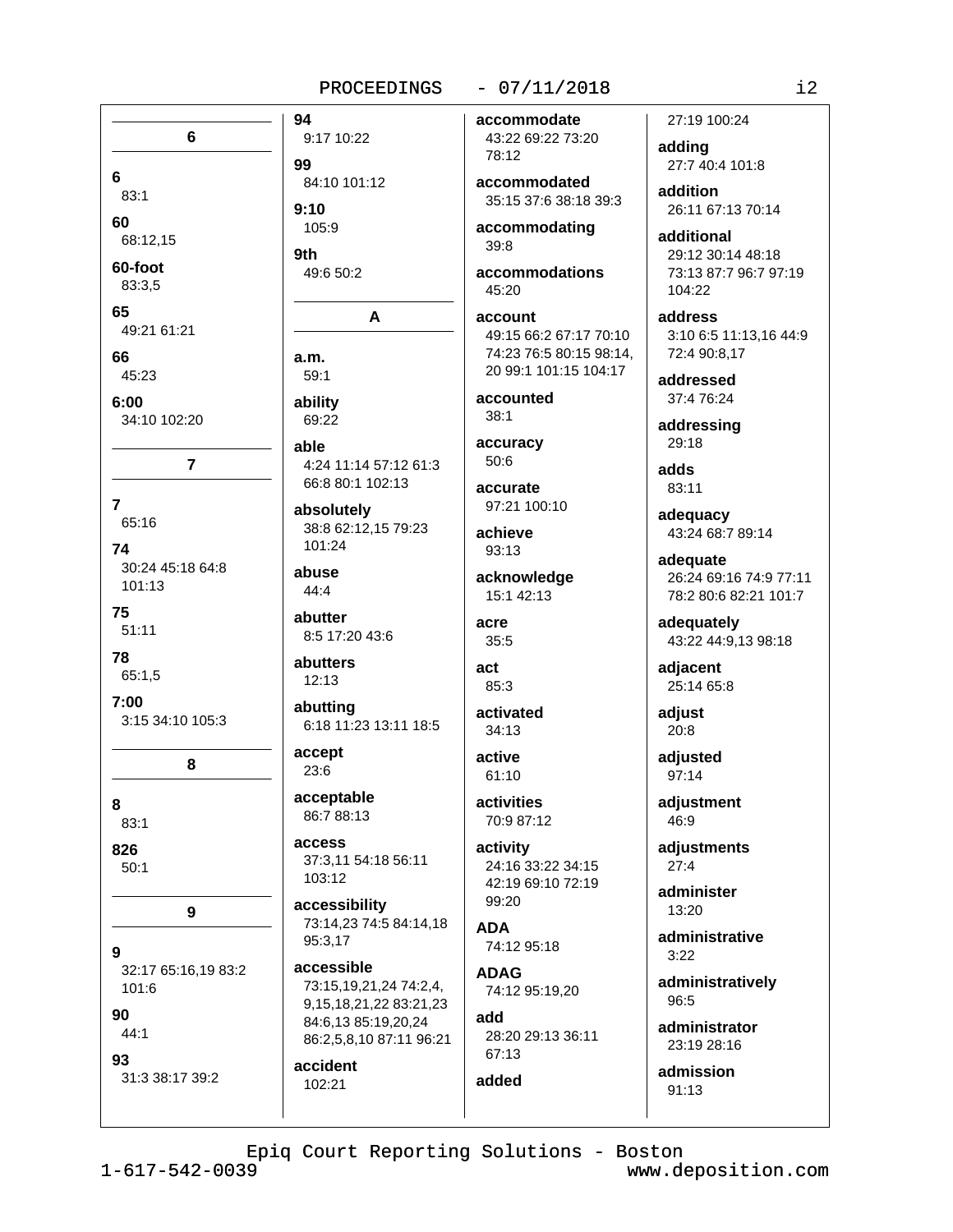adult 61:10

advance 63:14 92:19 104:24

advice 13:6 16:3,9 93:19 98:10

advised  $36:24$ 

affect 6:6 14:13 16:8 36:7 39:17 65:11,13

affordable 30:10.14

afternoon 102:11

afternoons  $98.17$ 

afterthought 44:5

agendas  $5:1$ 

ago 99:5 102:22

agree 74:24 85:17 90:10 92:2 93:15,19,23 94:14

agreed  $26:13$ 

agreement 8:9 10:7

agreements 7:24 12:12 14:3

ahead  $4.9$ 

aisle 84:15

alians 66:23

alleviate 26:7,13

allocated

65:3 66:18.22 100:19

allotted  $31:3$ 

allow 35:19 74:14,16 77:16 84:17 89:15

allows 50:15 78:6 83:8

alluded 72:10

alterations  $8.86$ 

alternative  $88.18$ 

**Alternatively**  $73.8$ 

ambulance  $96:19$ 

ambulances  $26.22$ 

ameliorate  $67:18$ 

amount 25:13,22 27:13 47:23 51:17 52:15 58:20 61:23 64:19 66:7 71:8. 10 74:2 76:14 88:23 89:2 102:10

ample 77:13

analysis 4:21 5:8,22 7:8,21 15:5, 15 32:2 52:13 57:16 61:12 66:1.12 87:8 104:15

analyze  $32:7$ 

and/or 66:19 78:12 84:18

annual 46:4 48:16

answer 10:12,14 78:14 97:14

answered  $43:15$ 

answers 104:24 anticipate

44:19

# $-07/11/2018$

anticipated 48:20 55:5,7 59:18

Anybody 3:8 97:1 102:23 104:20

anvmore 89:13

apartment 49:4,22 58:6

apartments 42:23 45:18 49:5,14

apologize 11:20 31:13

appeal 13:19,20

appear

27:19 47:4 54:13 56:19

appeared 49:7

appears 27:12 46:5 50:4 54:14 66:13 84:2

applicant 5:23 15:18,20 44:21,22 57:12 61:9 62:18,21 87:7 89:3,6,21 90:4,7 94:2 97:19,22 98:3

applicant's 62:22

applied  $46:10$ 

apply 57:8.15

appreciate  $32:11$ 

approach  $74:7$ 

appropriate 46:6.19 49:13 56:9 79:16 81:23 84:14 87:22 90:3

approval 87:20

approved  $30:11$ approximate

art

69:6 79:5

approximately 48:7 64:9,20,24 69:15 70:17 72:13 79:15 82:20 101:6

approximation 79:6

architect 31:24 91:13

architects 92:14

architectural 19:3 20:17

> architecturally 18:20 19:8

architecture  $36.14$ 

area

19:8 21:5 24:5,21 25:10,11,24 26:4,19,23 27:2.3 28:21 29:10 31:21 33:15 34:8,18 35:3 36:14.16 38:23 40:4 41:23 42:2 45:20 46:21 48:2,20 49:16 51:6 54:5 64:11 65:7 67:10.17 70:12 76:17 86:2,9,16,20,23 87:9,16 96:19,20 98:15 99:1  $101:3$ 

areas

5:23 7:18 30:18 31:22 53:4

argue 58:5

arises

83:23

arising 87:9

arrangement 10:6 32:10 40:18 44:7

arrival 87:10

arriving 85:12

20:14 31:17 54:9 59:22

Epiq Court Reporting Solutions - Boston

 $1 - 617 - 542 - 0039$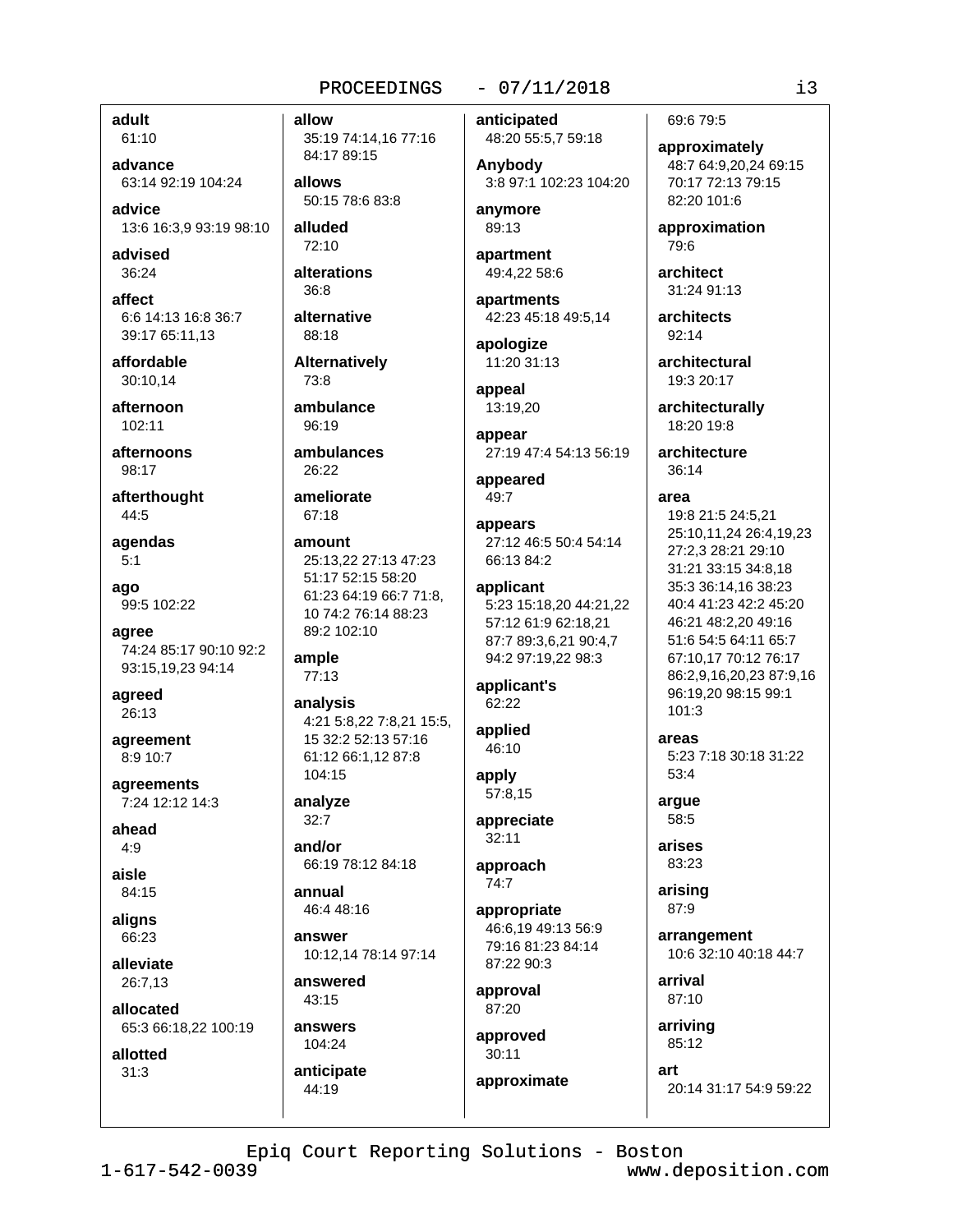63:6 64:1.2 71:19 92:6 94:20,23 100:14

articulate  $42:7$ 

articulation 6:13 32:11 40:19

**Ashley** 4:13 8:17,20 17:18

aside 15:14 101:13

asked  $8:22$ 

asking 16:2 97:21 98:2 103:6

aspects 89:16 104:17

assess 20:5 44:13

assessing 34:22 39:1.12 44:4

assessment 45:10

assigned 26:6

assisting 89:1

**Associates** 45:11

assume 73:17

assuming 57:11 59:17

assumption 80:17

assumptions 61:13

assure  $7:3$ 

assured  $32:6$ 

attempt  $32:12$ 

attend  $11:15$ 

 $38:3$ attendants 75:17 attention 40:13 attorney

12:21 attributed

 $25:4$ **Auburn** 48:23

**August** 18:15 99:10

authority  $13:4$ 

available 9:18.22 10:3.24 11:5 26:9 48:11 49:9 50:5,9, 10 51:5 61:2 99:1.23

Ave 17:24 18:7 25:19,20 26:9,10,17,21 27:12,14,  $15$ 

**Avenue** 97:4 102:5,11

average 46:13 47:22 48:2,5,8 52:3 68:24 79:6

avoid 39:7 42:20

avoided 38:11

aware 45:21 47:13 71:22 94:5

R

**Babcock** 48:24

back 12:14 16:11 21:8,18 27:15 35:21 45:24 48:10 55:6.17 56:14 60:7 71:11 73:18 78:24 79:14 80:11 87:6 97:1 103:22

backed 51:13

backing 24:19 39:9 79:21

 $-07/11/2018$ 

**hacks** 87:18 102:12

backseat  $70:4$ 

backup 88:12

bad  $32:21$ 

bag  $22:2$ 

balance 53:17

han 65:14

**Barrett** 14:9 16:6

base 19:24

# hased

5:8 13:6 29:1,3 45:17 47:20 49:22 50:16 51:24 52:10 65:15 67:3 70:11 78:18 82:2 88:15  $101:2$ 

#### bases 16:12

basically 15:9 64:8 86:16 100:21 basis 53:12 68:24

bay

19:21

**Beacon** 3:4 8:7.23 9:2.9.11.21. 22 10:4,9 11:21,23 12:13,22 13:8 16:19,21, 24 17:3 18:6.11 19:18 20:13 22:14,15,16 24:19 25:8 26:15 27:17, 21 30:4,16 31:16 36:3 40:9 41:3 42:10 43:6 45:9 47:5,9 54:3 82:12 96:14.15

103:3 bearing 37:5 43:14

**Bear** 

bea 38:2

behalf 4:23 11:13

believe 41:8 61:18 65:18 72:14 74:4 75:7,9 79:21 83:1 86:20 101:9 102:20

**belt** 40:12

beneficial 100:12

**benefit** 91:18

**benefits**  $6:21$ 

**Bennett** 10:1 11:13 13:19 14:16  $15:1$ 

hetter 6:10 21:14 32:22 33:5 68:9 90:24 99:7 100:7

bicycle 25:23 53:2 102:21

big 21:3 39:13 44:11 51:17 84:16

bigger 13:16

bike 27:16 49:19

bit

4:19 12:1 13:16 17:4,15 18:9,12 19:10,12 20:11 22:6.10 23:8 30:8.22 33:5 34:6 40:6 56:2 64:13 67:19,24 68:9,19 72:4 75:3 81:3 86:22 101:18,19

block

16:20 17:13 19:8 20:14, 23 22:7,8 34:24

attendant

 $i4$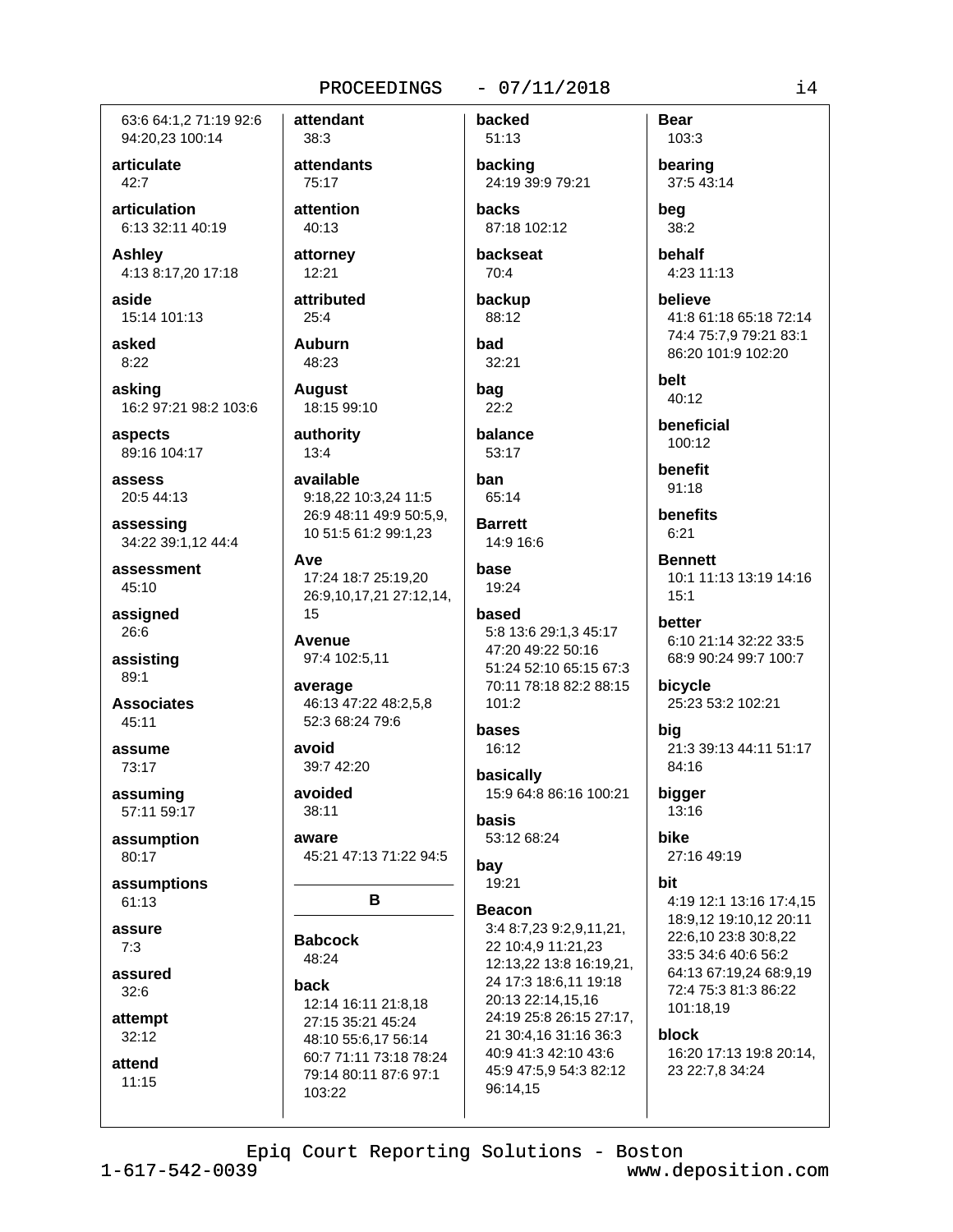## $-07/11/2018$

blockage  $73:1$ blocks 19:20 blue 86:20 board 4:22 13:3.22 14:8 18:15,16 24:13 28:4,8,9 40:2 43:7 57:11 90:9, 10,18 91:1,10 board's  $90:11$ boards  $4:24$ bodies 80:18 **Boehmer** 32:7 91:16 94:2 **Boehmer's**  $93:17$ **book** 60:14 61:17 **Boston** 76:1 bottleneck 88:1 bounded 16:21

hox 21:23

**branch** 45:21

break 81:5

**brick**  $17:17$ 

**brief** 5:16 23:18

briefly 4:10 42:7

brina  $41:15$ 

**Brookline**  $17:224:6$ 

**Brookline's** 13:17 brought 75:16 buffer 23:13 buffering  $6:12$ build 49:1 52:19,20 60:5 buildina 5:10 6:8 7:9,21 8:14,16, 24 9:5,11,14,24 12:14, 18,24 13:1,3,7,17,23 14:11 15:3,5,8,10,14,15 18:5,21 19:1 20:5,15,16 21:3 23:11,14 27:18 30:24 31:6,10 32:6 33:3,16 34:24 40:17 43:4 44:12 53:1,3 54:6 83:14 buildings 15:12 20:12.19.22 21:5. 14.24 22:8 25:19 **bulk**  $33:16$ bullets  $92:13$ bump-out  $12:2$ bumper 82:20 bumper-to-bumper  $70:17$ bus 45:23 busier

68:19

 $25:11$ 

busy

buy

51:20

business

businesses

69:9 76:15

17:6 26:3 38:20

bylaw 43:20 54:19 C calculation

 $81.22$ calculations

 $82:5$ call 45.2 60.21 82.13 104.7 calls

100:15

can't 10:12 17:9 30:19 40:16 44:6 70:14 73:16 85:4 89:13 95:18 96:9

candid  $92:10$ 

cantilever  $37:12$ 

cantilevered 42:2

capacity 69:22 80:6,7

car 53:5 57:1 70:4 78:22 79:3.14 82:15.16 84:7  $103.111104.4$ 

careful 14:12 22:15

carried  $6:16$ 

carry  $100:3$ 

cars 35:16 36:1 38:7 50:20 71:21,23 72:2 78:10 81:15 103:5 104:9

case 4:6 12:20 14:5 50:24 51:10 65:18 68:16 77:5  $85:2$ 

cash 102:16 ceiling

32:15.17 41:7 42:22

census 49:16.23 65:7

center 8:24 9:11.13 24:18 48:21 50:1

certain 15:11 59:15 68:21 69:16

certainly 5:18 8:15 15:24 22:23 24:17 28:7 29:16 32:1 33:22 37:16 41:17 51:18 53:17 55:2 62:2 65:9.12 68:20 81:5 88:23 91:6 92:8 93:2,7  $100:9$ 

Chairman 98:7

challenge 69:19 73:5

challenged  $96:1$ 

challenges 70:24

chandelier 51:20

change 10:7 88:7 90:12

changes 19:1 39:16 40:3 74:18 91:9.24 92:16 93:8

changing 53:4

character 19:14,17 20:9 32:24 40:9 42:9

charge 6:4 89:20 90:4 93:1,22

charging 53:5 75:1

**Charles** 16:22 47:7,9

check 18:18 94:1

Epiq Court Reporting Solutions - Boston

 $1 - 617 - 542 - 0039$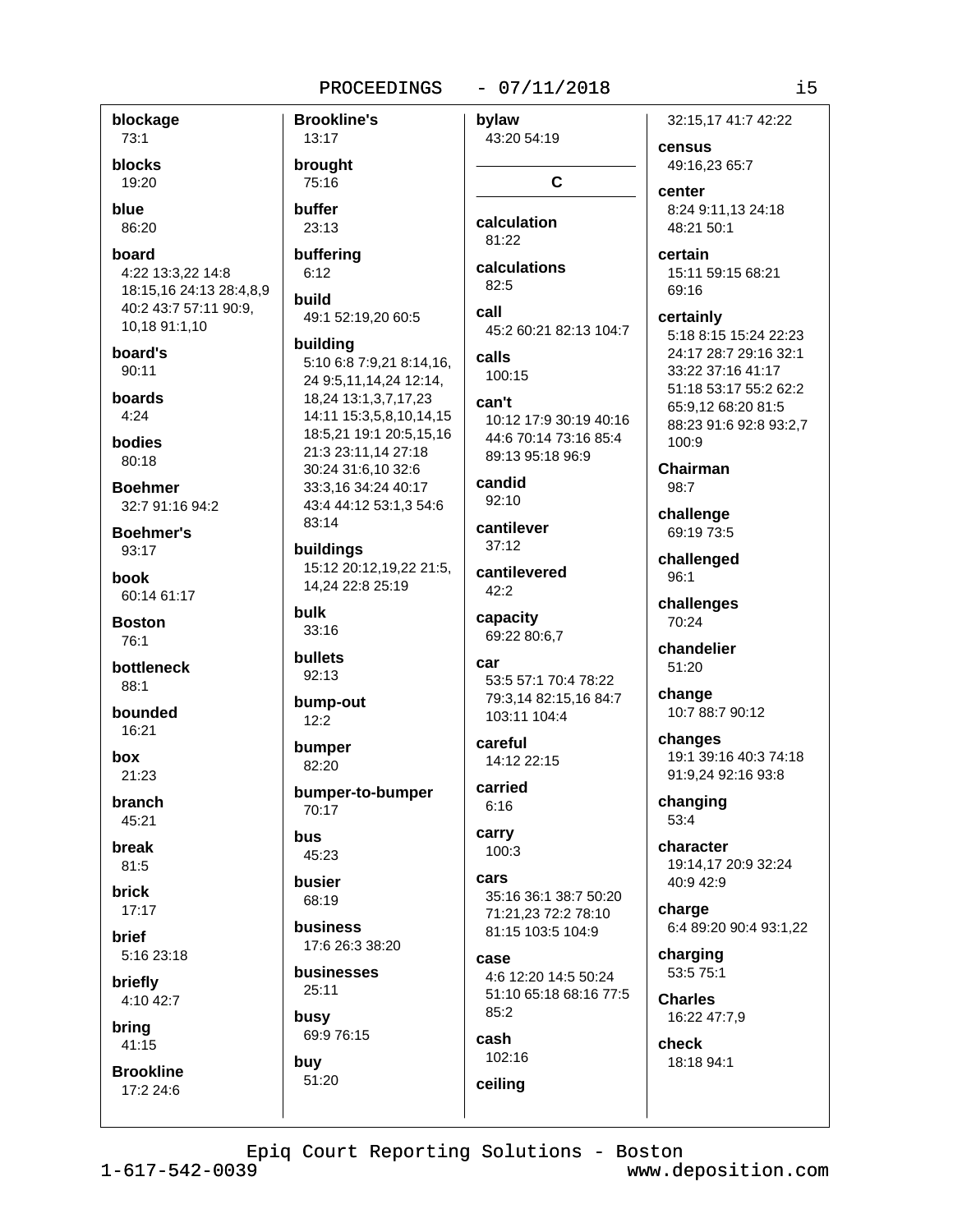closes

34:10

closing

103:7

clusters

code

codes

 $57:7$ 

 $30:8$ 

42:23

colleague

4:13 8:11

collected

collecting

 $53:11$ 

colleges

46:16

column

 $77:12$ 

combination

87:16 99:21

combining

29:2 64:19

12:20 43:10 50:23

19:3 69:5.23 80:11

15:16 30:3 87:4 103:4

100:6 102:18

59:10 71:13 78:23 80:5

come

comes

comina

51:9 85:9

81:15 94:7

commented

comments

4:20

comment

45:24 46:7,14 99:7

cold

cognizant

28:22,24 29:6

61:19 95:21

7:21 13:7,23 14:11

15:3,5,10,14,15 49:5,11

50:1,4 51:5 57:15 58:2

chief 44:17

children 70:3

chime 59:22

**Christmas**  $102:19$ 

circle  $30:15$ 

circulate 72:23

circulation 7:9 35:10,17,18,20 37:3 39:5,17 44:13 54:8,12, 24 55:7 88:15 89:12

circumstances 88:11

civil 36:17 95:19

clarification 51:7 55:8,15,18 102:2

clarifications 97:4,5

**Clark** 4:13 8:20 10:21 11:10

clear 25:3 72:9 84:15 89:10 92:21 94:13

clearly 3:9 54:12 56:15 88:1  $89.3$ 

clerk's  $9:6$ 

**Cliff** 32:6 91:24 92:8,18 93:20 94:2

Cliff's 92:4,11,22 93:8,11

clockwise  $55:6$ 

close 4:1 103:19

closer 53:19 72:17  $-07/11/2018$ 

5:6,12 7:14 8:16,19 18:16 23:16,18,24 25:4 28:10 91:21,24 92:4,11, 15,20 93:8,18

commercial 19:19 24:24 27:3 33:1 42:8,19 59:8,9 100:19

commission 18:14.19 19:4

commissioner 8:14.16 10:1 11:13 12:15,24 13:1,19 14:16  $15:1$ 

commissioner's  $16:2$ 

common 74:7 75:23 76:20 95:11

community 24:9 25:13

compact 77:9 78:9 83:8

compactor 43:19

compacts 77:13

compare 47:22

compared 32:16 56:13

> comparing 39:23

comparison 49:10 50:23,24 58:24 100:2

comparisons 52:20 53:12

compelled  $24:7$ 

complaints 26:12

completely 20:17

complex 61:10 complicated

 $87:1$ complication 86:22

comply 43:21

component 76:14 100:24

components  $7:168:4$ 

comprehensive  $6:3$ 

concern 11:2 29:11 37:22.23 48:3 78:1,24

concerns  $34:5$ 

conclude 78:21

concluded 105:8

concludes 55:19

conclusion 78:13

concur 28:18

condition 9:20.24 10:2 11:6 48:15 49:2 81:6

conditions 5:20 6:16 7:24 11:19 16:18 17:16 25:5 27:20 29:12 30:3 71:16 77:23 79:7

condominium  $25:18$ 

conduct  $100:4$ 

conducted  $7:5$ 

conflicts 25:20

conformities  $7:20$ 

Epiq Court Reporting Solutions - Boston

 $1 - 617 - 542 - 0039$ 

www.deposition.com

i6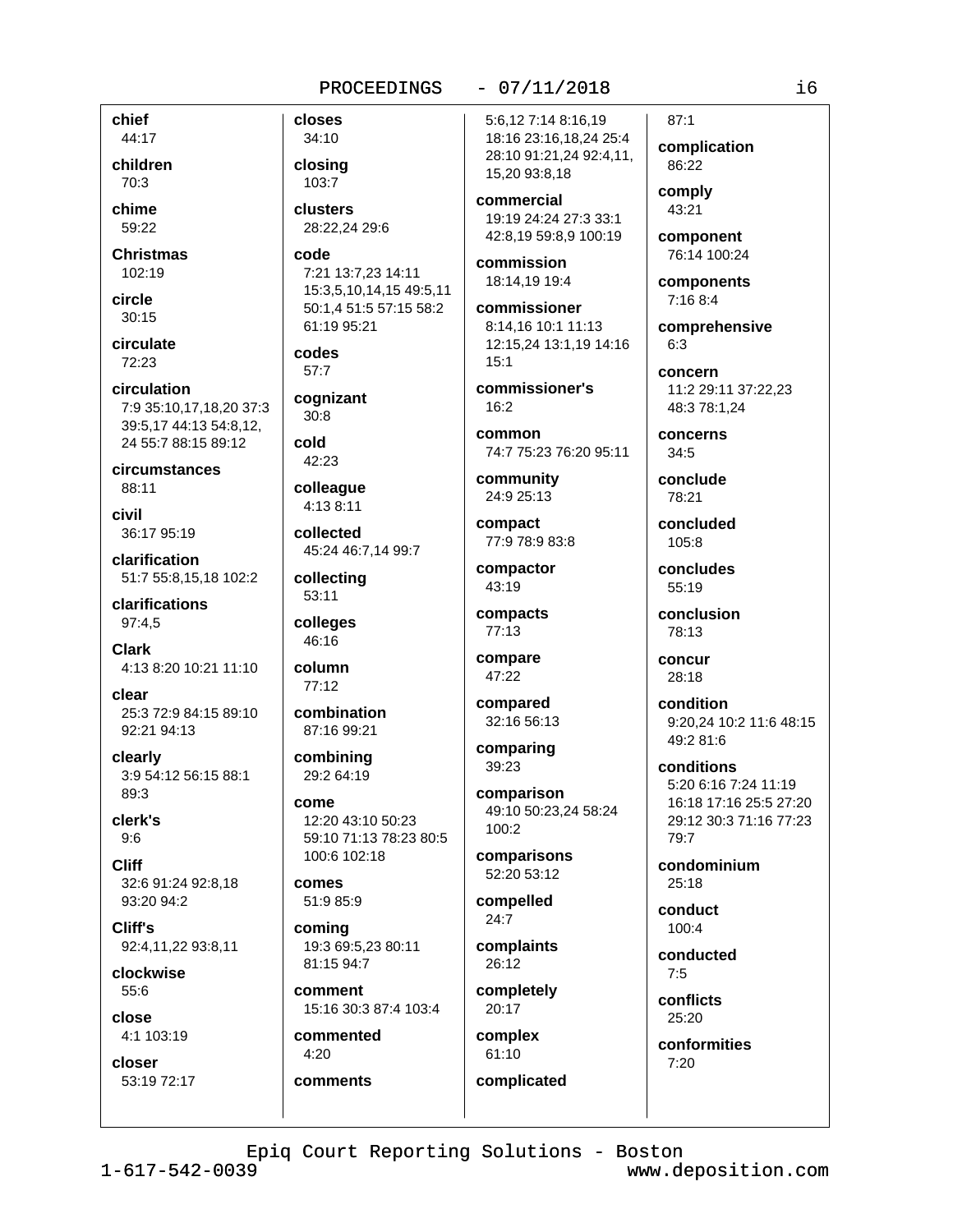# $-07/11/2018$

congestion 23:5 24:14

connect 42:17

connected 24:24

conservative 46:549:13

consider 89:16

considerably 70:23

consideration 26:24 49:18 55:10 96:18 102:7

considered  $18.24$ 

consistent  $45:13$ 

constant 25:10 26:11,20

constrain  $70:22$ 

constructed  $20:15$ 

construction 15:13

consult  $16:13$ 

consultant 14:9 79:10

consultants 64:3 82:2,5

consulted  $13:2$ 

context 5:21 6:9.11 22:3 33:7

continued  $3:13$ 

continuing 105:2

**Contrary** 29:9

contribute

29:18 contributes 41:13 control  $16:10$ convenience 58:3.4.18.19

conversation 24:1 36:12

converting  $54:4$ 

Coolidge 17:8 25:1 34:13 45:22 64:12

coordinated  $5:21$ 

coordinator 52:23

copies 29:20

copy 63:11

corner 17:8 20:13 25:1 34:13 45:22 64:12

corners 56:18

correct 16:5 57:3 58:22 59:13. 16 79:11 88:6 95:6 98:1 99:11,13 103:16

corresponding 41:8

corridor  $30:18$ 

corridors  $30:13$ 

cost  $44:8$ 

couldn't 69:20

counsel  $14:17$ 

count

50:19

counted 99:4

counts 45:24 46:3,7,13,14 47:2 97:18,19,20 98:10 99:16.17 100:4

couple 71:6 102:21

course 5:9 16:21 17:7 20:12,16 24:24 39:7 53:22 93:2

court 13:21 43:6 95:22

cover  $16:12$ 

covered 54:9

crammed  $35:11$ 

crash 28:22,24 29:4,5,6 47:10,13,15,17 48:1,2, 9.12

crashes 29:3,7 47:23

crazy 40:22

create 9:10 10:8 23:2 27:19 42:13 100:2

created  $29:7$ 

creates 23:13

creating 27:14 73:10

credit 36:20

critical 50:6 53:23

**Cross** 5:4 24:23 73:10

cube 33:12

cues

45:11 64:5

day 34:6 92:24 100:8,9

Epiq Court Reporting Solutions - Boston

 $1 - 617 - 542 - 0039$ 

www.deposition.com

i7

 $37:13$ 

current

currently

customer

customers

79:13

 $72:12$ 

cyclists

dais

 $3:11$ 

damage

 $29:1.6$ 

10:1 11:13

34:11,16 41:1,2,4

47:10.15.16.17.20 48:9

49:17,23 50:5,8,13,17,

22 51:2 53:11 57:7,15

88:24 89:2.15 97:22

99:1 102:15

database

18:19

date

 $3:14$ 

dated

61:2 62:9.13 63:18 65:8

Dan

dark

dash

data

 $31:8$ 

28:23 29:11

D

cut

 $51:19$ 

curve

57:6 72:12

29:12.15 54:4 75:12

8:5 26:1.16 30:9 35:24

17:24 37:9 50:23

9:21 33:21 42:18

curb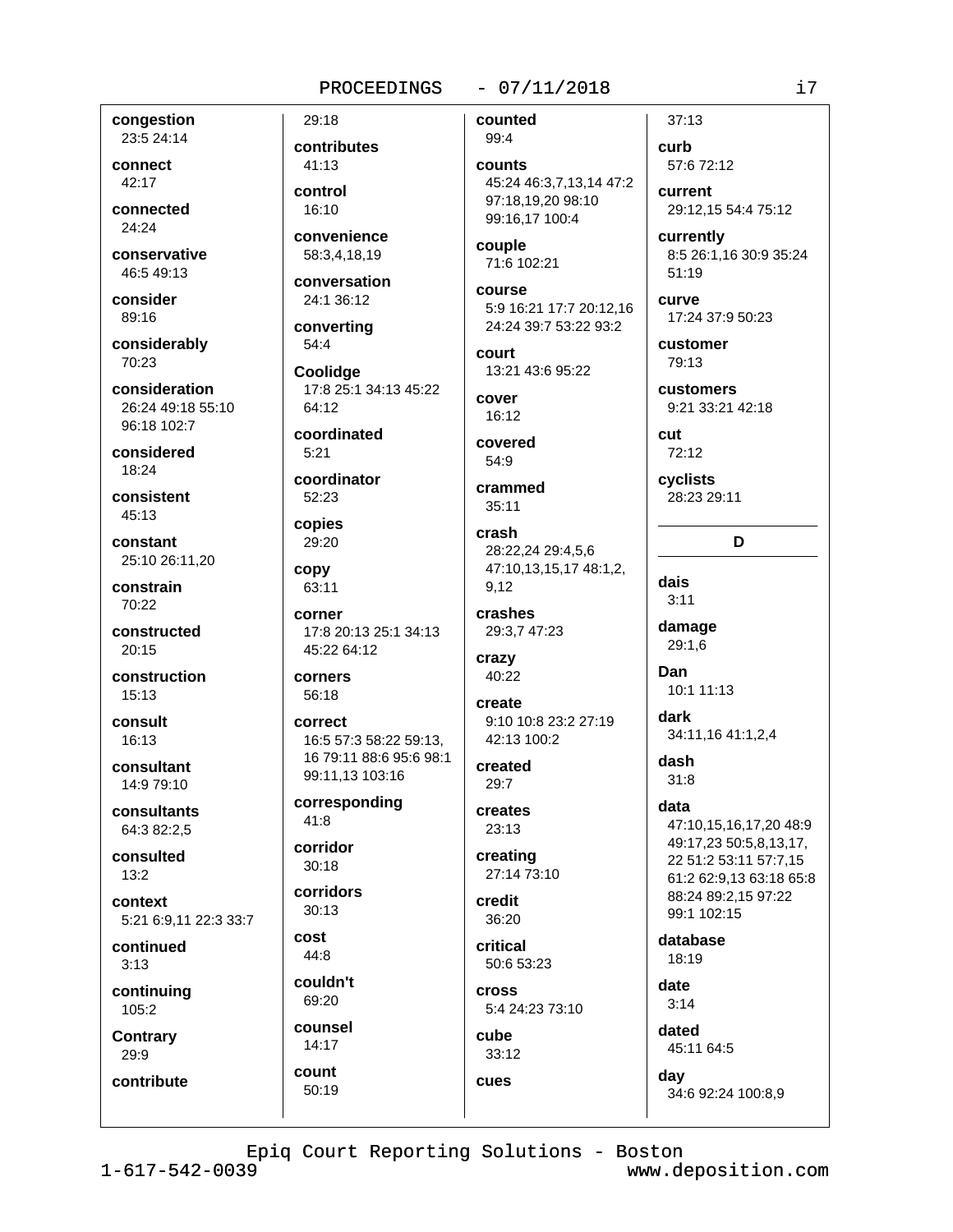102:17

daycare 26:17

deal  $84.16$ 

decided  $5:3$ 

decision

9:13,16 10:22 43:7

decisions  $9:1$ 

deco  $20.15$ 

decrease  $27:5$ 

**Deeds**  $9:7$ 

deeper 38:15

defer 92:6

deficiencies  $47:11$ 

definina 19:14,17 20:10 32:24 40:9 42:10

definitely 39:9 40:2

definitively  $10:2$ 

delay  $52.17$ 

deliveries 24:17 35:18

delivery 55:12

demand 7:8 52:22 59:15 61:14 65:12,19 66:15 67:13, 14,15 68:8 81:24 101:5

demographics 65:10

dense  $17:11$ 

densify 76:21 density

denser

76:20

6:10 17:14 35:4

department 4:12 5:10 8:21 9:5 13:17 23:16 25:4 37:2 38:8 47:15,17 48:12

departments 5:5,8,14

dependent 57:10

depending 39:14,21 46:21 55:11 67:1 85:22

depiction 100:11

depth 82:13

**Deputy** 23:17 24:8.11 27:23  $28.9.30.2$ 

derived 65:5

describe 61:9

described 30:23 32:13 40:23

description  $50:3$ 

deserve 40:18 87:19

deserves 40:12

desian 4:21 5:7.22 6:9 7:9.10 36:13.21 38:13.17 39:1 77:3 87:16,23 88:1 89:24 90:12 91:14,24

designated 27:16 59:8

designating 52:23

# $-07/11/2018$

desianed 84:16 86:12

designers  $90:16$ 

designing 56:8

detail 26:4 54:9 62:4

detailed 55:20 71:15 104:14

details  $3:23$ 

determination 88:14

determine

47:24 57:13 98:19

determines 81:22

developed 28:24

developer 29:14

development 20:2 21:12 35:2 45:8.18 50:18 60:16 69:6

developments 48:20,21 50:16 51:6 60:8.13 99:3

devices 80:19,21

devoted  $66.887.10$ 

**Devotion** 48:22

**Dhanda**  $12:15$ 

diagram 60:12

> diagrams 56:5 60:20

didn't 10:1 15:20 96:16

difference 56:5

differences  $62:1$ 

different 19:12 20:17 24:6 32:4,5 50:16 51:4,16 61:14,23 65:24 88:4

difficult 68:6 78:8

dimension 70:17 72:12 77:3,6 78:5 82:17,18

dimensional 77:20 80:24 85:10.16 86:6

dimensions  $78:5$ 

direct 43:13 73:6 89:5,13

direction 18:1 89:5 93:10

directions  $72:16$ 

disabilities 85:13

disability  $84:1$ 

discounts 53:6

discrepancies  $47:14$ 

discrete 65:22

discuss 60:5

discussed 12:23 28:3 68:4

discussing 14:16 60:4

discussion 6:20 11:1 62:10

disembodied 21:7 35:5

displays  $34:8$ 

Epiq Court Reporting Solutions - Boston

 $1 - 617 - 542 - 0039$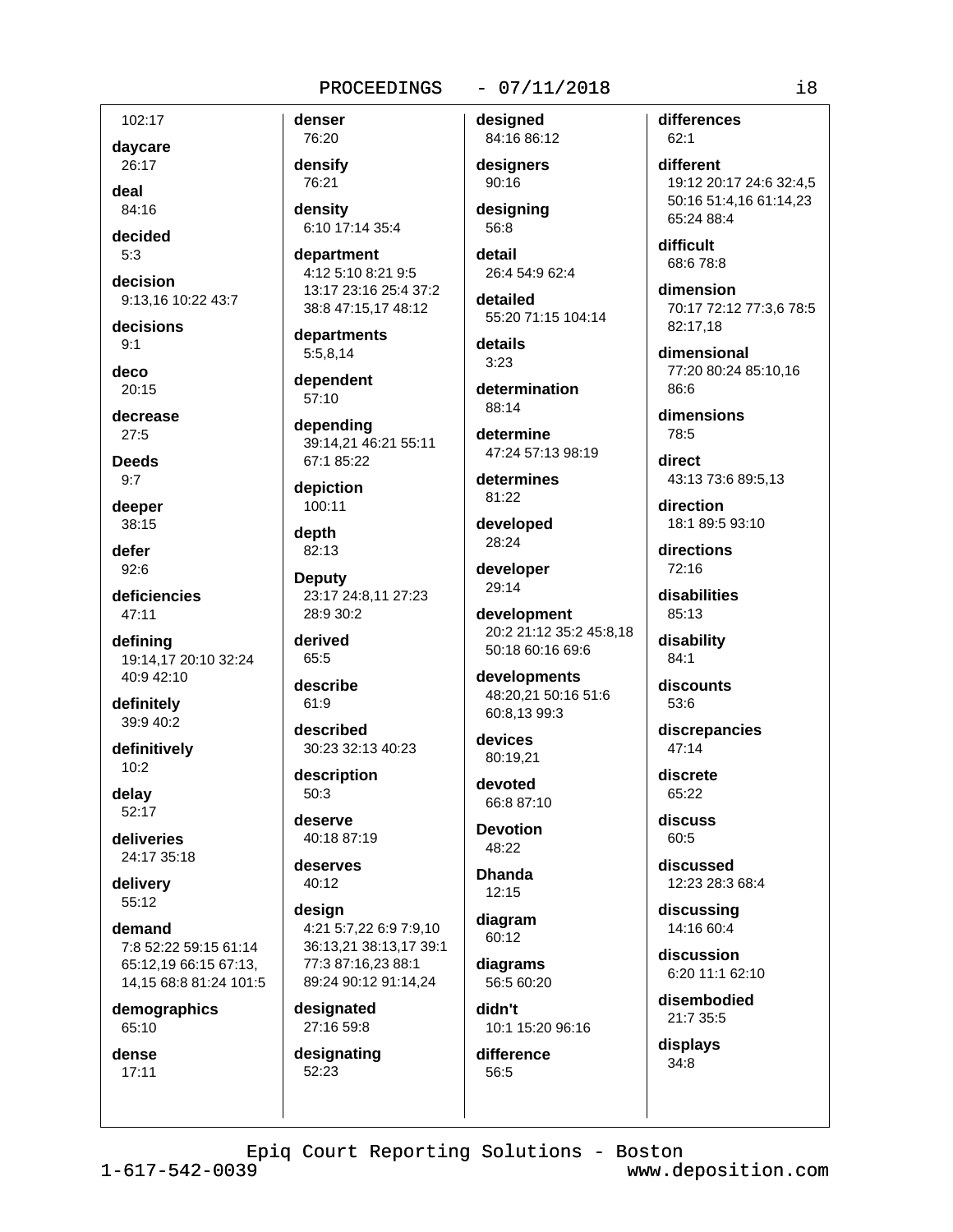## disruptive 26:4

distance 35:24 53:8,12,18

distinguish 57:13

distribute  $60:17$ 

distribution  $24:18$ 

district 17:4.5.6.13 18:23 19:11,15,18 42:11 47:22 48:5.8

districts 19:13

divide 101:12

dividing  $60:1$ 

division 24:10 28:1 30:21

doable  $28:6$ 

dock 31:6 35:19

docks  $56.14$ 

document 49:9 50:15 51:13

doesn't 7:2 11:6 21:4.5 22:18 23:5 34:17 87:19 89:15  $90:18$ 

# don't

4:8 21:6,21 23:19 34:23 35:4 40:21 41:21 43:9 44:14 51:2 60:9 62:1 63:7 64:7 67:20.23 71:13 72:23 76:22,24 77:4,19 89:21 92:1 93:18,23 95:16

door

12:19 43:23 73:4,18 86:17

double

19:22 27:20 32:19 34:4. 8 38:5 41:3 69:17

double-parking 24:20

**DPW** 5:10 37:1 38:8

Dr 12:21 13:12,21 14:2

dramatic  $34:7$ 

drawing 56:23 82:12.14

drawings 85:15

drive 56:17 75:17 77:11 78:7 83:11 88:2 89:14 96:19. 20

driven

84:21 driver

84:6

drives 54:21

driveway 23:5 35:21 47:8 54:13, 15,16 60:24

driveways 53:9,19 54:18

driving 83:5 103:7

drop 73:3 103:9,19

drop-off 54:5 73:15,22 74:19,22 76:17 84:13 85:10 86:8, 10 87:10

dwell 69:24 70:7 80:9

dwelling  $35:5$ 

E

earlier 4:19 47:19 54:1 58:10  $-07/11/2018$ 

72:10 75:8.10 easement

12:12 14:3 easements

 $7.23$ easier

 $77:18$ east

 $18:1$ 

eastern 54:16

easy 73:6 74:13 76:13

edition 49:6,10,12 50:2

effect  $27:1$ 

efficiency 43:2

egress 12:6 13:10,14 14:7 eight

85:21 eiaht-

30:24

Eileen  $102:4$ 

either 9:10 10:9 12:12 13:18, 20,24 21:6 51:4 62:11 67:6 72:22 83:15 84:18 95:4,13 97:18

Elder 103:1 104:1,18

electric 53:5 75:1

elevator 73:6 75:16 80:19 81:5 82:5 103:7,17

elevators 71:6 75:15 80:23 81:1, 16,23

eliminate 36:5

elimination  $9.8$ 

email 16:7 25:7 28:16 94:10  $96:10$ 

emergency 12:10 14:5 96:16

emphatic 24:12

encourage 41:17

energy 43:2 91:23

> enforcement 26:20

engage 12:24 33:21

engineer 36:17

engineering 45:14

**Engineers** 49:3

**Engler** 63:5,10,13 90:6,7 93:2 94:5,9

**English**  $20.18$ 

enormous 102:10

enter 72:22 73:9

entering  $55:3$ 

entering/exiting  $27:14$ 

entertainment  $34:15$ 

entire 9:24 66:7

entirety  $17:2$ 

> entrance 42:14 86:17 87:11

Epiq Court Reporting Solutions - Boston

 $1 - 617 - 542 - 0039$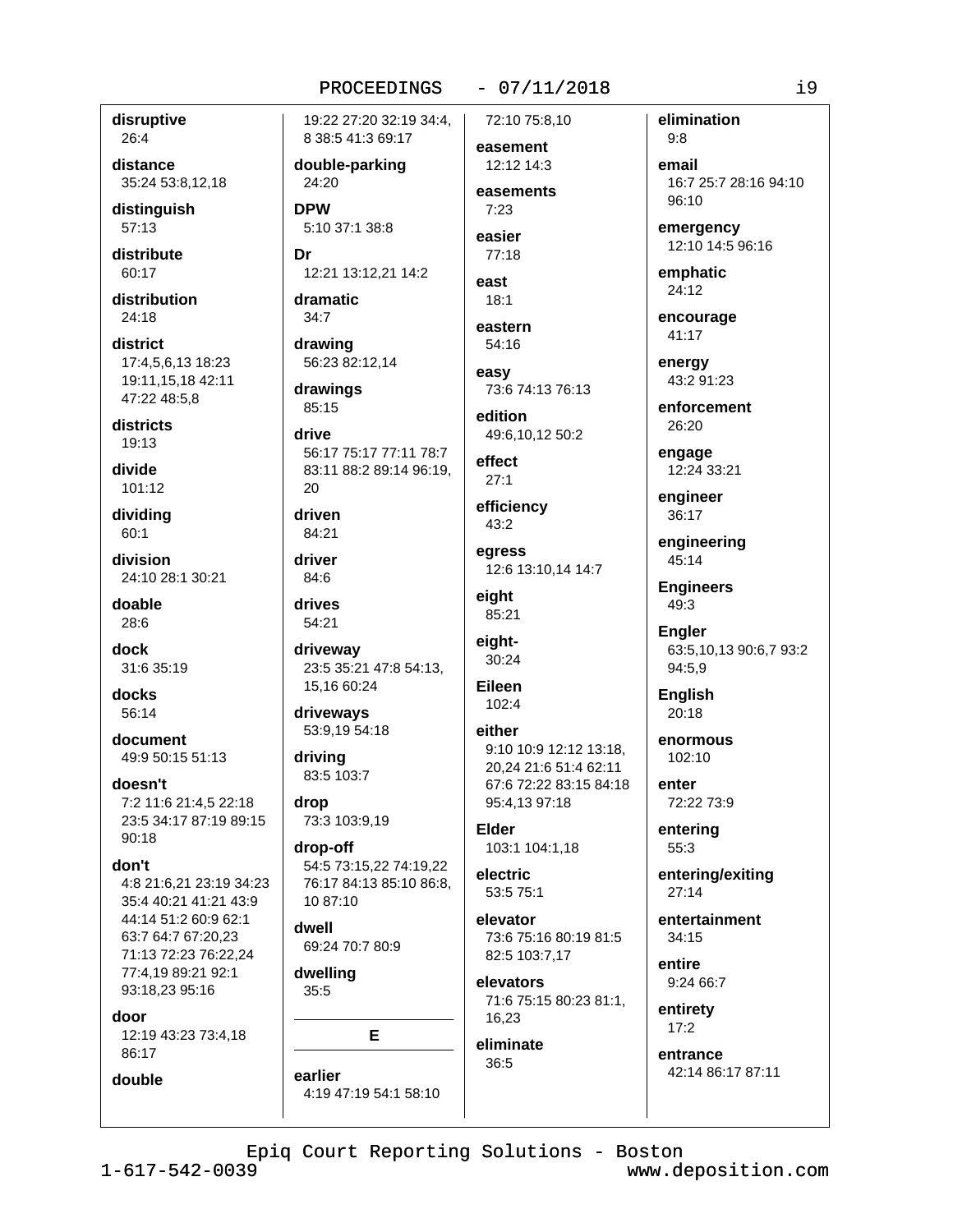#### $-07/11/2018$

entrances 87:17

entry 73:18

environment 76:20 81:13

environmental 6:7 44:18 45:7

equivalent 29:1

erectina  $25:18$ 

especially 36:18 44:12 47:18 85:13 98:15

essentially 60:12 76:7 77:10

establish 48:15 49:1

established 67:22 68:9

establishment 70:2 80:12

estimate 68:7 100:7

etcetera 5:2 60:1 67:2.7 71:12 76:6 79:3 84:15 86:3  $101:4$ 

evaluation 53:8

evening 3:2,9 11:14 34:14 46:2 50:9 52:5 64:2 96:13 98:21 102:4 105:5

event 5:18 34:21

eventually 30:4 43:9

everybody 58:11

everybody's  $92:15$ 

evidence  $9:8$ 

29:16 70:23 exact 100:9

exacerbate

exactly 50:12 56:7 68:7 74:6 80:5

examine 43:24

#### example 26:1 27:12 44:3 56:4 58:11,16 66:4 68:17 78:5 87:23

examples 19:7 20:21 23:9 36:6

exceeding  $48:1$ 

excellent 8:10 22:20

exception 45:14 47:21 48:4 67:20 77:20

excerpt  $24:4$ 

exchanged  $5:6$ 

exist  $8:4$ 

existence  $10:6$ 

existina 5:20 7:23.24 8:14 11:19 15:3,14 16:18 17:16 21:12 24:13 25:5 50:16 53:20 81:21

exists 24:20 57:20

exit 12:18 37:10

exiting 73:9

expanded  $9:14$ 

expanding 38:15

expect  $5:12$ 

expansive

33:12 43:1

expectation 38:4

expectations 93:22

experience 41:12 42:6,16 65:15 79:22 82:2 101:2

expertise 38:23

explain 15:2 17:4 56:2 103:3

exploit 22:22 33:20

explore  $6:1$ 

extension  $4:4$ 

extensive  $25:16$ 

exterior 15:12

extra 67:5 70:21

extraordinary 88:10

extremely 56:19 70:15

facade

18:11 42:21 90:13

F

faced  $23:4$ fact

46:11 66:12 79:20 95:17

factors 35:6 68:12

fair 78:21 88:23 89:2 104:6 fairly 66:23 76:12 90:1

fairness 89:21 fall

47:21

family 80:10

far 12:5,11 35:8 56:19 93:21 95:3 104:10

fatal 29:4 102:21

fatalities 48:9

favor 92:24

feasibility  $39:1$ 

feasible 56:21

feature  $40:9$ 

features 19:14,18 20:10 32:24 42:10

February  $45:11$ 

federal 14:1 95:5,13

feel 4:3 23:10 33:5 37:2 41:5 67:3 93:9

feeling  $34:2$ 

feet 17:18 31:20.22 32:16 40:11 41:6.7 45:19 50:18 54:15,16,20,22 58:7 70:18 72:13,14,18 77:7 82:20 83:1,6,12,15 103:8 fell

48:5,7

felt  $24:7$ 

Epiq Court Reporting Solutions - Boston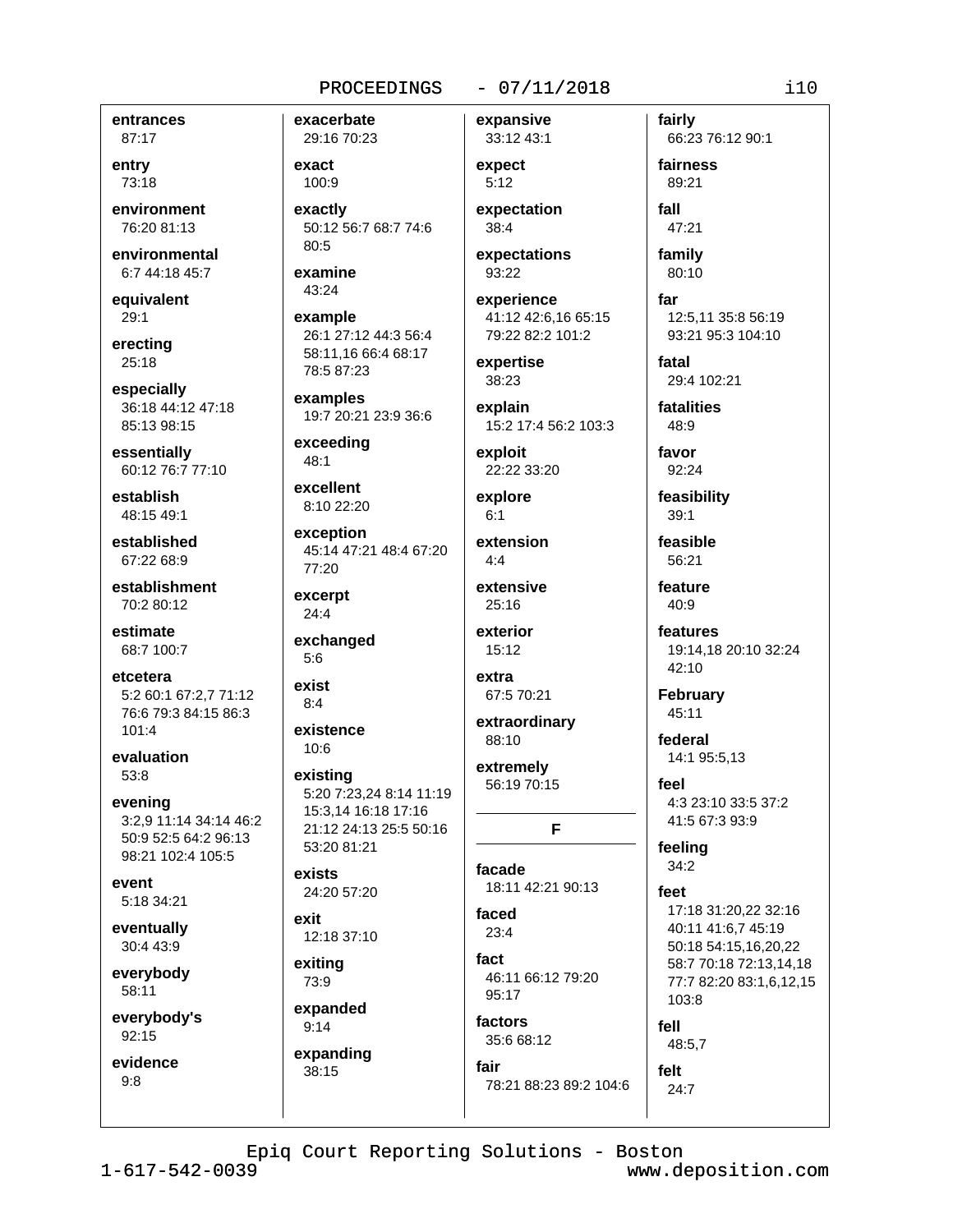#### $-07/11/2018$ PROCEEDINGS

fence 8:14 12:16 13:9

fewer  $50:10$ 

figure 30:12 90:5

fill  $31:17$ 

find 9:13 28:4,10 62:5 90:20,21

findinas 55:19 64:6 92:22

fine 4:8 84:11 92:21

fire 5:11 7:12 96:20

firewall  $18:3$ 

firm 36:21

- first 21:16 23:22 32:16 36:10 37:4 38:20 40:10 64:15 82:10 86:13 88:5 93:16
- fit  $20:6$

fits 57:6 80:23

**Fitzgerald** 45:2,5,6 50:14 56:7,24 57:3,17,20,23 58:2,17,

22 59:13,16,20 60:11 61:16 62:7,12,15 63:24 97:16 98:1,4,9,24 99:13

five 29:8 69:13 70:18 78:22 79:12.15 80:4 103:13 104:2,10

five-minute 104:4

five-point 73:8

five-year 47:12

flan 56:4 flashlight  $31:13$ flatness 84:15 flaws  $97:8$ fleet

26:14 flip 15:7 75:5

floating  $72:1$ 

floor 32:14,17 41:6 42:5,21 75:8

floors 21:19 31:9 32:16,18,20

flow 26:3,24

fluctuate  $100:8$ 

fluctuations 46:20

focus 19:16

focusing 45:9

follow 30:20  $f$ 

12:2 17:18 32:17 64:10, 18 81:1 83:1,2

footage 31:19,21 50:24 58:21 64:20

footprint 83:14

forbidden 39:10

foremost 64:15 forestalling

96:6

19:6 formal 92:12

forgive

88:8

Form

formina 79:2

formula 100:15

forth 71:17 96:22

forward 29:23 96:11

found  $9:4.8$ 

foundation  $31:10$ 

four 6:22 19:21 32:20 34:4 40:10 71:23 74:4

four-18:4 33:1

frankly 42:15 78:1

free 88:2

frequent  $39:20$ 

front 18:8 31:13 33:11.19 42:13 54:5 71:24 73:3,4 74:16,19

full 60:14 77:12,16 82:22 89:23

function  $36:8$ 

48:15

further 6:1,19 7:21 10:13 14:19 25:20 26:21 27:1,11 29:16 32:7 55:7,18 66:16 70:23 74:13,21 93:20 future

qee 20:24 Geller 3:2,6 4:8 10:15 11:11 14:23 15:17,22 23:21 45:1 55:22 57:7,19,22 58:1,15,19 59:5,14,19 61:7 62:16,24 63:3,12, 16,20,23 64:1 78:16 80:16 81:21 82:7 88:5. 10.22 92:17 93:15 94:13,19,22 96:3,24 102:3,23 104:20 general 7:18 17:6 45:12 64:11

79:8,10

generate 68:18,21,23

qenerated 49:2 51:1,18 52:2,5,6,8 60:16,22

generates 50:14 102:9

generating 50:20

generation 49:4.6.9 50:2 52:12 61:17

aentle  $18:2$ 

**Geoff** 63:3 90:6 94:14

geometrics  $71:3$ 

German  $20:17$ 

getting

Epiq Court Reporting Solutions - Boston

 $1 - 617 - 542 - 0039$ 

www.deposition.com

G

23:4 35:13 39:1 76:15

garage

77:6

103:8,9

gate

gears

 $30:7$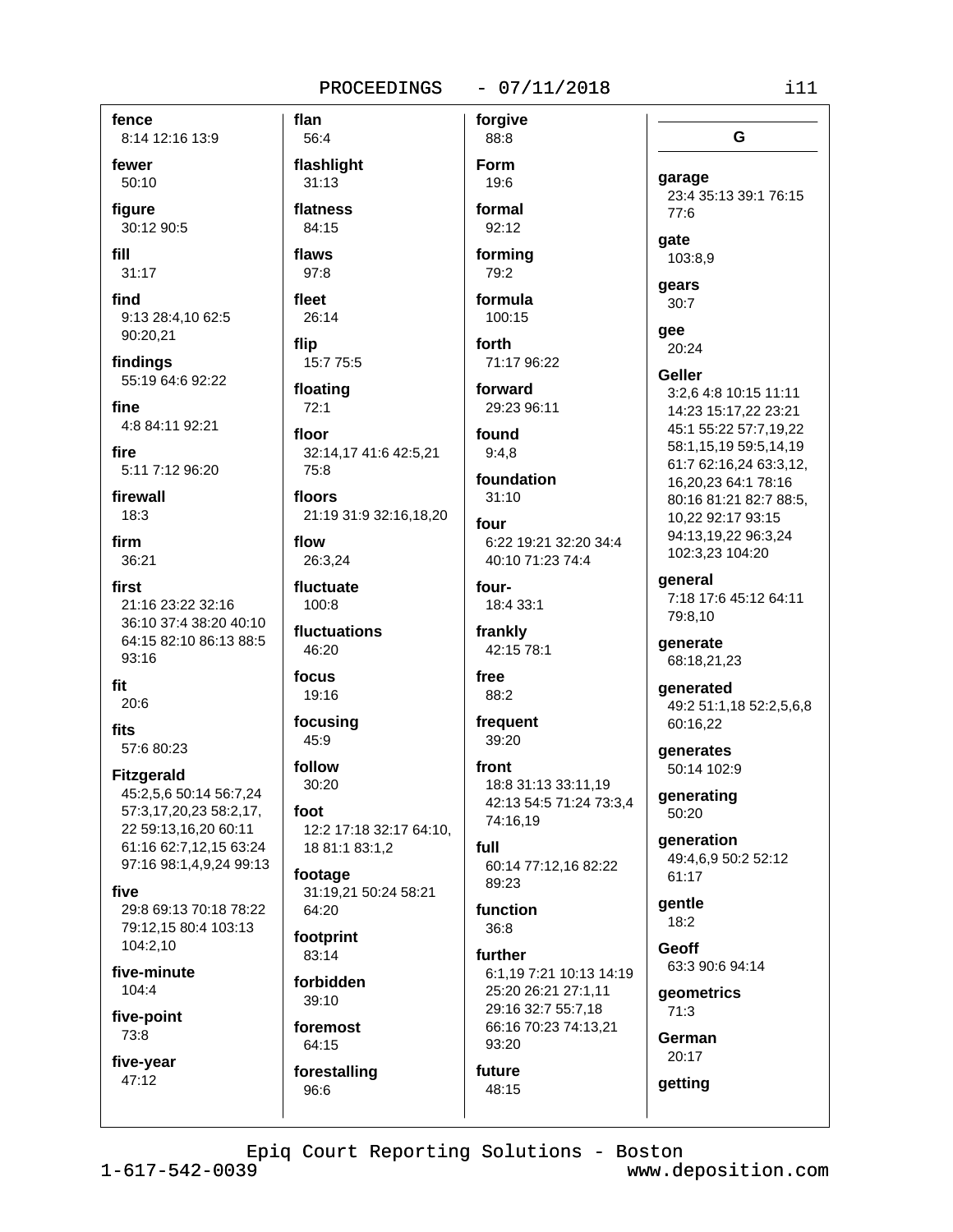5:13 59:5 87:13 91:6 96:1 102:15

give 5:19 10:14 58:15 83:9 89:5 90:3 92:14 93:22  $95:11$ 

given 20:20 47:18 50:11 67:5 79:6 81:23 100:16 102:5

gives 89:19 93:1

giving  $3:10$ 

glance 86:14

qlass  $43:1$ 

globally  $90:8$ 

go

4:9 5:17 6:19 12:10 13:18.22 22:9 31:24 35:17 37:14 50:19 51:15 56:10 64:8,13 98:17

goes 21:1 87:6 95:23

#### going

4:5,17,18 5:7,16,17 6:4, 14 8:17.18 11:2.4.12 12:19 14:19 15:8 16:15 18:1 20:4 24:5 26:22 30:16 32:2 35:16.19.20 36:1 37:7 38:4,15,22 40:13 43:16 44:15 45:2, 3.15 46:21 51:15 53:15 54:8 58:14,20 66:3 69:10,23 71:9 72:8 73:12 77:21,22 79:20 81:10,11,16,17 82:13 87:1 90:5,17 92:5,8 93:10 95:3 97:23 98:16 103:10 105:3

good

gotten

3:2 6:12 64:2 93:6 94:15 96:3,13 102:4 103:15,16 104:13 105:4

5:5 84:7 qovernment

 $14:1$ grab

58:5 grade

**grant** 12:15 95:10

72:8 76:17 85:3

granted  $9:15$ 

great 28:12 36:15 62:2 63:20 81:2 92:23

greater 46:20 54:9 64:22 72:18

greatest  $37:13$ 

areen 30:16 45:21

greet 79:13

grocer 68:20

**Grocery** 57:19,22,23

around 31:1 42:5 79:23 92:5

Group 45:7

arowth 46:4 48:16

guess 59:23 85:7,14 87:13 99:22

quessing 59:18

guidelines 43:11 95:20,21

guys 16:4

half

 $H$ 

# $-07/11/2018$

9:17 10:23 41:11 44:14

```
halfway
 102:12
```
hallmarks  $19.15$ handle

69:12.18 78:19

handling 104:4

hands 103:21

happen  $103:13$ 

happening 65:7 71:23

happens 13:15 96:20

happy 9:23 10:12 11:15 25:3 78:14

hard 31:7 81:17 103:12

hardware 59:3

> **Harvard** 16:21 20:13 27:2 47:5,6 48:6,22,23,24 102:13

hasn't  $39:14$ 

haven't 4:24 63:6 94:8

he's 11:14 13:6 15:13 91:17, 19 93:21

head 58:6

health 5:10 6:6 7:11 43:10 44:18

healthcare 67:6 hear

3:17,18,19 14:19 18:16 21:3 35:23 96:17

heard 16:11 61:9 89:7 90:19  $91:5$ 

hearing 3:3,7,13,15,16 4:1,7 6:20 10:14 11:15 14:21 23:24 89:24 90:2 92:19, 20 105:1,8

heart  $17:7$ 

heavily 24:21 27:2

**Hebrew** 98:15 102:8

height 19:22 21:6,8,10 32:20 33:3 34:4,8 35:9 41:3,7 42:22

heights 32:15,17

**Heinberg** 12:21 13:12,21 14:2

**Hello**  $8:20$ 

help 11:18 35:6 66:14 81:2 101:19

helpful 28:5 31:24 36:18 44:20 51:21 62:6 91:12 94:17 99:2.11

helps 67:18

here's 56:5

heroics 83:16

hierarchy  $90:23$ high

51:13 67:23 72:19

high-rise  $15:11$ 

high-rises  $35:3$ 

Epiq Court Reporting Solutions - Boston

 $1 - 617 - 542 - 0039$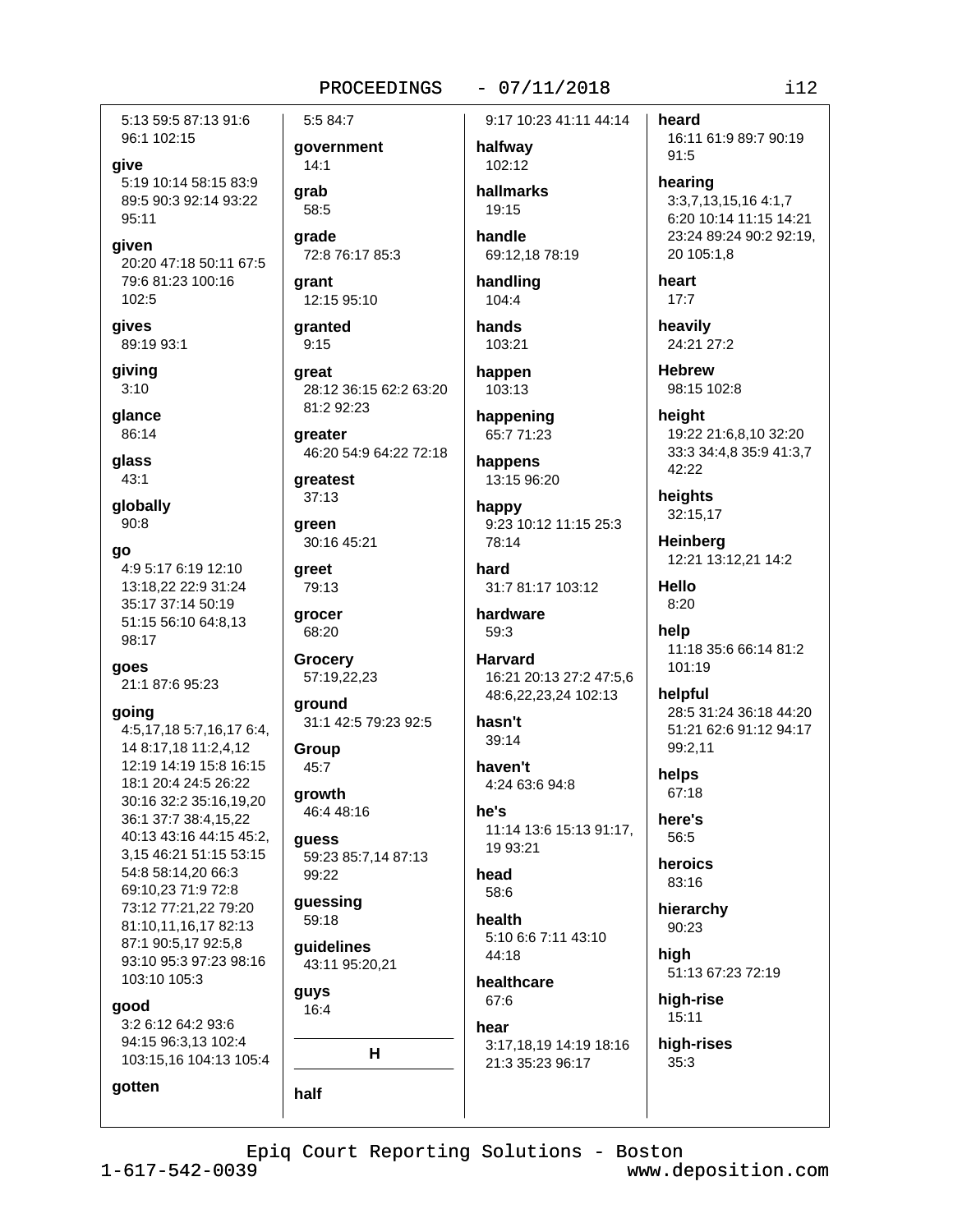#### $-07/11/2018$

higher 6:10 47:1 103:12

highlighted

16:20 hiahly

26:20 hikers

 $104:7$ hired

 $7:6$ 

hirina 36:21

historic 19:12

**Historical** 18:18

historically 18:20 19:9

history 6:15 7:17 8:3,23

holiday 46:15

home 49:20 67:6

**Honestly** 58:23

hope 38:13 41:9 90:9 91:20

hopefully 62:8 90:21

hoping  $93:12$ 

#### hour

5:18 50:9 52:4,5 61:14 67:21,23 68:8,11,13,15, 19,24 69:1,7,13 78:20 79:19 81:14,15,16 98:21.22 102:17 103:5  $104.11$ 

hours  $102:8$ 

#### housed 41:20

housing 16:3,7 22:24 30:10,11,

14,21 31:1,20 49:11 **HSIP** 

28:21,24 47:18 **Hubway**  $53:6$ 

huge 59:21

hugging  $15:9$ 

hugs  $31:10$ 

т

l'D 6:24 33:18 42:21 78:14 79:4 91:9 92:6

**I'LL** 17:4 40:8 59:23 72:3 85:8 88:9 90:8 92:17

#### **I'M**

4:11,12,17,18 5:6,16,17 8:16 9:23 10:12 11:12 31:14 32:2.21 37:7 38:22 40:22 45:15 47:6 51:24 58:8,13 59:5,21 60:3 61:6 62:21 64:3 73:15 75:13 78:18 81:6. 14 82:13 85:14 87:13 92:21.23 96:6 97:3 100:5 101:14 103:6 104:7,14

**I'VE** 30:15

idea 66:10 94:15 101:15,20 ideal

99:6

ideally 100:4

identified 30:17 90:14,15 91:1

identify 30:12 47:10 48:2 53:14 54:12

illuminating  $21:2$ 

imagine 42:2 70:1 71:11 103:7, 13

immediate 25:9,24 26:4,19 27:9  $99:1$ 

impact 43:5 45:10 51:17 52:19 53:21 55:13 59:21 61:12

impacted 53:15 54:2,3

impacting 54:6

*impacts* 35:8 42:12

importance 36:19

**important** 18:10 51:8 56:20 77:15 90:1,24 91:1

importantly 35:10 76:16 89:24

improve 42:11 43:5

improved  $71:4$ 

improving 39:10 40:24

inadequate 25:22 27:13 72:15

inhound 27:21 30:4,5

inch  $37:24$ 

include 7:7 27:8 52:22

included 47:3.5 48:21 62:17

includes 5:9 45:18

including  $27:5$ 

**inconsistencies** 54:23

Epiq Court Reporting Solutions - Boston

incorporated 48:19

increase 46:9,19 52:16

increased 27:18 39:18

increasing 17:14 80:20

**increments** 104:4

incumbent  $90:18$ 

independent  $7:6$ 

indicate 35:6 69:9 72:21 73:24 74:7,14

indicated 64:7 69:15 72:12

indicates 54:18,21 70:13

indication 68:5 72:11

individual 5:14 19:7

industry 66:24

**infectious**  $7:198:10$ 

informal 62:10

> information 47:11 48:11,13 50:6 51:2 52:11 56:3 60:24 63:14 85:16 86:18 98:3 99:6,7,24

infrastructure  $60:18$ 

initial 27:22 28:18

initially 18:23

injury 29:5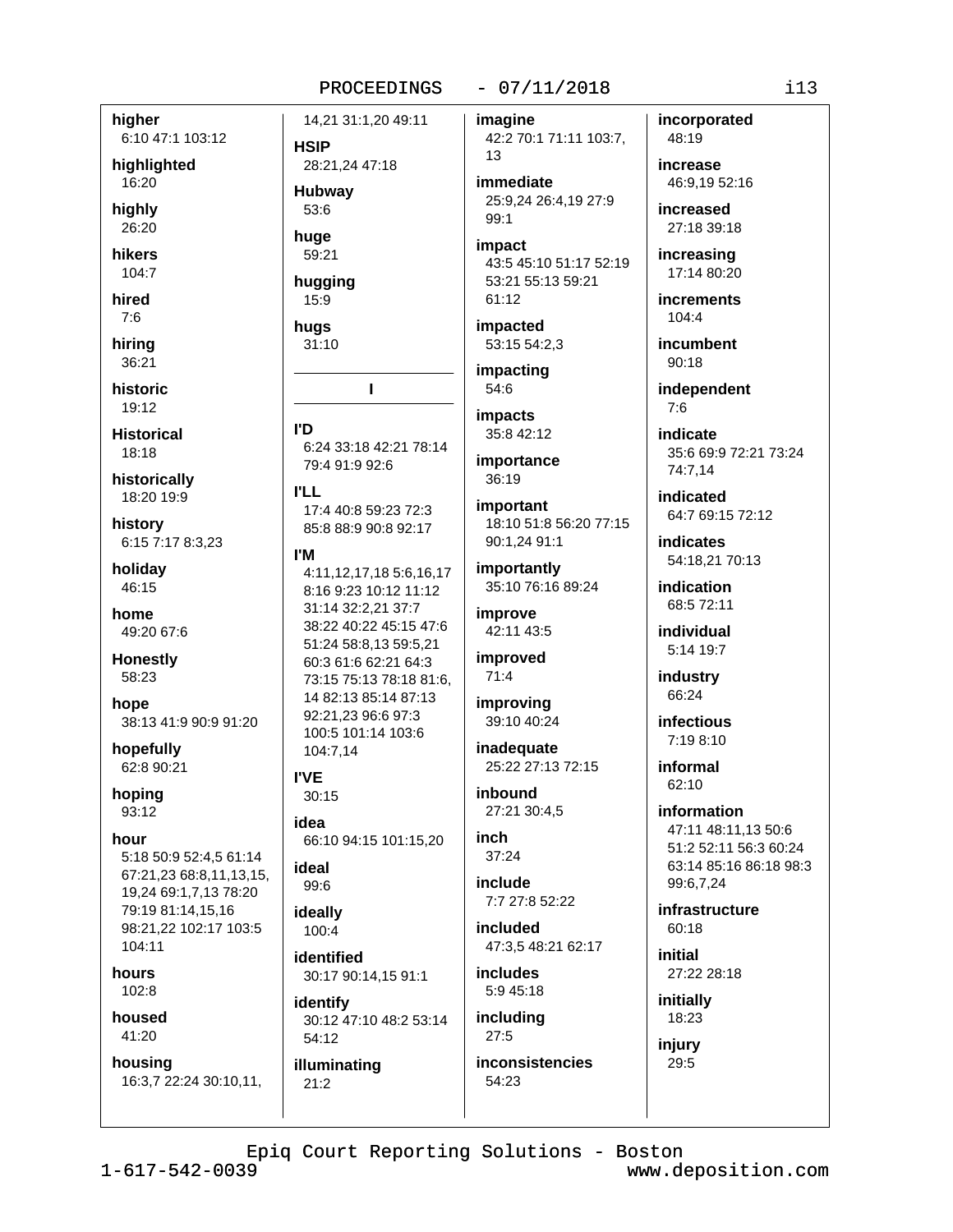input 93:11

inside 53:3 71:20,21 76:15

insights 44:20

install  $12:16$ 

installed  $13:9$ 

installing 36:4

instance 6:4 56:11 59:3

**instances**  $15:10$ 

**Institute** 49:3

insufficient 88:17

insure 71:17 76:8

integrate  $6:10$ 

integrity  $19:3$ 

intended 54:12,24 72:11

intense 69:3

intensity 34:22 35:7 39:15 44:4

intensive 57:14 58:16

intent  $51:22$ 

interaction  $25:13$ 

interested 36:20

interesting

102:18 interim

 $11:17$ 

PROCEEDINGS interpret 10:2 90:19 interpretation 74:15 interrupt it's 98:7,13 intersection 16:23 34:17 47:5.24 48:6 53:20 56:18 60:23  $100.1$ **intersections** 29:10 47:4 52:14,17 60:6.19 99:5 interspersed  $19:20$ introduce 33:20 45:4 93:8 introducing 22:23 invalidity 7:19 8:10 Inventory 19:6 investigation 47:16 inviting 59:10 involve  $6:14$ 

involved 7:13 70:6

involves  $6:11$ 

involving  $3:3$ 

isn't 7:2 14:20 30:20 31:13 32:21 35:1 40:16 51:3

issue 8:10,13 12:5,23 13:5,16 14:14 16:8,10 28:3 40:21 43:2 44:12 68:2 77:1.15 85:9 89:19 91:4 issued

13:6,12

#### $-07/11/2018$

**issues** 

6:5 15:15 24:14 27:6,7 28:19 29:15 37:2 44:9 73:11 76:12 89:6.7.9 90:13,20 92:23 95:4

11:22 13:2 16:20 17:16 19:4.11 21:2 22:11 24:21 31:7 32:21 33:6 34:21 38:4 40:4,17 41:1,4,20,22 42:17 43:1 51:18 55:5 56:20 58:8 65:11,18 67:3 68:6 71:1 73:11 76:23 77:21 78:2, 7 80:4 81:4 84:14.22 85:7,20 86:7,21,24 87:5 89:10 90:11,13,18 91:6, 20 92:2.11.24 93:5.7 94:7,8 95:19 97:6 98:17 100:9 103:12 104:13 **ITE** 

49:6 50:2,14 61:16 item

73:13

items 6:22 45:15 59:11 64:13

its 16:3 19:2 26:14 57:24 70:16

# J

**Jack** 

103:1 jams

 $27:15$ January

46:9,12 99:18 Jesse

 $3:5$ .Jim 45:2,4,6 63:6,21 64:7

72:9.12 89:1 92:6

Jim's 62:17

Joe's 8:6 9:3 10:4.19 17:20 24:16 25:15 26:1.6 27:11 102:9,16

11:22 Johanna  $3:5$ judgment

jog

91:17

**Judith** 14:9 16:6

July 15:2 25:6 28:17 99:10

jumpina 78:18

June 3:14 64:5

jurisdiction  $95:9$ 

justification 97:17

**justified** 46:23 49:22 51:12

# K

Kate  $3:6$ 

keep 63:16 81:19 99:15

keeping 26:24

key 43:14 kids

98:17

kind 8:22 23:12 33:4 38:7 42:23 72:1 85:12 91:7 92:13 93:12 97:7

King 46:15 97:11

**Kirrane** 23:18 28:15

know 5:18 11:3 12:11 16:7,

12,18 19:22 20:24 23:19 30:10,23 31:7,8 33:18 34:6,9 36:3,13,16

Epiq Court Reporting Solutions - Boston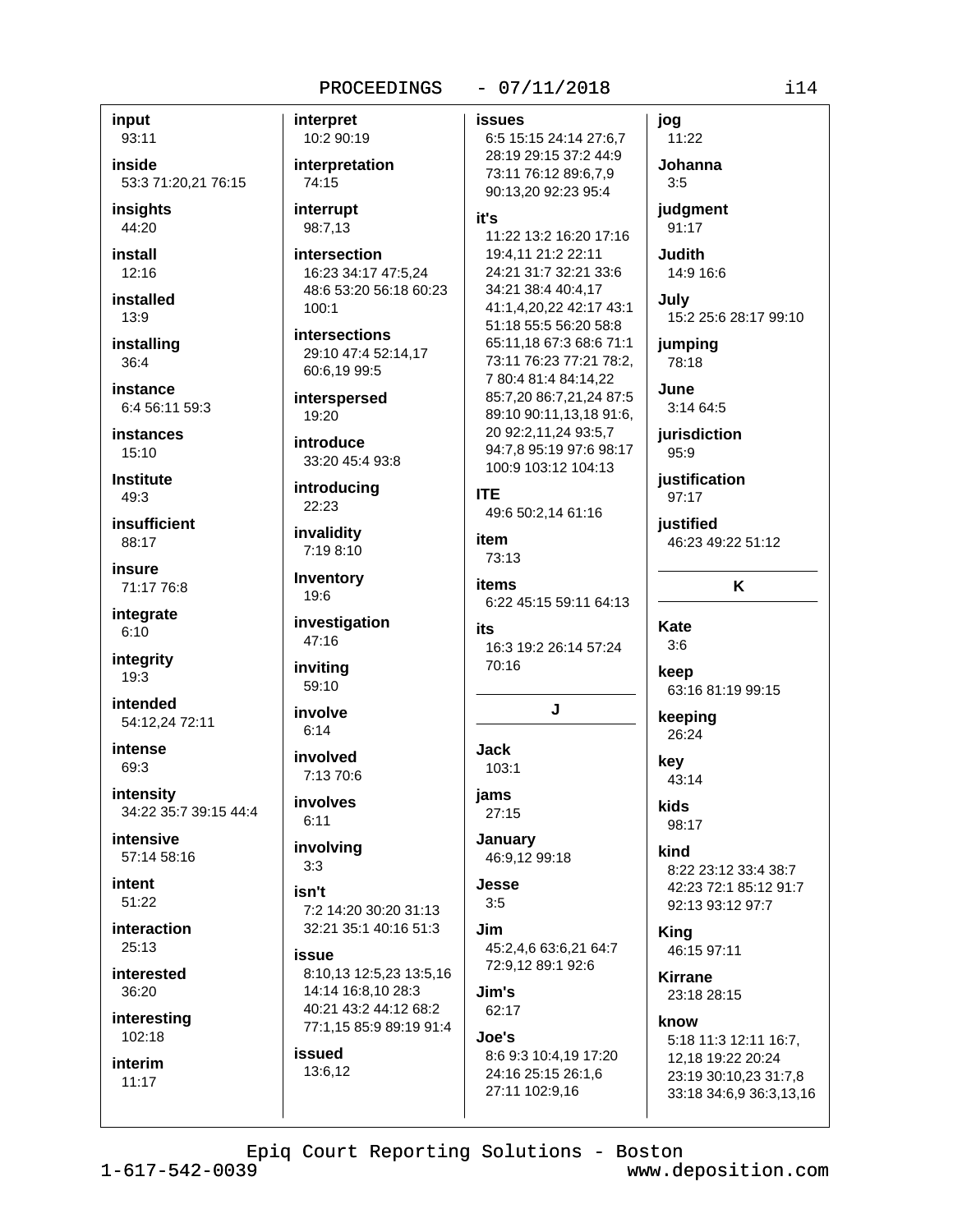#### $-07/11/2018$

40:19.24 41:10.12 42:22 43:9 44:14 51:22 legal 56:4,20 58:3 59:3 60:9, 14 61:14 62:9 72:15 79:7 80:14 81:14,18 legislation 85:1.6 86:11.15.23 89:7 95:19 90:2 91:6 92:6.12 93:5 lesser 94:7 95:16 98:17 99:15, 58:23 23 104:3 let's knowledge 10:5 letter knows 84:23 63:4.6 **letters** L  $5:14$ level land 8:1 49:5,10,24 50:3 51:4,6 58:2,13 61:19 landscaped 103:12  $23:12$ **levels** lane 77:11 78:7 83:11 largely lift 17:20 31:16  $75.22$ larger lifted 33:12 35:3 75:22 Lastly lifts 27:17 55:15 law light 13:21 96:1  $52:15$ layout lighter 75:8  $33:10$ learn lighting 22:4 77:24 lease limited  $9.9$ leased **limits** 17:20  $47:3$ leases line  $8:6$ leave 12:9,18 14:4,8 lined  $61:3$ leaving  $65:1$ lines 53:23 57:6 83:15 left Epiq Court Reporting Solutions - Boston

17:19 60:23 82:12 linina 75:19 6:18 7:17 8:3 14:12 links  $53:1$ listen 88:9 little 4:19 11:20 13:16 17:4. 15 18:9,12 19:10,12 15:6 68:14 20:11 22:6,10 23:8 30:8,22 34:1,6 40:6 30:3 59:15 62:20.24 56:1 64:13 66:6 67:19, 24 68:9,19 72:4 75:3 81:3 86:22,24 101:18, 19 live  $42:18$ 21:16 31:2 37:23 38:1. living 15,18 40:1,11 72:8 31:21 75:6,12,13 76:7 84:3,5 load 80:13 31:1 32:14 39:24 69:14 loading 75:11 79:17 88:3 31:6 35:19 37:8 40:5 55:4 56:14 73:1 local 19:12 46:16 47:15,17, 22 48:5,8,11 49:16 locale 75:16,20 76:19 86:2 25:12 27:1 located 20:14 55:17 56:17 **Iocation** 67:1 73:15.19 74:20 84:13 85:3 86:8,10 7:11 51:19 58:10 **locational** 85:15 21:22 87:9 **locations** 29:7 47:21 48:4 52:24 75:24 **lockers** 7:21 11:24 12:3 15:9  $53:4$ 31:8 45:21 long

longer

19:2

12:4 37:22 Longwood 16:22 25:20 26:9,21,23 27:15 41:8 47:6,7 48:7 103:2 look 98:24 102:7 **looked** 76:8 88:18 looking  $101:3$ **looks** lot 104:16 lots 34:16 46:20 48:4 51:20 24:17 loudly  $3:9$ low 99:19,22 lower LUC 58:3 Luther 76:5 79:1 84:12 94:15 46:15 97:11

# 53:20 97:3 102:5,11 6:3,8 8:22 20:4,8 21:6, 8,13,15 32:14 35:4,6,13 41:7,15 42:1 46:1,8 48:10 50:17 51:9 55:2 62:3 65:6,7 73:17 78:11 79:18 82:3,4 88:3 92:21 9:4.6 11:1 65:9 75:4 5:16 7:22 10:21 32:22

49:16 59:2 63:18 70:10, 15 75:13 89:8 91:8

18:12 38:19 56:3 85:19

10:9,19 11:6 17:9,18 19:21 24:15,20 26:2,6 27:12 34:14 40:12 41:21 42:4 70:5,19,20 71:20 83:14 86:14 91:4, 14 92:9 93:5,6,7,13 96:17 98:16 101:3

46:12 75:5,11 88:3

luxury 42:23

longstanding

i15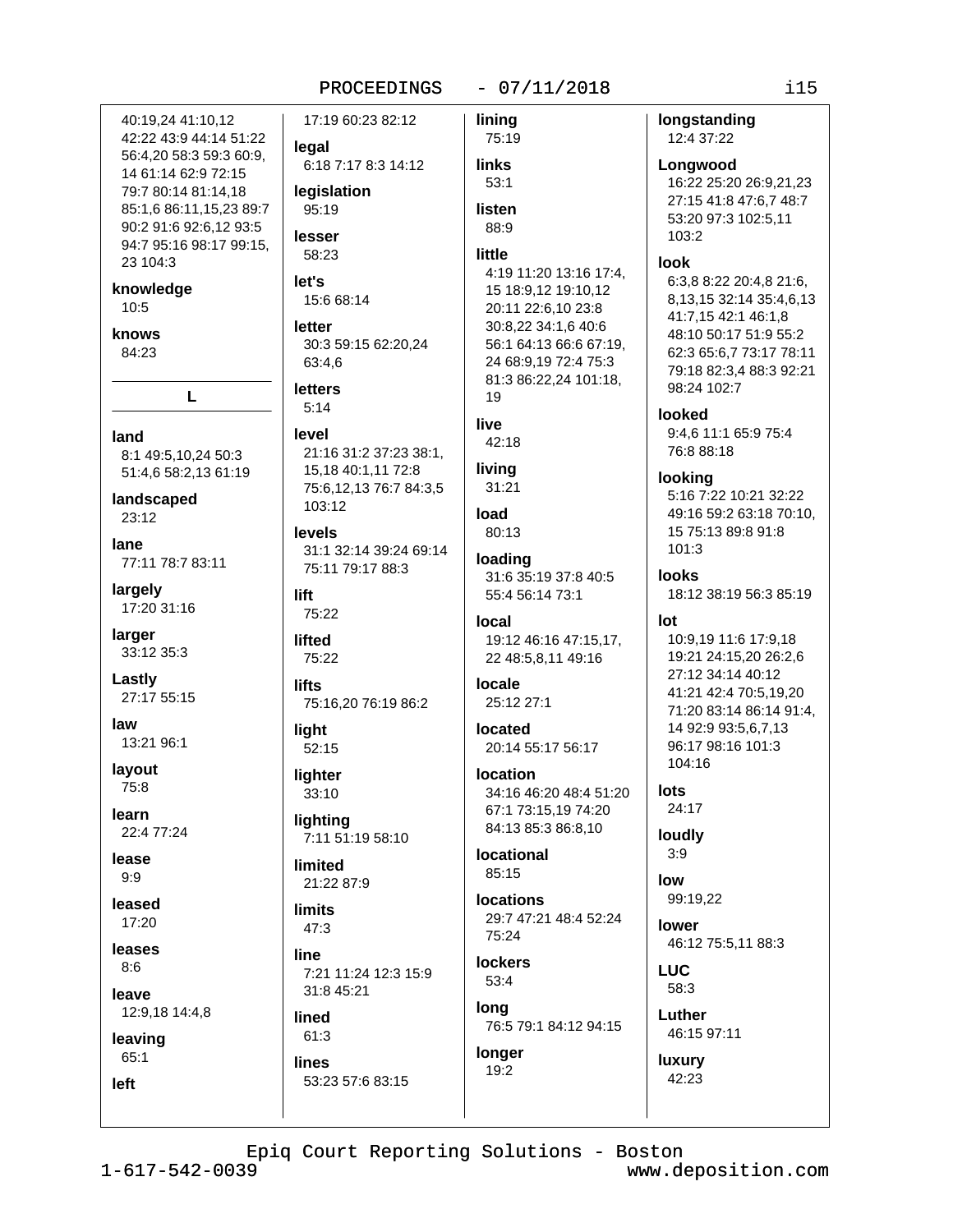### $-07/11/2018$

Lyft 87:11

M

Ma'am  $96.12$ 

machinations 78:20

machines  $87.24$ 

main 5:18 34:21

maintained 86:24

maintains

 $19:2$ 

maior 17:9,10 26:22,23

making 56:9 85:7

**Maloney** 44:17,20

man 62:10

manage 27:13

managed 35:17 43:16

management 6:22 7:10 38:19 39:5 43:8,20 44:1 52:22

managing 39:6

maneuverability 38:16 39:3

maneuvering 35:12

maneuvers 56:20

manner 45:13 87:19

**Manual** 49:4,6 50:3 **Maria** 3:23 4:11 8:22 16:1 29:19 47:18 53:24 62:16 91:10.11 92:2.17 93:9 105:3

Maria's 91:23

mark  $39.14$ 

marked 26:10

**Martin** 46:15 97:10

**Mass** 16:3.7 18:18 73:13.23 74:5 84:13

**Massdot** 47:11,14,20

Massdot/fhwa 28:21

massing 6:13 34:20 37:5 40:6  $42:8$ 

material 33:10

materials 4:16,20

matter 23:11

matters 26:14 41:17

**MBTA** 45:20 53:2,5

mean 7:2 20:24 22:19 23:22 34:3 50:13 79:5 83:13 86:13 92:6

means 12:6 13:10.14 14:4.7 17:5 19:11

measured  $82:19$ 

measures  $6:12$ 

mechanical 75:20 80:19.21 mechanics 88:16 medical

26:23 39:19 medieval

20:18 medium

 $26:15$ 

meet 86:5

meeting 28:9 86:4

meetings 28:4,5

**Meiklejohn** 3:5 30:1 55:23 56:22 57:1 62:8,13 82:9,21 83:13,20 85:6 86:13 87:3 88:9,21

memo 8:17 9:12 15:2.4.20 16:2 25:7 29:22

memory  $23.23$ 

mention 7:15 24:21

mentioned 8:22 12:22 17:19 24:1 54:1 57:8 58:10.17

merits  $39:23$ 

mess 73:11

method  $29:2$ 

methodology 44:18 88:16.18

metric  $21.7.35.5$ 

metrics  $21:7$ 

**Michael**  $24:2.10$ 

microphone  $3:11.12$ 

mid-rise 49:11 middle 79:22

midnight 66:5

mind 30:5 99:15

minimum 46:22 54:20,21,22

minor 86:19

minute 15:8 68:3 85:8 98:14

minutes 28:5 69:5.13 78:22 79:12,15 80:5 103:14 104:2,11

mishaps 81:18

missing 89:15

mitigate  $32:8$ 

mitigation 6:21 29:18

mixed 19:24 22:2,24 66:18

mode 61:13 65:13 81:11,12

model  $5.2$ 

modest 23:13 31:11,12,15  $37:11$ 

modify 63:14

module 70:16 77:7 83:3,5

moment 8:12 54:10 59:22 96:10 101:13

month 46:13 47:1 99:8.20 102:17

Epiq Court Reporting Solutions - Boston

 $1 - 617 - 542 - 0039$ 

www.deposition.com

 $i16$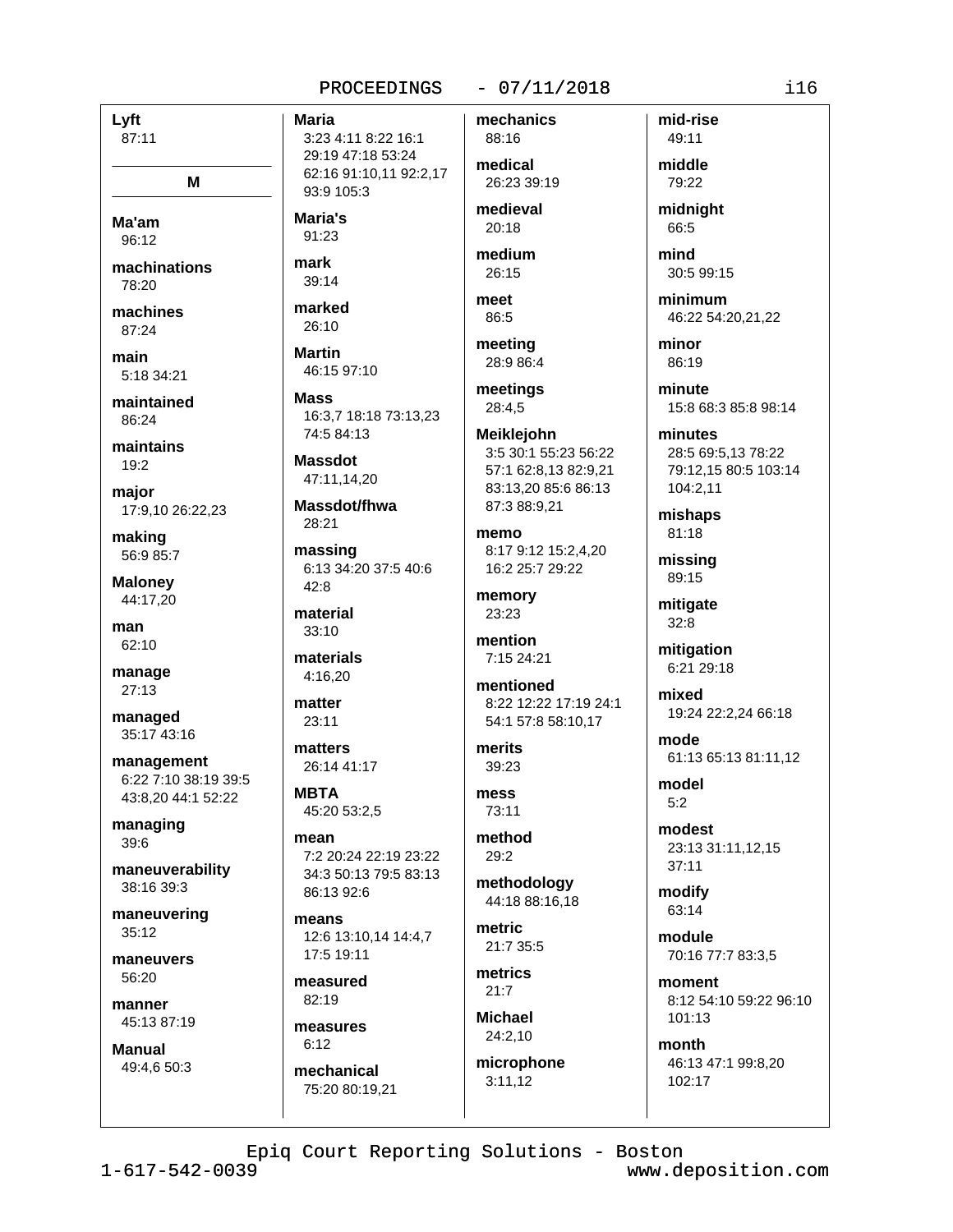## $-07/11/2018$

months 93:5

**Morelli** 3:24 4:10.11 11:12 14:24 15:19.24 16:5 23:22 28:7,13,15 29:22 30:7 44:16,22 62:19 63:2,9,19 93:16 94:11, 18 98:6,23 99:9

**MORELLO** 94:7

morning 46:1 50:11 52:4 59:3 62:20 98:21

motif  $41.18$ 

motor 25:22.29:13

move 76:9 80:1 81:2 103:11

movement 60:12.20 68:13.15.22 70:22 71:1 72:15

movements 67:23

moves 56:6

moving 72:16 81:19,20

multi  $17:13$ 

multi-family 17:14 49:11

municipal  $13:21$ 

**Murphy** 23:17 24:2,3,8,10,11  $27:24$ 

Murphy's 28:10 30:2

name

**M**vles 23:17 24:3,8,11 27:24

N

3:10 45:6 97:2 narrow

27:21 54:14

national 17:3 18:13.23 19:10.15 42:10

nature 59:6.9 72:20 80:2

navigate 77:24

#### near 79:1

nearby 100:1

necessarily

20:23 33:2 61:1 62:1 76:23 93:23

#### need

4:3 5:24 6:16 33:4 35:21 36:2 37:4,14 38:2 43:1.12 46:22 52:18 56:10 64:7 69:17,21 70:9 73:12 74:6 76:4 78:11.21 80:5.14 81:7 83:23 84:17 89:8,17 91:7 93:20 94:1 98:14

needed 4:19 5:1 11:3 44:19 86:18

needing 67:7

needs 12:17 36:6 40:20 73:17, 21 74:20 75:4 85:23 88:18

Neena's 17:23 26:2

negligible  $52:18$ 

neighbor  $6:12$ 

neighborhood 5:21 20:23 26:11 27:7, 10 33:24 42:18

neighborhoods 17:12 22:17

90:14 network 60:3.10.11.17

neighbors

networks  $60:7$ 

**Never**  $30:5$ 

new 6:17 7:2,4,19 10:8 32:5 52:1,4,6,7,9 53:8

niaht 34:9,10 41:5

nightmare 102:20

nine  $47.3$ 

> no-build 48:15.19

node 24:24

nodes 19:19 30:13.19

noise 7:11 43:20

non- $7:19$ 

non-conforming  $10:10$ 

non-conformities  $6:17$ 

non-conformity  $10:8$ 

nontraditional 102:15

**Norfolk**  $9:7$ 

normal 83:2 85:19

normally 69:11

north  $18:7$ notable

18:20 28:8 note

9:12,19 16:14 18:6 54:10 63:17 91:9

noted 26:21

notes  $19:5$ 

notice 13:19

noticed 20:20

notices  $14:18$ 

number 10:18 13:18 29:2 45:19 51:1 54:6,23 61:23 75:24 77:8 78:4 80:20, 22 81:23 101:1,11 104:7

numbers 10:17 61:3

numerous  $19.7$ 

# $\mathbf{o}$

observation  $103.15$ 

observations 27:22 91:15

observed 19:5

obstructs  $13:10$ 

obviously 71:22 94:17

occupancy 44:2

occupants 12:9 37:18 42:24

occurs 69:24

**October** 4:2 102:18

Epiq Court Reporting Solutions - Boston

 $1 - 617 - 542 - 0039$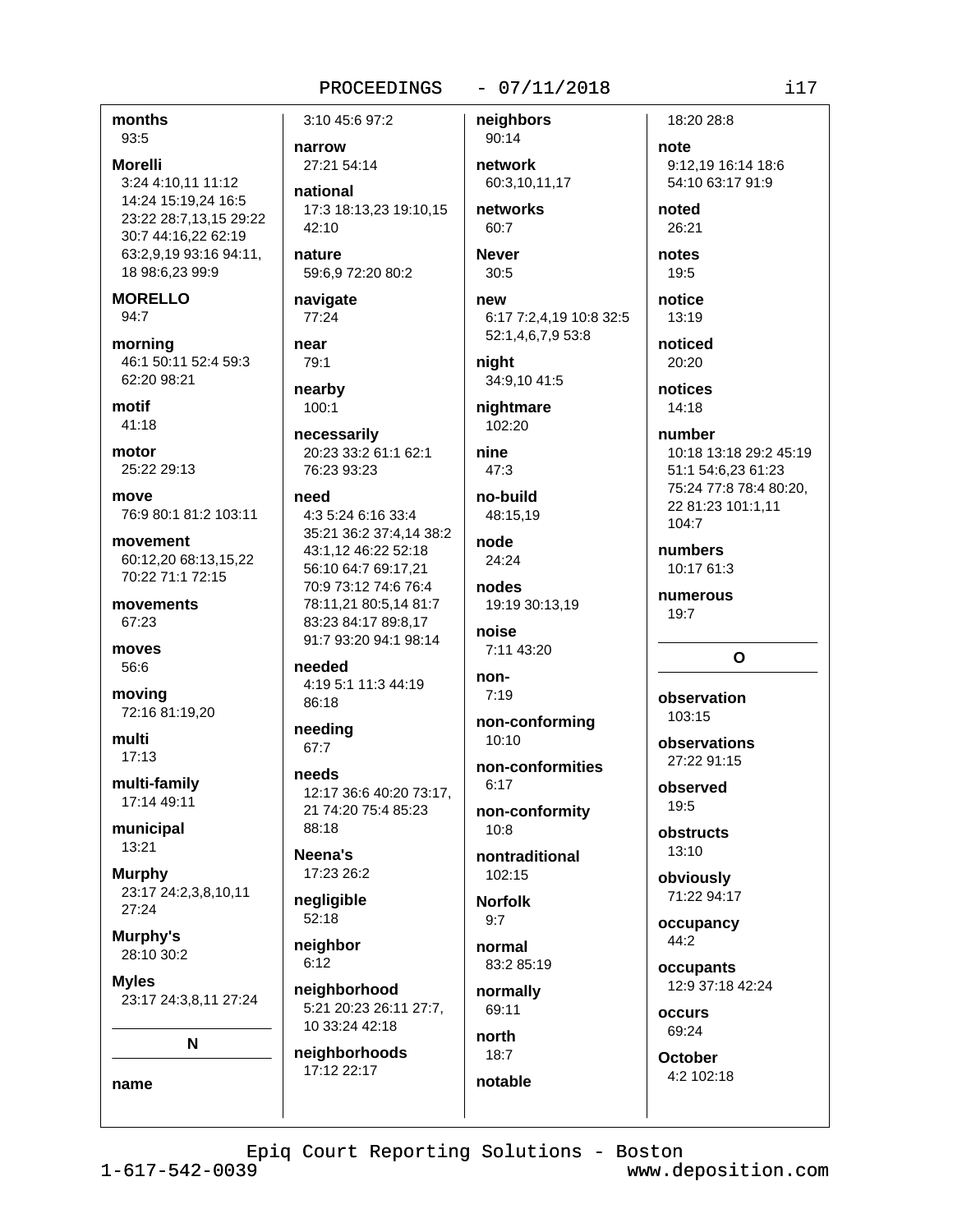# $-07/11/2018$

offering  $3:8$ 

office 12:10 25:14 26:12  $39:19$ 

officer 24:2.10 26:5

official 89:20

oh 24:4 30:5 35:22 94:5

okav 4:22 62:24 71:4 94:18

older 61:11 65:11

 $on-$ 26:2 54:6

on-street 25:12 53:21 54:1

once 26:9 76:10 78:10 80:3,4 84:20

one-17:16 20:2 32:12,24

one-story  $22:7$ 

one-way 72:20

ones 90:24

open 86:20,21 103:19

opening 12:19 103:9

operate 80:18 84:24 85:1,5 103:4

operated 84:23

operating 81:10,12

operation 69:11 70:11 71:5,7 74:1 76:13,18 77:17 79:23 80:15 103:17

operational 52:13 71:15 77:1 87:7

operations 22:18 38:19 39:4 41:19, 20 71:16 73:2 76:4 84:22

operator 69:12 76:2 104:2

operators 77:22 79:10 83:24 85:1, 4 104:3

opinion 14:12 51:14 70:12 71:1 101:6

opinions 62:11

opportunities 22:22 23:1 30:13 32:8 49:15

opportunity 3:17 30:17,18 33:20 41:22 42:17

opposed  $72:7$ 

opposite 82:16

optimal 98:11

order 38:20 49:1 88:3

original 27:5 97:9

outcomes 88:4

outline  $31:6$ 

outlined  $27:6$ 

outside 53:3 70:12 88:10 101:22

outstanding  $4:16$ 

over-utilized 25:12

overall 33:3 65:14 66:14 67:14

70:10,16 76:18 101:11 overflow

26:2 35:16 38:3 39:3.8 overhang 37:12 40:22 42:20

overhangs  $57:5$ 

overlook 20:21

overnight 26:14 66:5 oversees

24:9,10

overview  $5:20$ 

owner 13:7,8,12

owns 12:21 14:1

p.m. 3:16 59:1 105:3,9

P

parameters 101:22

paraplegic 84:21,23

parcels 80:12

park 35:15 38:7 39:6 55:3

67:9 78:2,23 103:5 parked 17:22 36:1 71:24 78:10

parking 3:20 7:8,9 9:2,9,15,21 10:5,11,18 11:2 17:19, 21,22 25:9,12,22 26:2, 5,8,13,14,19 27:9,20 31:2,3,4,5 35:14,16 36:2,5,13,21,22 37:15, 23 38:3,5,9,15,17,19 39:4,5,11,12,24 40:5 44:8 53:14,15,22,24

60:1 61:13 64:3,12 65:12,14 66:2,6,7,14,20 67:8,10 68:7,14 70:11, 13,16,19,20 71:3,8,20 72:1 73:20,21 74:1,3,4, 15,21 75:8,12,14 76:22 77:3,14 79:8,9 82:10 85:19 87:12 88:16 90:9 92:5 100:14,15 part 6:14 9:20 11:7 15:3 28:21 35:1 62:3 84:10

54:2.3.7.10 55:21 59:21

87:4 97:6 participation 105:5

particular 13:5 17:12 18:24 42:3 57:8 63:16 65:10 68:16. 17 88:6 101:4

particularly 76:22

parties 13:24 14:18

partly 87:5

**Partners**  $45:7$ 

> party 13:18,20

passage 88:2

passenger 55:3 56:11,12 58:12

passengers 83:24 84:7

Pat 44:17

path 37:11 86:15

pathways  $37:21$ 

pattern 20:3 21:13 22:8 35:2

patterns 65:23

Epiq Court Reporting Solutions - Boston

www.deposition.com

## $118$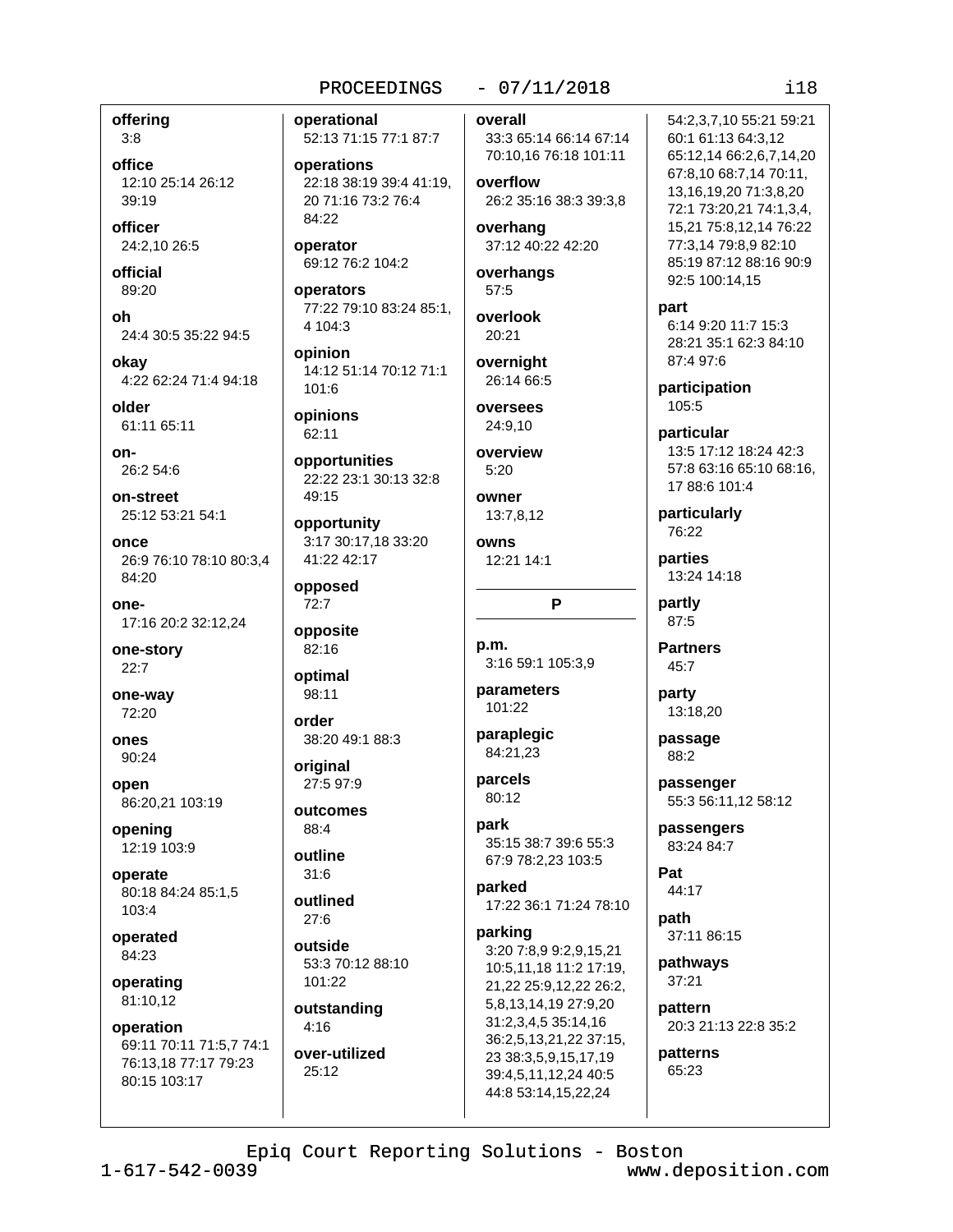### $-07/11/2018$

Paul 47:8 102:12

pause 23:15

peak 46:2 50:9 52:4,5,9 55:14 61:14 65:24 67:21.23 68:8.11.13.15. 18 69:7 79:19 81:14

peaks 50:11 69:1

pedestrian 21:11.17 23:3 25:23 33:8 35:18 37:11,20 40:15 41:16 42:15

pedestrians 28:22 29:11 34:2 37:13  $87:10$ 

peer 3:18.19.20 5:19 7:6

16:17 28:19 35:23 38:14 45:3.8 64:3.4 88:15 89:8.11.23 90:1. 13 93:19,24 96:9,11 97:6 104:22

people 14:4 35:15 49:19 51:20 61:23 69:15 71:13 78:23 79:2 85:13 95:16, 22 104:21

perceive 33:17

percent 29:8 44:1 46:4.11.19 48:17 49:21 51:11 61:21 66:17,21 68:13, 18 69:7 84:11

perfectly 80:8

performed 52:13 66:1 104:15

period 47:12 52:3,7 94:15 98:9

periods 46:2 55:14

permit  $12.16$ 

permitting 6:15 7:17 8:3 person 96:22 103:21 personnel 26:5 pertaining 7:16 16:10

physically  $57:4$ 

pick 70:8

pickup 55:15 73:15 74:20,22 76:17 84:13

pickups 39:20

**Pierce**  $20:16$ 

place 8:24 9:11,14 30:9 48:24 79:14 99:16

places  $11:5$ 

plan 5:2,7,22 7:16 30:12,23 35:13 36:9,22 38:10,19 39:5 43:9.14 44:1 53:13 56:18 75:9 82:10

planner 4:11,13 8:21

planners 36:17

planning 4:12,22 5:9 8:21 9:5 18:15 37:1 38:8

plans 54:14 63:15 91:18

play 51:9 64:14

**Pleasant** 16:23 47:9

please 3:11 104:23 plus

83:10.11

#### point

3:24 14:20 15:14 50:13, 20 67:12 69:3,8 74:12 83:6 84:2,5 86:19 87:22 88:14.19 91:6 101:11 104:6

pointed 21:24 65:21 97:9

pointing  $21:4$ points

41:15 50:5.9.10.17.22 51:2 57:15 97:5

police 5:11 7:12 23:16 24:2 37:1 47:15,17 48:12

policies  $30:9$ 

population 100:16

porte-cochere 73:3 86:9

portion 55:20

pose 29:10

position 75:21

positions 75:18.19

possibilities 38:14 39:22

possibility 12:9 14:6

possible 7:19 9:23 28:2 35:12 81:5 94:14 98:18

post 12:10 13:24 25:14 26:12

posting  $52:24$ 

potential 12:7 33:21 41:2 48:3 potentially 103:11

Poverman 3:6 10:16 11:9 28:2.12. 14 29:19 44:10.21 50:12 59:23 61:4 62:5 63:22 71:19 72:5 78:17 98:13

practices 45:14

predict 50:15

predictable 68:1

preference 72:24

preferred 72:20,24

preliminary 3:21 5:6,12 7:20 15:5, 15 92:22

premises  $14:4$ 

> prepared 45:10,12 64:4

present 4:23 5:7 8:18

presentation 16:15 20:20 63:7 87:14  $91:11$ 

presentations  $3:22$ 

presented 52:15,21

presenting 52:1 91:19

preservation 18:14 19:4

press 57:11

pressures 26:18

presumably 73:19

pretty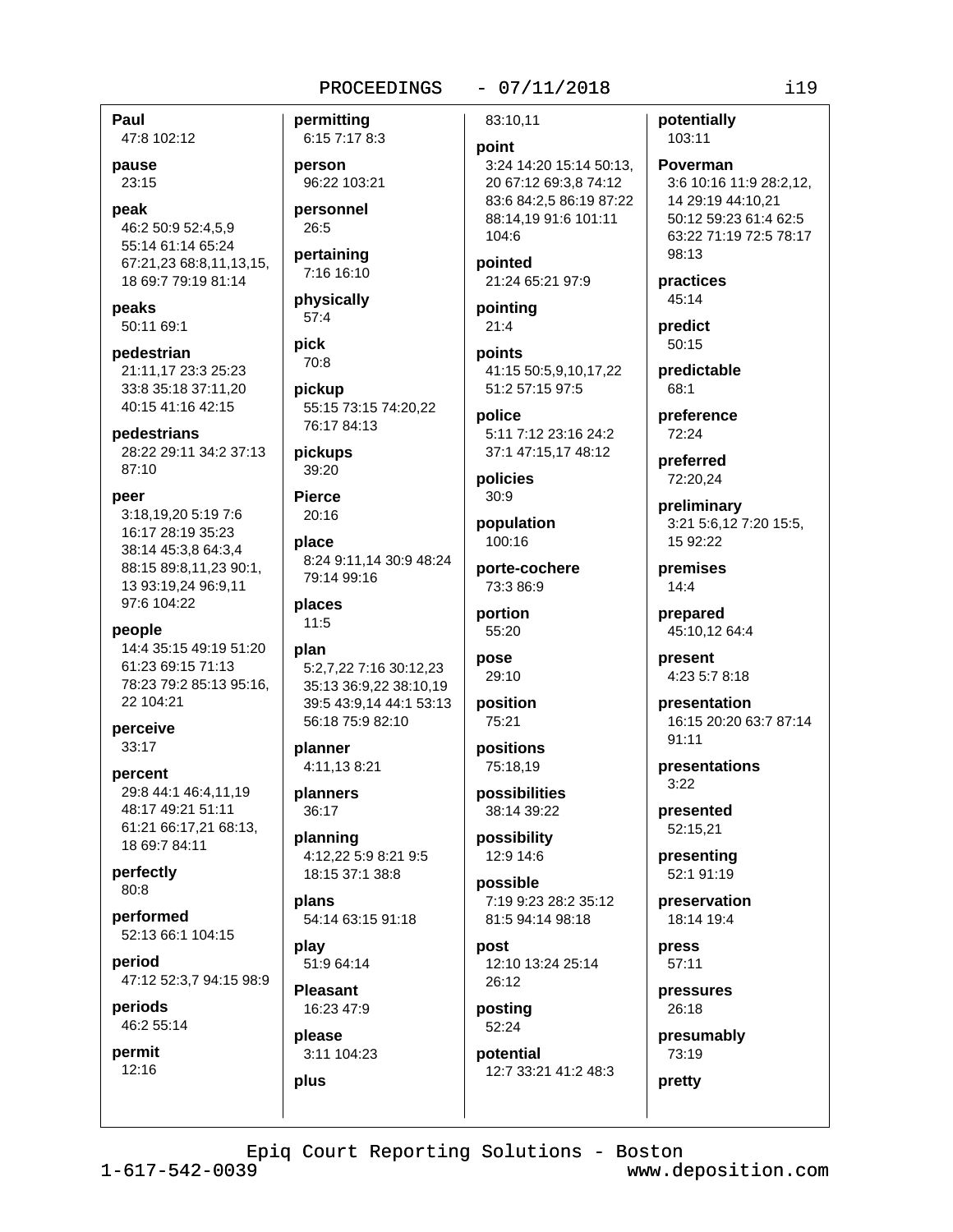31:10 44:23 52:17 66:4 67:8 75:23,24 76:20 81:19 94:11

prevent  $12:17$ 

prevents  $13:9$ 

previous  $9:1$ 

previously 97:20

pride  $34:12$ 

primarily

 $6:5$ primary

 $6:23$ prior

25:8 27:6

private 10:6 14:2 26:5 43:16

probably 17:8 18:3 67:4 69:17 71:2.4 86:11 90:22 99:22 104:10

problem 15:21 26:7 28:13 29:14 73:10 75:2

problems 25:15 29:17 71:9 79:24

procedurally 87:21

proceed 14:19 16:15

proceeded 36:23

proceeding 14:21

proceeds 16:9

process 7:4 14:13 94:17 103:3

production 30:11

93:17 professional 36:15 45:13 program

productive

52:22 91:7 progress

# $5:13$

project 4:6,14,17 6:10 15:7 20:20 22:1 24:1 32:9 34:23 36:3,6,12,18 41:14,15,18,19 46:6 50:7 61:9 64:11 66:15 89:4.22 94:1 95:12 100:24

projected 46:3 48:14 52:1 60:4

projects 93:10

prominent 34:16

properties 12:1 19:7 22:14

property 3:4 6:18 8:7 11:23.24 12:3,6,8,11,19,22 13:11 14:1 15:9 22:21,23 23:7 27:17 29:1,5 33:17 83:18

proponent 71:17 77:2 95:12

proportions 20:8 32:22

proposal 4:21 15:7 25:8 27:5.23 36:7 42:6 45:17 54:4,17  $62:3$ 

proposals 40:3

proposed 27:18 30:22 32:9 36:4 40:3 45:8 53:18 84:3

provide 4:17 14:7 32:2 39:4 43:11 45:3 53:18 73:16 91:21 92:18 97:22

 $-07/11/2018$ 101:14

# provided

48:10 52:11 53:9,10,14 54:11 56:3 60:8.14 64:22 65:2 66:22 75:1 97:18 98:4 101:10,12

providing 13:13 53:1,2,4,5 65:2 73:24

provisions 15:11 95:10

proximity 64:10 65:12

public 5:10 6:6,19,21 7:4,11 14:13,21 36:5,7 38:6 39:7 40:4 43:10 49:18 52:24 53:21 87:18 88:4, 12 104:9

publicly 24:12

pull 73:2 103:18 pulling

70:1 79:13 103:9

pulls 70:2 103:21

purchase 59:11

purely 76:10

purposes 99:4

pursued 47:17

purview 14:10

push 93:20

puts

70:5

put 50:20 70:11 71:17 74:10,18 77:14 90:12 94:9

qualities 23:2 33:23 34:18

Q

**quarters**  $32:5$ 

#### question

30:2 38:2 39:13 55:23 58:9 59:24 61:5 71:19 83:20 84:5 85:8 87:4.8. 21 88:6,7,13,20 90:8 91:10 94:21 96:3,10,12, 15.23 98:7 100:13 102:24 103:2 104:13

questions

10:12,13,15 11:16 14:22,23 43:15 44:24 45:1 55:22 78:14,16 82:8 86:14 89:11.12.14 94:23 96:6,7,8 104:22

queue 71:11 79:1

queuing 38:5 69:21 79:21 80:6 88:12 96:21

quick  $80:1$ 

quicker  $81:3$ 

quickly 4:15 16:16

**auite** 6:4 42:15 68:1 71:12 76:15 77:8 78:1,4 92:10 97:12 100:17,19

#### $\mathsf{R}$

racks  $27:16$ 

raised 28:19 95:4

raising 96:7

ramp 90:12

Epiq Court Reporting Solutions - Boston

 $1 - 617 - 542 - 0039$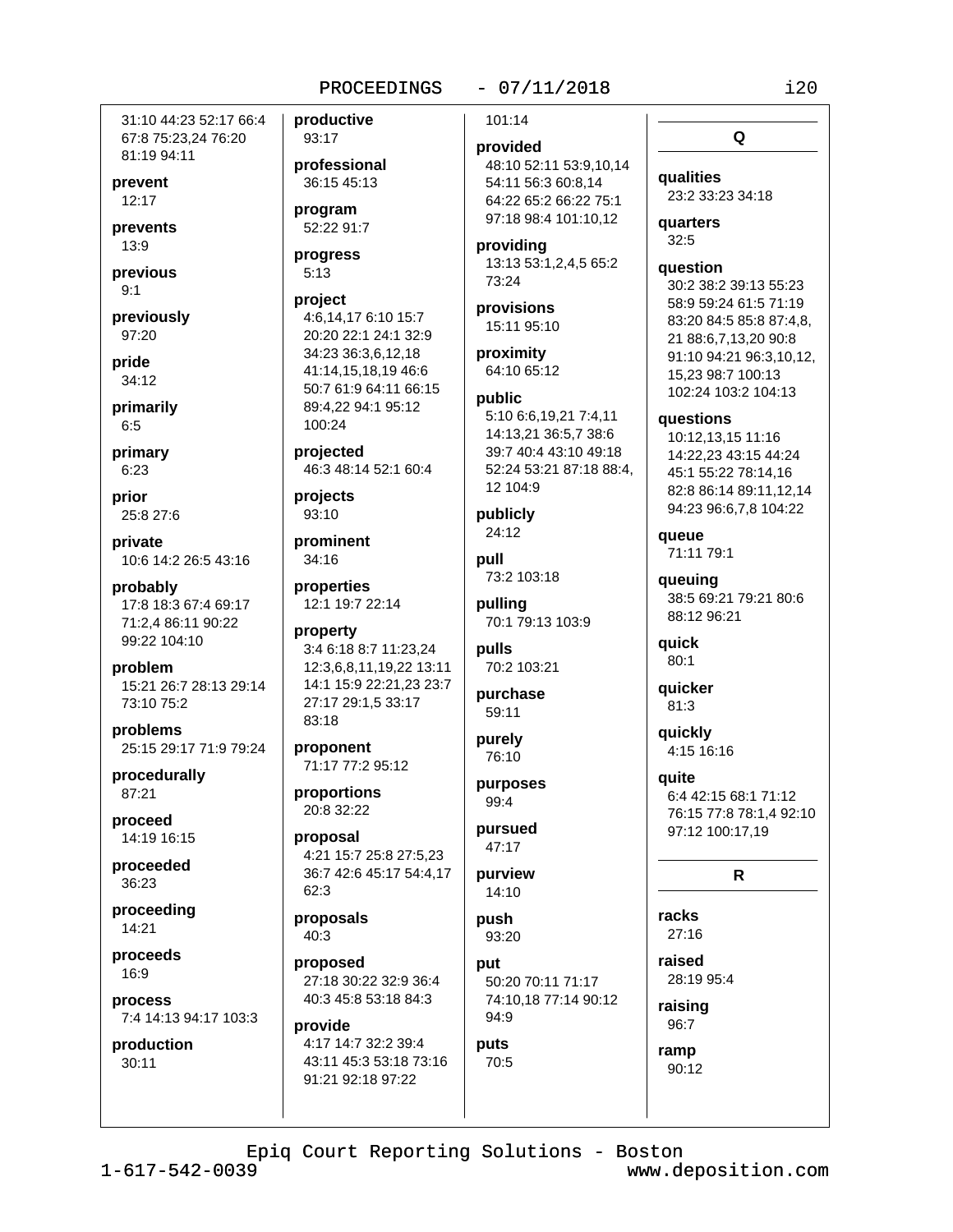# $-07/11/2018$

ramps 87:24

Randolph 3:5 55:22

random 80:2

range 5:8 65:16,19 67:1,15 68:12,23 79:11 101:6

rate 46:4 48:1,17

rates 48:1.2

rating  $29:1$ 

ratio 21:9 35:9 65:5 67:15 100:3 101:14

rationale 59:24 97:20

ratios 39:11

read 4:9 9:23 23:20

reading 10:24

reads 32:19 34:4

real 90:21

realistic 4:5 35:13,14 39:11

realize  $17:1$ 

really 4:15 6:22 14:12 16:12

17:10.11 19:16 20:2.7 21:4.6.15.17.23 22:2. 12.16 23:12 30:19 31:13,16 32:19,20,22 33:15,21 34:13,17,21, 23 35:1,10,19 36:13 37:2,3 38:18,20,24 39:10,21 40:12,13,17, 22 41:16 42:5,24 44:8, 13 51:3,8,12 54:11 58:20 64:8 67:20 68:2,

5,6,8 69:21 70:14 72:10,23 73:12 74:6 75:13 76:3,8,23 77:4, 10.16.19 81:17 88:13 91:1 92:7 93:12 95:18. 23,24 96:16 97:4 99:12  $100:4$ 

rear 12:5 22:13.18 26:6 27:12 33:11,17

reason 13:9 59:24 103:6

reasonable 46:5,6 47:4 48:18 49:7 50:4 65:17 66:4 67:4,9, 17 79:7.22 101:10

receipts 102:16

receive 32:3 95:12

received 88:24 94:8

receptacles 43:18.23

recognize 91:4.19

recommend  $51.4$ 

recommendations 5:23 38:24 87:6 91:14

recommended  $16.2$ 

reconsider 41:18 42:21

record 3:4 23:20 90:6

recorded  $3.8$ 

records  $9:4.6$ 

recounted 46:23

rectangle 11:22

recycling 43:14.17 44:15 redesigning 89:22

redevelopment 22:21 41:21

redone 98:11

reduce 43:3.5 65:13

reduced 49:14 61:21

reducina  $33:2$ 

reduction

49:21 51:11 64:23 reductions

 $51:10$ 

redundancy 81:4,8

refer  $60:2$ 

reference 41:15 83:6

referenced 47:19

referring 80:16,18

refine 89:4

refined 48:12

refinements 51:24 52:12

reflect 22:2 46:11 48:19

refresh 23:23

refuse 44:15

regard 13:11 19:13 92:7

regarding 12:5 13:4 14:3,12,14 15:11 21:10 26:12 30:10 36:12 37:3,8

regardless 43:6 regards

 $10:10$ reaion 29:8

reaister 17:3 18:13,23 19:11,15 102:16

registered 42:11

**Registry**  $9:7$ 

regs 74:5 84:14

regular 26:16 56:12 77:14 78:8 85:20

regulation 85:22

regulations 13:3 73:14,23 74:13 95:20

reinforce 20:9 21:17 22:19 23:1 25:6 34:17 40:14 41:23  $42:8$ 

reinforced 33:5 34:1 41:24

reiterate  $36:24$ 

related 6:17 25:15 91:14,24

relationship  $6:9$ 

relative 57:5 85:11

relaxation 101:18

relayed 62:17 63:1

> relevant 9:20 90:21

reliable  $51:3$ 

Epiq Court Reporting Solutions - Boston

 $1 - 617 - 542 - 0039$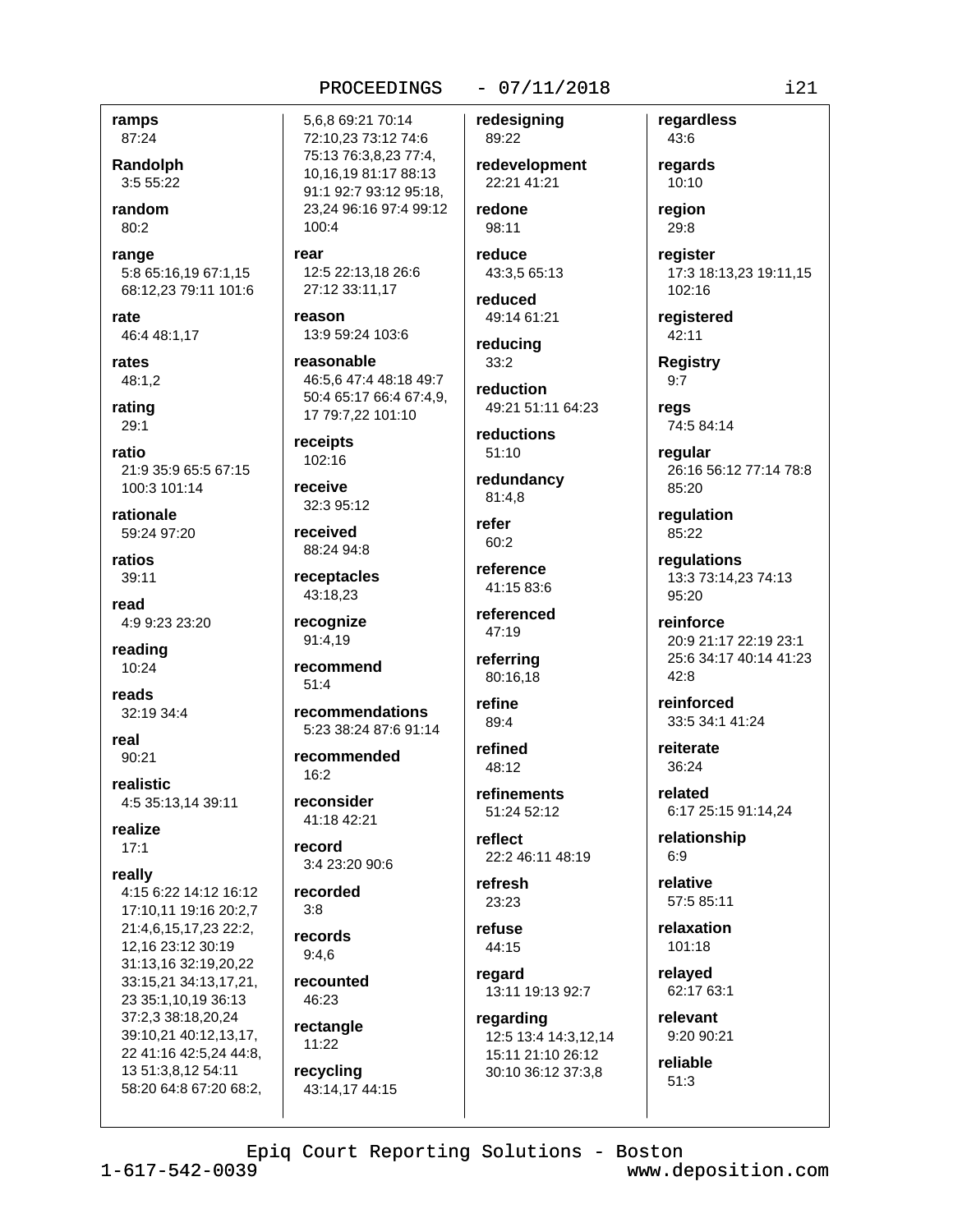relief 8:23 9:14 11:8 21:23 73:24 83:9

relieve  $74:2$ 

remain 58:14

remaining 65:4

remarks  $87.5$ 

remember 22:15 32:23

remind 63:17

reminder  $16.6$ 

remiss 20:21

remodeling 14:6

remove  $36:2$ 

removing 40:5

renovations  $19:2$ 

rental  $30:24$ 

reopening  $3:3$ 

repeat 40:7

report 3:20 4:9 61:1 62:17 64:5 67:22 74:24

reported 27:4 48:9

reports 102:6

represent 96:14

represented  $11:3$ 

representing 90:7

represents  $31:9$ 

reauest 15:23 47:16 53:10 55:18 63:11 87:22 91:10 95:24 102:6

requested 7:22 15:17 55:16 77:2

requesting 15:13 71:14 77:7 104:14

requests 62:16

73:14 76:1

require

required 4:16 9:2,17 10:17,19,23 11:7 29:17 55:8 66:17, 20 74:3,5,18 84:2 101:1,24

requirements 9:16 10:11 64:17 77:4. 21 80:24 83:22 85:10 86:5,6 95:14

requires 54:19 59:14 64:15,20 66:16 82:24 86:1 100:22

reauirina  $10:3$ 

research 10:13 18:12

researched  $8:11$ 

researching  $51:5$ 

residences 24:23

residential 17:11.13 19:20.23.24 20:1 22:16,24 23:2,10 33:2,23 42:4,9,14 60:2 61:10 64:9,16,17 65:1, 4, 10, 17, 22 66: 9, 17, 19 67:14,21 71:2,3 76:11

84:18 100:16,23 101:5, 17

 $-07/11/2018$ 

residents 25:11 37:18 65:19.20 67:23 101:7

respect 66:3 76:5 80:15 91:17

respectfully 27:23 63:10

response 62:18,22

responsibility 13:13 90:11

responsible 29:15

responsive  $33.6$ 

rest  $17.21$ 

restaurant 39:19 59:17

restaurants 68:21

resting  $60:2$ 

restricted 26:20 61:11

result 26:18 51:3 87:17

resulted 26:8 49:21 resulting

25:20

retail

27:3 31:1,22 32:14 33:22 39:12,15,21 41:3 42:14 43:13 45:19 49:24 50:1.19.20 51:1. 8,12,16 55:11 57:9,10, 12, 14, 18 58: 8, 16 59: 2, 7.10.19 60:1 64:10.18. 20 65:3,23 66:6 67:11 68:2,6,10,14,18 70:2,20 71:7 73:18 76:11.14 79:18,23 80:11 81:13 84:19 87:11 100:23 101:13,16

retrieve  $76.6$ 

review 3:20 5:7,19,22 6:14,18 7:7,16 8:3,9 22:1 45:3,8 64:4,5,6 74:21 78:13 88:15 89:8,11,23 90:1 97:13 98:5

reviewed 47:10 76:18

reviewer 3:19 38:14 64:4 93:24 96:12

reviewer's  $93:19$ 

reviewers 3:18 16:17 28:20 35:23 90:14 96:9 97:6 104:23

reviews 6:24 7:5.6,13,17,18 19:16

revise  $36:22$ 

revised 52:19 53:13

right 3:11 10:21 14:15 24:22 29:24 30:16 41:9 45:22 54:5 58:3 60:22 61:20 71:24 80:19 83:13,19 86:9 87:3 93:10 94:9 95:5 102:12

rights 86:4 95:19

rising 19:22

risk  $6:21$ 

risks

98:19 roadway

56:8 60:18 roadways

53:11

**Robert**  $97:2$ 

Epiq Court Reporting Solutions - Boston

 $1 - 617 - 542 - 0039$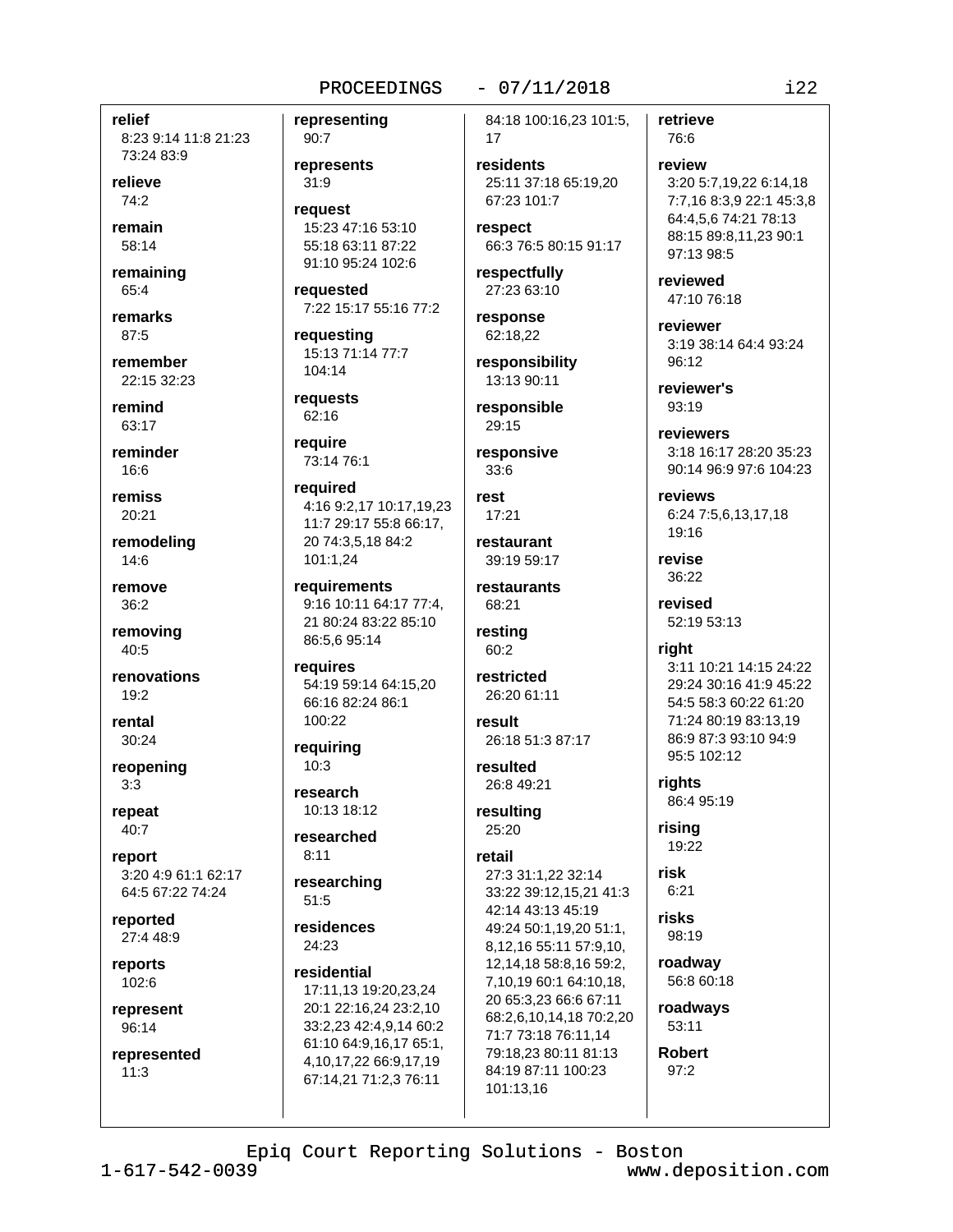#### $-07/11/2018$

**Roberta** 96:13

roll  $91:7$ 

room 43:22 44:2 105:4

rooms  $44:7$ 

Rosencranz 97:2,3,23 98:2 100:13 101:21 102:1

roughly  $11:22$ 

route 26:22 45:23

rubbish  $7.1043.8$ 

rule 79:8

run 4:22 7:24 17:11 24:7 79:14 82:4 84:4

runners 104:8

running 89:22

runs 103:22

rush 98:21

 $S.S.$ 20:16

safe 35:10 37:19 53:18,23

S

safeguards 15:12

safer 34:2 42:15

safety

6:7 7:11 24:9.14 29:10 47:11 48:3 53:22 89:12 98:19 103:8

 $95:1$ satisfied 99:12 satisfies

sat

90:17

satisfv 98:12

**Saturdav** 46:8 47:2 50:11 52:7,9 59:1 100:11

save 59:23

saying 60:7 73:16 77:11 81:14 82:23 83:7 100:17 101:2,15 104:7

says 10:22 28:3 30:4

scale 21:12,17 29:4 32:23 33:6,8 40:7,15 41:14,16 44:2

scaled 72:14 82:19

**Scaling** 54:14

scattered

84:4 scenario

88:11

scenarios 38:10 39:13

schedule  $4:3.55:1$ 

scheduled  $4.1$ 

schedules  $52.24$ 

**Schneider** 3:5 16:1 61:5,8 94:20, 24 95:2,7 96:2

# school 24:22 46:24 48:22

98:15 100:5 102:8

99:14,21 science 100:9 scope  $4:4$ screen

schools

30:16 82:11 screw-ups

81:18 se

76:24 search

 $9:8$ season

86:22

seasonal 46:9

seasonality  $102:8$ 

seat 70:5

**SEB**  $90:7$ 

second 12:6 13:10,14 14:7 83:20

section 5:4 38:21 75:10

# see

11:19.24 15:6 17:8 19:21,23 20:1 21:14 22:7,13,17 27:16 28:5 30:15 31:7 32:4,15 33:9,13,14 34:23 37:8, 16 38:9 39:2 41:10,21, 22 42:3 43:1 48:11 52:18 55:1 57:4 68:11, 20 69:11 70:14,19 72:17 76:11,22,24 78:2 79:20 83:4 86:10 102:10 105:5

seeing 69:10 79:20 85:14

seek 95:12,17,18

27:9 seen 27:2 54:17 63:3,5,6 65:16

segment 21:18

seeking

segmentation  $33:4$ 

segments 20:9

send 96:10 104:23

sense 21:11 22:13 41:13 74:7 85:5 95:11

sensitivity  $22:2$ 

sent 16:6 28:16 62:20

sentence 60:7

**Separate**  $58:1$ 

separation 37:14,20

**September** 3:15 11:15 18:17 46:1 91:19 100:5 105:2

serious 79:17

seriously 89:17

service 43:16

services 26:17

session 46:17,24 98:16 99:14, 21 100:5

set 21:8 93:22

setback 35:9

Epiq Court Reporting Solutions - Boston

 $1 - 617 - 542 - 0039$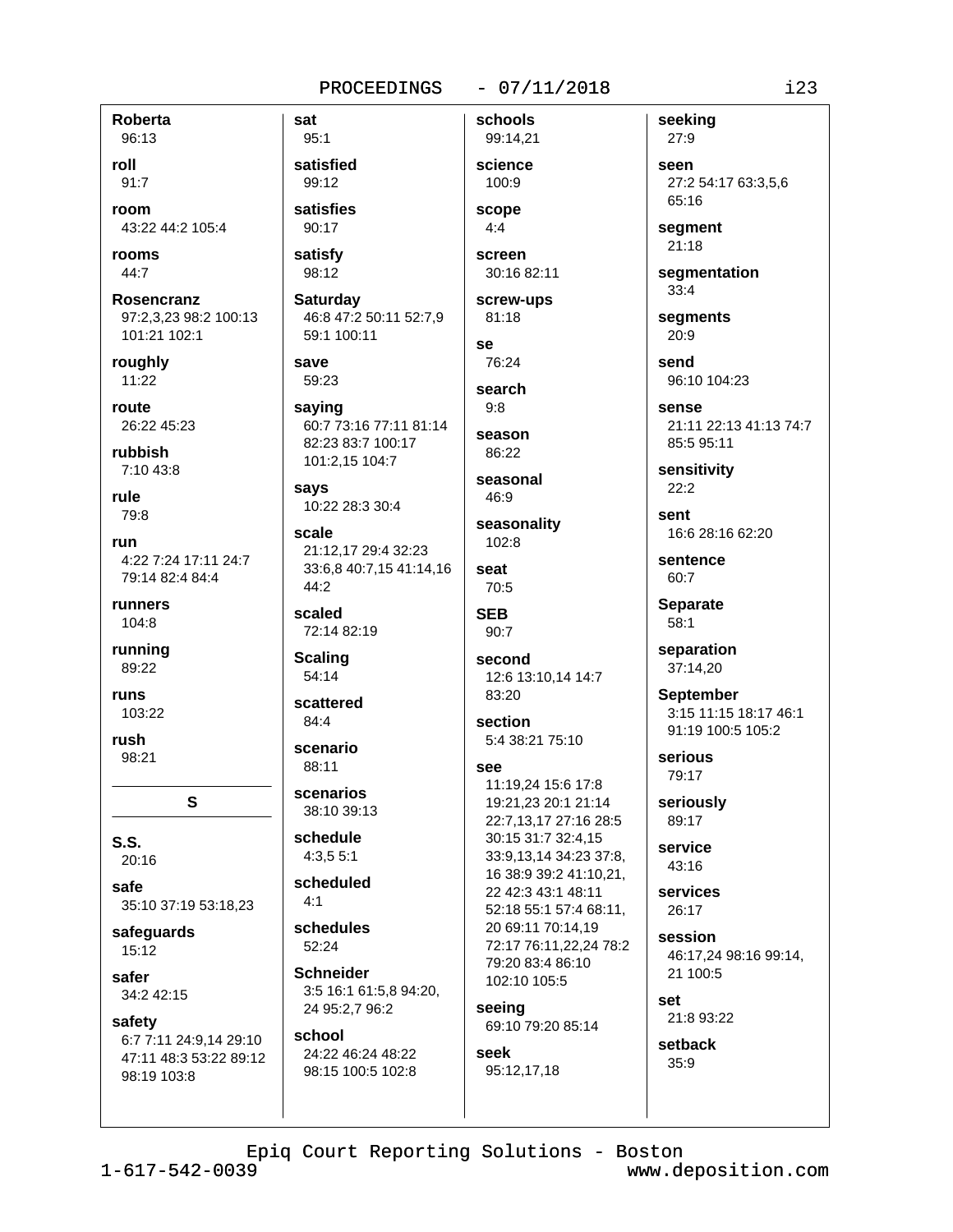#### $-07/11/2018$

skilled

36:15

setbacks 21:22 31:11,12,15 35:9 43:5

seven  $60:6$ 

severity 29:3

**Sewall** 

16:22 17:24 18:7 22:11 23:8 24:5 25:19 26:10, 17 27:12,14 33:14,23 38:5 39:10 42:15,16,20 47:6,7,8 53:16 54:2 55:6 70:13 72:21

shadow 31:23 35:8 42:12

shadows  $32:5$ 

share 61:13 65:13

shared 11:24 65:24 66:11 67:18 101:16

sharing 66:2,13 100:18 101:19

she's 8:18 91:13

sheds 40:24 42:12

shifting  $72:7$ 

shopping 102:9

shouldn't  $75:2$ 

show 32:3 60:15.21 80:3.4 87:23 88:1 97:19

showers 53:4

showing 69:4

shown 71:5 78:3 88:17

shows 38:10.21 56:15 75:11 side 24:18 27:17 30:6 31:15, 16 35:8 54:5 83:15

significance 20:12

80:10

significant 18:24 19:9 58:20 64:23 71:9

significantly 64:21

signs 26:19

similar 27:19 51:6

simple 75:24

simply 6:5 14:19 37:19 70:11  $71.12$ 

```
Sir
 97:1 98:6
```
site 5:2,7,20,22 6:8 7:8,9,16 9:18 10:24 11:19,21 16:10,18,19 17:16 18:8 22:12 24:16 30:20,22 31:8,17 35:9,10,12,20, 24 36:9 37:3,6,18 38:21 39:5.17 40:16 42:19 43:19 44:14 47:8 52:2 53:8,9,12,13,18,23 54:8,21 55:4,21 56:8,18 60:22.23 87:9

situation 8:8 25:9 47:18 66:15 67:18 79:8 82:4 87:15

six 31:5 41:6 70:13 85:21

size 23:11 36:19 56:21 64:17 71:8 77:12,16 82:22 83:17

sized 43:22 50:16 56:13 78:8

sizes 43:18 skip  $11:18$ skv 86:20 sleeves  $91:8$ slight 52:16 61:24 sliahtly 61:22 72:18 slope 18:2 slow 70:22 97:11

small 58:4 87:16

smaller 33:10 56:13

smoothly 81:19

 $27:20$ snow

snarls

```
86:21
softer
```
 $59:9$ 

solicited  $28:9$ 

solutions 90:20.22

solve 90:24

somebodv 58:5 70:1 103:22

sophisticated 66:11

**sorry** 30:5 47:6 61:6 78:18

sort 22:1 23:4 50:23 57:2 58:12 60:24 87:12 88:7 97:17,19 100:3,7

18:4 27:19 38:1 41:3 45:19 59:8,9 71:10 73:20 77:14 85:11,18, 19,20,21,24 86:3,5,15 100:18 spaces 8:6 9:2,9,17,18 10:3,18, 23.24 11:4 17:19.23 26:9 31:3,5 35:14 36:3 38:17 40:5 44:8 53:2,14 54:3,7 64:16,21,24 65:1,3,5 66:18,21 67:16 68:14 70:13,16 72:1 74:1.3.4.10.16.19 77:9 83:8,21,23 84:2,6 85:23 100:15,18,22 101:1,12, 20 speak

sorted

95:22

space

3:9.12 4:6 18:9 30:19 32:12 38:22 56:1 92:18 95:21

speaking 8:12 51:7 53:24 55:24

special 76:3 84:22

specialized 36:14

specialty  $50:1$ 

specific 57:18 82:4 85:15 99:9

specifically 9:1 77:5 96:17

specificity 43:12

specified 39:14

> specify  $57:18$

speed 53:11

spend  $37:7$ 

spines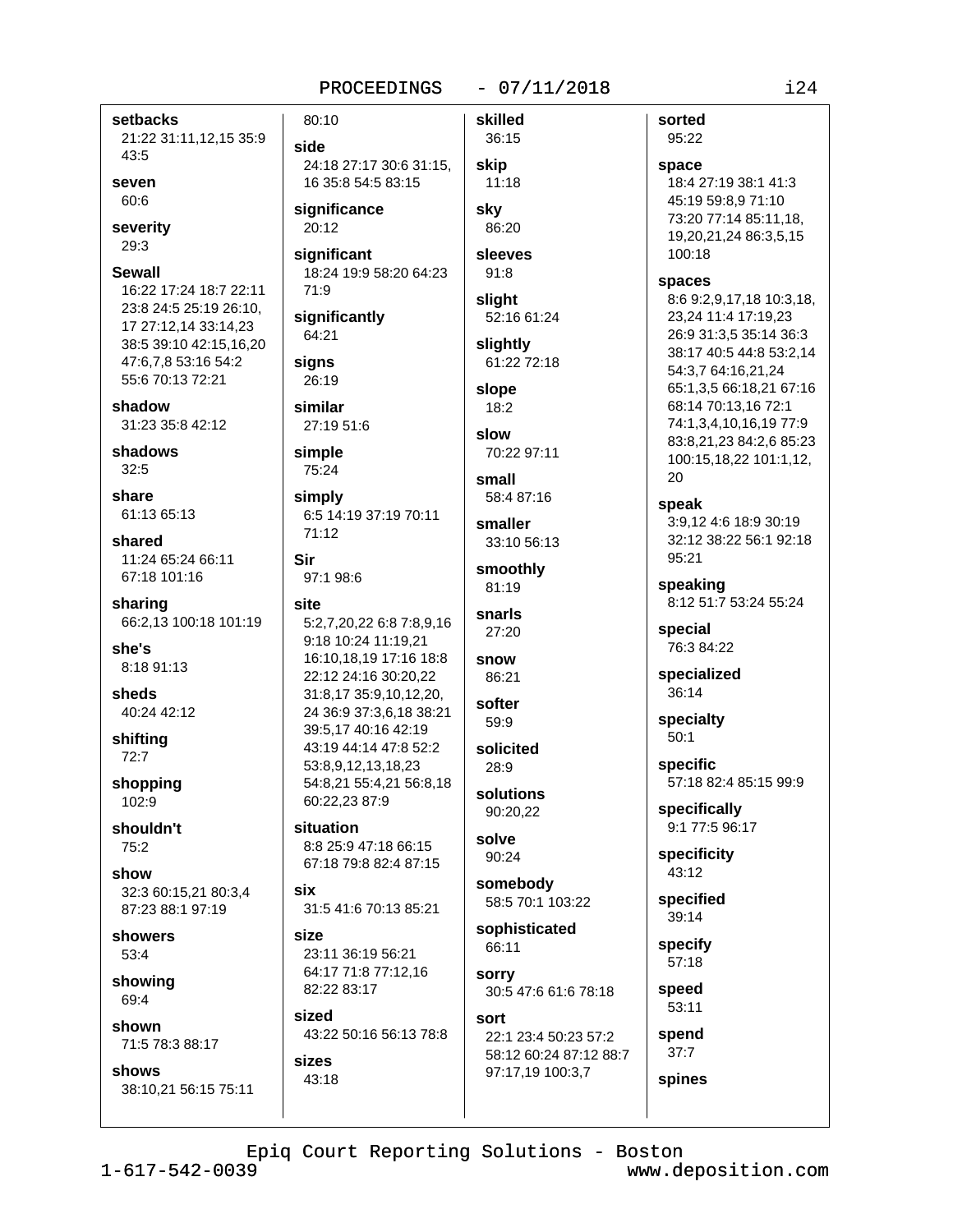#### $-07/11/2018$

 $17:11$ spoken 24:12

spot  $85:2$ 

spread 67:24

square 17:17.18 31:19,20,22 45:19 50:18,24 58:7,21 64:9,18,20

**St** 47:8 102:12

stack 84:4

stacker 75:21 77:16 103:10.11

**stackers** 39:24 40:1 75:4,19 77:8 78:6

stacking 31:4 38:21 80:6

**Stadig** 64:2 72:3,6 79:4 80:22 82:1,18,24 83:19 84:9 85:17 86:19 95:1,6,15 100:21 101:23 103:15 104:6,19

staff 3:20 4:9.20 5:3 7:6.13 34:21 37:1 69:20 103:20,23

staffing 69:14 76:7 79:16 80:17

stair 78:6

stall 83:10

stalls 83:1,2

stand  $36:4$ 

standard 45:13 81:22 83:3

standards 7:20 13:3 66:24 82:1 standpoint 76:4 stands 14:15 start 3:10 8:2 36:9 78:17 89:8,17 90:3 91:8 92:8, 16.23 103:20 started 92:9 94:17 state 7:20 13:2,4,22 14:10 16:13 30:11 43:7 95:4. 13,17 statement  $78.19$ statements 29:9 states 9:16,20 station  $53:5$ statute 95:5 stenographically  $3:8$ step  $21:18$ step-backs  $40:20$ **steps** 14:17 19:23 103:17 stop 45:22 stopping 26:10 35:24 **stops** 45:23 storage 43:22,23 44:7

34:10 51:19 57:19,22, 23 58:4,18,19 59:3,11 stories

19:20 20:6 21:16 32:20.

store

21 34:5 40:10 41:11

storm 5:11 7:10

story 33:2 41:11 68:2 straightforward

76:13

streamlined  $5:17$ 

#### street

3:4 8:24 9:21.23 10:10 16:21.22.23.24 17:3 18:6,11 19:18 21:10,13, 16 22:14,15,16 23:14 24:6,22 25:9,19 26:3,15 27:2,17,21 30:4,6,16 31:16 33:24 36:3 40:10, 11,14 42:9,10 45:9 47:8 48:21,22,23,24 54:7 62:11 70:13 77:3 82:12 84:3 96:14,15 102:13, 19

**streets** 25:21 38:6 71:12

streetscape 22:10 23:3,14 34:14 40:14 42:3

stretch 17:2 27:21

strictly  $71:2$ 

strikina  $34:7$ **strip** 

 $23:12$ stroller 70:5 96:22

strong 20:2 72:24

structural  $83:16$ 

structure 17:17 18:5,22 32:13 71:20

struggle 25:10

studied 73:12,22

studies 31:23 60:15 61:2 99:3

study 7:8 40:19 47:3 51:11 52:14,17 71:15 97:9,24

stuff 91:2 92:5,7

style 20:15,17

subcategories 57:9

subgrade 31:2,3 39:24

subiect 8:7 11:21 12:7 16:19 23:7 30:20

submit  $87:7$ 

submitted  $15:19$ 

substantial 25:24 58:9

substantially  $27:8$ 

successfully  $21:21$ 

sue 95:23

suggest 89:2 102:14

suggesting 58:13 97:17

summer 98:9

super 72:23

**Superintendent** 23:17 24:8,11 27:24

28:10 30:2

supply 66:8,14 101:10

supplying  $7:14$ 

Epiq Court Reporting Solutions - Boston

 $1 - 617 - 542 - 0039$ 

www.deposition.com

 $i25$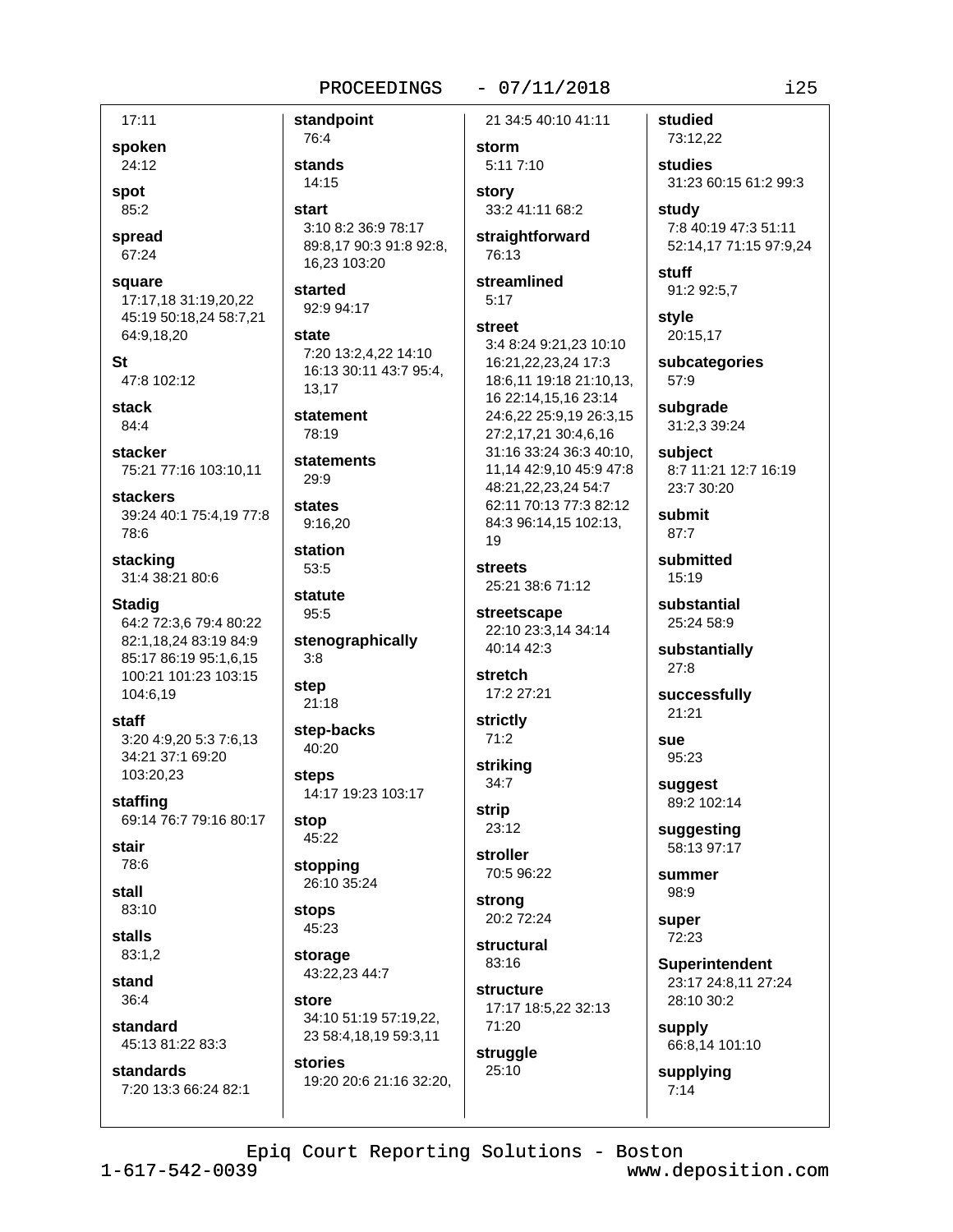#### $-07/11/2018$ PROCEEDINGS

#### support 38:9

supported 31:9 33:15 42:20

sure 23:21 29:19 51:15 55:16 56:9 57:6 58:8 59:22 61:7 62:7.21 63:12,17 72:5 85:6,14 88:5 94:22 96:24 97:12, 14 100:17,19

surface 17:21 31:5 37:15

surprise  $22:11$ 

surrounding 6:11 22:3 33:7

surrounds  $17:12$ 

suspect 46:22 58:11

sustain 40:17

swing 62:11

swings 86:17

switching  $30:7$ 

Sydney 96:13,14

synthesize 63:13 92:15

system 31:4,14 38:22 103:6 104:9

systems 80:19

T

take 10:13 51:21 55:10 59:11 65:6 67:17.20 76:4 77:19 78:11,22,23 79:3,17 82:3 84:10,12 92:22 98:14 102:7

104:17

taken 44:15 66:2 70:10 73:17 74:22 80:14 84:8

takes 76:6 78:24 79:15 80:13 103:17

talk 9:24 20:7 34:19 43:8 75:6

talked 31:18 32:23 40:6 85:11

talking 5:4 29:20 40:20 45:15 80:20 81:6 99:17 104:2. २

tall 20:19,22 21:5,14,24 41:6

taller  $22:8$ 

targeted 61:11

taxi 36:4 40:4 54:5

taxis 49:20

**TDM** 52:22

### team 4:6,17 20:21 24:1 36:12,14 41:18 62:22

92:14 94:2 team's

# $22:1$

technical 6:24 7:5 96:5,7,8,12,15 97:7 102:24 103:2 104:17,22

technique 76:21

techniques 21:20

#### teeth 11:6

tell

# 21:4 44:6 72:3 template 56:15

templates 54:11 55:2,24

temple 25:14 26:16

temporarily 38:7

ten

20:5 66:17,21 67:5

ten-foot  $18:4$ 

ten-story 30:24 34:24 40:17  $44.12$ 

# tenant 8:5 68:6

tenants 53:6,7

tend 44:5

# terms

10:17 36:8 37:5 61:13 80:24 96:21 97:10

#### testimony  $3:9$

thank

11:10,11 14:21 16:5 31:17 41:9 45:1,5 63:20.23 82:7 89:1 94:10,19 95:2 96:2,3,24 98:23 102:2,3,22,23 104:18,19,20,21 105:4

# **Thanks**

11:9 28:14 61:4 63:24

there's 3:11 7:18 8:13 11:24 12:4 14:5 17:22 18:2,3, 6 19:24 24:16,19,21 31:5,19 33:7,9,11,15,19 37:10,19 59:17 61:19 64:23 65:24 70:5 71:9 75:11.21 76:2 77:1 78:4 84:12 86:18,21 88:11 89:2,15 90:23

thereabouts  $3:16$ 

they'd 69:16

thev'll 21:18 50:17,19 77:24 82:3

they're

22:1 32:15 35:1 42:23 67:24 68:1 77:7,10,22 80:11 83:7

they've 69:14 78:3

thick  $61:18$ 

thing

32:21 34:5,12 35:22 36:11 38:7 40:8 55:9 57:2 58:7 59:7 86:24 87:12,15 92:12

#### things

5:13.15 6:23 20:4.7 22:20 29:20 38:12 49:18 51:9 54:10 70:22 80:14 81:3,19 87:1 90:23 91:5 92:10 95:8,9 101:3 104:16

### think

4:5 8:6 11:5 15:6 16:14 17:21 18:3.9 22:4.20 23:24 24:4 31:19 32:13 33:3 34:5 37:10,23 40:10,23,24 44:5,19,23 61:8 62:1 63:7 66:10 67:9.16 71:8 75:10 80:17 81:13 82:11 83:11,15 85:7 86:18 88:23 89:1,6,8,17,18,20 90:2.4 92:9 93:21 94:11 96:9 98:24 99:14

# thinking

92:23 103:16

third 85:8

thorough  $91:11$ 

thoroughfares  $17:10$ 

 $i26$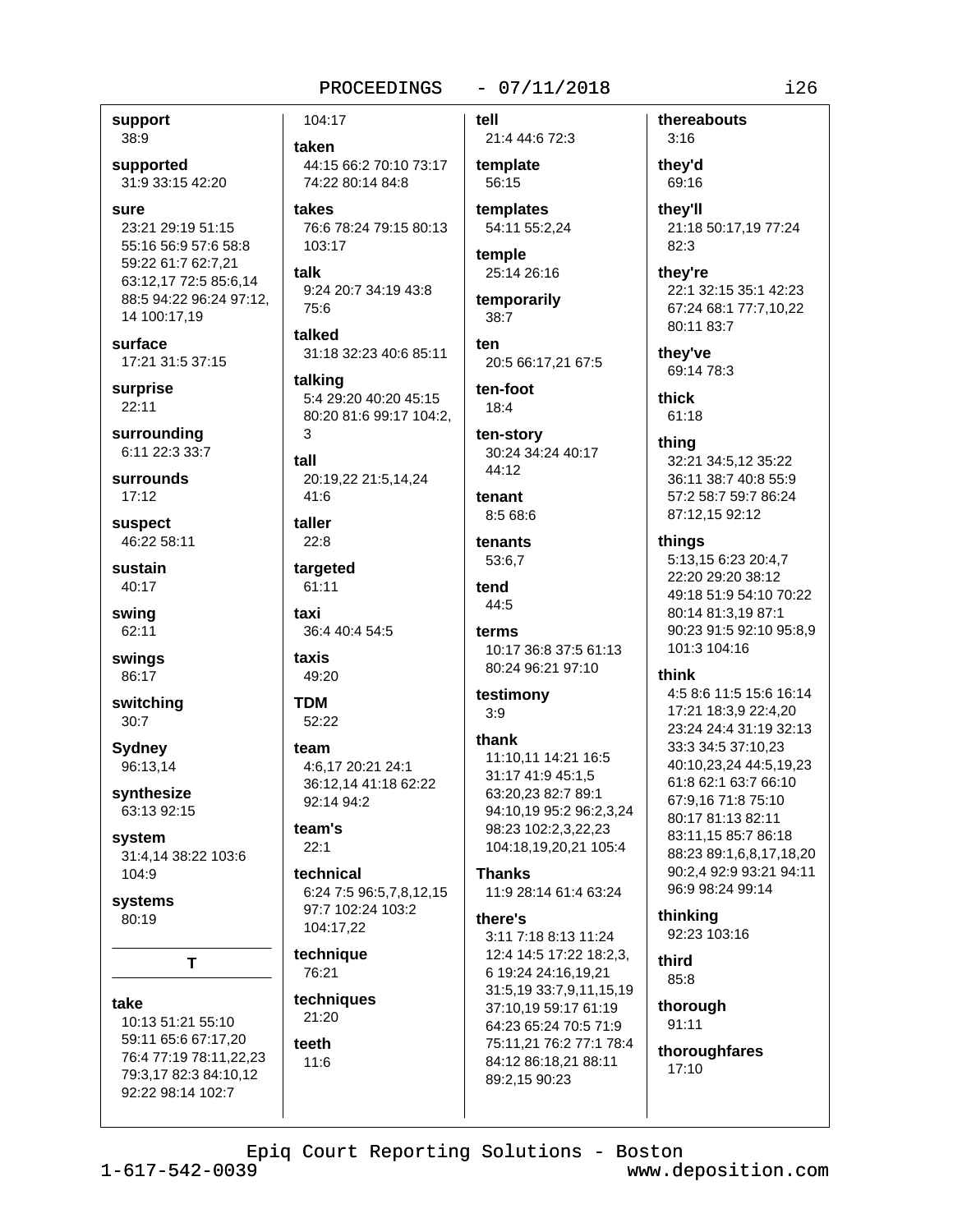thoroughly  $72:7$ 

thought 91:12 103:3

thoughts 28:18

three 8:4 19:21 21:16 46:10. 18 50:8 60:21 69:5 71:23 74:9 80:3,5,10 86:17 104:3

three- $33:1$ 

three-point  $73:7$ 

throw 44:10

thrown  $32:5$ 

thumb 79:9

**TIA** 29:10 45:12 51:23 52:16,21 54:17,20 60:9

tight 56:19 70:15 77:23 78:4 80:23

tightness 70:21

#### time

3:15 8:4 12:15 27:23 37:7 46:24 69:24 70:6 79:13,14,24 80:9,13 84:11 87:2 91:23 92:3 93:5,6,7,14 94:16 98:11 103:17

#### times

7:2 43:17 44:7 47:14 55:12 65:24 67:5 69:16 91:17 101:16

timing 4:24 80:2 97:10

tiny

11:20

tires 56:16 57:4

57:21 **Todd** 23:18 28:15 29:23 toddlers 80:10 tonight 11:17 45:16 52:1 63:8 88:24 91:5,11 93:3 96:17 104:23

**Tonight's**  $3:7,13,16$ 

today

top 6:22 20:1 29:8 101:8

total  $92:12$ 

tower 78:6

town 3:21 5:4.8 7:12 9:6

13:16 14:17

town's 54:19

tracks 65:8,9

traction 38:13

**Trader** 8:5 9:3 10:3,19 17:20 24:16 25:14 26:1.6

27:11 102:9,16 tradespeople 66:20,23 67:6

#### traffic

3:18 5:10 7:8 24:9,15 25:15,23 26:3,24 27:9, 15,20,24 35:23 39:18 45:3,8,10,24 46:2,7,10 47:1.23 48:14.18 51:11 52:15 54:20 55:13,19 59:4 60:3,4,5,7,10,11, 15 61:20,21 67:22 74:24 87:18 97:9,13,18, 22,24 98:10 99:3,18,19 100:4,7,8 102:5,10

trafficked 24:21

train 51:21

transaction 79:12 104:11

 $-07/11/2018$ 

transit 49:15 51:10 52:24 61:22 64:11 65:13

transitioning 103:8

transportation 18:16 23:19 24:13 28:4, 8,16 36:17 40:2 49:3,19 52:21.23

trash 39:20 43:17,18,21 44:1 55:15,16,17 57:2 87:11

travel 58:11

traveling 47:24 treatment

19:22 trend 42:22

trespassing  $12:7$ 

tricky 75:3

tried  $16:12$ 

trip 49:3.6.8 50:2 51:9 52:12 61:16

trips 29:13 49:2,14 50:7,15 51:1,12,17 52:2,4,6,8, 10,19 60:15,17

truck 55:10 57:2 96:20

trucks 24:19 26:15 55:4,5,13, 17 56:13

truly 66:1

trustee  $97:3$ 

try

19:13 81:19 89:4,5 90:20 100:10 104:24 105:3

trying 53:21 56:13 73:10  $100:6$ 

**Tuesday** 98:17

turn 8:17 16:16 56:17 60:22, 23 73:2,6,7,8 103:18

turning 60:12,20

turnover 72:19 76:14

turns 76:7

two 12:1,12 13:23 14:17 18:8 19:19 21:16 26:5 31:1 32:13.16 33:19 39:23 41:11 42:13 61:17 64:16 66:20 69:15 75:11 80:18,19 81:2,4,9 91:22 93:4 94:23 99:5 100:24

two-75:20

two-mile  $17:2$ 

two-story 17:17 20:2 32:12 33:1

two-way 54:18,20 72:15

type 51:8 57:10,12 65:17 68:5,22 70:24 76:21 79:18.19 80:15 101:4 103:24

types 51:16 66:18 68:21 81:24

typical 66:6 70:19 100:11

typically 4:21 6:2 23:10 46:18

Epiq Court Reporting Solutions - Boston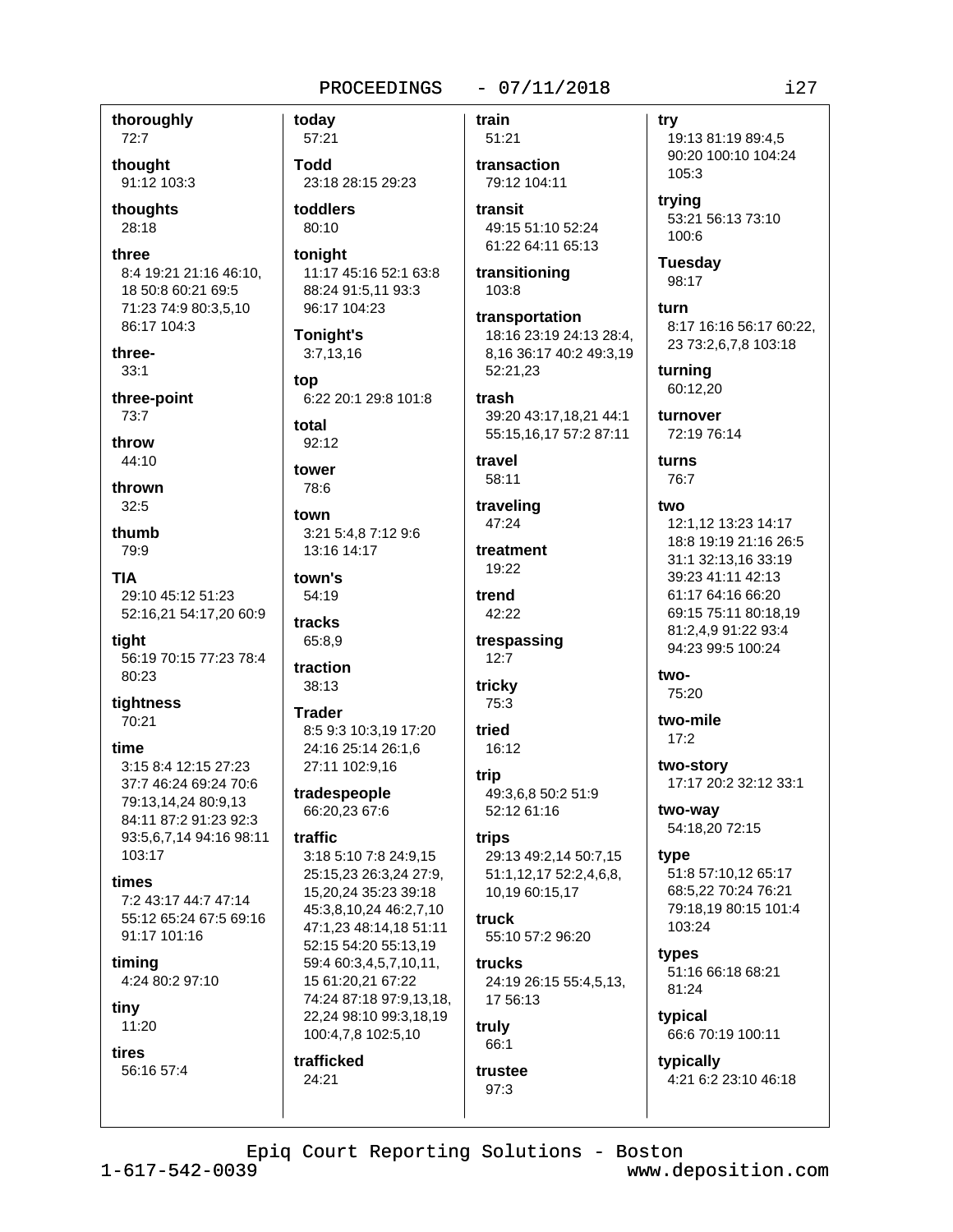21:18 31:9 32:17 65:18

65:6.22 67:22 68:11 69:10,24 70:19 72:17 76:2 77:6 81:9 83:4 85:24 89:4 90:10

U

U.S. 25:14 26:12

Uber 87:10

**ULI** 66:24

Um-hmm 88:21

unacceptable 87:19

uncommon  $95:16$ 

undergone  $19:1$ 

understand 3:21 11:4 12:5 35:7  $93:3$ 

understanding 83:22 87:8 93:18

unfortunately 89:20

unit 64:16,24 65:1,5 66:21 67:16 101:9

units 30:24 35:5 64:9,17,19 101:13

units/parking  $27:6$ 

universities 46:16

unmitigated 29:13

unrealistic 91:20

unusual 76:23

updated

49:8

upstairs 103:22 usage

49:4,22 51:16 55:11 58:24 59:18

# **use**

upper

9:3 19:24 22:24 25:21 31:4 34:22 35:7 39:15, 21 44:19 49:5,10,19,24 50:4 51:5 58:2,13,16,23 59:6,19 61:19 65:23 66:1,11,19 67:18 68:10, 18 69:2 75:23 76:2.21 79:18 81:24 83:7 100:2 101:4,16,19

user

67:11

users 65:22 uses 26:2 39:15 43:13 51:6

57:14,15 61:22 87:17 **USPS** 26:13

usually  $4:18$ 

utilization 61:15

utilizes 26:17

 $\mathbf v$ 

vacation 98:9

VAI 45:11 52:1 61:1

valet 38:2,6 40:1 69:11,12 70:7 71:5,15 74:1,10,19 75:17 76:1 77:21 78:19, 23 79:2,10 84:8,9,12,24 87:12,24 103:4

valets 87:17,24 valleys 69:2

value

 $-07/11/2018$ 

41:23 van 73:24 84:24 85:20,23 86:5.15

Vanasse  $45:11$ 

variables  $104.16$ 

variance 95:17.18.24

varied  $17:14$ 

variety  $3:17$ 

various  $7:12$ 

varv 58:24 59:1 68:15

### vehicle

25:23 29:13 52:8,10 54:11 55:1,24 56:11,12, 13 57:5 58:12 69:4 70:3,6 75:1,4,17,19,20, 21,22 76:19 77:8 78:8 80:3 84:10,11,21,22 85:4 103:18,20,21

#### vehicles

27:8.13 39:2.4.6 55:3 56:5,9,16,21 60:21 61:24 67:5 68:16,24 69:13,23 72:16,21 73:2 75:15 76:6,9 77:12 78:20 80:1,13 81:11 82:22 83:24 85:12 96:16

#### vehicular 35:17 37:21

verboten 43:23

verified 46:23 49:12

verify 47:2 61:3 versa 101:17 version 75:8.10

versus 57:14

verticality 43:4

vice 101:17

view 22:7 33:13 34:3 40:24 42:12 75:10 88:22

violation 9:10 13:12

violations 13:7 15:4

visit 22:12 31:8

visitor 39:12 66:19 67:6,10

visitors 66:22 101:8

visual 34:7 37:13

vocal  $25:5$ 

hiov 34:11,16 41:2,4

**Volkin** 12:20

### volume

24:15 33:10 47:1 48:19 68:19,22 70:24 79:19 99:19

#### volumes

33:9 39:18 40:18 46:8. 10.22 48:14.18 49:12 55:11 60:4,5 61:18,20, 21 67:21 68:8 99:18,22 100:8,10

W

wait 79:2  $i28$ 

Epiq Court Reporting Solutions - Boston

 $1 - 617 - 542 - 0039$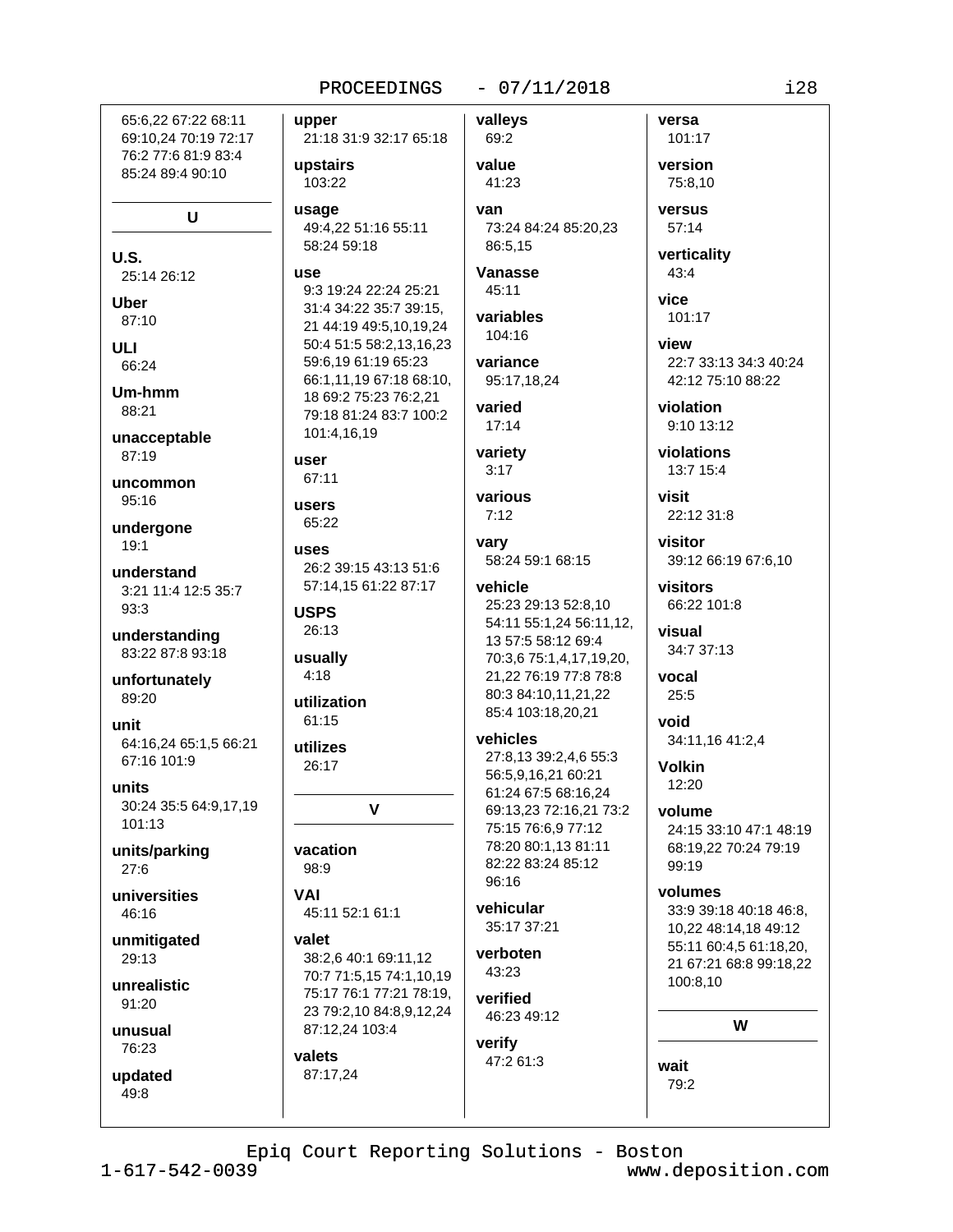waiting 35:15 39:6 70:7

waiver 13:22 77:2 95:10

waivers 7:22 95:13

Waldo 48:21

walk

49:19

walked  $22:12$ 

**Walker** 54:9 64:3,4

walking 41:5 86:16

walkway  $37:15$ 

wall 21:13 40:14 42:9 82:15. 16

walls 15:12 71:22 75:19

want 4:4 5:24 7:3 14:11,24 22:14 32:1 34:18,20 36:9,24 39:22 41:14 48:10 55:9 77:12.16 78:17 88:7,24 89:22

92:21.22 93:21 105:4

wanted 3:24 5:19 8:9 9:19 12:23 16:11 18:18 23:15 25:2,6 102:1

wants 40:2 58:5

wasn't 11:7 25:3 51:12 94:5 97:12.14 100:16.19

waste 91:22 92:2

water 5:11 7:10 58:6

way

18:1 33:20 36:7 39:7 40:4 42:6 43:3 62:11

72:6.22 73:3 87:18 88:4,12 95:21,24

ways 6:9 13:18 103:23

we'd 8:2 38:9 43:15

we'll 3:19.20.21 5:15 15:7 20:7 63:13,16 68:3 104:7,24

we're 5:4 11:4 14:19 20:4 40:20 51:15 55:16 59:16,18 63:17 72:9 85:14 93:12 97:21  $99.17$ 

#### we've 5:5 16:12 54:17 63:5 65:16 76:18 82:18 85:11 89:23 90:19 91:5, 16 92:9 93:9

website  $53:2$ 

week 43:17 91:22 97:11

weekday 46:2 52:3 59:4

weekend 46:15 99:15,17

weeknight 66:7

weigh 40:2 43:11

weighed  $8:15$ 

weighing 18:14

weighted  $29:4$ 

welcoming 23:3 34:1 37:17 41:5 42:14

west 22:9 26:10

western 54:15

# $-07/11/2018$

what's 24:4 34:22 46:21 58:14 65:6 66:3 72:8 73:12 82:16 84:5 90:5 93:3 101:24

whatnot  $92:13$ 

wheelchair  $86.2$ 

white 86:21 who's

7:4 12:21 23:18 45:3

wide 54:15.16

wider 81:2 86:1

width 21:10 54:22 77:13,14, 16

widths 54:13 84:15 89:15

willing  $36.22$ 

windows 42:4.22

**Wolfman** 102:4.5

woman  $62:10$ 

won't 40:7 59:4 66:5 80:1 92:19,20 94:3

wonder  $42:24$ 

wondering 60:3

word  $20.19$ 

words 57:10 81:1 work

5:24 21:20 36:15 49:20 71:13 72:11 76:19 80:7 91:2 93:6,11 94:3 100:6 worked

91:16 104:12

working 4:2.12 31:14 80:8 81:17  $104.8$ 

works 24:3 71:18

**WOrse** 

25:18 worth

29:4,5,6

wouldn't 98:21 99:11

written 91:21

# Y

yard 22:18 31:15 35:8

yards 18:8 33:19 42:13

yeah 29:22 44:16 63:5 84:9 85:17 92:1

year 44:1 46:3 48:16 99:5

years 25:17 49:17 99:5 102:22

yellow 16:20 30:18,19

yield 56:22

yields 87:17

you'd 23:20 72:17 80:9

you'll 3:18 15:22 18:6,16 19:21 21:14 30:15 32:15 33:9,13,14 35:22 41:10 62:9 88:7

you're

29:20 41:6 45:20 56:8,9 60:4 68:8 69:10 73:9,10

Epiq Court Reporting Solutions - Boston